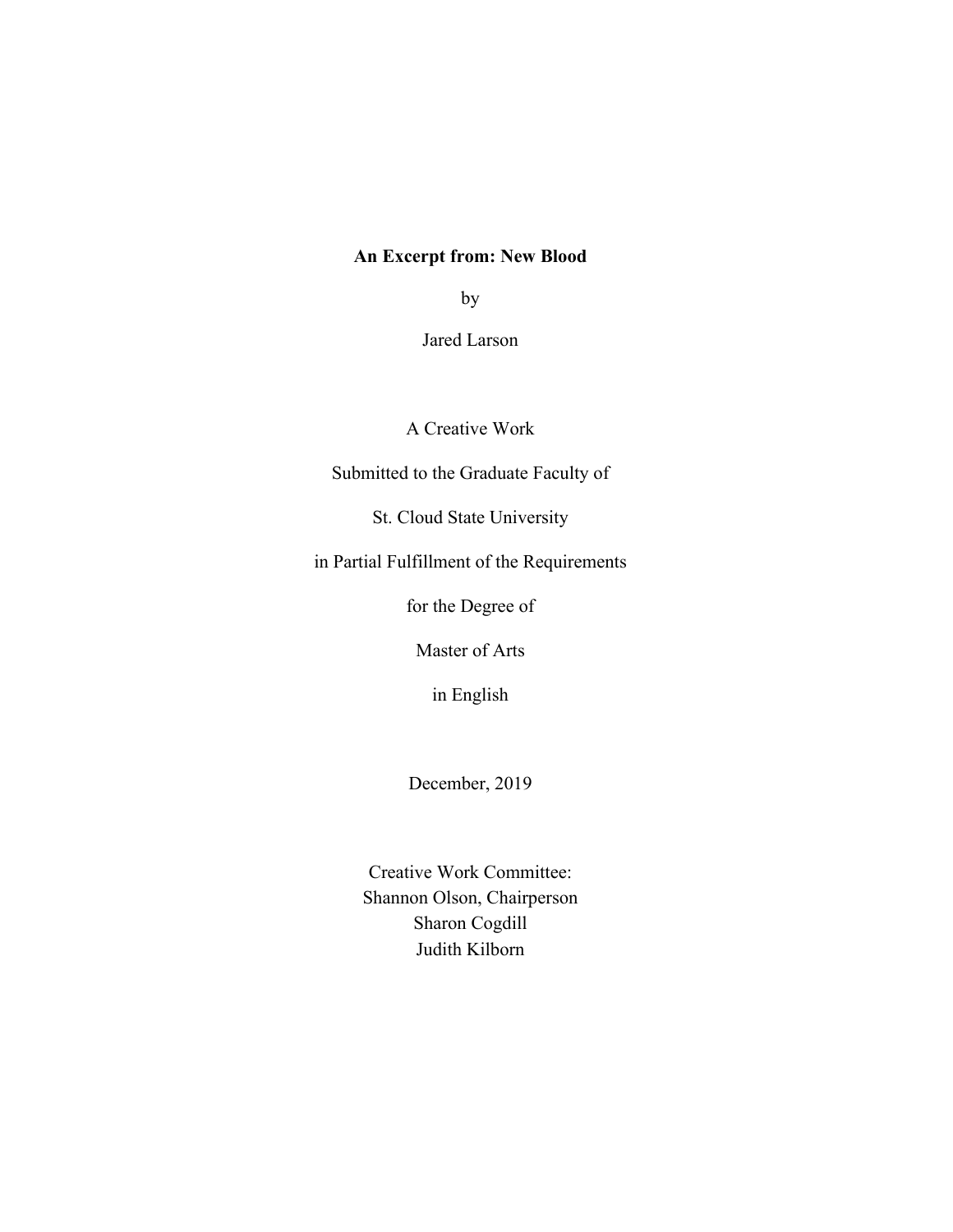# **Table of Contents**

| Section | Page |
|---------|------|
|         |      |
|         |      |
|         |      |
|         |      |
|         |      |
|         |      |
|         |      |
|         |      |
|         |      |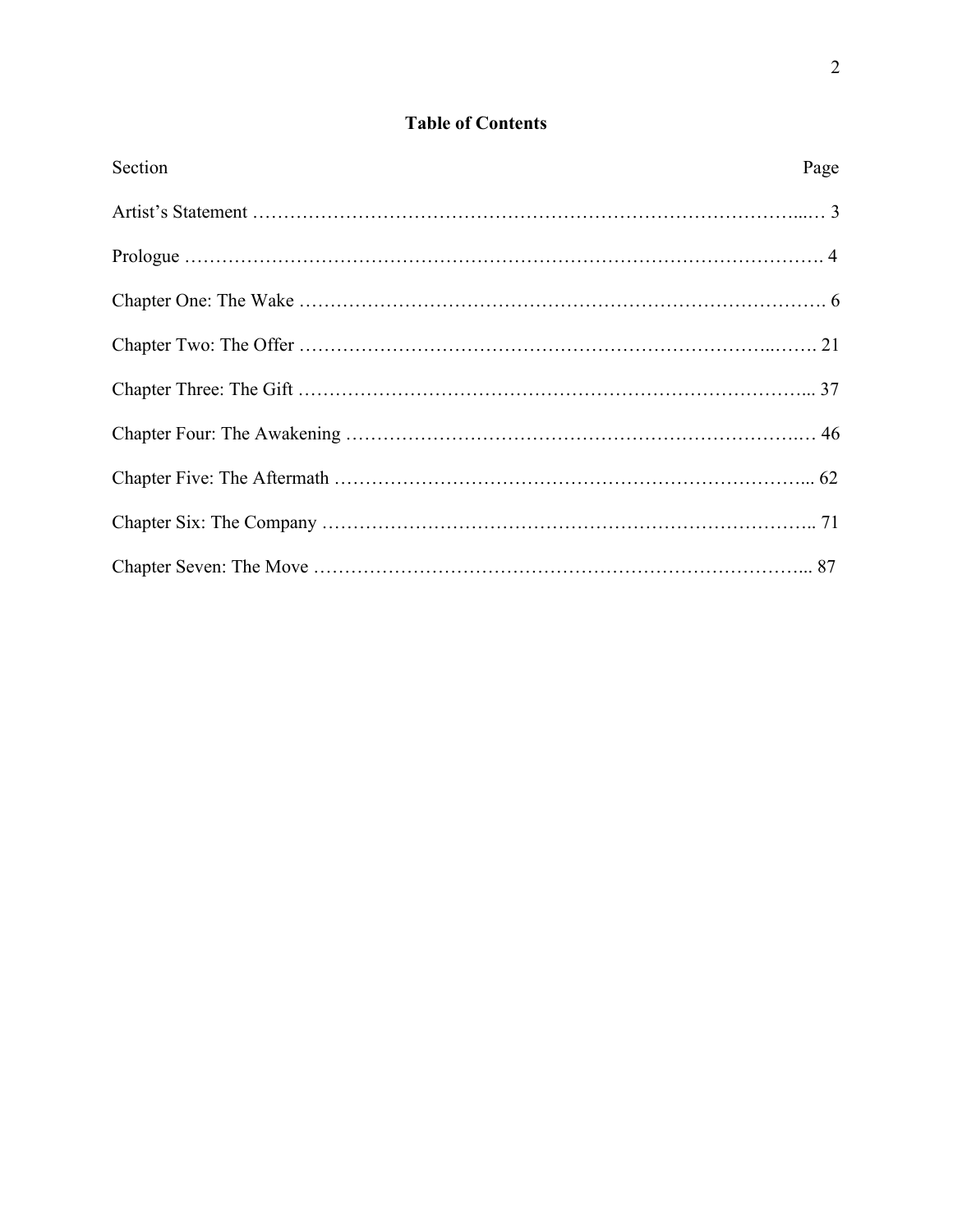## **Artist's Statement**

This is the first third of a full length novel called *New Blood*. The novel is light science fiction or might even be considered speculative fiction. While I do not emphasize the dystopian aspect of my world, the label of dystopian fiction would also not be inaccurate. I see this as eventually being a novel of about 400 pages. The basic premise is a medical advancement in cell therapy which renders natural death obsolete. The main character is skeptical of the widespread use of such treatment and offers the reader a relatable perspective on this future world. The novel will expand beyond the main character slightly but will mostly stay tightly focused on a few characters rather than giving a view of the whole world. The glimpses of the world beyond will come through the characters' limited viewpoints.

I have taken inspiration from a large variety of authors but Michael Crichton and Stephen King stand out to me the most. Crichton's scientific realism and King's focus on realistic character development drove many of my stylistic decisions.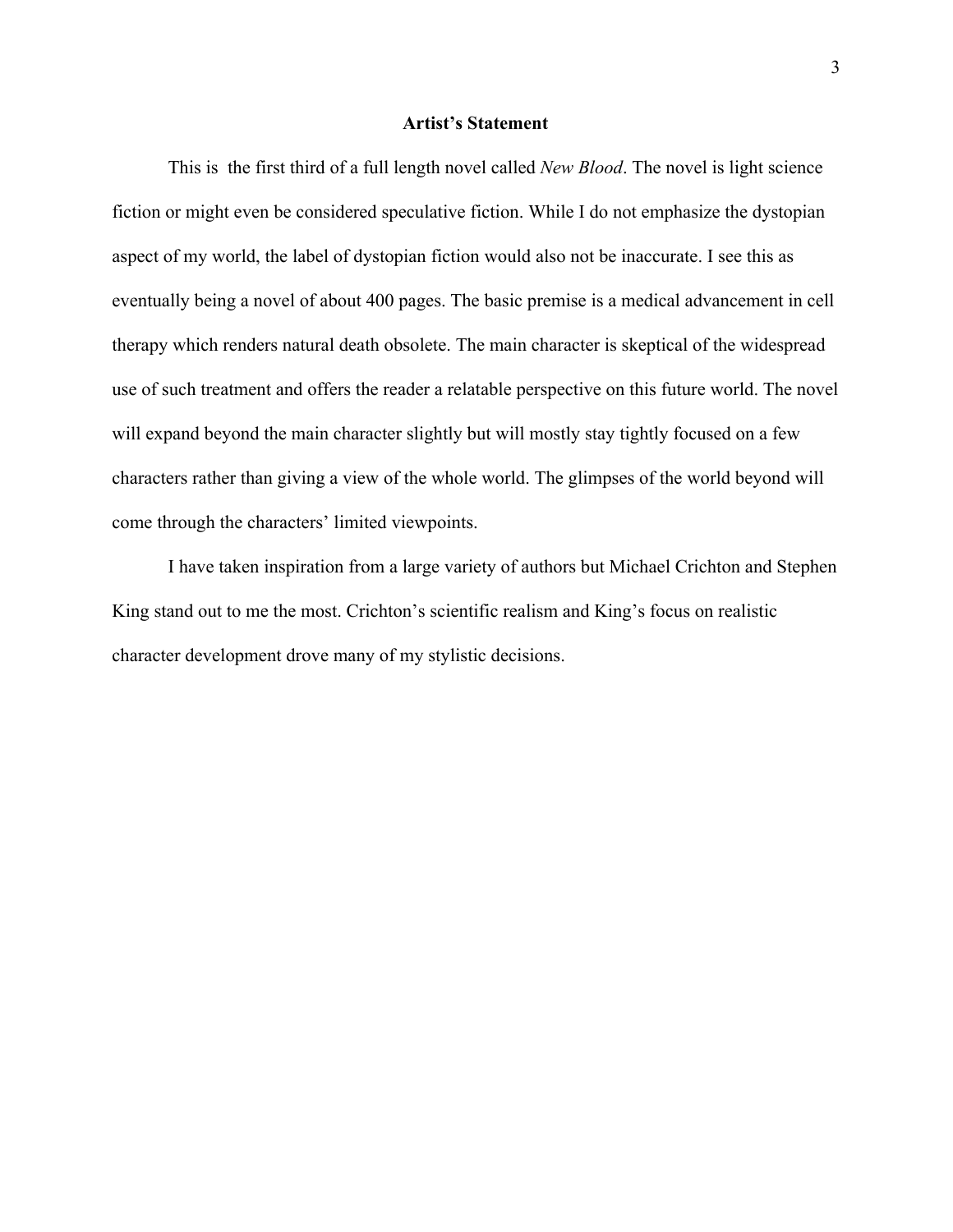#### **Prologue**

Even after we pushed the Right to Life Act through congress, some skepticism remained. Could citizens be forced to continue living? We reminded people that doctors have always been required to use the life-saving equipment they have available. Allowing a mislead patient to reject the available technology was illogical and immoral. With the act providing federal funds for those who could not afford the CRP (Cell Renewal Procedure) we helped people see that it was ethically reprehensible for physicians to not use it to save lives, even if they were only saving them from aging.

Some other opponents argued that overpopulation would become a problem again, but we pointed out that overpopulation was a third-world problem, and that the US population had been stagnant for decades, if not decreasing. In '45, when our genius scientists created the Lazarus Cell and subsequently developed cell renewal technology, we rebranded as Bionova and diverted medical funding away from most other, less effective, forms of medicine. Other medical research giants followed suit. As an unintended consequence, but further decreasing the risk of overpopulation, the average lifespan for those who could not afford the early, expensive procedure may have dropped slightly over the next eighteen years, until we passed the Act and secured funding in order to make CRP affordable for everyone. In addition to this, women did not regain fertility if they didn't have the foresight to seek early CRP and allowed themselves to go through menopause before completing their first round. As a result, only a portion of the population of newly young women were capable of procreating. If it will be a problem at all, overpopulation will be far off into the future. It certainly isn't an excuse to let people die now.

In the very early years after the passage of the Act, death cults popped up around the nation but, naturally, most eventually died out. Members tended to either outgrow the movement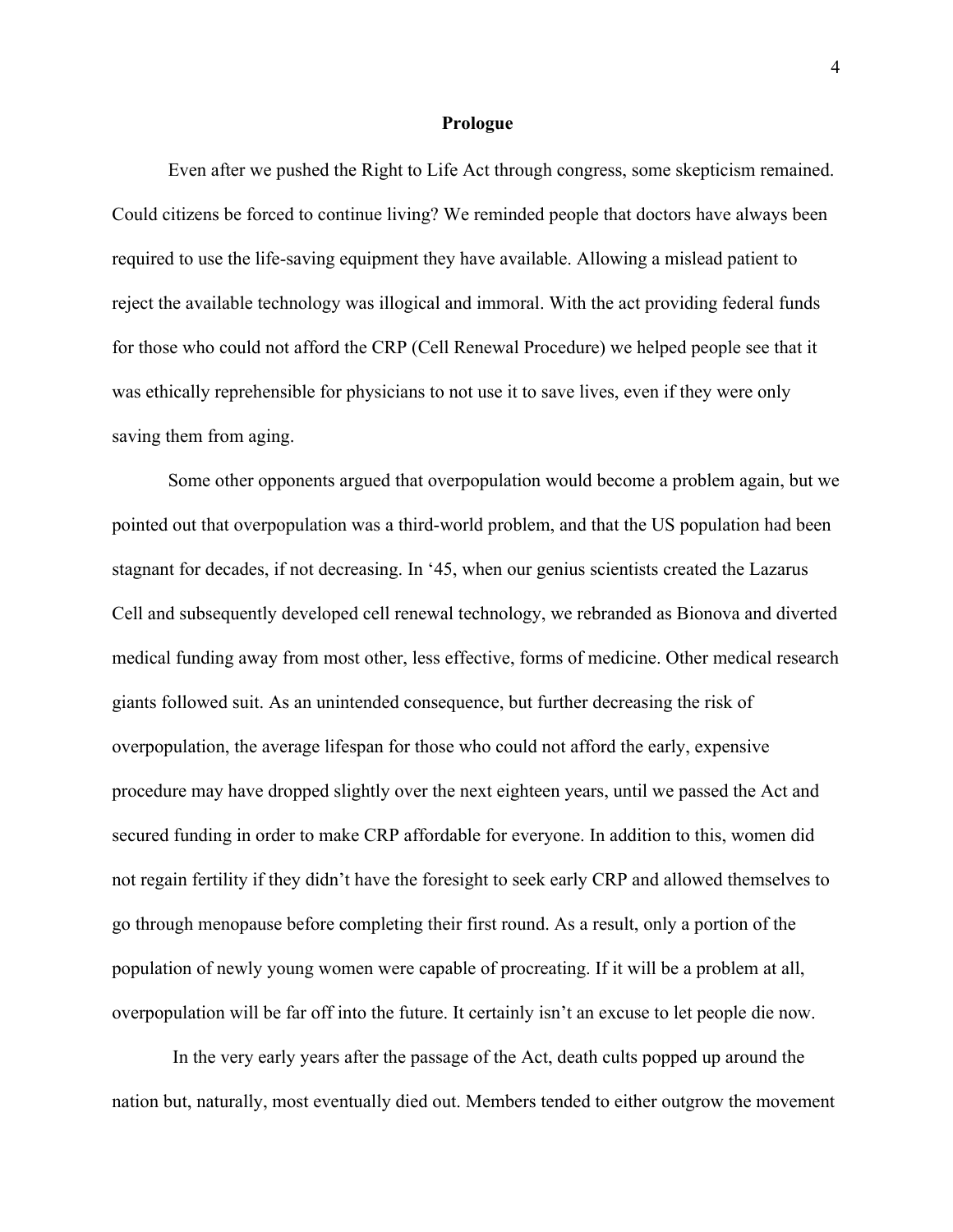or double down on their commitment and end their lives prematurely. Some fled to death-friendly countries and we didn't feel they were worth pursuing. Some cults we deemed to be dangerous were raided. These criminals were imprisoned and re-educated about the benefits of life. By 2070 death cults had dwindled into the background of national thought. Their influence was no longer apparent, but skepticism of CRP and Bionova's role in peoples' daily lives clearly still existed, and we were no longer able to play off the public fear of death cults to curry favor. Fortunately for us, we were soon given a golden opportunity to strengthen our place in American life and politics.

-Taken from the unpublished memoir of Dr. David Prazan, Associate Director of Bionova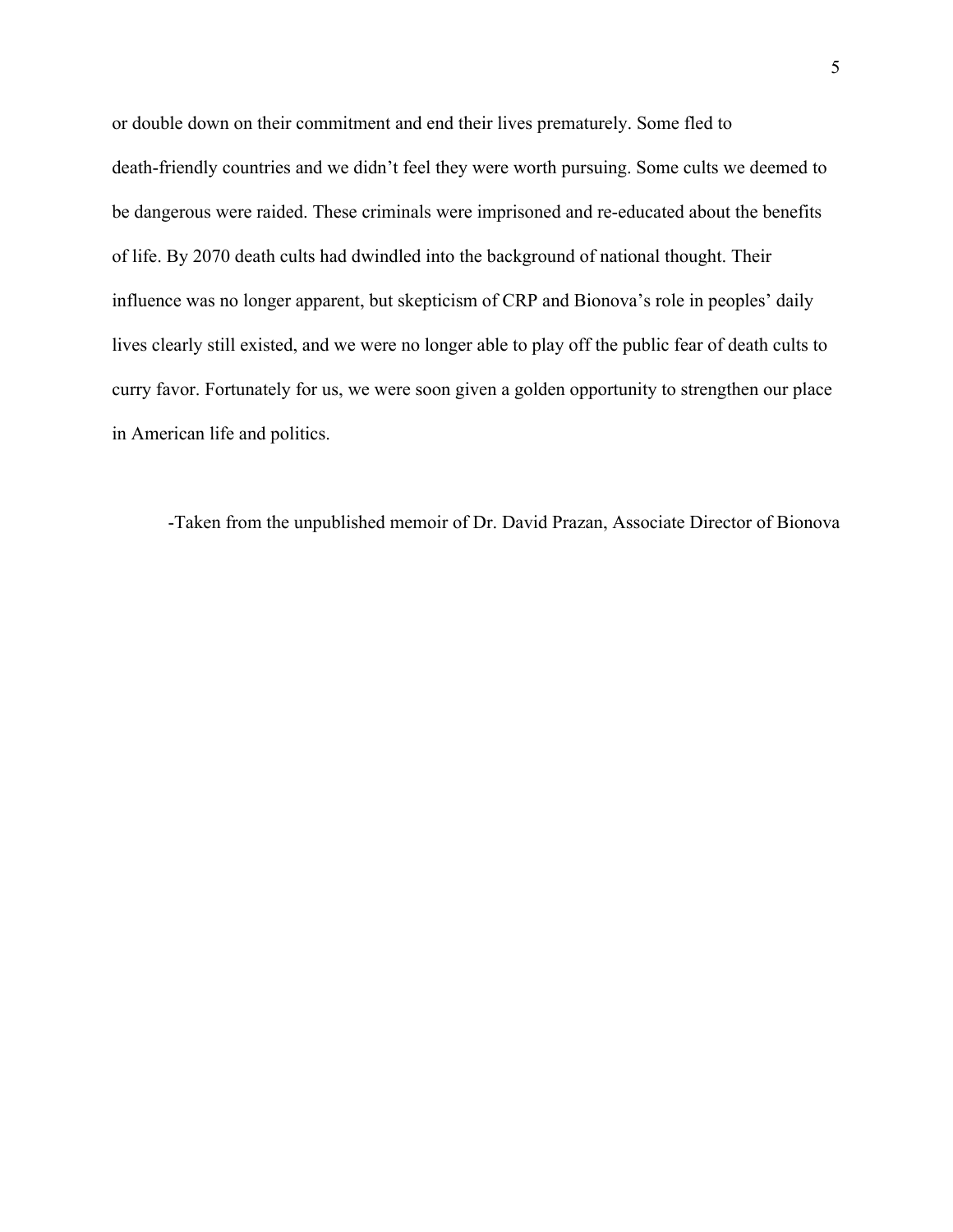#### **Chapter One: The Wake**

Till stepped out of the car and looked up at the massive house in front of him. Behind him, the door thudded shut and the autocab whined away. The house was an extravagant display of wealth that Kayden Rogers had built after Bionova investments had earned him his second billion dollars. That was back in '55, just a few years after Kayden's first Cell Renewal Procedure had given him his second chance at his thirties. Now, seven years out from the act in '63 mandating the CRP, Bionova, which was the main producer of high-end CRP chambers, or Arks, was doing extremely well. Looking down the long driveway at the multi-winged monstrosity, Till could see that Kayden Rogers was doing well, too. Tonight, Kayden would complete his five day CRP in his private, custom built Ark and he would awaken to hundreds of high profile guests gathered to celebrate his rebirth. Till was there, not because he was rich or important, but because Kayden Rogers was his uncle.

Till started up the driveway, pulling his coat collar up against the chill October wind. The sun had sunk below the trees that lined his uncle's property, laying long shadows across the lawn. Leaves blew past Till's feet and collected in ribbons against the outer fence. Till shivered and steeled himself for the crowds of his uncle's rich friends that he knew were milling around inside. He wouldn't know any of them and he doubted if his uncle really knew half of them. He pushed back his coat sleeve and 6:37 glowed above his watch until he dropped his arm and his cuff turned off the holographic display. Perhaps, he thought, his mother wouldn't notice how late he was.

He barely remembered his uncle's last wake, which had been the only other wake he had attended until his mother's wake four years ago. He had been six when his uncle had undergone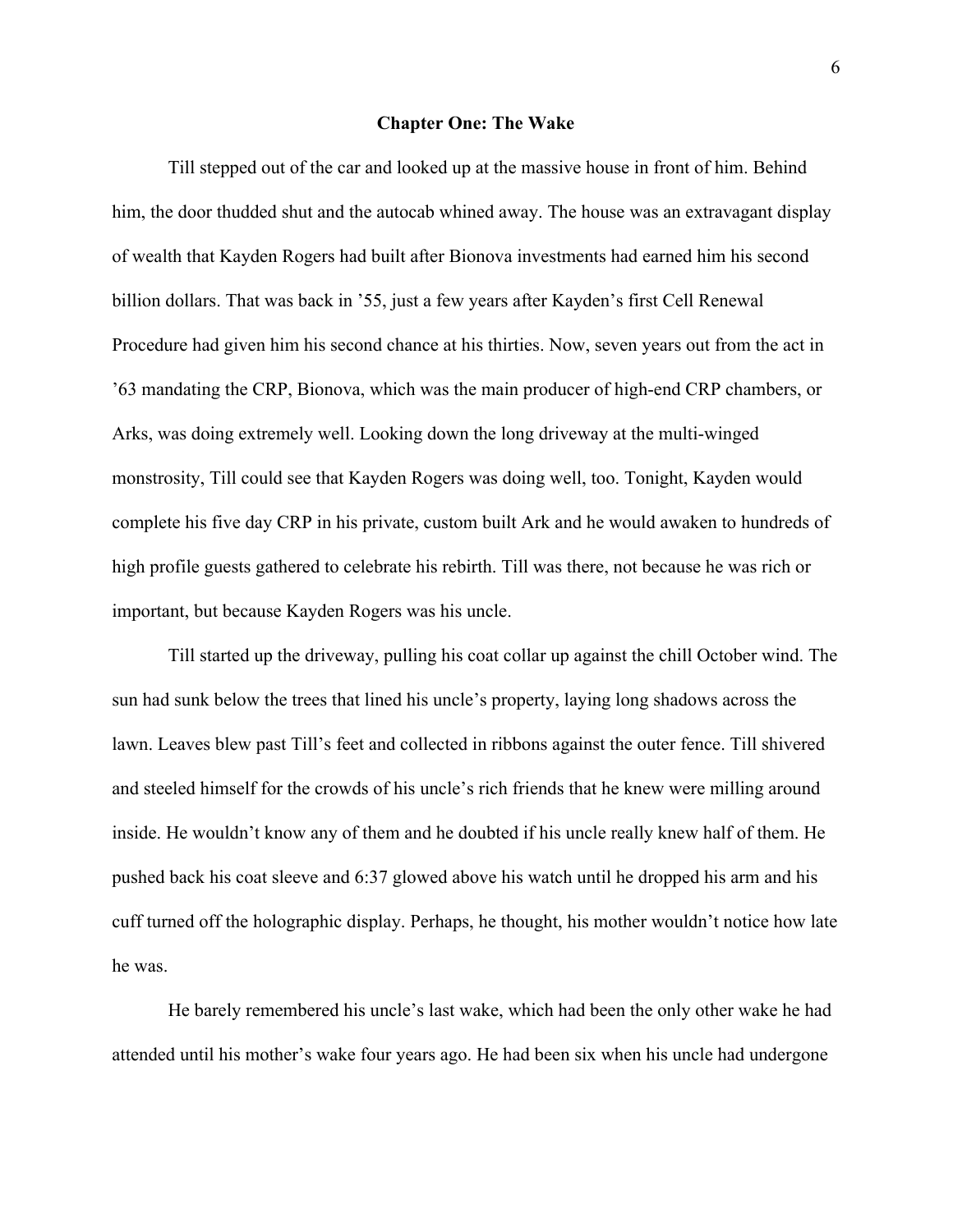his first CRP. This was before the mansion and the private Ark. Till remembered a squat, stately building with a shiny, newly installed Ark in one of its rooms (a Bionova, of course). His mother had said the building used to be called a funeral home, before rebirth had become their main business. The only other thing Till remembered about that wake was that after, when Kayden was awake and dressed up so he could join the party, his uncle hadn't remembered him immediately. His uncle's eyes had been slightly glazed, and he seemed distant, although he hadn't touched the champagne yet. Till had approached him warily to congratulate him, as his mother had told him was proper, and his uncle had simply looked at him and smiled a blank smile. Till had mumbled something and hurried away, embarrassed. Till now knew that some temporary memory loss was common after the CRP, especially in those early days, but the whole experience had been memorably uncomfortable for him.

Now, he mounted the flight of steps and opened the oversized front door. Inside, it was warm at least, though the sight didn't cheer him much. As he had suspected, the dozens of faces he saw cramming shrimp and sipping cocktails were unfamiliar to him. Thankfully, most barely glanced over in his direction or ignored him entirely, but as he thumbed the tab for the coat closet and placed his coat on the hook that appeared out of the wall, he heard his name in a familiar tone.

"Till, you finally made it!"

Till turned to see his mother, a sixty two year old woman who looked about thirty. She wore a billowy tangle of black silky cloth around her shoulders and torso and black flowy slacks. Her short dark hair was starting to show strands of grey again.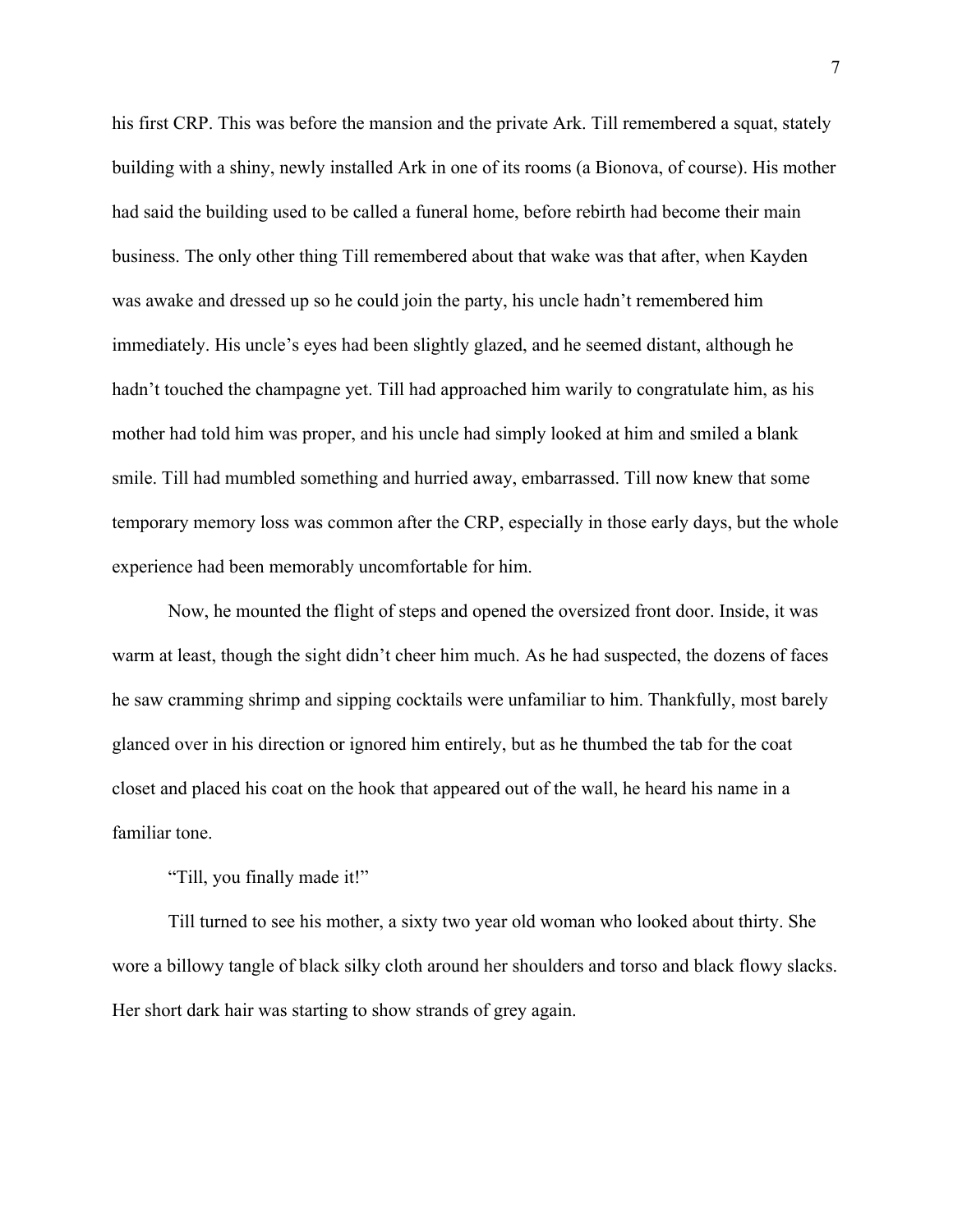Till greeted her and apologized. He tried thinking of an excuse but nothing believable came to him. Instead he changed the subject.

"Where's Kayd?"

It was customary to view the body before the CRP was complete and his uncle was supposed to wake up at seven. His mother pointed him to the Ark room, which Till really couldn't have missed. The entrance occupied a central location on the main floor and the general flow of people led directly into the yawning stairs that funneled down into the darkened room.

His mother pushed him gently, but firmly, towards the stairs. "Hurry, he's going to wake up any minute now!"

"I have twen---fifteen minutes left," he said as he paused to glance down at his wrist again, just to be contrary. Seeing the 6:47 that glowed brightly there, her gaze hardened a little and Till hurried off through the crowd, snagging a glass of champagne from a passing tray as soon as he had put a few dark suits and evening dresses between him and his mother's disapproving glance. The crowd only thickened as he moved down the wide stairs that narrowed at the entrance to a grand room crammed with people. He weaved between guests until he reached the focal point of the room: a sleek and shiny black box set into the red marble floor behind a low silver railing. The box had silver trim and was about the size of a compact car. One clear panel allowed Till to see his uncle's face, which looked fifteen or twenty years younger than when he had last seen him at one of his dinner parties the past summer. Alongside the panel, Till could see subdued lights, indicating that the Ark was operating correctly.

A loud chime ran through the room, startling Till. Champagne splashed over the top of his flute, splattering onto his dark grey jacket. Till wiped at the droplets that still clung there and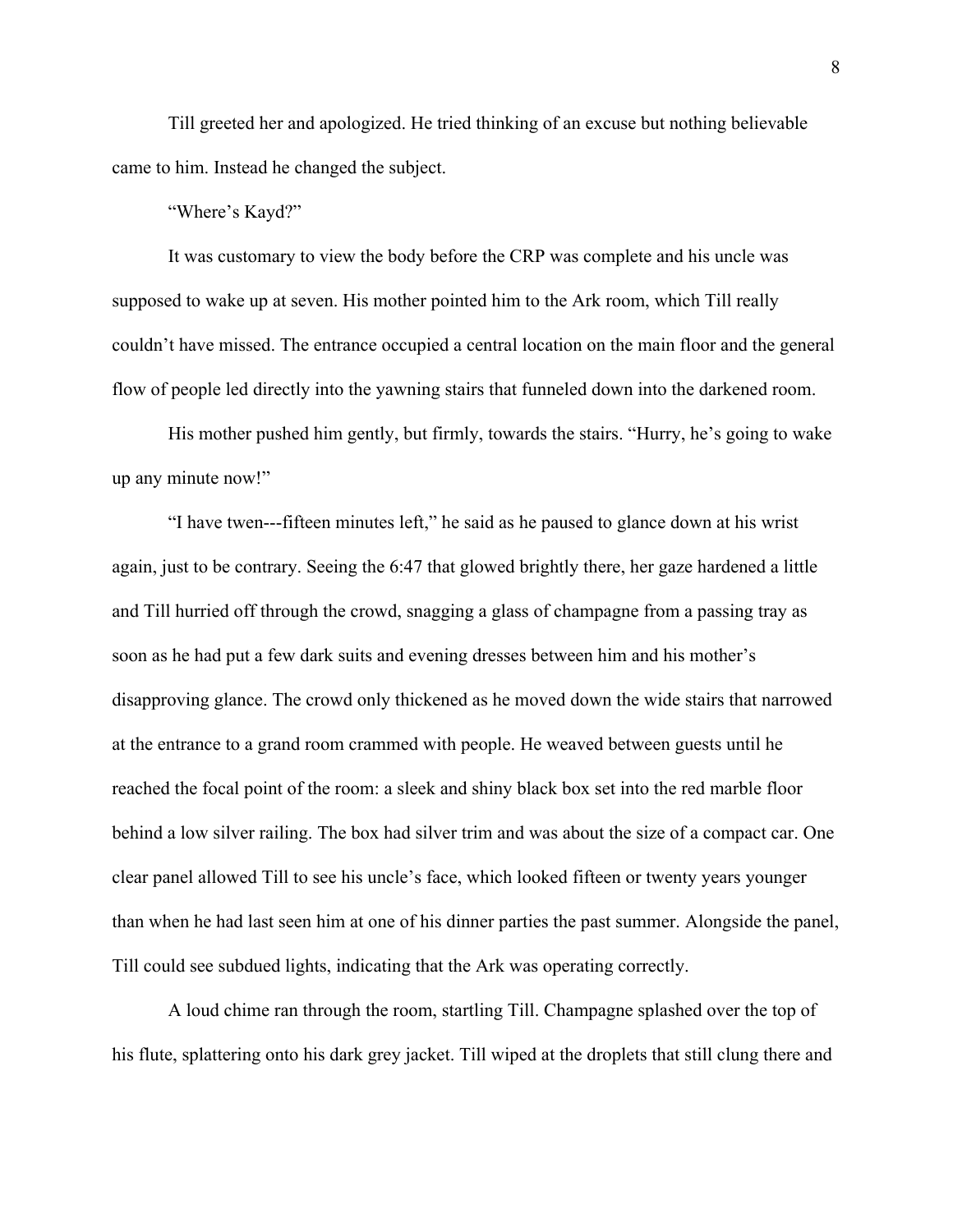scowled at the glowing "10:00" that had appeared above the chamber. The holographic numbers started to count down and excited murmurs ran around the room. Waiters circulated with fresh trays of champagne and guests without a glass, or an empty glass, took one. Till drained what remained in his and replaced it with a new one.

The chime had run through the house and the stragglers from upstairs were filing into the room. Till suspected that his uncle had invited half the city. He thought he saw a CEO from Bionova that he had seen on a magazine cover once but the chamber had started to rise up out of its cavity now and blocked his view before he could get a good look. As it rose, the box tilted forward so that Till was nearly face to face with his uncle.

By the time the countdown reached "01:00" the room was uncomfortably full. Till was pressed forward and the railing jabbed his knee. New lights lit up around the window as the awakening process began. Suddenly aware of how close he was to his uncle's face, Till tried to back up, but the crowd enclosed him. The crowd's murmur turned into a hush and all eyes turned expectantly to the small window in the black box. The countdown reached "00:00" and disappeared as Kayden Rogers' eyes blinked open. The crowd raised their glasses. Kayden smiled, a little blearily, and the crowd cheered. Brightly colored celebratory lights flashed around the room. Guests flung off their black jackets or rolled them down into loose belts, revealing brightly colored shirts underneath. Women waved hands over their dresses turning them from black to shimmering silver or to colorful floral patterns. Till's mother undid a clasp and the elaborately tangled black cloth around her shoulders and torso fell, revealing another layer beneath it, this one printed with flowing swirls of lavender and white. The fabric from the top turned inside out as it fell, covering the black slacks and turning the whole outfit into a colorful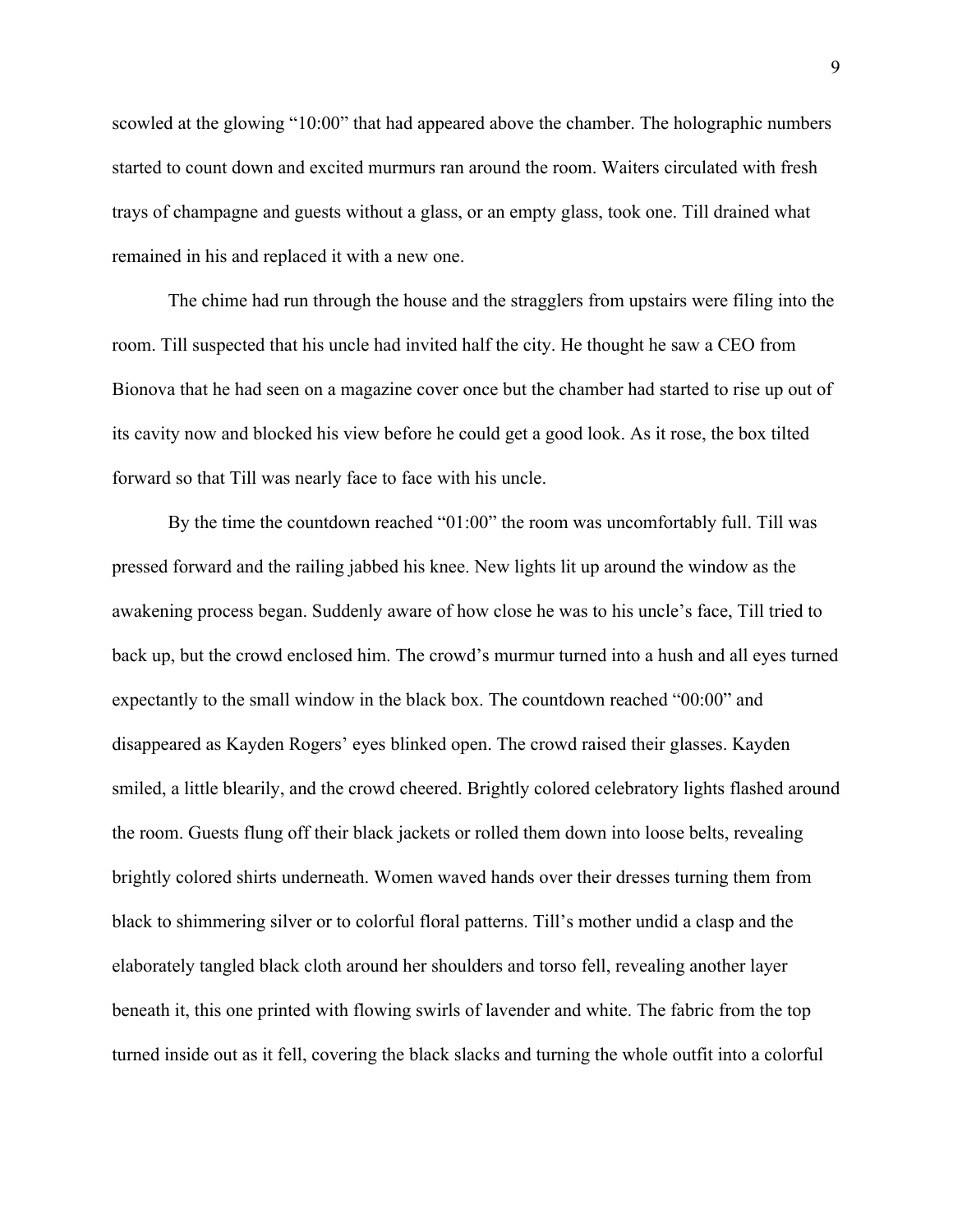full length dress. Till watched the crowd, feeling a little like an atheist at a faith healing. He blinked as, in a matter of seconds, Till's mother and the roomful of people transformed from funeral to party. As she straightened her newly flamboyant dress, Till's mother caught his eye. Till sighed and unbuttoned one button of his dark jacket, revealing a sliver of his faded red shirt underneath.

The guests toasted and downed their champagne before heading back up the stairs to let Kayden orient himself after his week of unconsciousness and get dressed. As Till followed the crowd out he glanced back and saw the CRP recovery personnel enter from a side door that had been practically invisible before. The two serious-faced women in white medical coats headed toward the chamber, which was slowly lifting its lid to reveal his uncle's bare feet, then calves and knees. Steps had appeared from the box and descended over the railing. Till turned and walked upstairs to the party that was now in full swing.

He ordered a gin rickey at the bar and tried to find a quiet corner where he could drink in peace. No luck. Amazing, he thought, all this house and no quiet corners. If he designed a house, it would be made exclusively of quiet corners. Instead, he rested his drink on an empty table and alternated between searching for familiar faces and avoiding eye contact. By now, most people had found their place in the party and were carrying on loud conversations over the bland music that filled any gaps in the nearly constant din.

Scanning the crowd, the age demographics were impossible to guess. Till, being twenty-three, was just entering the age range into which everyone seemed to fall. Till couldn't tell who was truly his age and who was revisiting this age for a second, third, or even fourth time. The room was full of people who looked young and smooth faced like Till. Sometimes he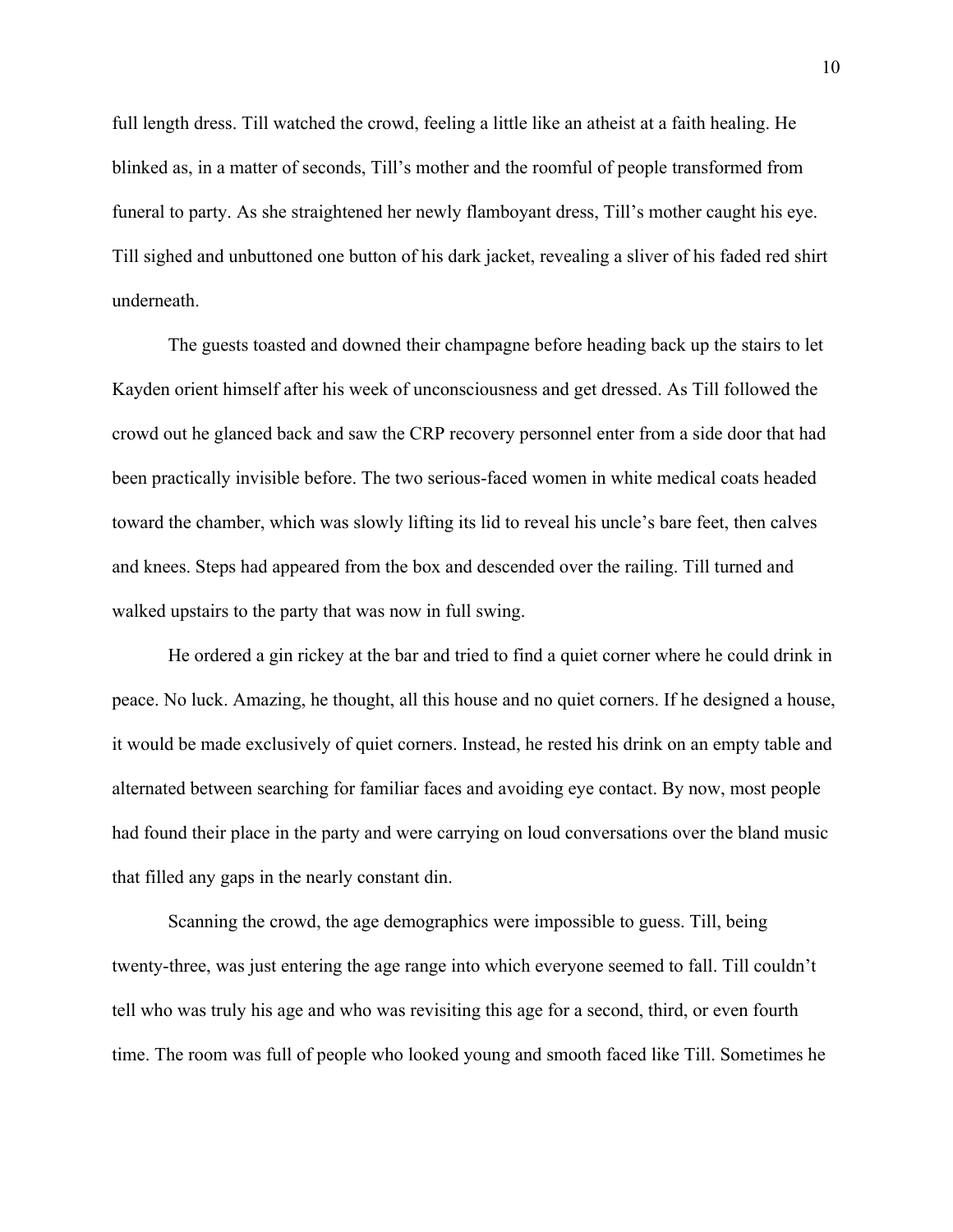could tell ages by clothing or haircut, but here it seemed that everyone was trying their hardest to look alike. Till wondered if they could tell that he was a true twenty-three. Could they see the inexperience in his eyes, in his mannerisms?

He saw his mother pull away from a group to greet someone walking by in a tight, bright blue dress. He would have guessed the woman was half his mother's age, but realized with a start that his mother actually only looked maybe a year or two older. He tried to study his mother with an unfamiliar eye. When Till had been in high school she had looked much older, but then she had gone through CRP again and now she only looked a few years older than him, people might guess they were siblings instead of a mother and son who were thirty-nine years apart. Even though Till knew she looked younger now, her crows feet gone and her revitalized metabolism thinning her out, he still saw the mother he remembered. He remembered her eyes filling with tears when he hugged her after graduation and, to him, they were the same eyes that had watched him clamber over rocks on trips to the coast when he was little, and were the same eyes he saw now, engaged in polite surprise at whatever the woman in blue had just said. He tried to see her true age in the way she rested her hand on her collarbone or rolled her glass in her fingers. Till found it impossible to see anything other than his mother in these gestures. He was too close to the subject of study.

The woman his mother had greeted smiled and moved on to another group. Alone for a moment, his mother raised her drink to her mouth, almost taking a sip, as she looked around the room. Her eyes fell on Till and he raised his drink to her in greeting. She smiled and came over to him.

"Enjoying yourself fully, I see," she said.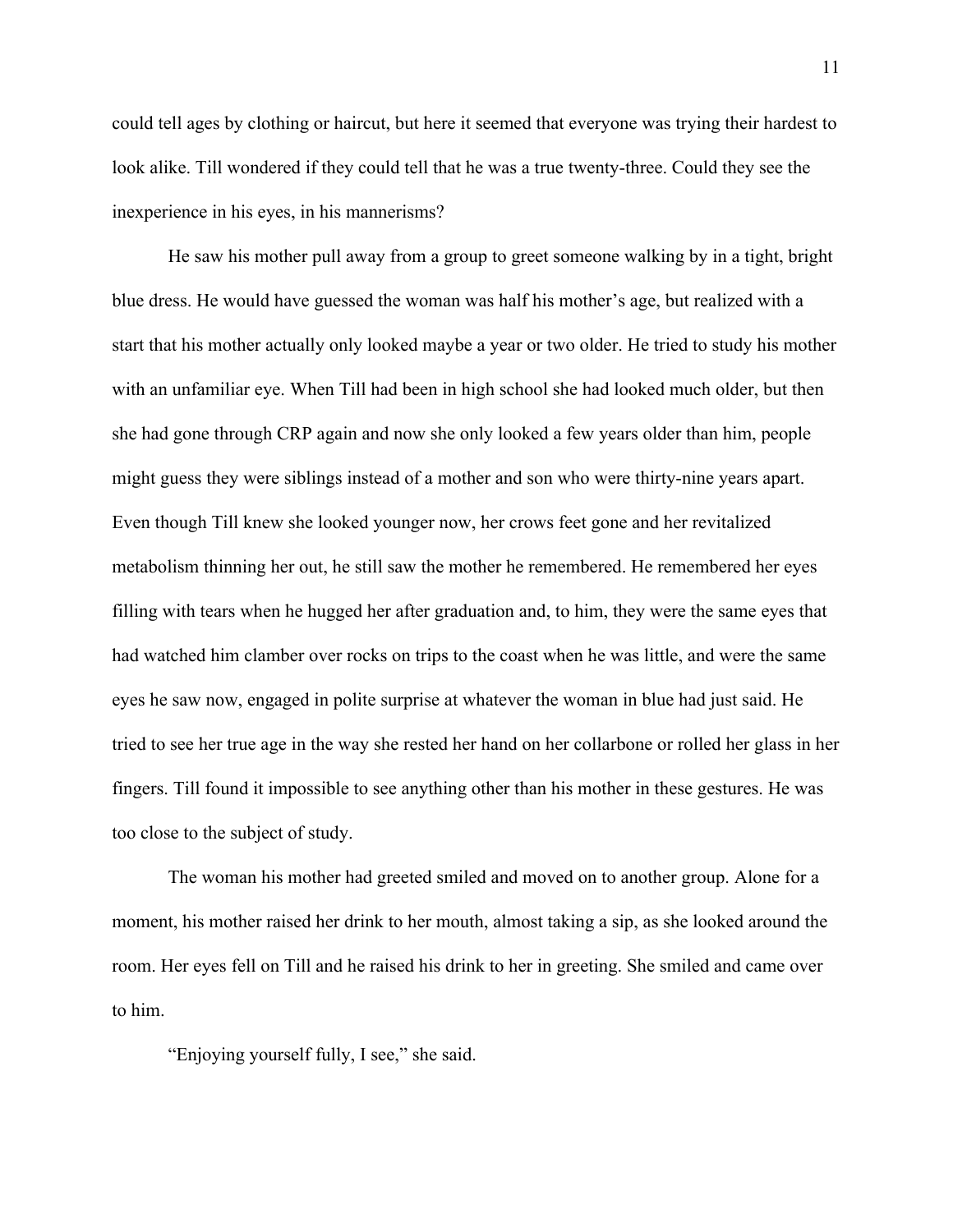He rolled his eyes and looked around, "Not really my kind of party."

"Well, it's good that you came," she said. Till didn't say anything and they both looked around for a moment. His mother raised her glass to her lips again, actually taking a drink this time. She examined her drink for another moment before saying, "I think your uncle wants to talk to you about Bionova again."

Till groaned and looked to the ceiling. "I've told him-"

"I know, I know," she said quietly, "and you can do what makes you happy, you know that," she set down her glass and looked at him. "But he's never going to stop thinking that Bionova is the better option, so just let him say his bit. And don't get into a big debate with him, just listen and then you can go home if you want."

"I already know it's a good option, it's just not what I want to do, why can't he accept that?" He was gripping his glass too tightly and he made himself set it down. "I don't care if I make less money, I don't have a love affair with CRP like him."

"Don't be rude. Just because someone doesn't understand your aversion to CRP doesn't mean they're having a love affair," she gave him a reproachful glance. "He means well, don't antagonize him because he cares."

Till was tempted to roll his eyes again but leaned over the table with his chin on his hands instead, his fist covering pursed lips. He didn't care to get into this with his mother again, it wasn't their fight anyway. He had his ideas about what his uncle truly cared about, but bringing that up would only hurt his mother unnecessarily. She didn't see the difference between her and Kayden. She gave Kayden the benefit of the doubt because she assumed he had a good heart like she did. Not that Till thought Kayden was evil; arrogant and ignorant were the words that Till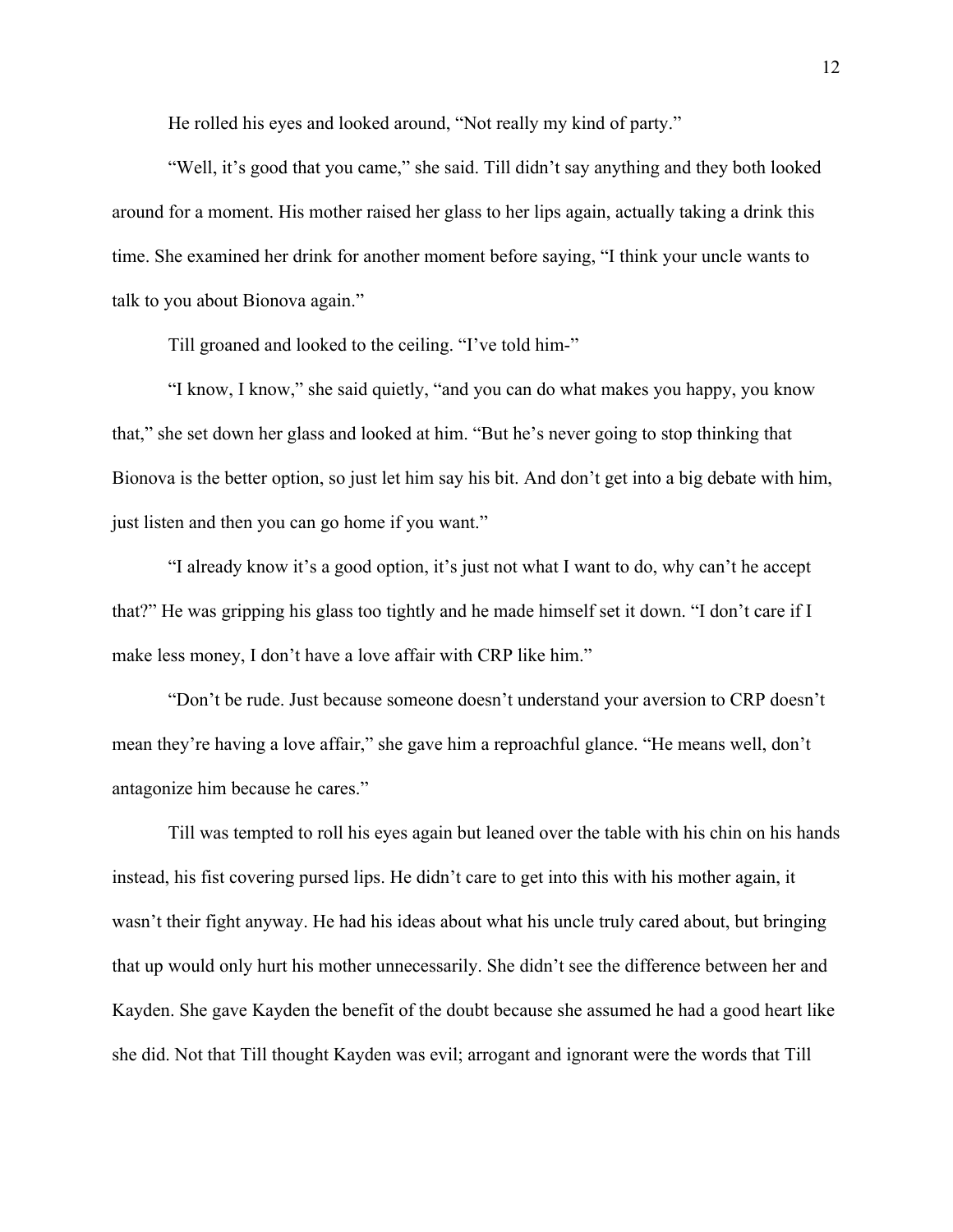would choose. He might throw in overly-enthusiastic if no one stopped him. But his mother remembered the brother she had grown up with before Bionova or CRP existed, when they were well-off but not extravagantly wealthy, and Kayden had been a protective and loving presence. She didn't think the money had changed him because the money hadn't changed her. Till had never really known Kayden Rogers when he hadn't been filthy rich, but he had pieced together some images from his mother's childhood stories. He knew there had been a Kayden who had been willing to let a little sister trail along with him when he went out with friends or even as a "chaperone" on dates sometimes. Till understood, however, that the Kayden he knew was probably there even then, secretly enjoying being the sage, the source of infinite wisdom, to an impressionable eleven year old who idolized him. It was also possible that some dates reacted well to a guy with a soft spot.

"Just listen to him, okay?" his mother asked, and he could see that the source of infinite wisdom was winding towards them through the crowd of people, accepting the congratulations and well-wishes of everyone on the way. "You can do whatever you want in the end, but just give him a chance," she continued, almost to herself, "he does have a point."

Till promised his mother he would do his best and finished off his drink. He attempted to head to the bar for another but his mother's hard eyes and unamused smile stopped him. He was trying to suck the last of the alcohol from the ice cubes when his uncle finally made his way to their table. He was a tall man wearing a white linen summer suit that almost made Till forget that it was a brisk forty-five degrees out. It was always summer in this mansion, he guessed.

"Till Pickle!" his uncle greeted him with his customary nickname that made Till grind his teeth.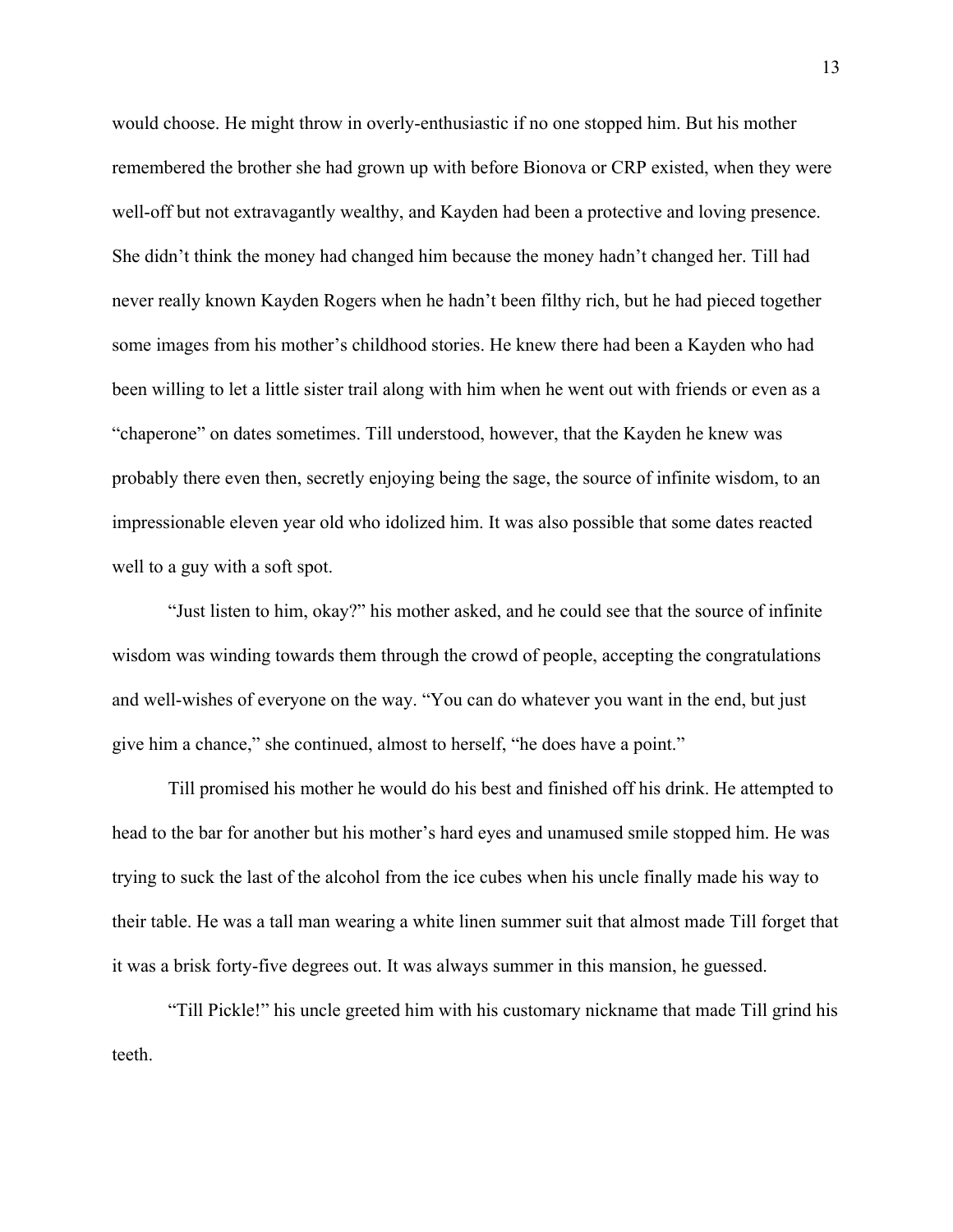"How are you feeling?" Till wanted simultaneously to linger on pleasantries forever and also to skip ahead to the lecture he knew was coming, just so it could be over.

"Never better, buddy, believe me," his uncle said. Yep, over-enthusiastic was a good word, Till thought.

His uncle continued, "The Ark never fails to make me feel like myself again," Kayden always managed to make "The Ark" sound like some holy ritual. "Actually, that's one reason we're trying to get it approved for more frequent therapeutic use. Why wait until you're almost dead to have it done? I'd use it once a month if I could!"

Till made a noncommittal noise and tried to hide his alarm at his uncle's news behind his glass. The empty glass must have let some of it show through because his uncle started in quickly.

"Obviously, we're not ready to use it that often, we'd have to shorten the process by about four days for that to be a reality and, of course, safety is the top priority," he rattled on quickly. "Actually, we've got a really great team in charge of that," he raised his glass in apparent toast to the safety team and said, casually, "I think there's a place on that team for someone like you, you know. It would be a great fit for someone who really cares about the safety and the ethicality of what we're doing. It's a team of people with concerns like what you've brought up to me before. We really value their input."

Till nodded serenely, trying to restrain himself lest his mother perceive the mocking nature of the gesture. This was certainly a new tactic from his uncle, playing on Till's very reasons for not wanting to be involved with Bionova in the first place. He had to admit, his uncle was clever.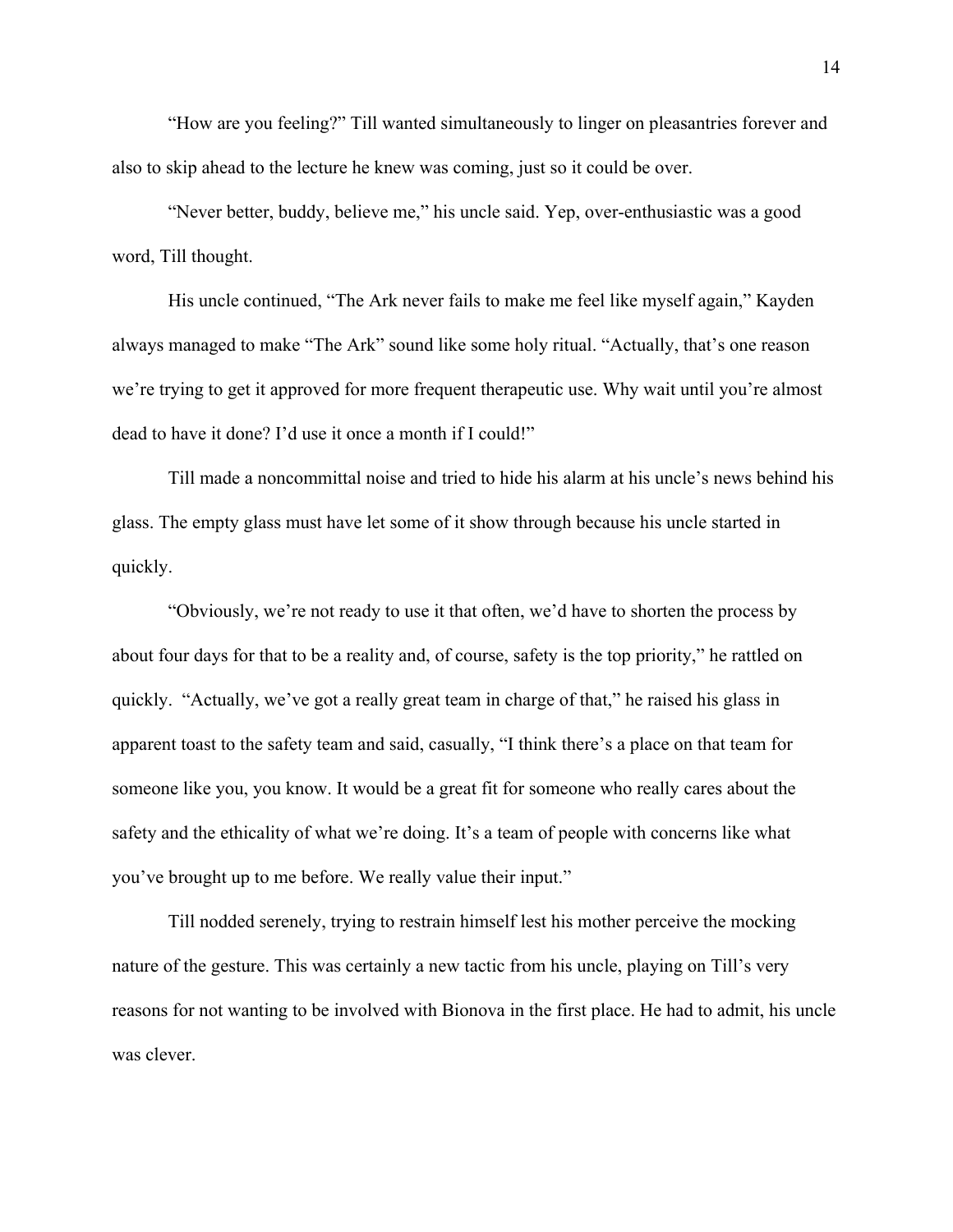"It's a place where you could really make a difference, work from the inside to make the changes you think are important."

"I don't think Bionova would like the changes I would make," Till said, and his mother gave him a warning glance.

"Well, everything within reason, of course, but I think you'd be surprised," Kayden said, smile as magnanimous as ever. "Think about it, Till, it's a great opportunity. 'Be the change you want to see' and all that," he looked around the crowded room. "You know, I actually think the head of the oversight team is here tonight," he turned away saying, "Let me see if I can send Lee your way."

Before Till could tell him he really did not need to talk to Lee, his uncle was on his way towards one of the bigger groups across the room.

"Wait here," Kayden called back, "Lee is great!"

Till sighed and put his glass to his mouth again before he remembered it was empty. His mother was looking at him. He tipped the empty glass back anyway.

"What?" Till said into his glass. "I am not talking to another person about this, mom. You said, 'listen to Kayd and go home,' you said that!"

"I just think-" his mother started, then stopped. "What's the harm in meeting this person? He can describe the team and the job to you in depth. You can make an informed decision."

"Mom! I am informed! That's why I don't want the job," he could feel angry heat rising in his chest and unbidden words spilled out of his mouth. "I get that CRP could have saved your husband but that doesn't mean we should just ignore the consequences of it."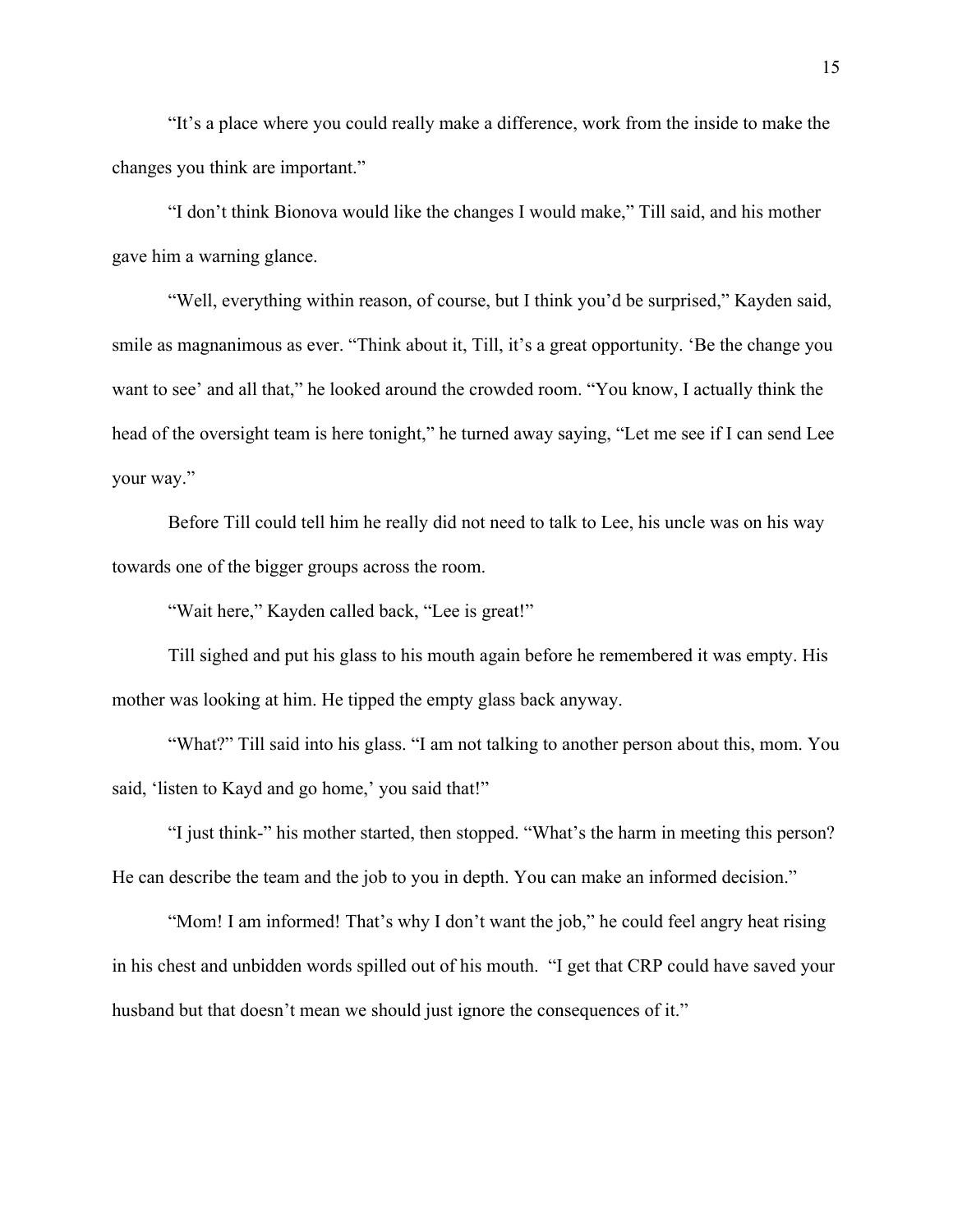His mother blinked and looked away. Till flushed and was immediately sorry he had brought up Austin. He had died of cancer just two years before the Lazarus Cell breakthrough made CRP possible. He and Adalee had been trying to have a child but hadn't been able to before he died. That hadn't extinguished Adalee's desire to have a child, though, and she had gone through CRP to reset her biological clock and increase her chances for a healthy pregnancy. She had chosen a sperm donor soon after and had raised Till alone. His mother liked to pretend that Austin was his father but Till had no genetic connection to him and had never met him, except through old videos.

"Mom, I-"

"I think *you* might be ignoring more consequences than you think," his mother set her half-full glass down and turned away. "Do what you want, you suffered through talking to your uncle, I guess you can go home now."

Till wanted to say more, to stop her, but he was still mad. He didn't really blame Kayden, as annoyed as he was by him. He felt he knew who Kayden was and what he wanted, but the subtle manipulations by his mother hurt. Sometimes he could pretend she was proud of the work he did, but at times like this it was clear that she thought he was wasting his talent and his life. The internship at Bionova had been set up for him from the day he chose his bioengineering major. And Till had been excited about that for a while; he knew it was a glamorous and lucrative career path. But, as he learned more about the science of CRP throughout his undergrad program, he began to have doubts.

Then he had met Morty and his unofficial group. They sometimes called themselves Life Cyclers or just Cyclers. They were unofficial because, although voicing opposition to CRP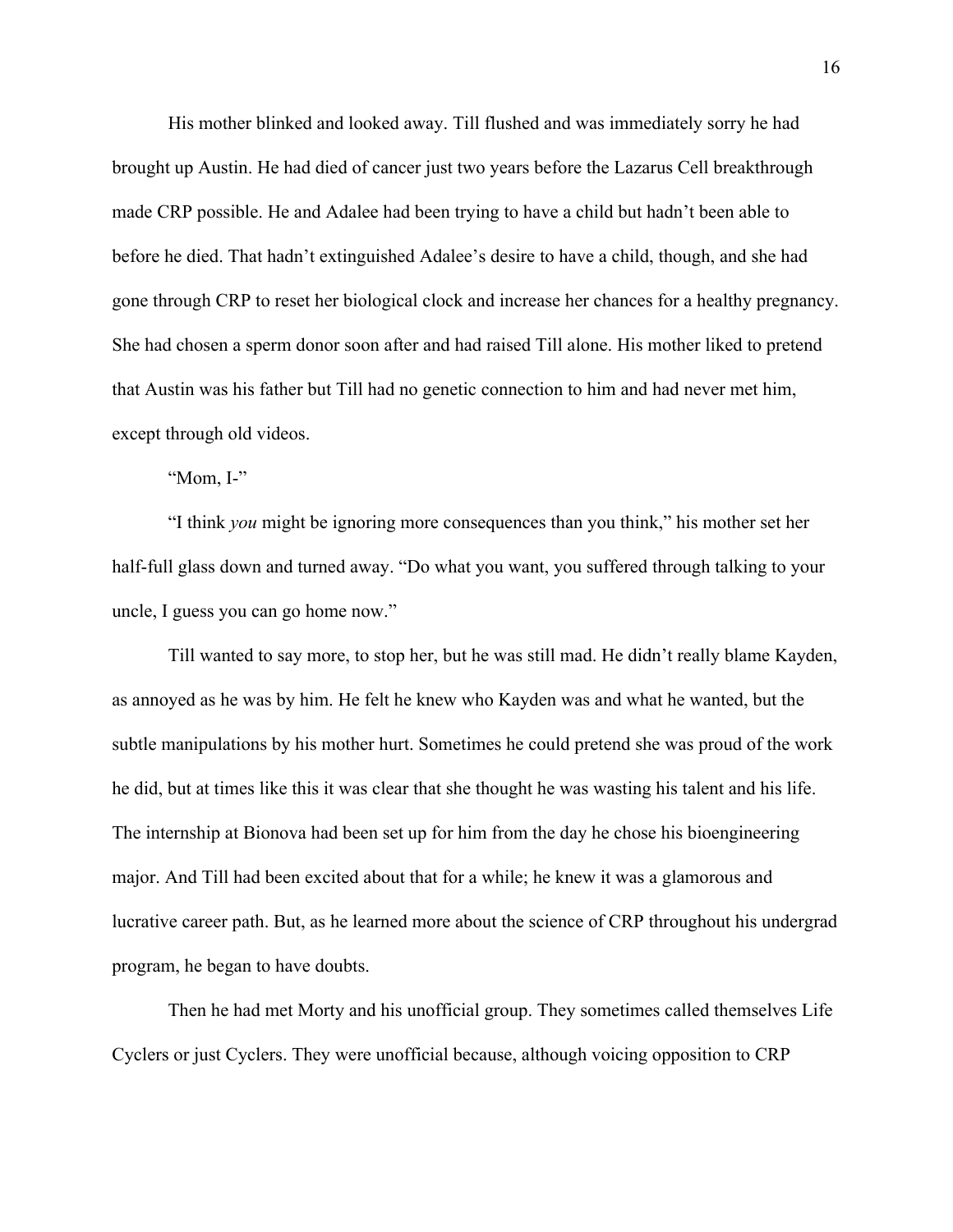wasn't illegal, associating yourself with a group that looked anything like a death cult was a good way to get put on a watchlist. The Cyclers had opened Till up to a whole new realm of doubts. They believed that there would be unintended long term practical and biological consequences to CRP but they were more focused on the philosophical side of it. They believed that the act of growing old and dying was essential to the human experience and that there was unimaginable cultural collateral damage in turning that cycle into a flat line. The group had read and discussed literature about death and about the search for eternal life and the consequences of eternal life. They read pre-CRP science-fiction and Hawthorne and Shakespeare and Plato. They watched old sci-fi and dystopian shows and movies from the first half of the 21st century and even some from the previous century if they could find them. They talked about how, yes, there was still death, an Ark couldn't save a person who couldn't be stabilized enough to endure the CRP prep, so people died in accidents all the time, but they argued that the *process* of death had been eliminated.

"There's no metaphor for life anymore," Morty had said emphatically at one of their evening meetings in his apartment. "The whole Spring, Summer, Fall, Winter cycle is gone, there's no dawn, midday, twilight, and nightfall."

There were no new metaphors to describe human life. Humans relied on cycles, they couldn't comprehend unending lines, he argued, it was like trying to comprehend God. He said people liked to imagine they were in an unending Summer, but that that was an inadequate metaphor. It *was* ending, but also being reset, and reset, and the resetting, the stagnation, would build up until humanity collapsed under its oppressive weight.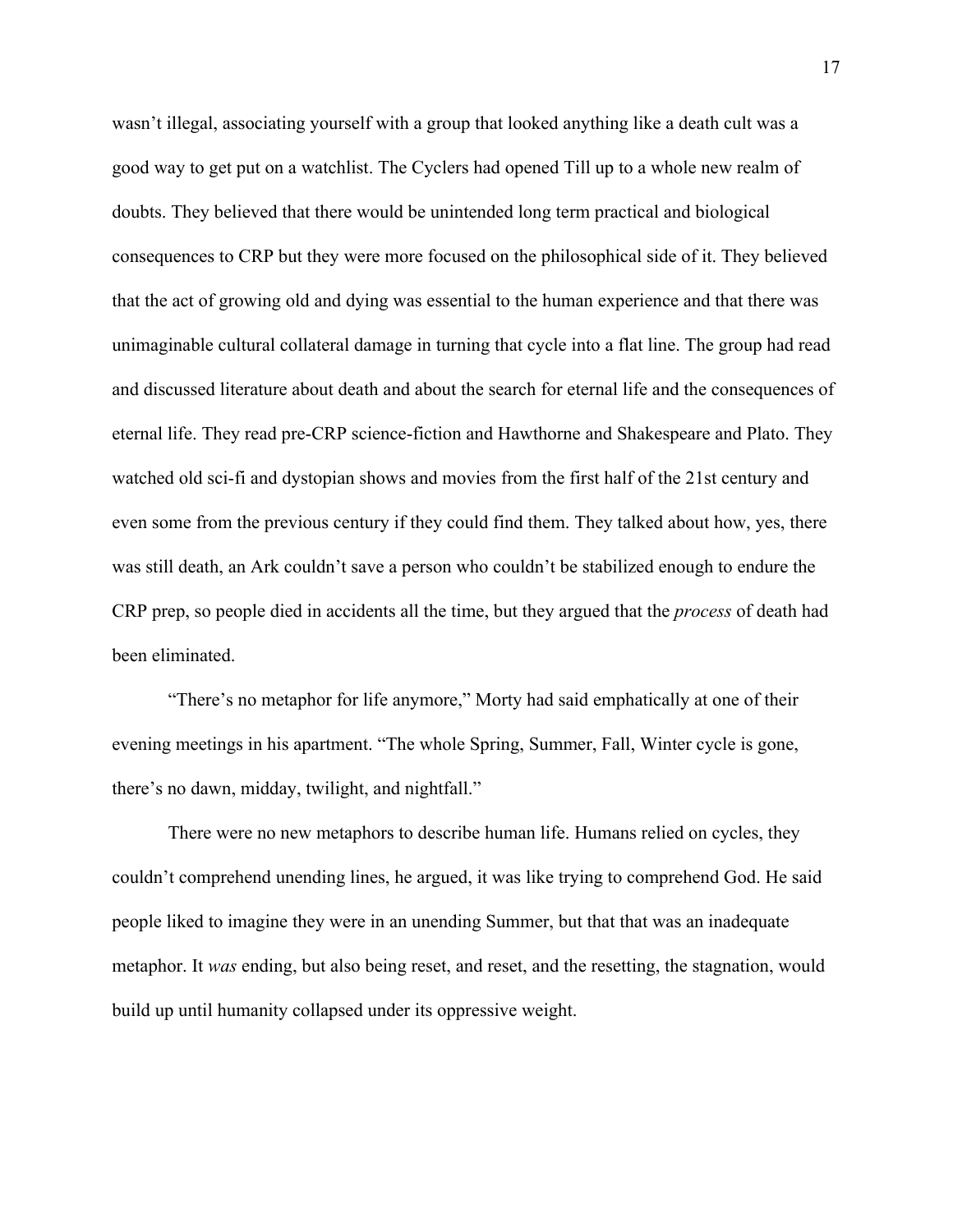"And is it really the Summer of their life that they're reliving?" Morty would cry. "Physically, maybe, people are being reset to the beginning of their prime every few years, but their brains aren't reset, are they?"

This was one of the aspects of CRP that was troublingly unclear. What exactly did happen to the mind during your time in the Ark? How did the Lazarus Cell decide which brain cells needed regenerating and which were healthy enough to be left alone? The short term amnesia was well documented but it wasn't exactly clear what caused it or how it could be eliminated. These gaps in the knowledge about CRP were what troubled and interested Till. Morty and the other Life Cyclers were more interested in the effect an eternal stagnation might have on a person. Or on humanity.

Till didn't get as excited about it as Morty had, but he thought about it, and it fed into his fears about the science of CRP. He knew how short the human trials of early CRP had been before it was used as a life-saving procedure in select hospitals around the nation. Although most short-term side effects had been cleared up quickly with better preparation beforehand, he knew there could be unforeseen consequences looming in the future. There could be side effects that didn't show up for decades, or even centuries, which in the past hadn't mattered much, but now might cause real trouble. They were still relatively close to the start of the CRP timeline. No one had undergone a fourth round of CRP yet and only a very small portion of people had gone through three rounds. He wondered how closely the process was being monitored by Bionova and what kind of data they were collecting on repeat CRP procedures. He had to admit he would love the access working for Bionova would give him. He might be able to answer a lot of questions by getting an inside look into their procedures for data monitoring and collection. He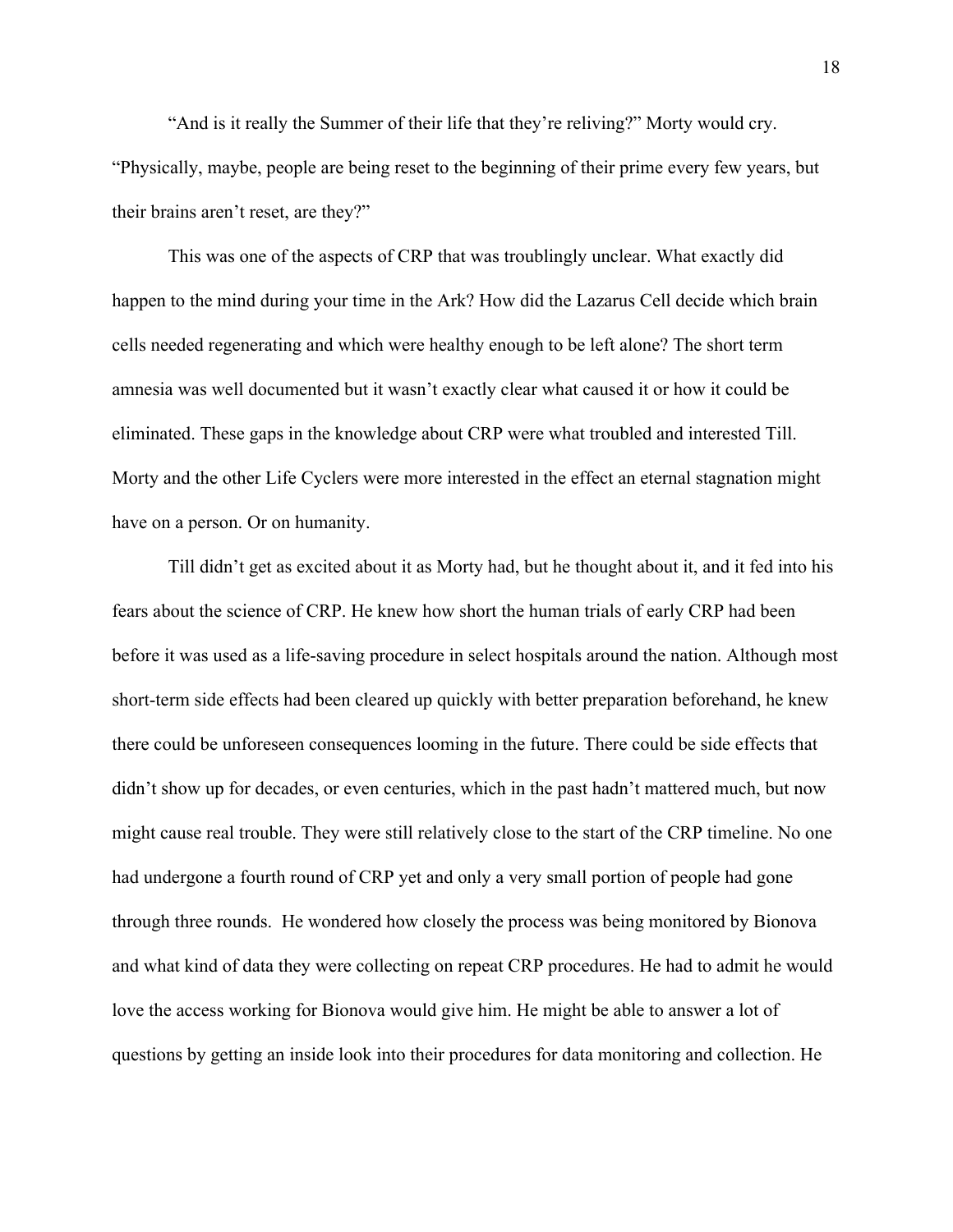wondered how much autonomy he would be given, though. He doubted Bionova would allow him to reach, or publish, conclusions that would damage their bottom line. If he could just get in and grab enough information and get out, he could spread it from outside the company. But now he was thinking like some kind of terrorist, he thought. Who knows what Bionova would be able to do to him for corporate espionage? His own uncle might not be able to save him, if he would even be willing to after his nephew attempted to ruin his beloved company.

No, it wasn't worth it, he decided. Bionova could easily write him off as a disgruntled employee, they could also make sure he never worked again. He was happy making his small, unglamorous contribution to the bioengineering world at Advanced Myoelectric Prosthetics. The small company designed prosthetic limbs that could be connected to the nervous system and controlled like a natural limb, although now most of their work was trying to find ways to make the myoelectric sensors compatible with CRP. Till was a little annoyed that even with AMP he couldn't avoid Bionova, but at least he could leave the fight up to someone else and just live his life. He sighed and swirled the melted ice around in his glass. Then he set it back down and checked the time. It wasn't eight yet but Till felt worn out from the whole night. The voices around him ran together into a drone that seemed to close in on him. He was alone at his table but the wall of bright colored clothing around him felt suffocating. Till tapped his watch to call a car and searched in vain for an open path to the door. He would have to forge his own way through.

Eventually he managed to push through the press of people and slipped into the empty foyer, the din of conversation and laughter following him. Till pushed his thumb against the tab outside the foyer closet and his coat slid out of the wall. He took it from the hanger and had one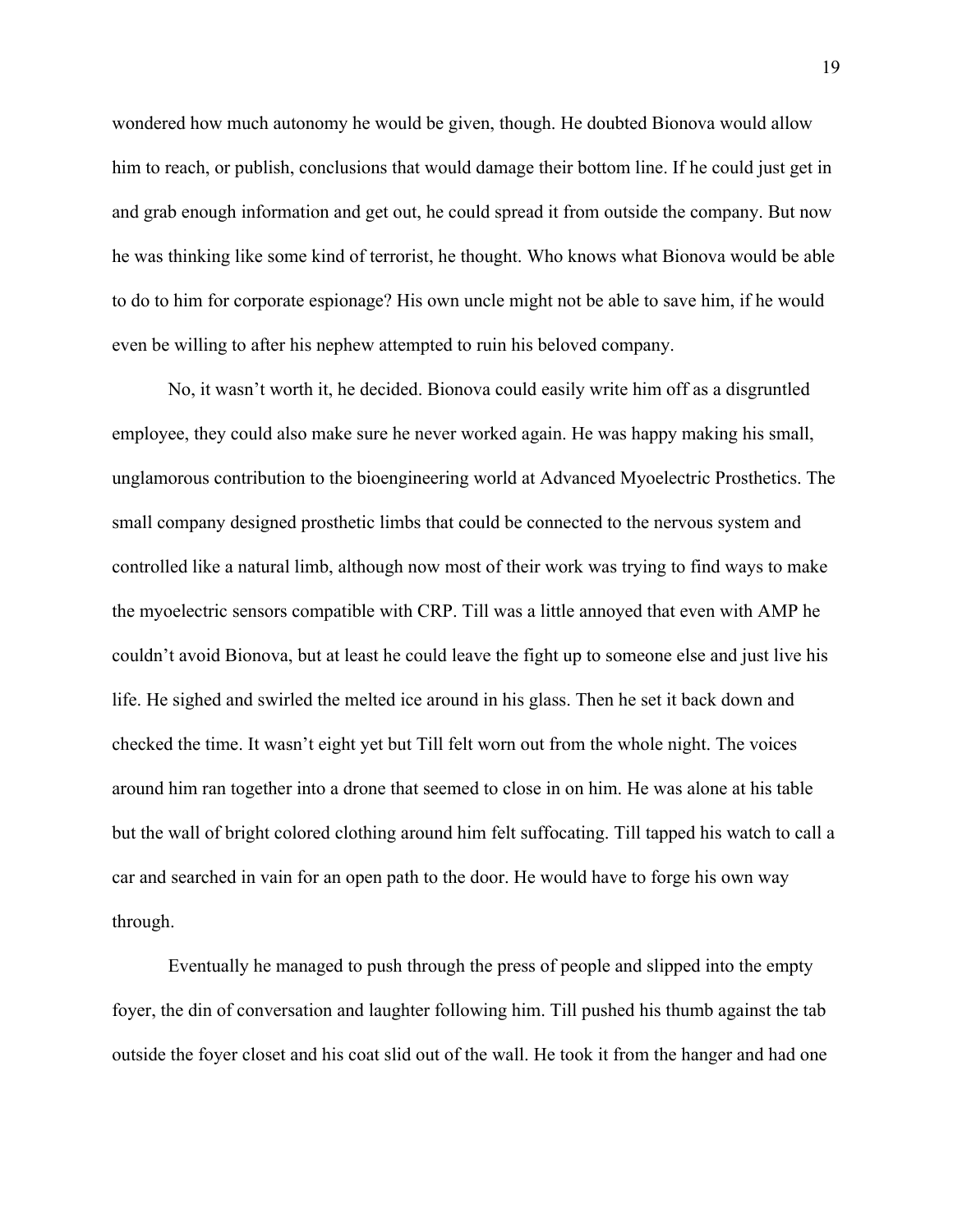arm in a sleeve when he saw a woman walking towards the door where he stood alone. Her hair alternated blonde and purple and the ends danced along her neck as she walked. She was wearing a dress that had probably been black before the wake, which she had since lightened to sun-behind-clouds grey. She had put her black "mourning" overcoat back on, making her stand out as a muted, somber presence among the silvers and pastels of the other party goers. Till guessed that she looked a few years older than him, although the conservative clothing might be making her seem older. She smiled at him as she walked up.

"Till Bardeux?"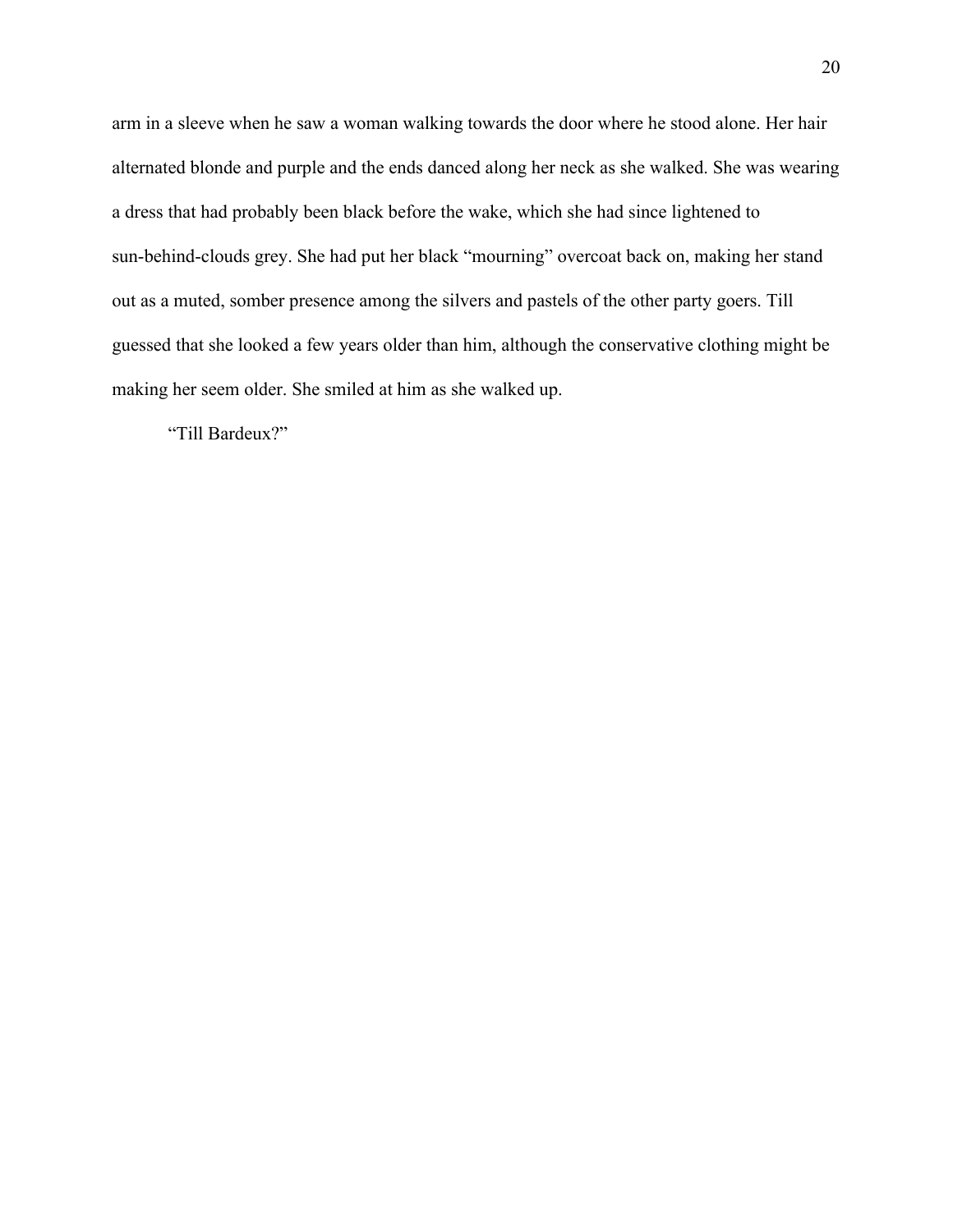## **Chapter Two: The Offer**

 "Yeah," Till nodded, one arm still caught in his coat sleeve. The woman stuck her hand out. Till tried to push his hand the rest of the way through the twisted sleeve but it caught. He struggled with it for a second but finally gave up and pulled it back out. Embarrassed, he shook her hand.

"Uh, nice to meet you-"

"Presley Fowler," she said. "You're a bioengineer for Advanced Myoelectric Prosthetics, right? I've seen what you're working on, impressive for a new guy," she smiled and raised her eyebrows. The expression animated her face and made her seem younger.

"Oh, thank you," Till tried not to stumble over his words. He hadn't been a stranger to women in college, but he wasn't used to them coming right up to him with compliments. Also, this woman seemed to know a lot about him. A suspicion started to dawn on him.

"Are you, uh... do you work with prosthetics too?" he asked, fairly certain that the answer would be no. She shook her head.

"No, not usually. I'm actually part of a team that monitors the cell renewal process for safety and ethical concerns at Bionova," she said.

"Presley, does my uncle call you Lee?"

She shrugged, "Most people do," Her smile tinged with mischievousness as she asked, "Why, who's your uncle?"

Till gestured wide, his coat still dangling from one arm, "Just the man who brought us all together to his humble abode tonight."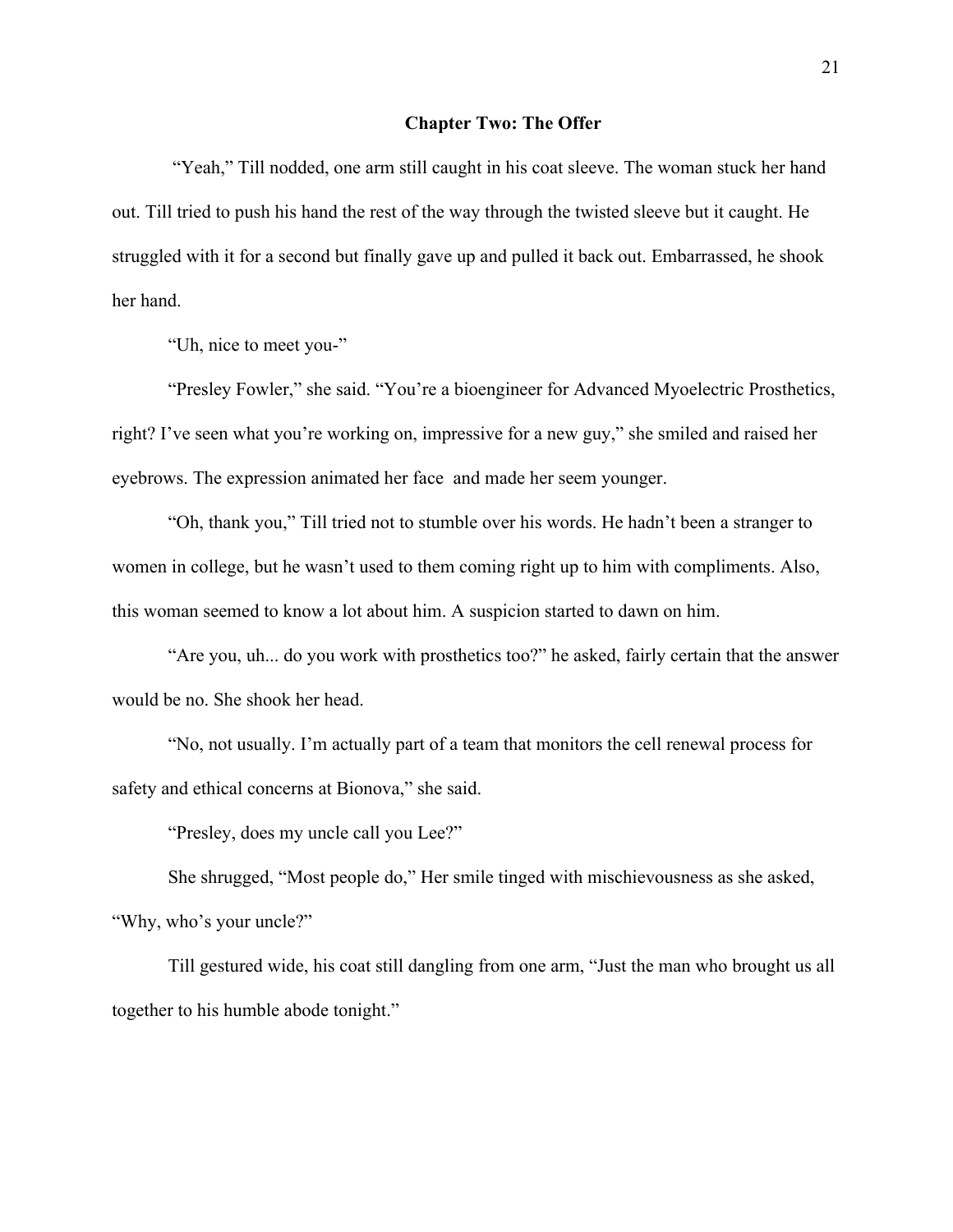Lee laughed. It didn't sound like just a polite laugh either, Till noticed. She tilted her head to the ceiling and laughed loudly.

"Humble! That's not usually the word I use to describe Kayden Rogers."

Till laughed despite himself. He couldn't help liking this woman. She seemed honest and open. Her laugh drew him in and made him feel at ease. The possibility that Kayden had coached her to use Till's distaste for him to win favor crossed Till's mind, but he didn't think the idea rang true. Or maybe he just hoped it didn't.

"So he sent you to recruit me to work for Bionova, huh?"

"He mentioned he has a gifted nephew who needs a better job and is skeptical of CRP," she explained. "Skepticism is what our team is built on."

"And Bionova happily pays top dollar to a team hostile towards their bread and butter?" Till asked.

"I didn't say hostile, but yes, they are willing to let us make sure their product is safe and ensure they won't get any bad press down the road," she pushed her thumb against the closet tab and waited for her coat. "They let us run pretty free, but it's mostly up to them what they do with what we find or suggest."

"So they can bury anything unpleasant," he smiled sardonically. "That makes sense."

"Kayden was right, you are not a fan of Bionova." She took her coat from the hanger and the hanger slipped back into the wall. "What'd they do to you?" she laughed.

He opened his mouth and then closed it again. He pulled his coat on.

"They're a corporation and money is their top priority, but they're not evil, Till. If we discovered anything seriously wrong, they wouldn't ignore it."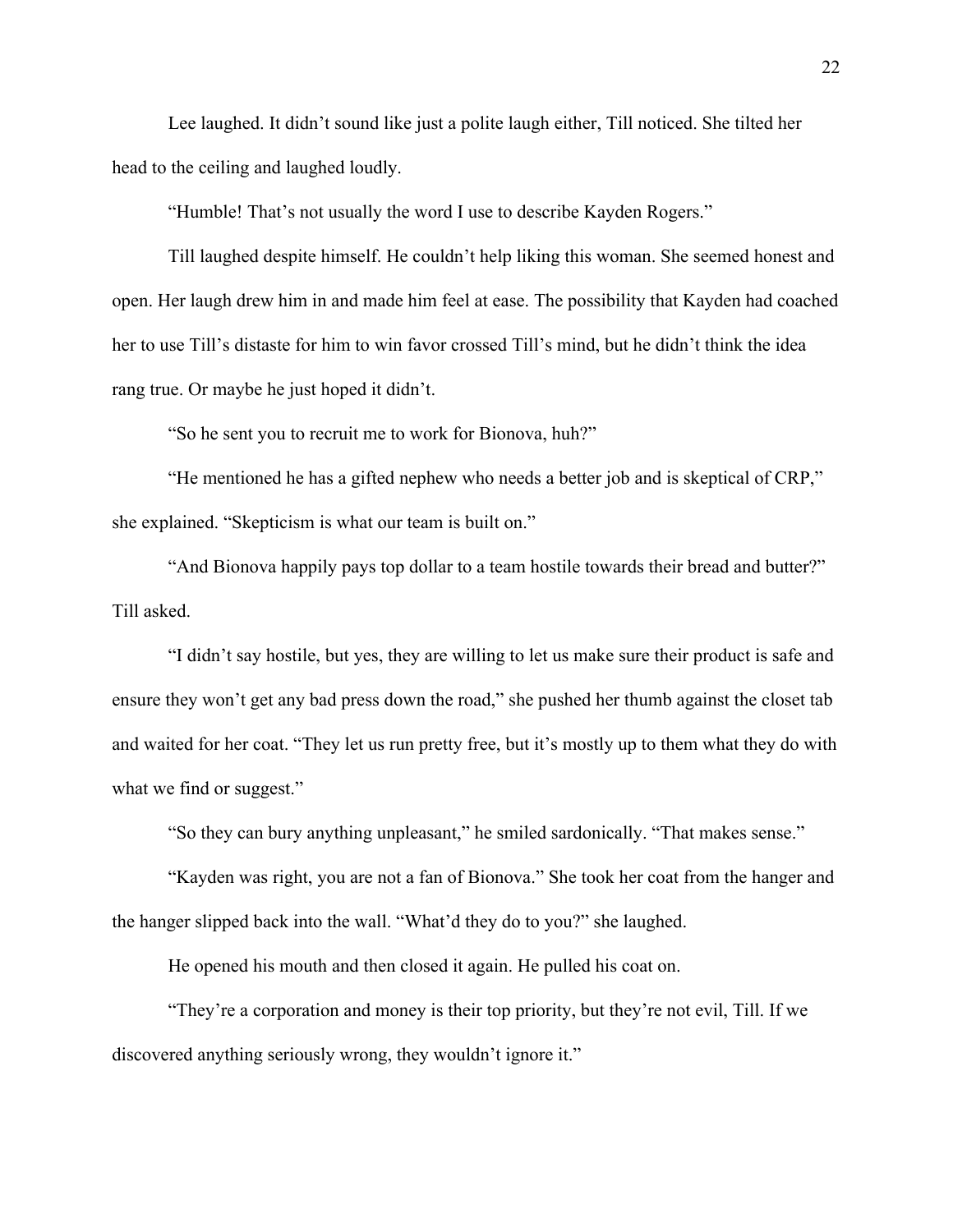"But you haven't discovered anything seriously wrong yet?" he asked.

She shrugged, pressing her thumb to the closet panel, "I guess that depends on your definition of seriously wrong, but so far they've been willing to work with us and listen to us about every issue we've encountered."

She grabbed her coat as it slipped out of the wall and pulled it on. She stepped towards the entrance, "Come on, I want to show you something."

"What?" Till looked at her blankly, "Where?"

"She opened the huge front door and gestured for him to go outside. Wind rushed in to meet them. "I have a car waiting, I want to show you our lab."

"What? I – I already called..." he trailed off. At the bottom of the steps a car waited silently, its lights dimmed to conserve energy. The sleek black metal gleamed in the lights from the house. It had to have been a private car to drive right up to the house, the public use car he had called would have been waiting in the street.

"Doesn't look like yours is here yet, let's take mine," she followed him through the door. "Unless you're busy tonight?"

He shrugged helplessly. Lee made it seem reasonable, like he was just going on a little field trip. Besides, spending the evening with her sounded more interesting than sitting at home or staying at his uncle's party.

"I guess I could reschedule some things," he said.

They went down the steps together and the car doors opened for them. As they got in, Lee talked about how willingly Bionova funded the set up and running of their lab. Spending on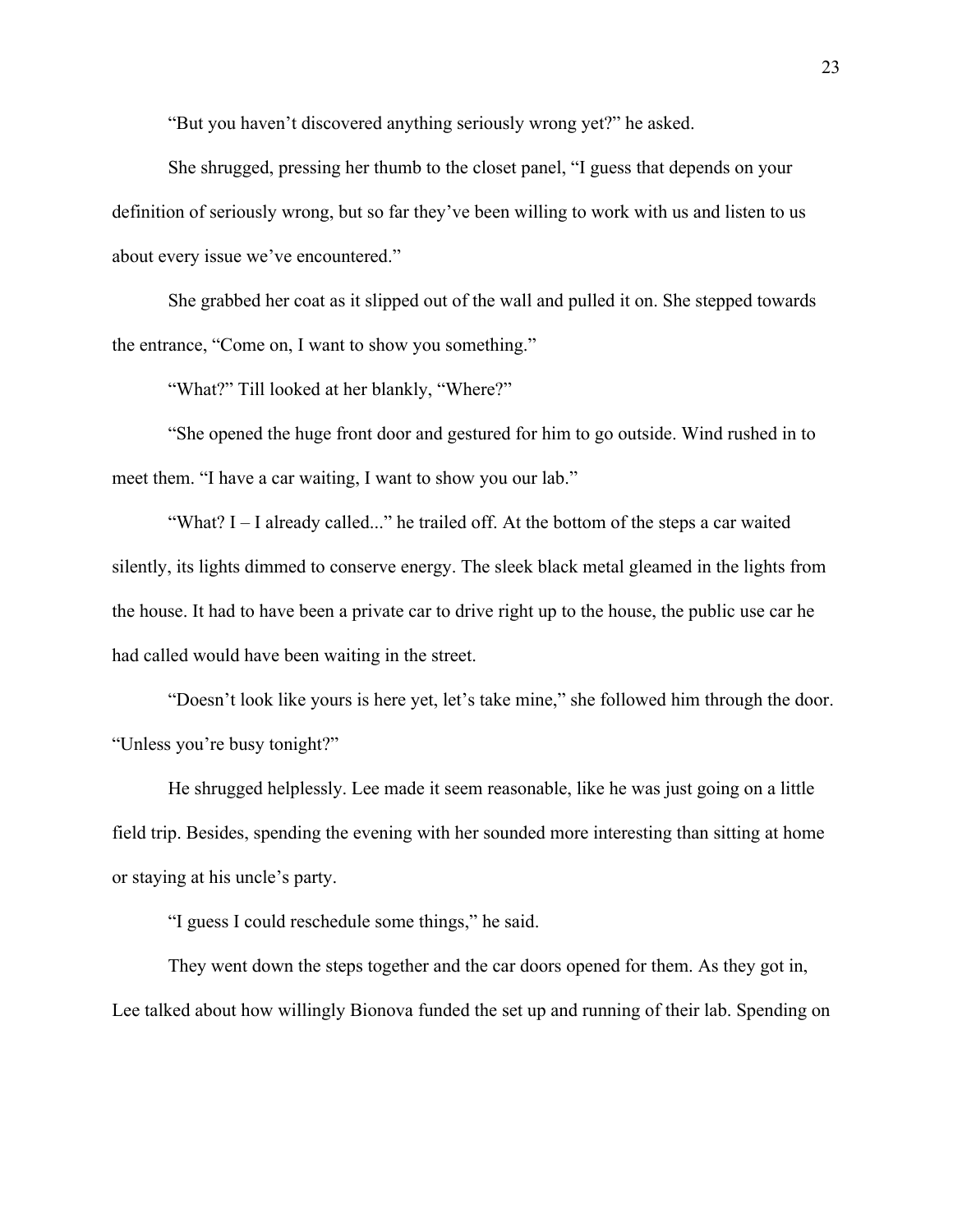safety looked good on the PR side and, additionally, the lab had proven valuable to progressing the tech so to them it was a win-win.

The car hummed quietly down the long driveway and into the road. Presley told him about the five people who worked on the team already. They all worked with other branches but together they were the core of safety research for Bionova. They were looking to expand the team by at least two more within the next month. They were trying to fill out some specialized areas they were lacking right now.

"I already have a job, you know."

"Well, you would actually keep your job if you worked for the team. You would just work a few days a week, basically as a consultant. You'd be our myoelectric sensor and prosthetics specialist."

Till leaned back in his seat. Everything seemed to be taken care of. Kayden, or Lee, or Bionova, had carefully removed every obstacle in his way. He still had misgivings, but he was starting to realize that he was almost certain to take the job by the end of the night. He sat there, nodding, and wondered how much Suong, his current boss, already knew about the situation Bionova had so carefully engineered.

"Does my boss know about all this?"

Lee grinned sarcastically, "Yeah, she sent all your stuff over yesterday," she shook her head, "No, we haven't talked, but I'm sure we can work it out with Ms. Thanh."

Till didn't doubt it. He expected that Suong would jump on the opportunity to partner with a giant like Bionova. It would lend her relatively small operation a lot of credibility and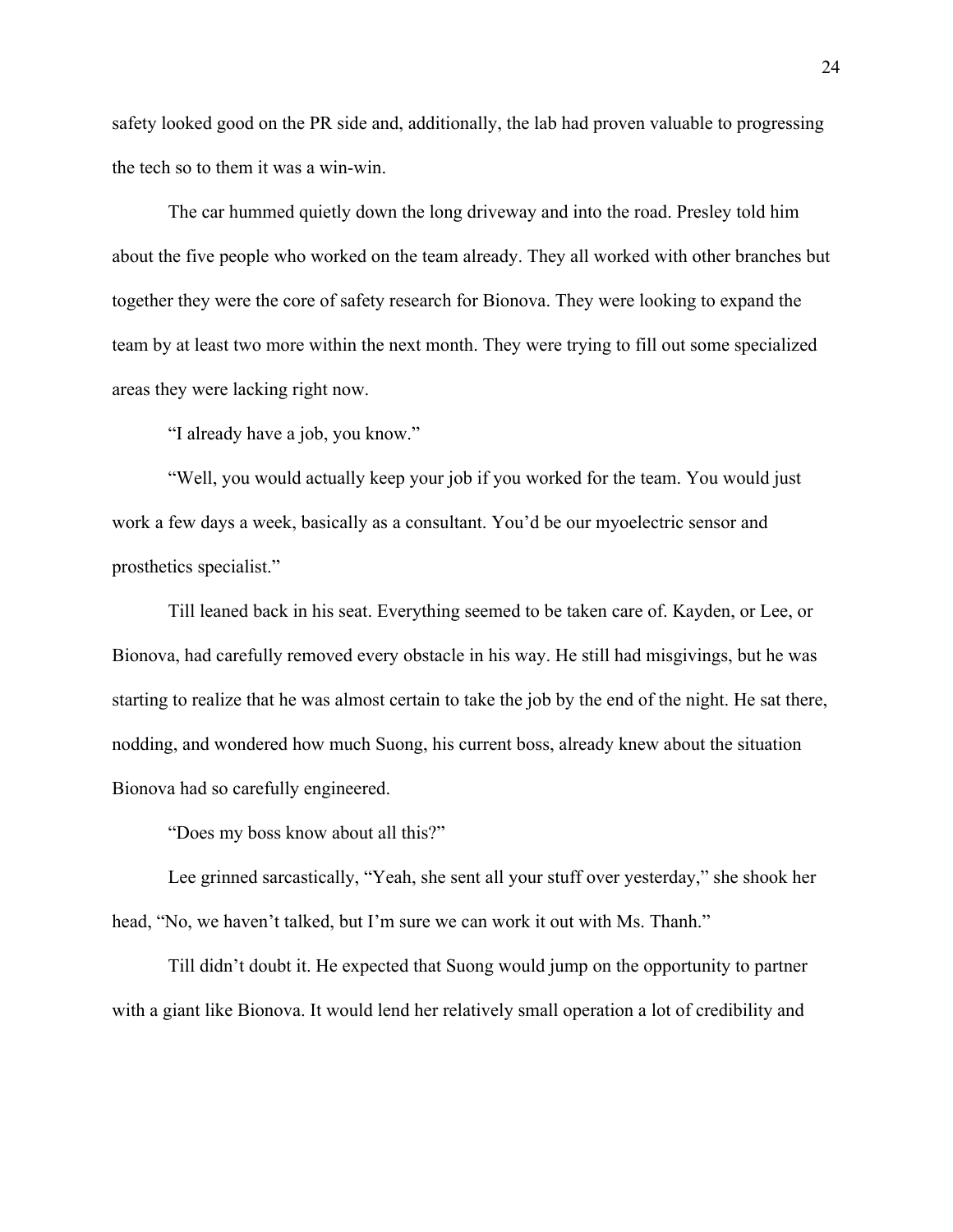attention. He turned to stare at the mostly darkened houses passing by outside and to take a moment to try to wrap his head around everything.

"They don't mind us coming in this late?"

"The lab? No, we tend to work whenever we feel inspired. The cleaning crew probably hates us but it's not unusual for one or two of us to stop by at night or on weekends. Scanlocks let us in whenever."

"Well, it feels a little clandestine. Do I need to hide in a trunk or something?"

"Nah, we'll sneak you in through the ventilation system."

It was easy talking to Lee. He wondered what it would be like working with her. *If* everything felt right, he reminded himself. He relaxed as the car whisked them past the solar farms and into the sprawling suburbs, which grew denser until their car was sliding between the bases of immense towers, nearly brushing the other autonomous vehicles quietly navigating the city nightscape. The conversation turned to small talk until the car pulled up to a security gate and the gate opened automatically, allowing them onto Bionova's sprawling campus. They passed by several glass office buildings with glowing Bionova logos displayed prominently on their fronts. A blue cell was dividing into two to form a friendly 'B'. The cell had two glowing yellow centers behind a blue hex pattern, Bionova's representation of JVCI-syn6.2, known popularly as the Lazarus Cell. Ahead of them the road was blocked by a heavy slatted gate. The window slid down and Lee pressed her hand against the screen waiting on a podium before the gate. The gate lifted and they continued into a maze-like compound of indistinguishable warehouses and cement buildings. Finally, the car stopped in front of a cement bunker of a building with no identification that Till could see.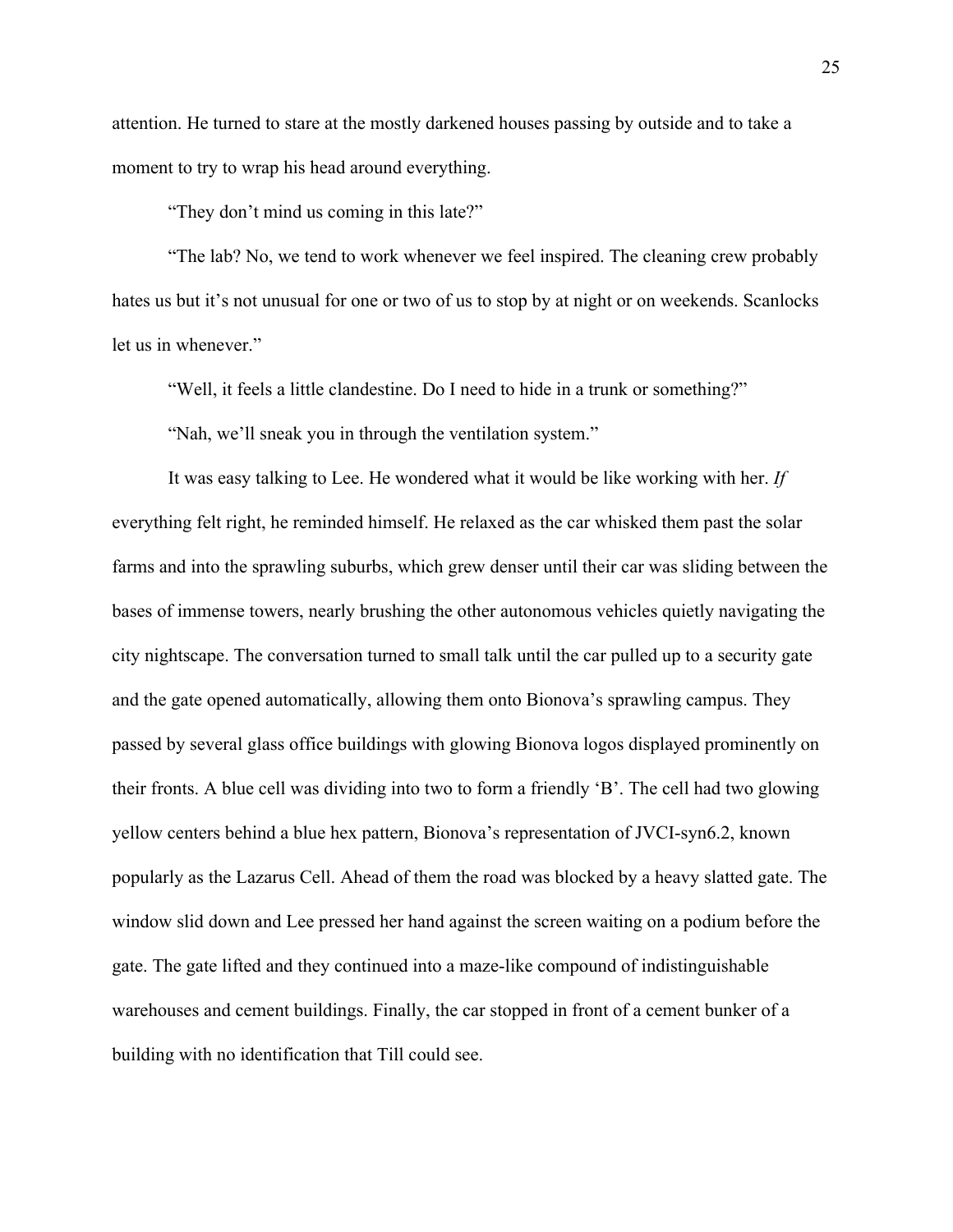"Home," Lee indicated towards the small door in the front. They exited the car and the doors clicked shut behind them. The car sat waiting for them to return, dimmed and dormant. Lee flipped open a pad next to the door and once again pressed her hand against the screen beneath. The door locks thunked solidly and the screen glowed green. Till followed Lee in to a short breezeway and another door slid up and out of sight. Lights blinked on beyond the door frame and Till was greeted by an open, inviting room. Plants and couches snaked around the space, occasionally forming natural pockets of privacy, where there were workstations for each scientist. Some had one, two, or three gleaming black screens, most of them had Ark parts lying out in various stages of dismantling.

Lee let him take it in for a moment before leading him to the right side of the room. "Here's my office," Lee indicated to a neat space nestled between low walls with several small trees growing from them. Two screens stood black and waiting, but Lee waved a hand over the center of her desk and a large holographic Bionova logo sprang into view. She moved her hand and the logo was replaced by a central object that Till thought might be some sort of cell surrounded by numbers and readouts and that Till didn't understand. She poked at the pieces of the hologram to move them slightly and some of the numbers changed by a few decimals.

"What I'm working on currently. That's a neuron sixteen hours into its sixth exposure to the Lazarus Cell."

Till looked at her in shock. "Sixth exposure? I didn't think anyone had done more than three," his mother had been an early adopter of CRP and she still had only undergone the procedure twice.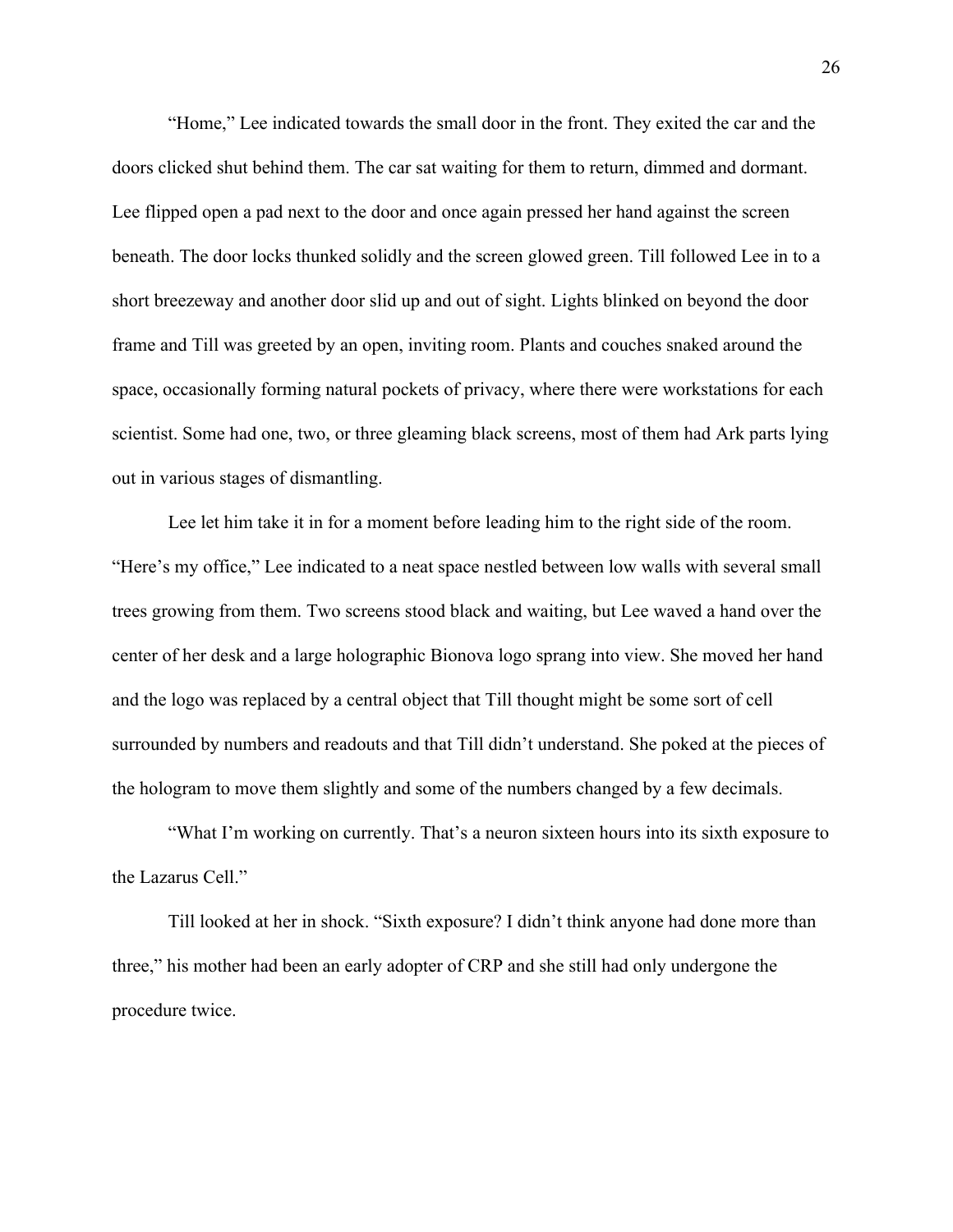Lee shook her head. "I should say, that's a *theoretical* neuron sixteen hours into its sixth *theoretical* exposure to the Lazarus Cell," she poked a part of the hologram and several numbers changed again. "Now we're seeing it at eighteen hours," she said, "You can just start to see the cell splitting now."

"Splitting? That quickly?" From what Till had seen from searching for ways that his prosthetic sensors could survive the cell renewal process, the body's cells didn't start actually splitting and regenerating until almost fifty hours after being introduced to the Lazarus Cell.

"Yeah, according to our projections," Lee explained that the main difference in successive CRPs was that the body's cells reacted to the Lazarus Cell more quickly. Testing suggested that the sixth CRP should be complete in two days instead of the typical five days. Lee twisted her fingers on the hologram and the cell split the rest of the way, then those cells split, and repeated until the cells grew past the field of the hologram and disappeared. She pointed to a glowing '46 hrs'. "That's the end of the process."

"Amazing," Till whispered. "Why is it faster?"

Lee raised her hand above the hologram and lowered it swiftly. The hologram shrunk and disappeared into the desk. "Well, we're not sure exactly, but it seems that the body's cells remember the process, to some extent. The Lazarus Cell's whole purpose is to 'teach' the other cells to regenerate, and it seems the cells are slightly easier to teach each time."

Till considered. He hadn't heard anything about this. He supposed that if this was a relatively new discovery, Bionova wouldn't go public until they felt they understood it more fully. He asked Lee what other differences there were in later CRPs.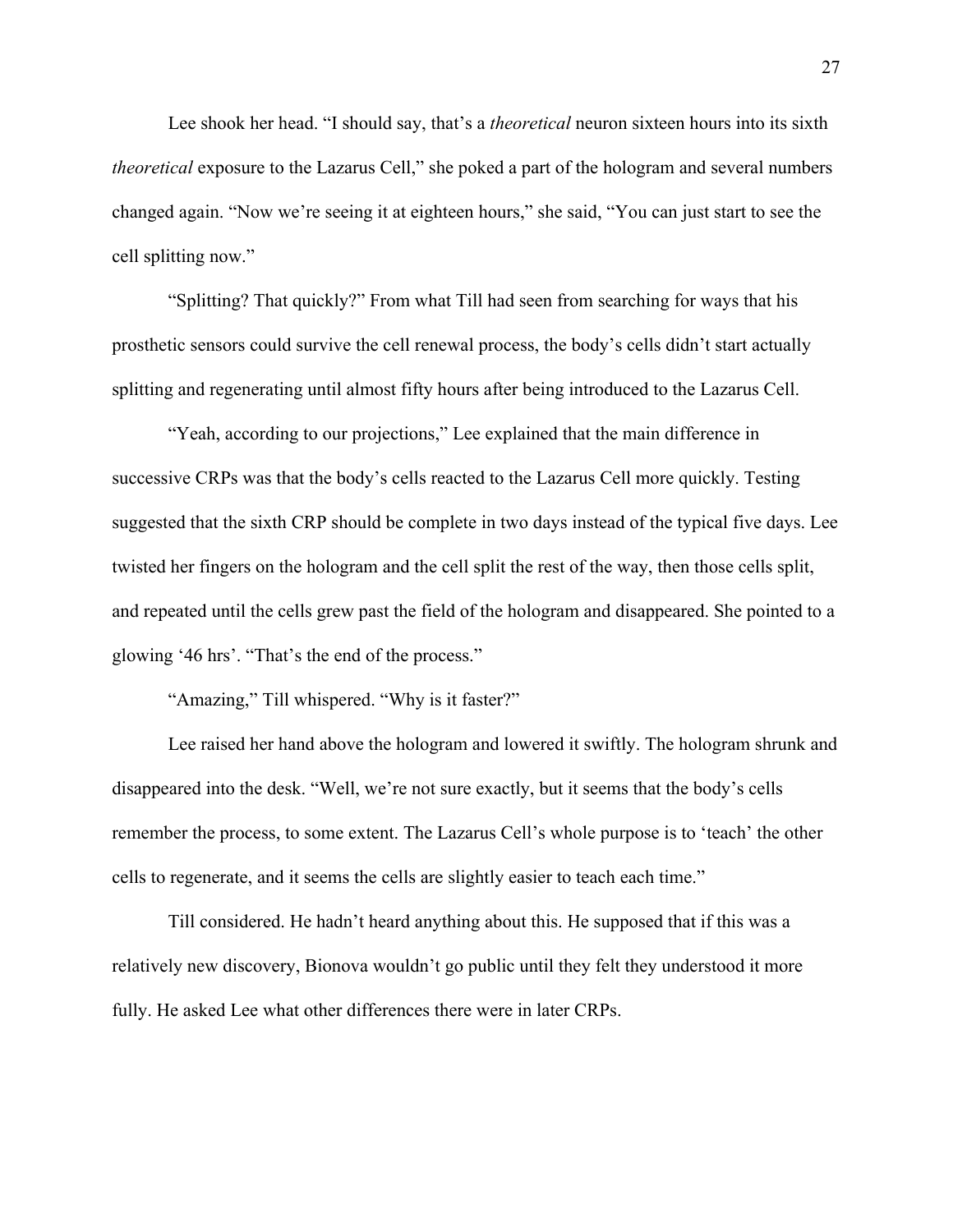"None, that we've found. The process looks the exact same first, second, and third time around, cellularly. Beyond that, it does seem that the side effects, like memory loss, lessen over multiple rounds."

"Why is that?"

"Again, we don't exactly know. We haven't figured out why the memory loss happens in the first place. We know the memory games in prep eliminate most of the loss, so the working theory is that when the brain cells split and regenerate, some stagnant brain processes are lost, things you don't think of or do often but you can normally recall with prompting. It could be that what is there to lose is lost the first time, reducing the risk of loss in multiple rounds."

"But the memories come back, usually," Till said, tilting his head.

Lee nodded, "Right, the brain creates multiple paths to things, so it's usually just a case of the brain locating the paths that weren't lost."

"And if all the paths are lost?"

"Then the memory is lost, but that's very rare, and like I said, it's stagnation that seems to cause loss, so it's never the significant memories, like parts of your identity, or how to walk or speak, for example."

Till furrowed his brows, remembering his uncle's glassy eyed look when he had greeted him at his first wake. "Huh, that's good," he said wryly.

Lee waved toward the back of the large room. "Want to see the interesting part of our lab?"

Till looked around the welcoming and tech crammed office, "So, this is the boring part?" "Oh yeah. This is the work part. We keep the toys in the back."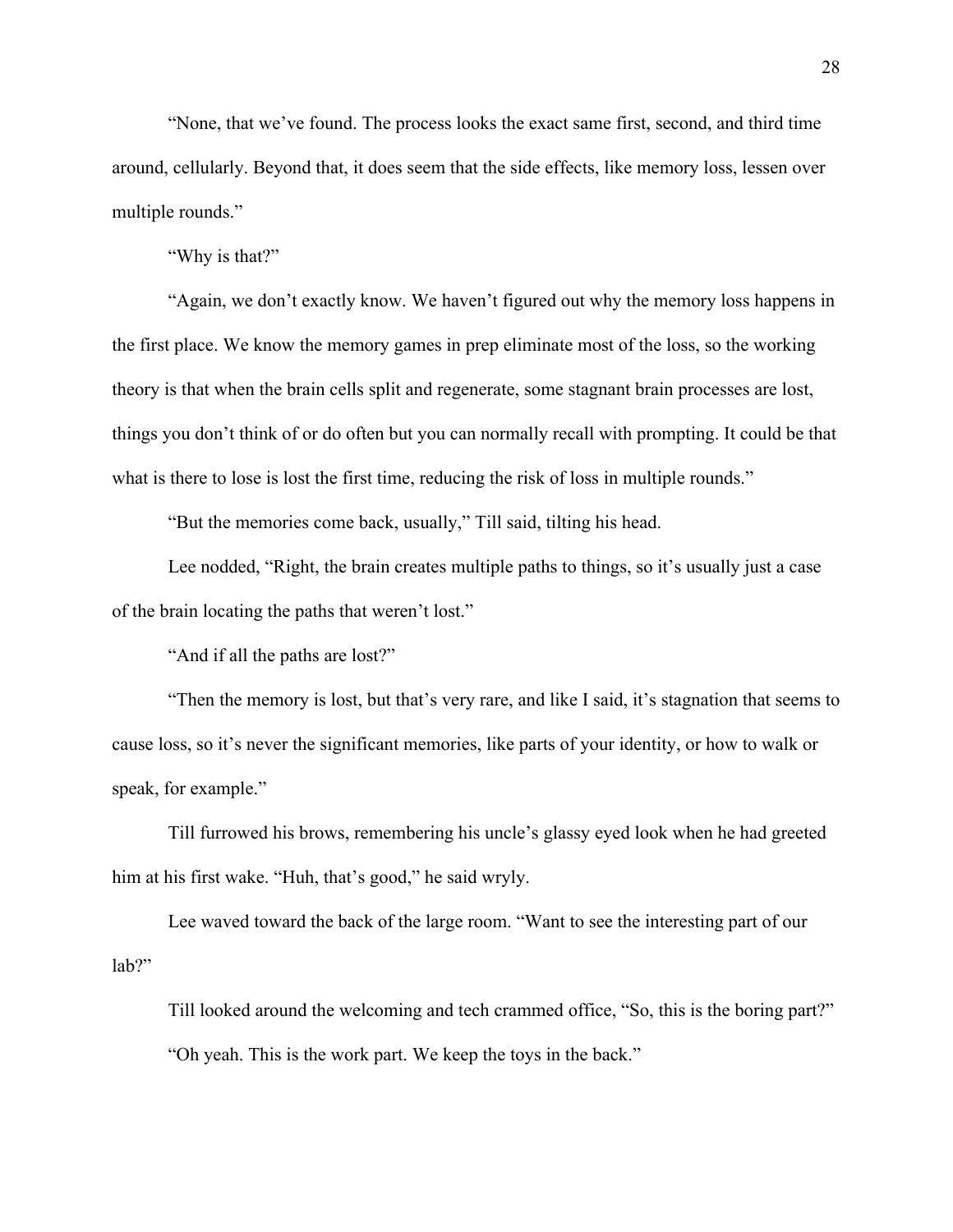Till waved her forward, "Lead the way."

He followed her past two more workstations, each with a set-up and equipment unique to the person who worked there. She put her palm against a screen next to a metal door. Numbers appeared on the screen and she entered a code. The door slid to the side to reveal a large elevator. They entered and the door slid shut behind them. The elevator dropped silently for a moment before it stopped and another door slid open. This time Lee gestured for Till to step forward. When he did he saw that they were in a room probably double the size of the one above it, the industrial ceiling high above them. The air hummed with electrical efficiency and smelled of well oiled parts. The space was lined with screens and machinery, but the entire middle of the room was sunk about fifteen feet down and catwalks crisscrossed the open space. He walked up to the edge and looked down at dozens of Arks. Some were like his uncle's, but others were barely recognizable as CRP chambers. There were some no larger than a briefcase, while some were double the normal size. Some had extraneous tubing and wires snaking around them or had other machines hooked up to them.

"What are all these?" he asked in quiet awe.

"That bank there is all standard Ark units," Lee answered, coming up behind him and pointing at five black chambers to the far right, "and then the next one in, the big one, is Bertha, for larger animals."

Till must have looked confused because she continued, "You know, horses, cows, hippos, that kind of thing." She laughed as Till looked back to imagine a hippo in the elevator they had just stepped out of. "They have their own entrance, if that's what you're wondering."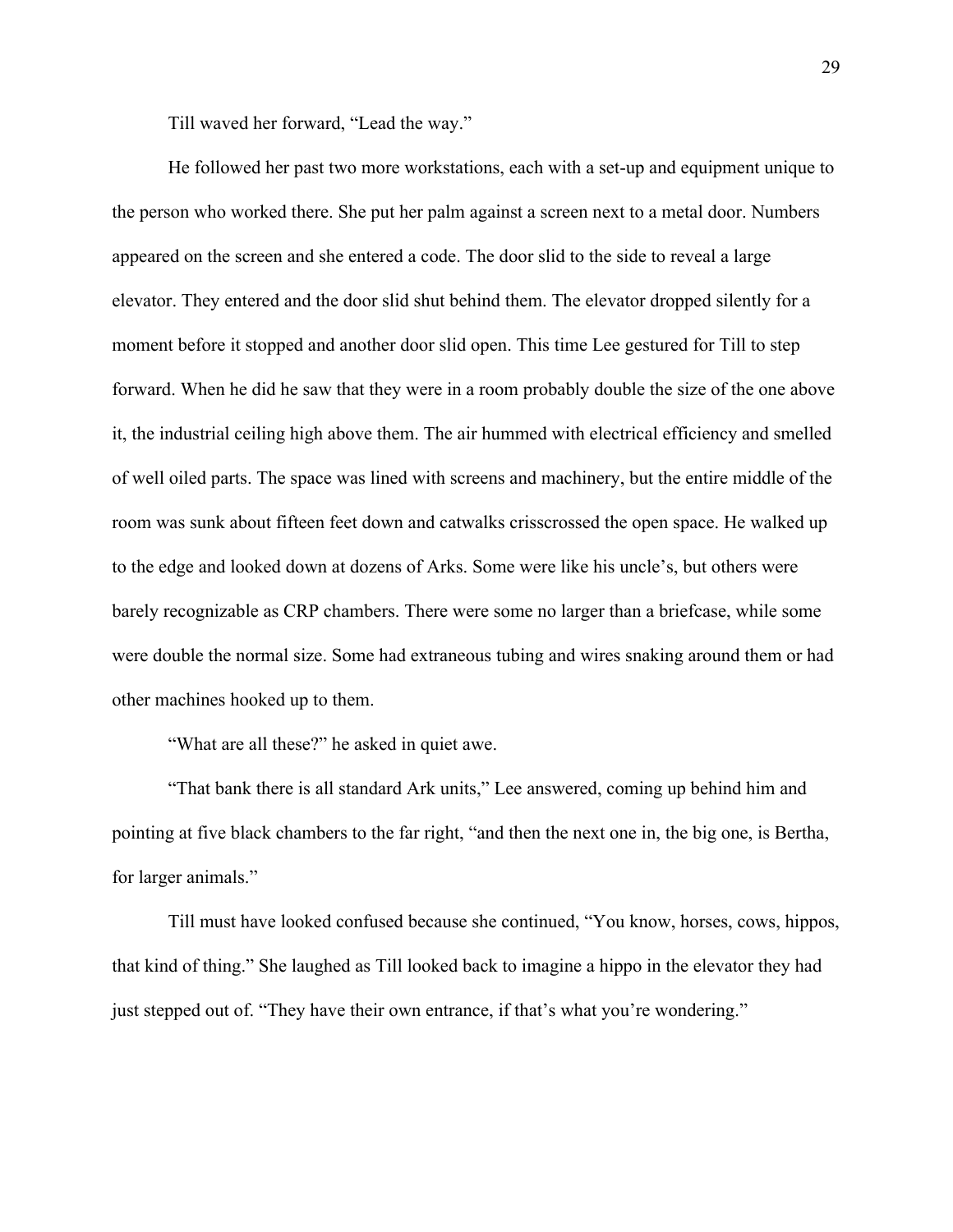That had only been part of Till's wonder. He also hadn't realized the chambers were tested on any animals other than rodents and primates.

Lee explained that several of the others were modified human chambers and the small ones were for chimps, rats, insects, and other small test animals.

The mention of modified human chambers caught Till's attention. "You use the modified ones on humans? Who?" Till asked.

"Volunteers. We put out ads for participants with certain features that we need to test on, and Bionova offers compensation. In addition to the free-of-charge CRP, obviously."

"What happens if something goes wrong?"

"They would be further compensated, depending on the severity of the issue. That is, if something ever went wrong. We test extensively before human trials are even thought about."

"Nothing has ever gone wrong?"

Lee hesitated, and looked Till in the eye. "I wouldn't say that, we've had failed modifications, but that either means the CRP is still mostly successful, or the participant leaves without getting CRP."

"How about failed animal tests?"

Lee nodded somberly, "Those have happened. I think the worst since I started here was an injured chimp who was beyond stabilization when we got him. We think he was caged up by a black market animal dealer and broke free."

She stopped walking along the catwalk and turned to Till.

"He got hit by a mag train and was basically dead when we got him. A vet had done what she could but there was no saving him. We saw it as an opportunity to try out a trauma therapy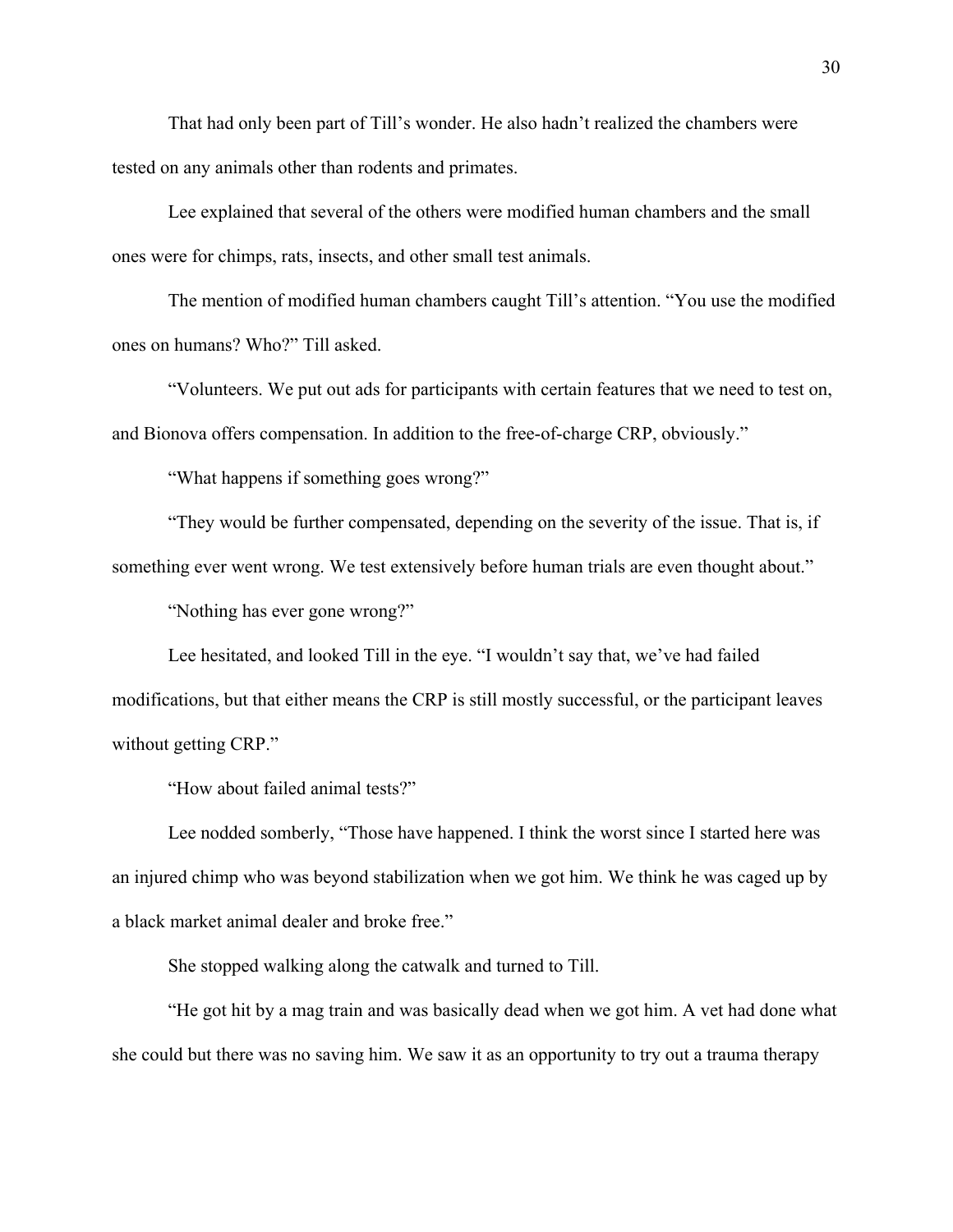modification Franz had been working on. The result wasn't pretty," she grimaced and shook her head.

Till hadn't heard that Bionova was even working on chambers that could treat physical trauma patients. Old medical techniques had to be used if someone was in an accident, and if those couldn't stabilize the person, the Ark couldn't save them.

"Wasn't pretty…how?" Till asked, both curious and afraid of the answer.

She looked him in the eye. "It's been classified by the corporation, but I want to be as honest with you as possible. This information has been reported to the authorities but has not been released to the public."

Till dropped his eyes under her gaze. "So you need to know if I agree to work here or not?"

She looked back down at the Arks. "No, I don't want to hold that over you. I'm hoping you'll see what you can do here and make the choice on your own. I just need you to know that if this information did get out, there would be consequences."

Her tone was still casual but Till thought she looked serious enough. "For me or for you?"

"Yes," she looked back at him and flashed a little smile. Then grew serious again. "It wasn't like we killed the poor guy, he was dead no matter what. The whole thing was a long shot anyway. But, the result was gruesome enough that Bionova didn't want such images connected to their name."

Till waited. "Okay, what happened?" he finally asked.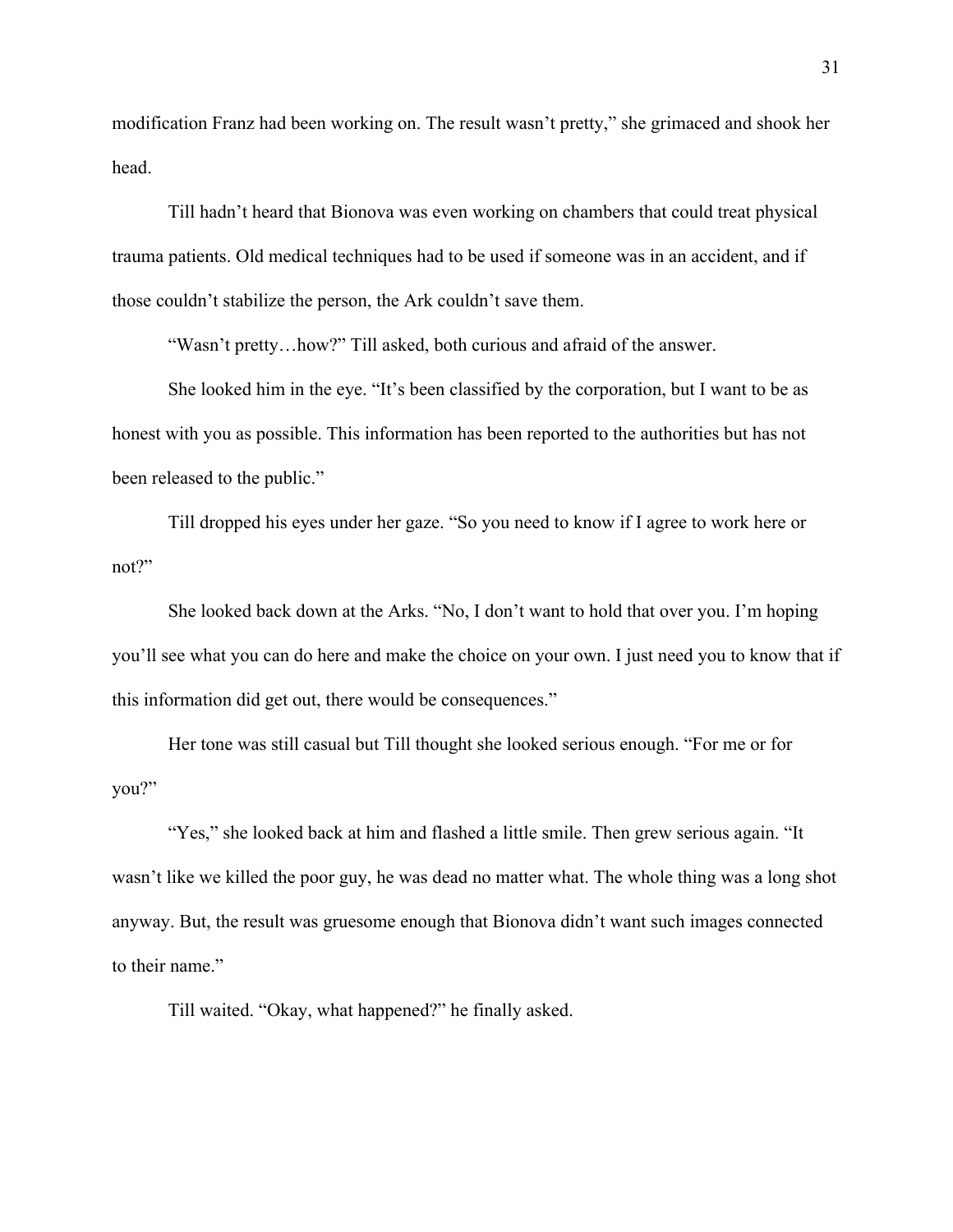"We hoped the modification would regrow tissue that had been lost in the accident. And it did, but not well," she ran a finger along her arm, from the inside of the elbow to about half way down to her wrist, "his arm had been sheared off here."

Then she put her hands together into a diamond shape and placed then over her ribcage, "and he had a huge chunk out here, one leg was mangled pretty badly," she trailed off, then continued, "the tissue started to regrow, but the modified Ark wasn't able to get the specificity it was supposed to. Instead of an arm, the tissue that regrew was a mess, just a lumpy limb, or limb shape, going this way, another deformity growing out this way. Most of the tissue looked inside out and raw."

"Jesus, why did you think the chamber would work?"

"Like I said, it was a long shot. Franz was still running a lot of pre-live tests on it, but when we got this chimp he wanted to try it. He was pretty disappointed. He ended up scrapping almost everything and starting back at square one. We wanted to make sure we never put an animal through anything like that again."

"Shouldn't new modifications be R and Ds job?" Till asked.

Lee shrugged and started walking along the railing. "Well, in a way, we're a branch of R and D, but originally a development team came up with the mod and sent it along to Franz. He had already sent it back to them for retooling twice. He hoped the last fix they came up with was enough."

They rounded the corner and Till could see through the clear panels of the standard Bionova Arks now. Four of them were empty and dark but the last one had several lights glowing dimly and he could just make out a bearded face behind the small rectangle of glass.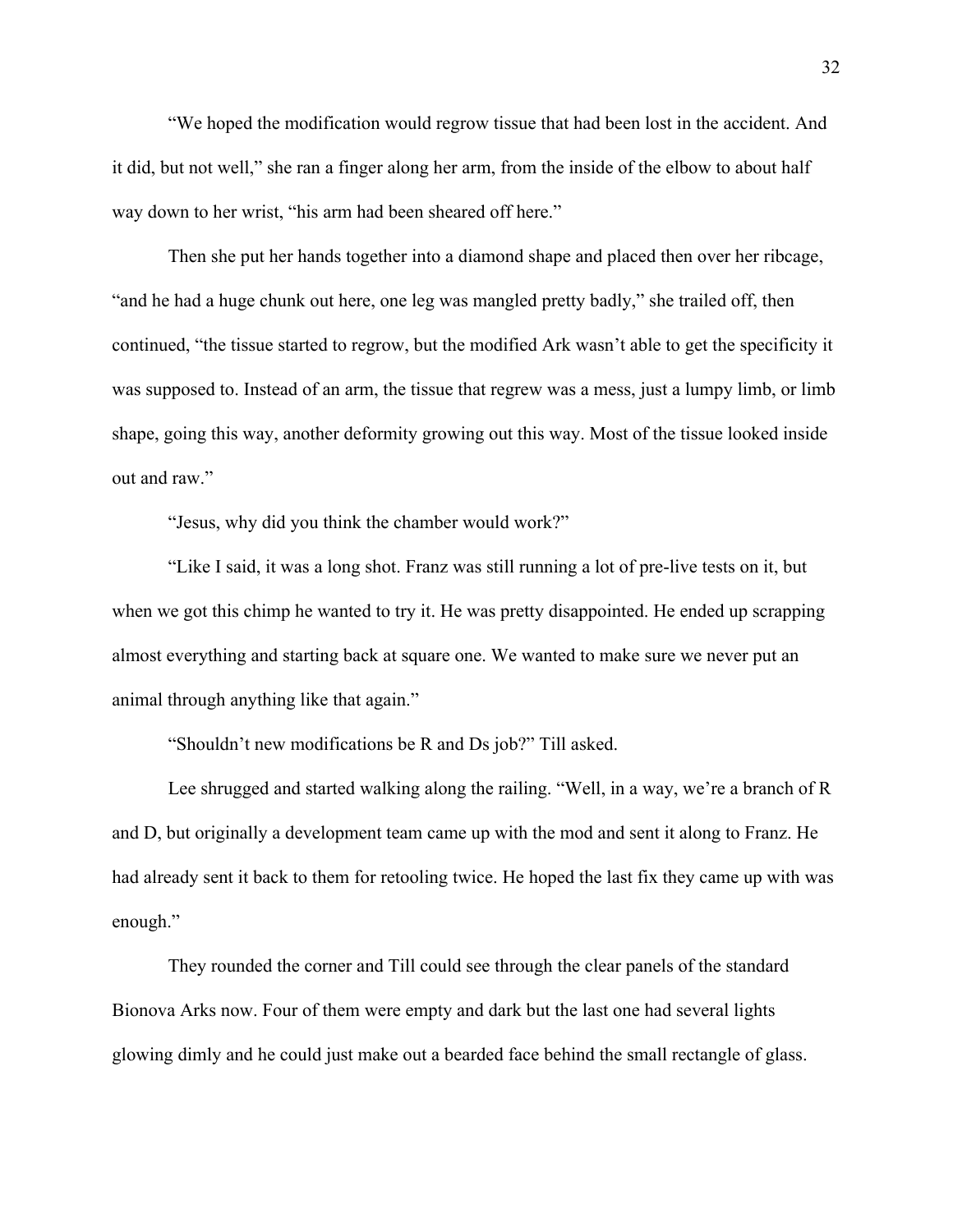"Robert Hernandez," Lee told him when he asked about the man, "Insisted on smoking those old style cigarettes until his lungs were mush but he couldn't get government assistance for CRP until he was an inch from death, so he volunteered here."

She explained how, when he woke up, they would keep him in a nearby facility for a week, conducting tests, then he had also agreed to come in monthly for follow up tests indefinitely.

"We are most interested in real long-term effects, so we are setting up a group of subjects who we can keep testing years after CRP, and after multiple CRPs," she said, "We have a couple hundred who we've been keeping an eye on since the early days. Some of them as far back as '45."

"The originals," Till had to admit he was impressed with the lab, and with Lee. She had been open with him, and genuinely seemed to be working towards an end that Till could understand and respect. They continued talking until they had made a full revolution of the room. Bionova seemed to have spared no expense in furnishing the lab. Till didn't see any of the out of date equipment that he and his coworkers at AMP dealt with.

As they got back into the elevator, Lee said, "I have to admit, a part of this is purely selfish for me."

Till turned to look at her and waited for her to continue.

"I am deathly afraid of CRP. I have been since I was a kid. That's basically how I became obsessed with it, I wanted to either prove for sure that it was absolutely safe, or I wanted to find evidence it wasn't, so I'd never have to get it. Even now, I'm not sure which I way I want it to go."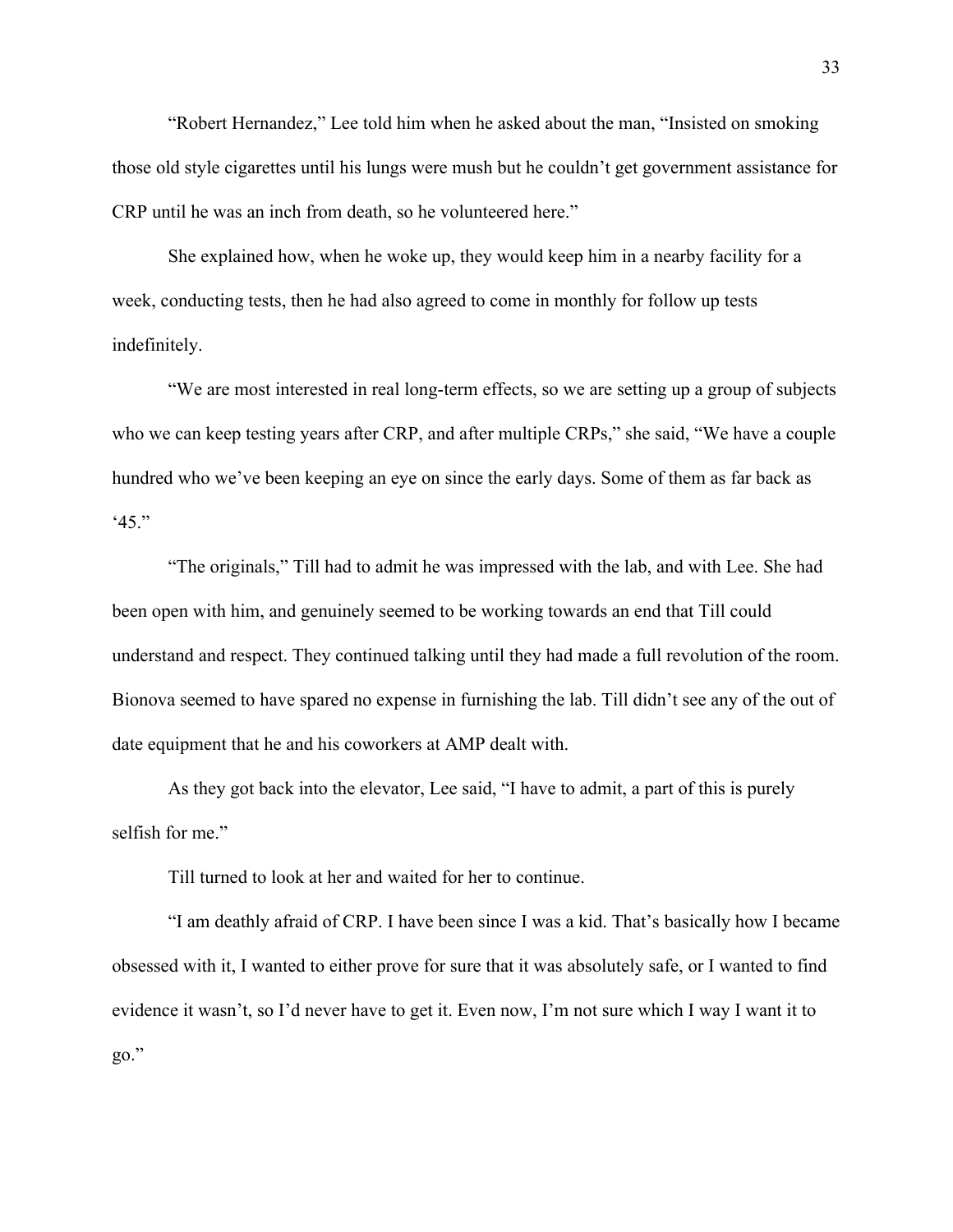"You've never done CRP?"

The door slid open and the earthy green smell of the office plants replaced the oily metallic air of the basement. "Nope, I look my age, like you," she stopped at her desk again. "In fact, my cell sample is part of our non-CRP control group. Maybe we can add yours to the pool once you start?" She nudged him playfully as she booted up her station.

"Wow, what a tempting sign-on bonus."

Lee laughed her unselfconscious laugh again and said, "Come on, I'll walk you out to the car, but I'm going to stay and get some work done tonight."

Till gestured to her silver-grey dress. "So this is typical workplace attire? I'm not sure I have the wardrobe to work here."

"I always have extra clothes in my locker," she indicated to a door off to the side that Till hadn't noticed before. "We keep it pretty casual here, usually."

She walked him out the door and to the car that was still waiting. A light rain had started to fall in the chill air and condensation glistened on the windows. Till opened a door and raised his hand goodbye.

"We'll call you, Till. I hope you'll come work with us."

"Yeah," Till ducked into the car, "I mean, it…seems good."

"Wait until you meet the rest of the crew," she said. She reached past Till and pushed her hand against a screen on the dashboard of the car. Till caught himself looking at her ring finger before he realized it was her right hand. "There," she said, pulling her head back out of the car, "that should get you back out through security."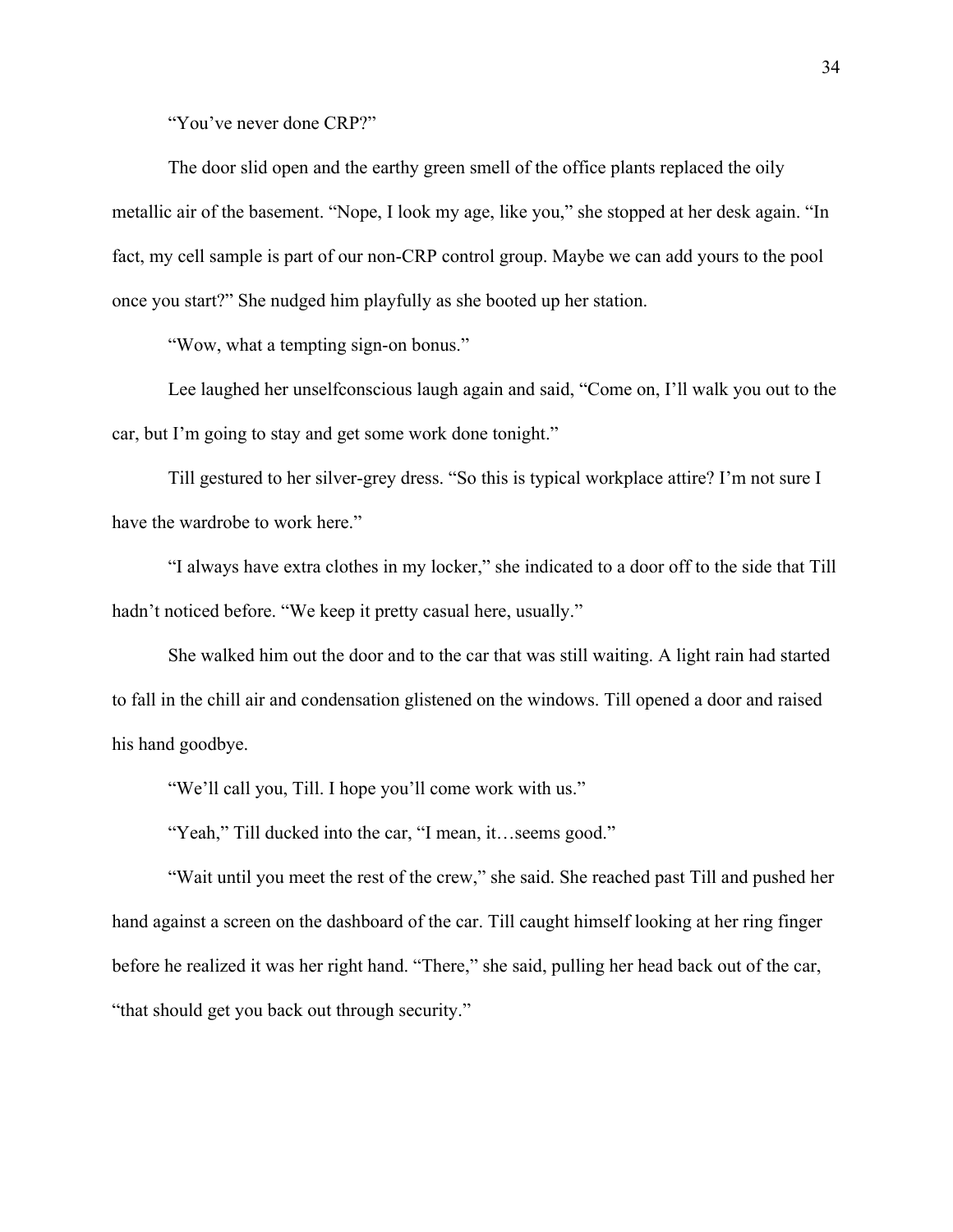"Okay, well," Till suddenly felt awkward and self-conscious. "Enjoy your exciting Friday night."

"Oh, I will," Presley smirked. Till smiled back as the door closed gently. The car turned around and Till watched Lee walk back into the building. She already seemed intent on getting back to work and she disappeared behind the door quickly. Till suspected her last comment hadn't been entirely sarcastic. Meanwhile, the car whirred down the same path as an hour before. No, almost two hours, Till realized, activating his watch. He gestured subtly and the floating '10:16' scattered into a blank bar.

"Presley Fowler," he told it, "Bionova employee."

Lee's face appeared above his wrist along with her credentials and official title at Bionova. PhD in cellular biology from M.I.T., Head of Safe Cell Renewal (SCR), a prestigious team dedicated to continually making Bionova Cell Renewal Procedure Chambers safer and better! Till waved his hand across the image and saw several articles that mentioned Lee or her team, as well as a tab leading to her dissertation, which had apparently won some award. He was hesitating over the "Personal Life" tab when he looked up through his car's rain spattered windshield and noticed a car heading towards him. The car had just pulled around a building on the other side of the security gate. Till frowned at it. Something struck him as off about the nondescript grey sedan but he couldn't place it. There was no one in the car that Till could see, but this wasn't exactly unusual. Till squinted at the oncoming car again, lit by his own car's headlights, and realized that the other car's lights were dimmed, as if it was in idle mode. Rather than idling, though, it was hurtling towards the security gate and showed no signs of slowing.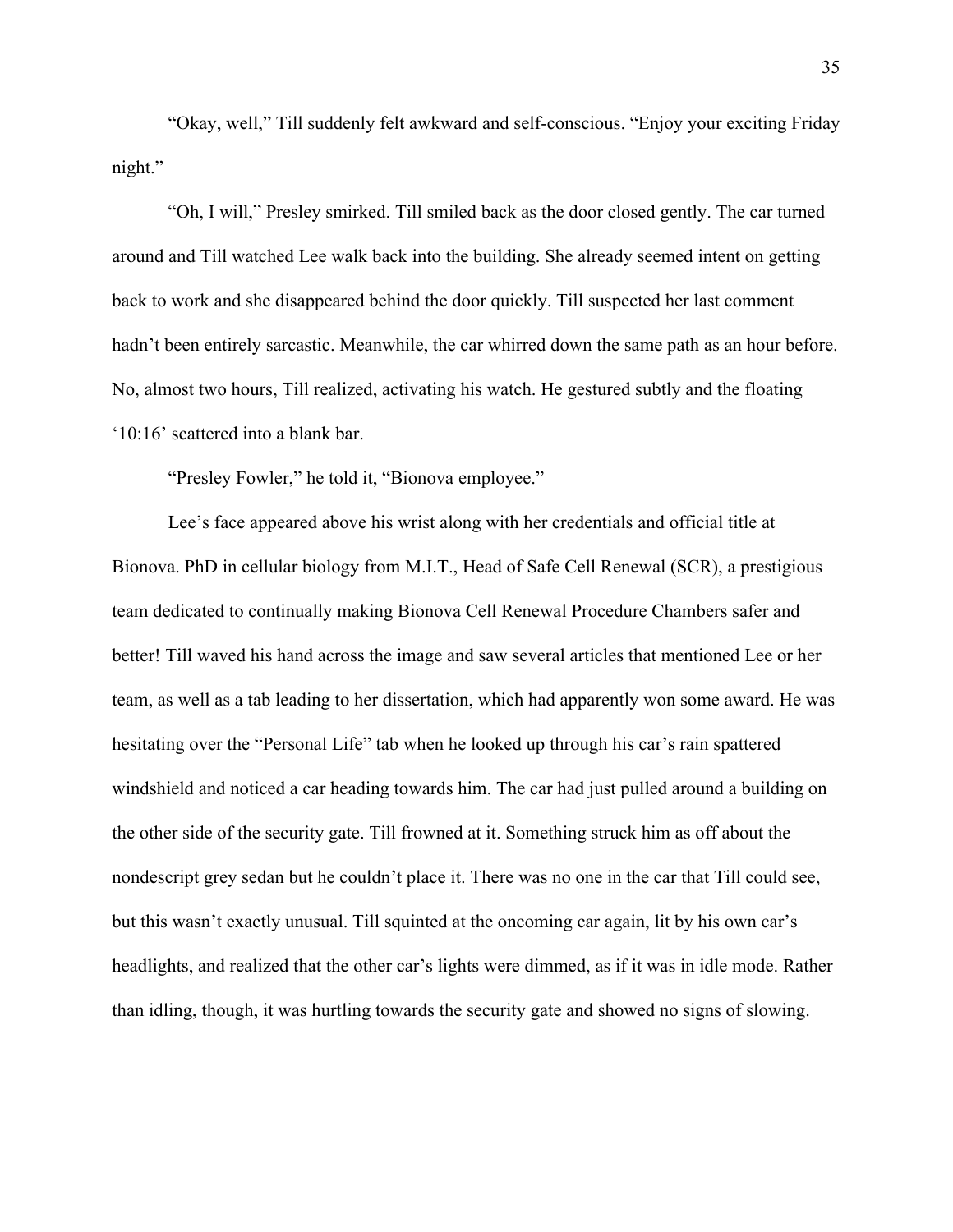Alarmed, Till grabbed the wheel to activate manual piloting but nothing happened. The wheel continued to move gently under the car's guidance and the other car continued towards him.

"Car! There's a car!" he shouted at the car, hoping it would somehow figure out what he meant. Apparently unaware, the cars sped toward each other.

A spot light above the security gate switched on and bathed the oncoming car in harsh light. A guard shouted from a hidden alcove somewhere above the gate, but the car didn't slow. Rain splashed up from the tires and a cloud of mist trailed behind the empty car. Till struggled with the wheel in vain as his car continued toward the gate. As it approached, Till's car sensed the barrier and began to slow, but the other car did not. The unseen guard shouted again and Till heard a gunshot. The speeding car's windshield spiderwebbed around a small hole but it still didn't slow. Finally, Till's car sensed the oncoming collision and started to brake hard. Till lurched forward but kept his eyes on the strange car. The car veered slightly and smashed into the barrier off-center. The heavy gate crinkled slightly under the impact. Then, a moment later, Till watched the dark car fill with white, impossibly bright, light. The light, unable to be contained, pushed the doors, windshield, and hood outwards. The echo of the collision was drowned out by an all-consuming tearing sound. At last Till comprehended. "Bomb," he started to think, as the brightness reach his car. The windshield crinkled and a hot, stinging wave pushed him into darkness.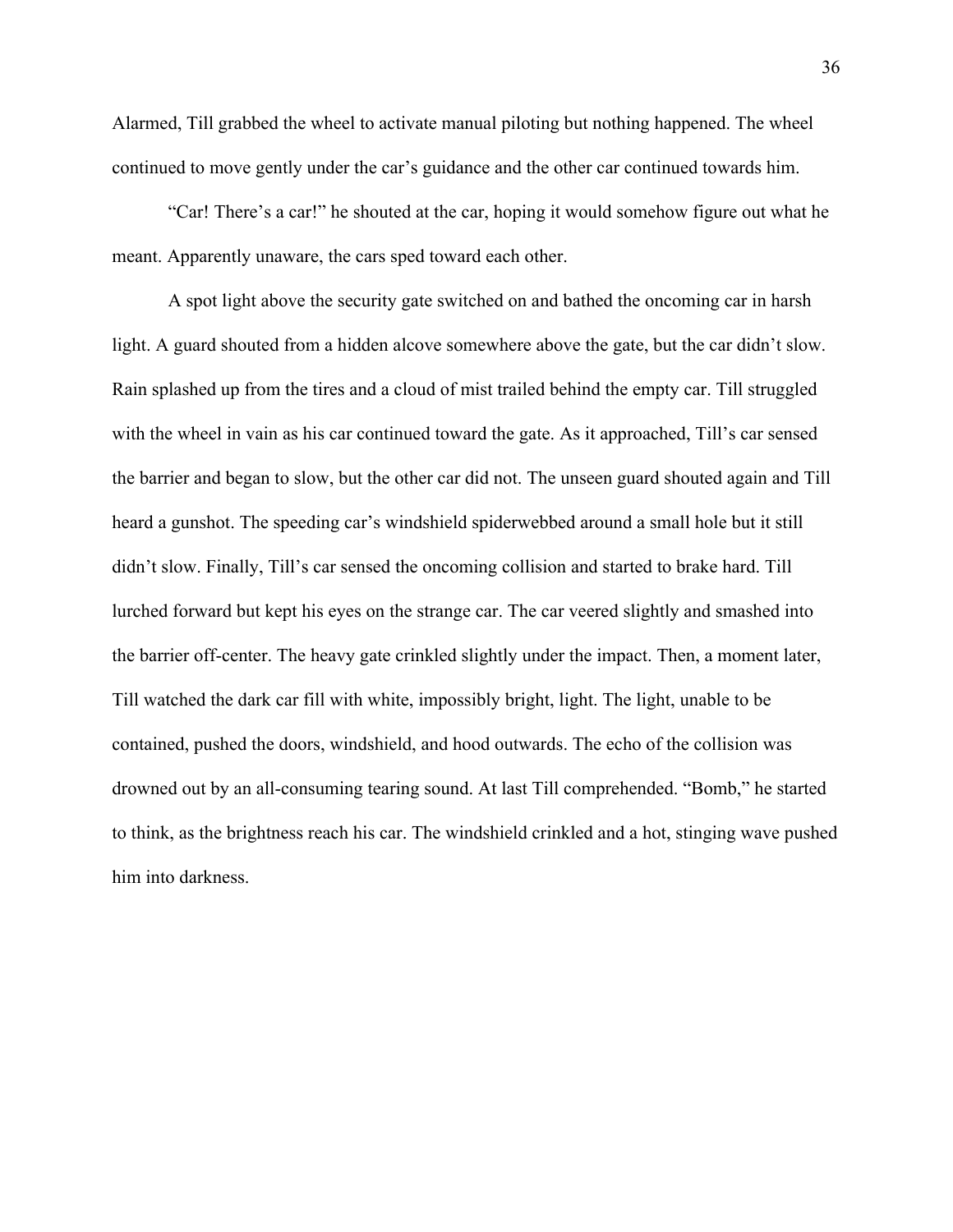#### **Chapter Three: The Gift**

Lee heard the explosion from her workstation inside the SCR building. It was muffled and faint but still made her jump in alarm. She waved one of her screens on and opened a security map of the Bionova compound. Section A7, the zone surrounding the entrance they had come in two hours ago, had turned red and was flashing an emergency signal.

"What the hell…" she muttered under her breath, then, "Oh shit! Till!" She quickly locked up her station and spoke to the band on her wrist to call the security post in A7, but there was no response. The compound's security system would have alerted police and fire already so she rushed out of the front door and ran across the narrow street to one of the enclosed carts that employees used to speed from building to building. The door opened as she approached and it whirred to life when she sat down. She cranked the wheel and squealed off towards the entrance.

As she careened around buildings she heard another explosion, farther away this time, and saw a distant gout of flame rise up from behind the buildings to her right. Seconds later another explosion thundered through the compound and she saw a glow in the rearview mirror of the cart. The flames looked like they could have come from the other two security gates. Jesus Christ*,* Lee thought, is this an attack? Before she pulled onto the street that lead out into the city she could see an ominous orange glow coming from between the buildings. The little cart's tires skipped and chirped in protest as Lee nearly tipped the cart going around the last turn, but she slammed on the brakes as soon as she saw what was in front of her.

The car in which she had sent Till out was silhouetted against a wall of fire reaching towards the night sky. All the car's windows were blown out. Another car, or what was left of it, was sitting where the gate had been, engulfed in flame. Bits of burning car and asphalt littered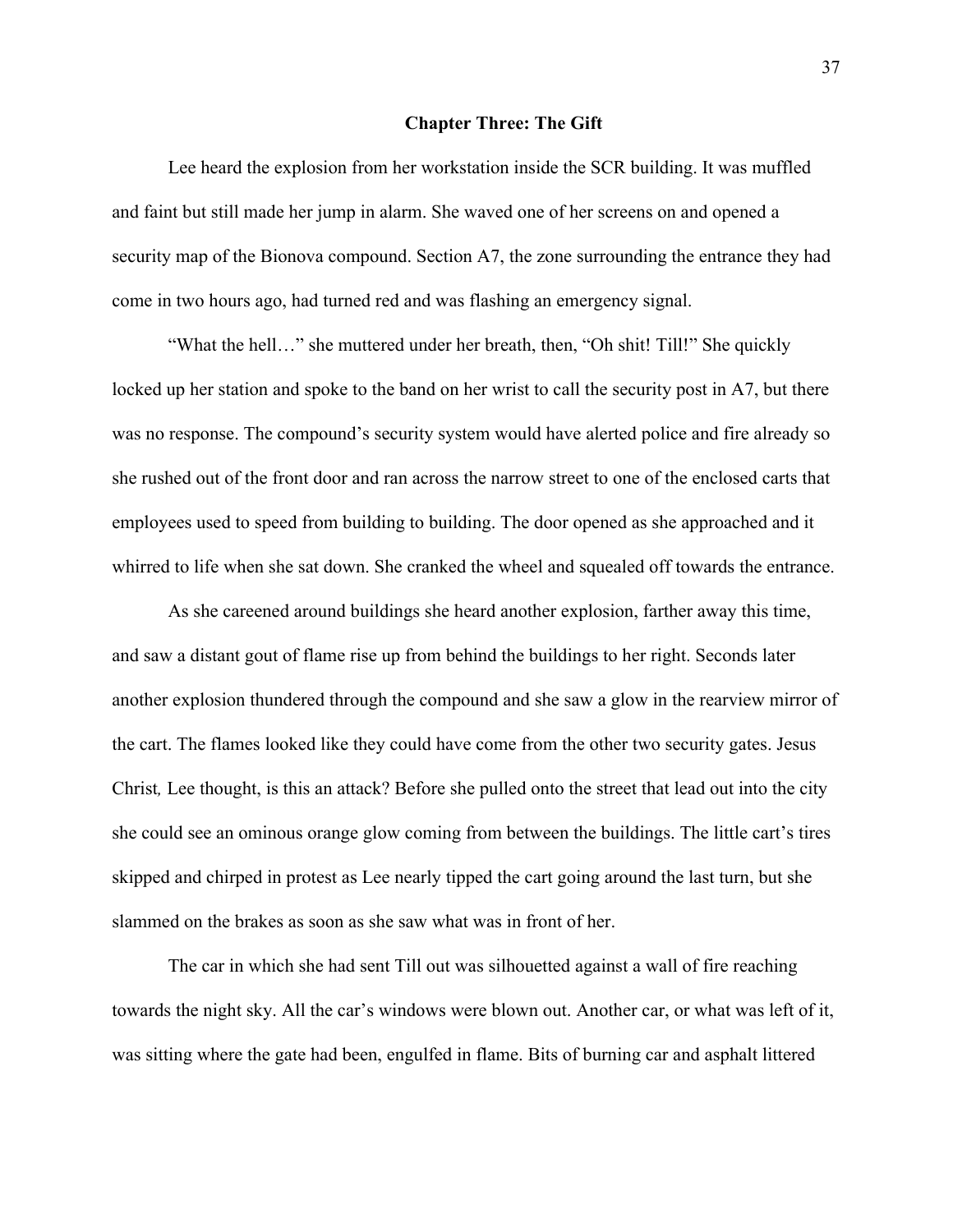the tarred surface around the two cars. The guard box above the gate had been almost entirely obliterated and Lee knew if the guard had been there he was almost certainly dead. The gate itself had disappeared but soot darkened shrapnel was scattered almost all the way to her cart.

What happened here? Lee jumped out of the cart and screamed Till's name as she ran toward the black Bionova escort car. She could feel the heat from the other car coming across the lot in waves. She coughed as oily smoke caught in her throat. Nearing the Bionova car she could see that the shatterproof windshield had largely remained intact, although it more closely resembled wrinkled cellophane than glass now, and was shrink-wrapped around the front seats. On the wheel side, where the airbag hung limp from the wheel, the glass was smeared with blood.

"Oh my God, Till!" Lee screamed, her voice catching on the smoke. She pulled off her baggy sweater, glad she had changed out of the evening dress as soon as Till had left, and used it to protect her hands as she tried to lift the windshield. Chunks of glass fell from the sheet as she pulled on it and it clung to the edges of the seats that the blast had pressed it against. She managed to fold the sheet of crushed glass back, and then fold it back again. As she pushed back the sheet, some chunks stayed behind, embedded in Till's face and body. She clamped her mouth tight as she took in the damage. It was hard to tell how bad it was, as most of Till was obscured by blood and debris. Blood flowed from gashes left behind when she lifted away the glass and he was webbed with lacerations. His jacket was in tatters. It seemed that the collision panel had at least protected the lower portion of his body, but blood from the dozens of cuts across his front was starting to pool in his lap and on the seat.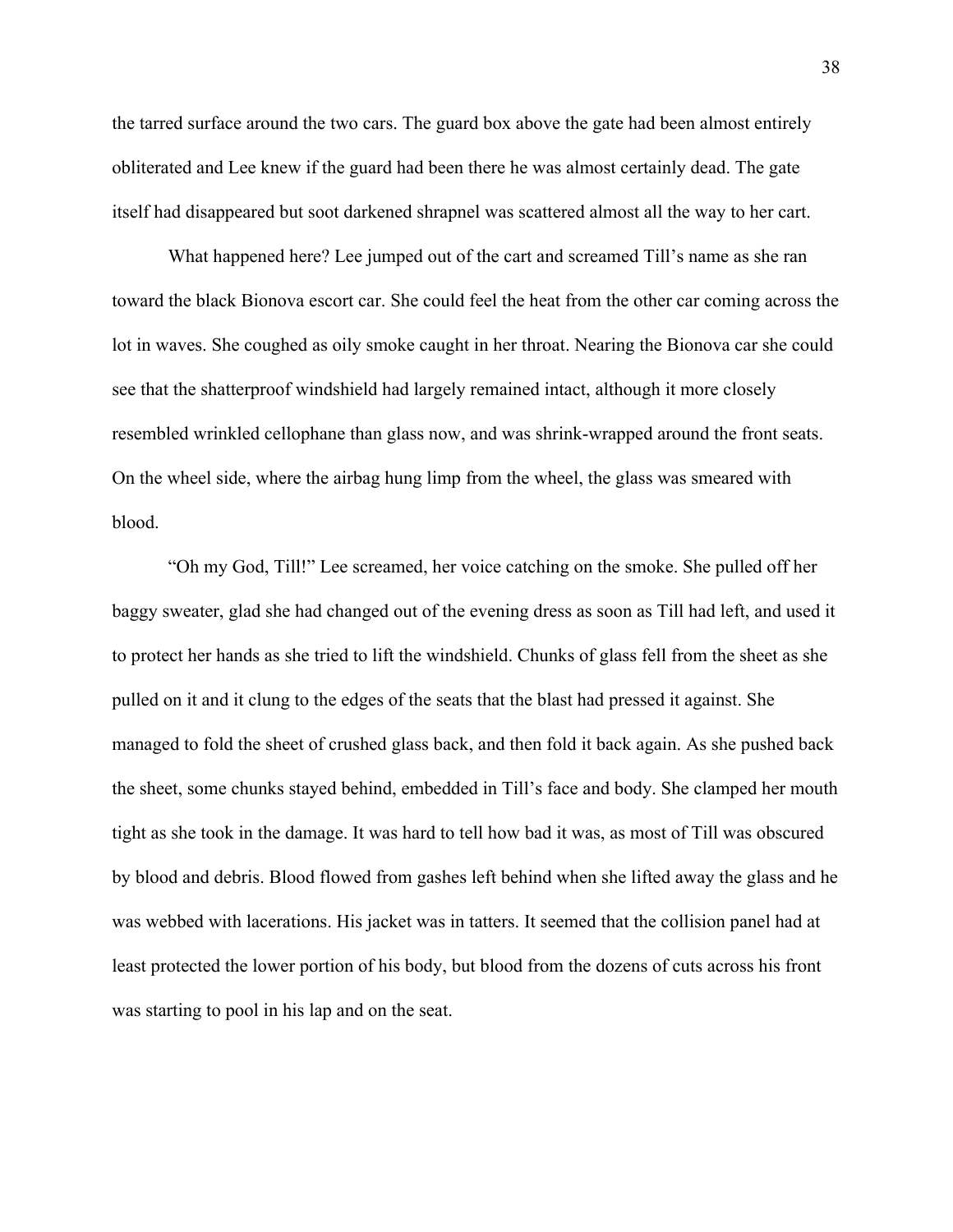Lee could hear sirens in the distance as she tried to get her arms around Till's unconscious body. Every move she made seemed to make the blood pulse from the wounds faster but she was afraid that if the car's battery cells had caught fire Till could be breathing in toxic chemicals. She wrapped her sweater around his chest and under his armpits so she could pull him towards her. Stumbling back, she managed to tip and slide him out of the seat. Now his back rested on her legs and she scooted back, using her lower body as a stretcher, pulling him free of the car. She slid from beneath him to adjust her hold on him, then tried dragging him further. Now that he was on the ground, however, she realized he was too heavy for her to drag any farther, especially in his vulnerable state. She hoped they were far enough to avoid concentrated doses of any toxic smoke. Trying to put pressure on as many wounds as possible, she pressed against the sweater but pulled her hand away when something sharp snagged it. Beneath a remnant of jacket, something in the blood around Till's armpit glinted in the firelight. She pushed back his jacket and realized that a twisted piece of metal was jutting an inch or two out of the area where his arm met his chest. She was afraid to imagine how far it went into his body.

The safest thing to do was leave the shard there; in its current location it worked as a plug for what was probably a very deep puncture wound. She could hear the sirens, closer now, and hoped they would get here soon. Till didn't look like he could hold on much longer. He was still losing blood fast and his breathing was shallow and ragged. Blood trickled from his lips. Suddenly he gasped in a wheezing, scraping breath and his eyes shot open.

"Till! Help is coming," Lee attempted to sound calm and reassuring. His head jerked up and she tried to push him back down gently.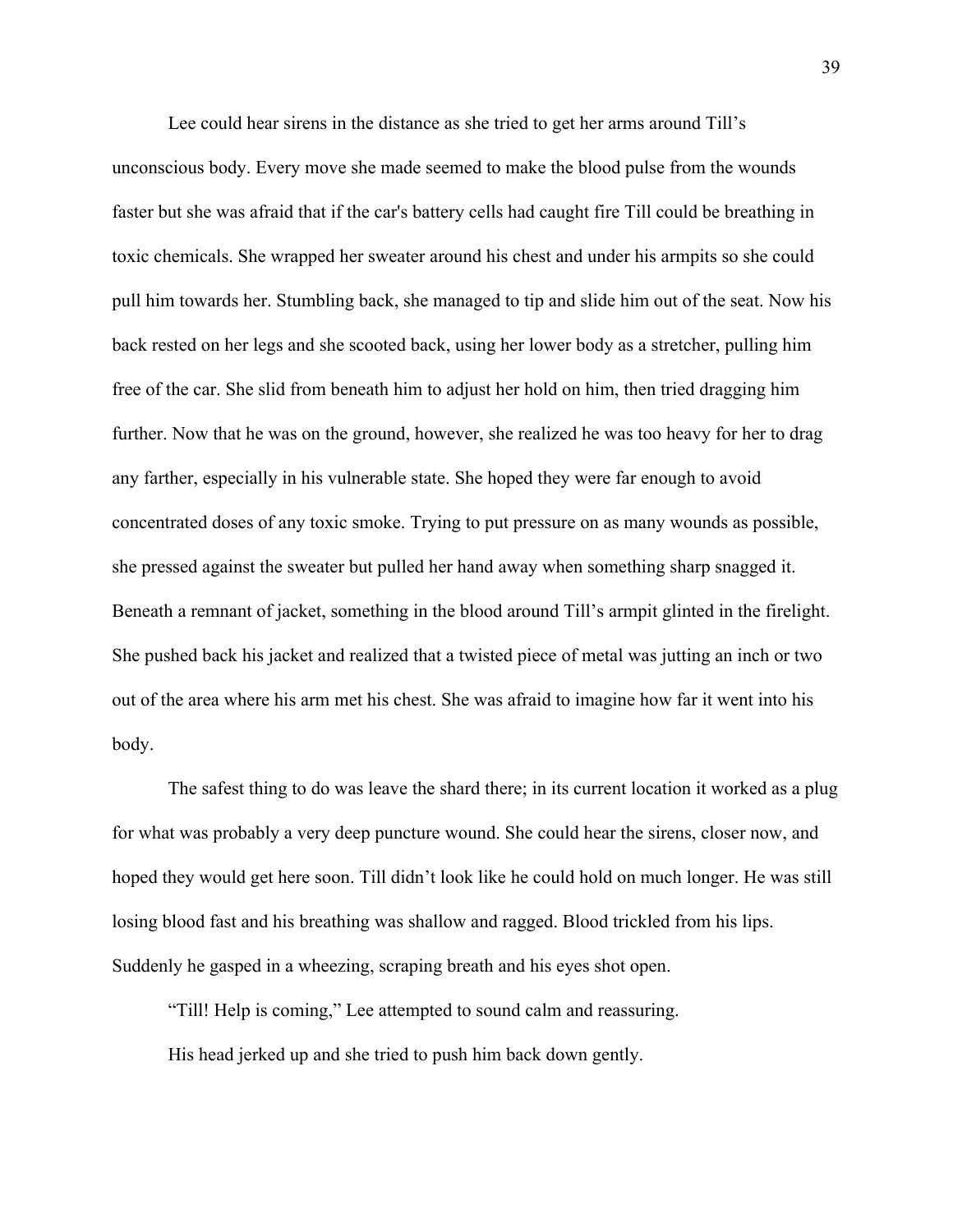"Just lie still. There was an explosion," she said.

Till blinked and looked around wildly.

"You're hurt but help is coming," she hoped it would be coming quickly.

Till seemed not to hear. Instead he looked down at the shrapnel that stuck out of his armpit. His eyes were strikingly clear despite one being rimmed with blood. But she also saw something else in the clarity. There seemed to be a tinge of madness, or animal instinct, beyond thought. Before she could stop him, he reached up with his right hand and gripped the metal shaft, and in one swift jerk, ripped it from his body and flung it away, along with the bloody strips of cloth, and maybe something else, that clung to it. He screamed and stiffened as he did it, then promptly dropped back into unconsciousness. Now blood was pouring from the gaping wound that was left behind and Lee tried to move her makeshift bandage to cover this new leak. Till's face, already pale, drained into a papery grey. Tracked with blood and lit by the flickering fires all around them it looked like the face of a sleeping demon.

Flames flashed from the wreck of the other car as another battery cell caught fire and exploded. Flaming debris spread across the entrance, blocking it almost entirely. Lee wasn't sure the emergency personnel would even be able to get to them at this point, especially if she was right about the other two entrances being hit as well. Maybe they could drop down from a helo but with the buildings so close together that might be tricky. She needed to do something for Till, fast. She looked around frantically. She was surrounded by crackling fire, twisted debris, shattered glass, and flashing alarm lights. She looked to the cart she had driven here. If she could get Till on it she could bring Till into the cargo entrance of the lab and access the medical equipment there.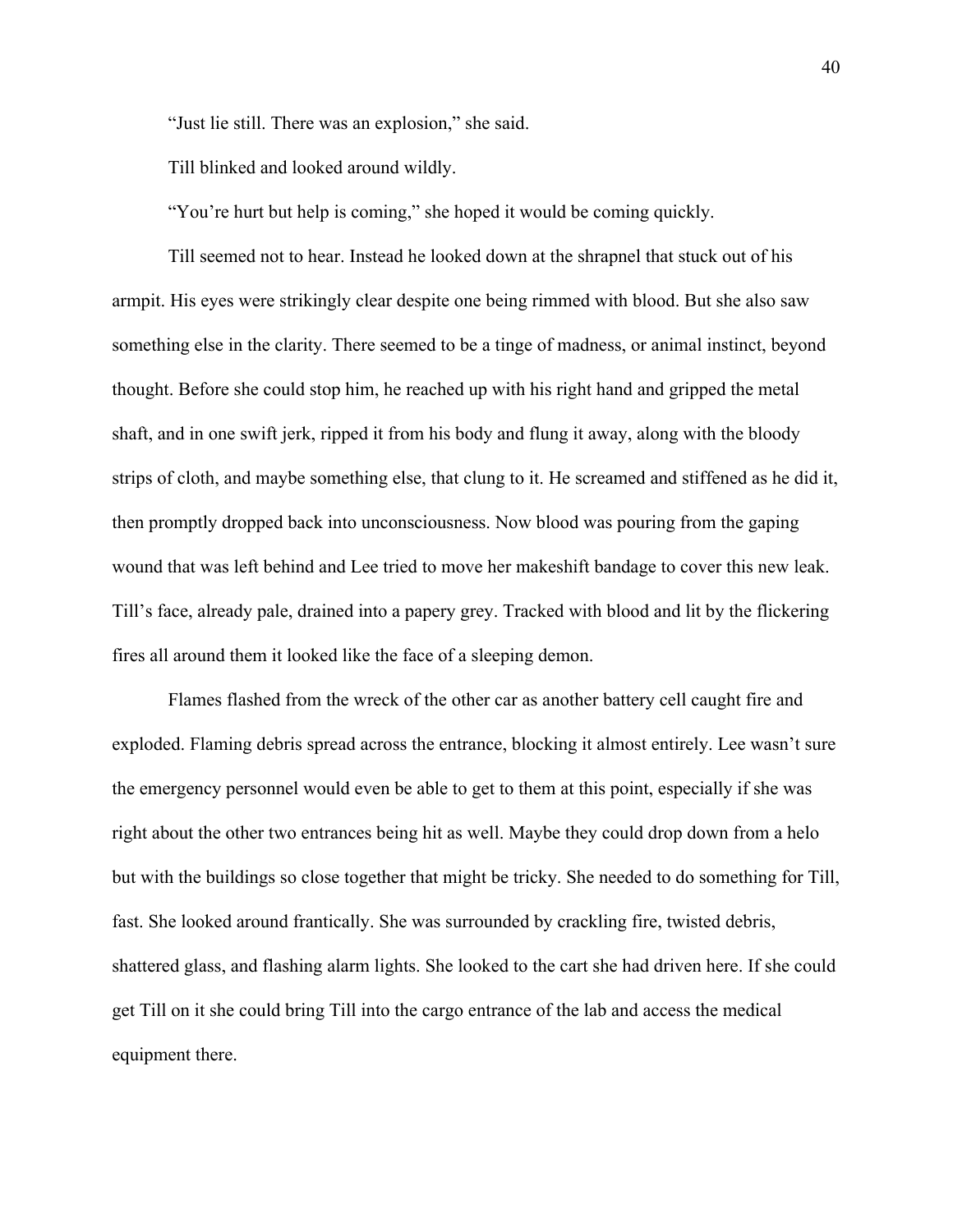She twisted her wrist and glanced at the time. It had only been about seven minutes since the initial explosion and Till already seemed seconds away from death. She tried to peer through the flame and smoke that barricaded the entrance but the flames had risen and the smoke was dark and thick, the city around them blocking the fall breeze. She couldn't even tell if the police were here or not. She tried calling for help, her cry barely audible over the roar of flames. There was no answer except a weak moan from Till as his face reached a new shade of white.

Lee cursed in frustration and wrapped her sweater sleeves around her hands, using the sweater around Till's chest as a sort of litter. In this way, she could move him a few inches at a time, grunting and swearing loudly with each heave. Luckily, the cart was low to the ground and, backing into the rear seat, she was able to pull him in after her. She tucked his legs in and got him into as comfortable a position as she could in the cramped space. Collapsing into the driver's seat she glanced once more toward the entrance for any sign of emergency vehicles. Seeing nothing but fire, she pulled the cart around and retraced her crazed path back to the lab.

At the cargo entrance she pressed a bioscan panel that lit as she pulled up to it and the big door rolled up. She drove the cart into the bay and lights flicked on, glaring off shipments of equipment in barcoded metal containers that they had yet to unpack; the sensors, tools, and vials they had unpacked were organized on shelves lining the walls. Three partially disassembled Ark units stood along the back wall. A sturdy metal table sat against the wall next the them and Presley pulled aside it. She quickly realized that she would not be able to lift him up onto it and settled for stretching him out on the cement floor. She found a tarp and balled it up under his head in case he seized and then raced frantically along the shelves, collecting anything she thought might be useful. Kneeling beside Till, she carefully unwrapped her sweater. His wounds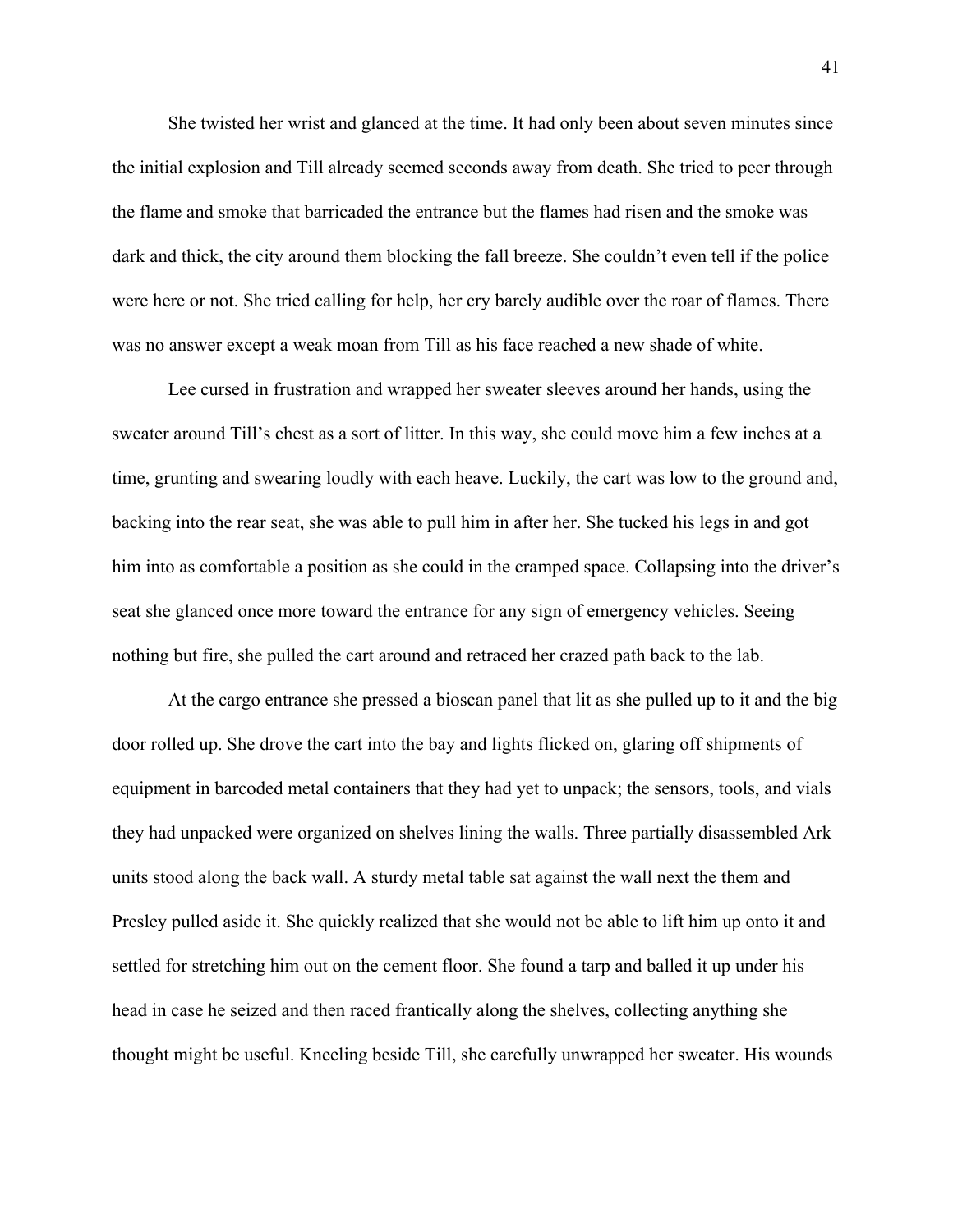were still pumping blood despite the amount of blood he had left in the parking lot and the back of the cart. She chose a canister with a short nozzle from the collection of equipment she had dumped on the floor next to Till. She sprayed the disinfectant and liquid bandage compound over his wounds, which covered most of his face and torso, careful to miss his eyes and airways. The wound near his armpit proved too large for the spray to hold and the blood continued to pour out. She ripped open a medpack that had hung on the wall and unwound a few feet of self-adhering gauze. She looped this around his armpit and shoulder. The blood instantly soaked the bandage but after applying several layers, the bleeding seemed to slow.

Now that she had treated the immediate threat, she wasn't sure what to do. Till was still unconscious, his breathing barely detectable. He hadn't stirred or made a noise since getting him out of the cart. She needed some more advanced help. She glanced at an Ark that stood in the corner. It was a highly modified unit that had a wide range of capabilities, but it was the standard medical sensors and stabilizers that Presley needed. Most importantly, it was the one unit that was assembled enough for its basic functions to run correctly. She ran to the unit and flung it open. She lowered the reclining bed until was horizontal, about a foot above the floor. She tucked the tarp under Till and dragged him to the bed. He slid much more easily over the smooth cement floor than he had on the asphalt outside. Getting him up onto the bed was more difficult but she managed to pull his head and torso up onto it with his legs draping on the floor, then pulled one leg up and then the other. She no longer heard or saw his breathing.

"Nonono, Till, breathe!" She quickly secured the clamps around his head, wrists, waist, thighs, and ankles and slid the bed back up into its inclined position.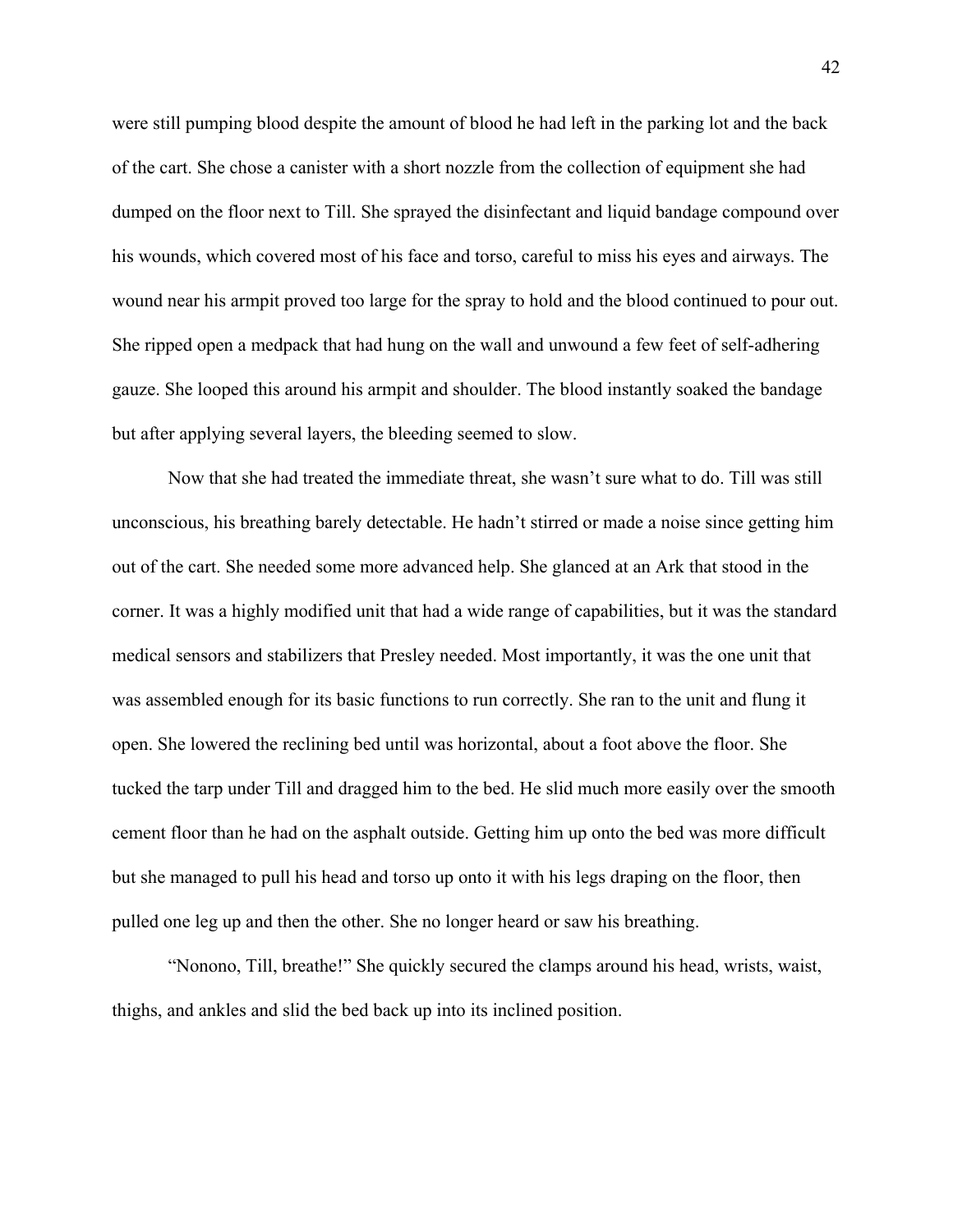The door closed on him and Presley heard the seal suck tight, Lights flashed on and numbers started scrolling beneath the glass panel that allowed her to see Till's bloodless face. The inner lights reflected off small glass shards still imbedded in his skin, turning his face into a patch of white starlit sky. A thin, unbroken line scrolled below the panel and the numbers dropped to zero. He had no heartbeat. Presley tried to use the Ark's defibrillator but the machine wouldn't allow it. It suggested CPR mode instead. Presley activated it and a mask lowered over Till's face. The machine engaged in a series of compressions and puffs of air into Till's inert lungs. Presley stood with her hands against the Ark, staring through the panel helplessly. The thin line continued, unbroken. Then, a small shake in the line. Followed by another. Gradually the little blips got stronger and more regular and the mask lifted away to allow Till to breathe on his own. Presley sighed in relief and let her forehead drop against the Ark. She closed her eyes and rested, listening to the now steady blips of Till's heartbeat. After a moment Presley leaned back again and studied the information panel. Presley frowned at one of the numbers and gestured at the panel to look at another readout. She flipped back to the first numbers and shook her head.

"What the hell?" she whispered to herself. She hadn't initiated the CRP at all, yet the readout indicated that Till was 17% complete with the process. They hadn't used this chamber in a few days but the last time they had, it had worked flawlessly. This was not a glitch that Presley had seen before, either. She scrolled sideways on the panel and tapped on it twice to bring up a microscopic view of several of Till's cells. Staring in bewilderment she shook her head slowly. She slid the view closer and had the chamber highlight and identify what she thought she was looking at. There, next to Till's normal cells, was the Lazarus Cell, manipulating and cajoling his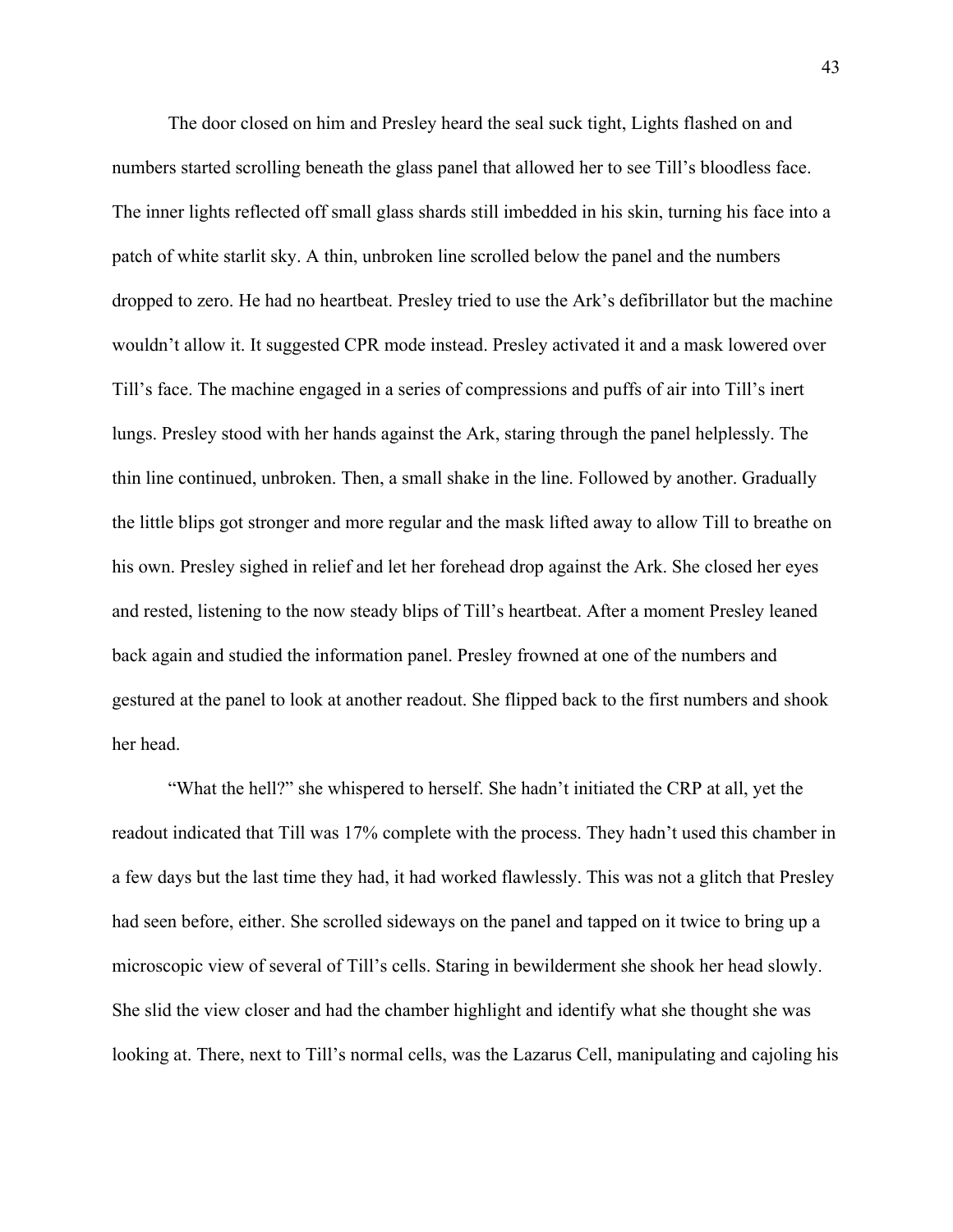cells into regeneration. Presley put her fingers to her temples and pushed her hair back behind her ears, resting her hands on the back of her neck. She couldn't comprehend what was happening. The Lazarus Cell couldn't survive outside of an Ark, that was why the chamber was necessary. And while Till *was* in an Ark, she hadn't activated the process. Right now it was acting as nothing more than a glorified medscan.

"What...the hell," she mumbled slowly. She gaped at Till's sleeping face. "What is this?"

In response, one of the shining bits of glass tumbled from where it had been stuck in Till's brow. Beneath was shiny pink skin, but no blood. Another piece of glass fell, then several more. Glass shards fell silently to the bottom of the chamber or caught in the folds of Till's clothing. Presley scrolled back to another screen on the information panel and saw that it indicated that Till was now 42% completed with the CRP.

Presley didn't know what the hell was going on but she knew this was unprecedented. Whatever was happening could change everything they knew about CRP. Shit, this could change the world. Why was the Lazarus Cell able to survive in Till's body without the chamber, why was the Lazarus Cell even present in the first place? How was the Lazarus Cell accomplishing in Till what it could not in the chimp: the regeneration of wounded tissue? Her head swam with questions. She slumped back against the hood of the cart and looked at the bloody tarp, the congealing blood in the backseat, and then back at the peacefully humming Ark. Till's face seemed peaceful now as well. She thought some color was returning and several trickles of blood were drying up. What was the Lazarus Cell doing in that blood? She stood up again and took a deep breath to settle her nerves. She looked back towards the outer door thoughtfully, then suddenly tapped at the control panel of Till's chamber. Two thin robotic arms extended towards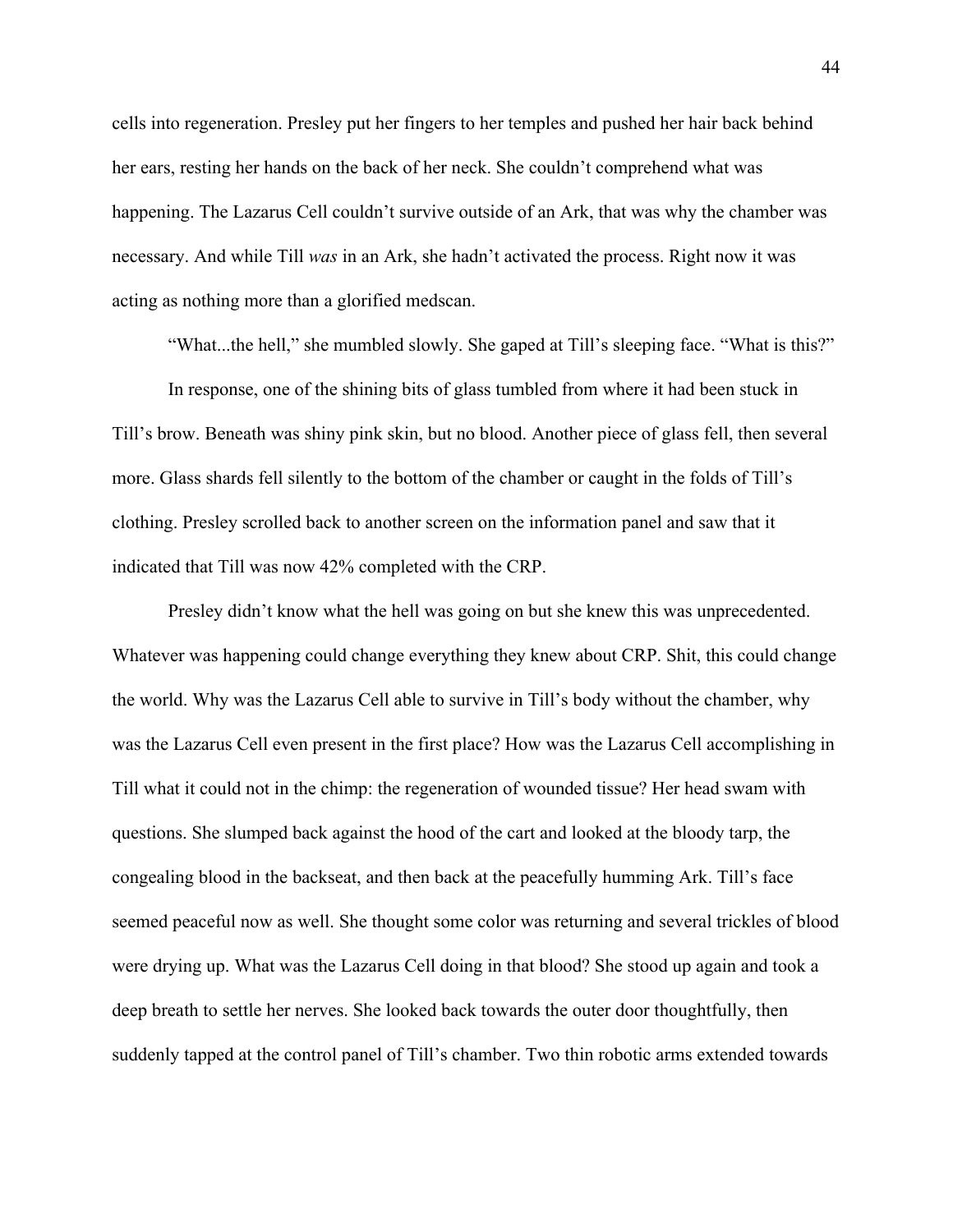his neck. A needle slid out of one and drew blood and the other scraped a bit of tissue into an airtight capsule. Both left a drop of liquid bandage behind as they pulled away. *Probably unnecessary*, thought Presley. But she really didn't know. She suddenly felt like she didn't know anything anymore. None of this made sense and none of her experience with CRP helped her understand what was possible now.

Two capsules slid out of the side of the chamber and Presley grabbed them and placed them in a small pack she had pulled from a shelf. She tucked the pack into a pocket and took a quick, shaky breath. She had never felt this lost before, but she had also never felt such excitement. She was in uncharted territory and she knew whatever path she chose going forward would most likely alter the course of history. It was terrifying. A giddy laugh burst out before she squeezed her eyes shut and took another deep breath, a little steadier this time.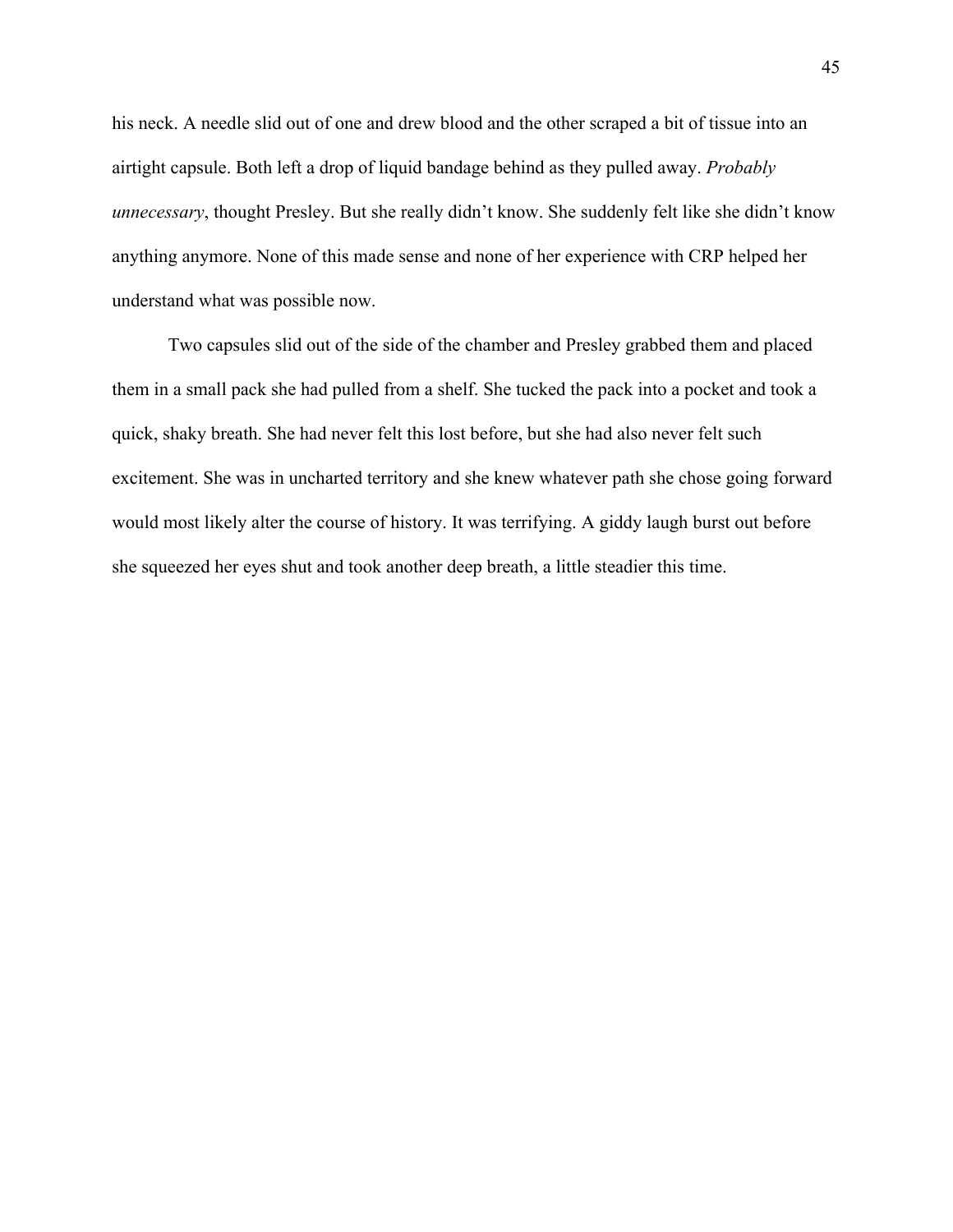# **Chapter Four: The Awakening**

Till was floating in a pool of water. The water that surrounded him was cool, cooler than the sun that beat down from directly above.

"That's it! Keep your legs and stomach up and kick!" Till's mother called from somewhere behind him. Till kicked erratically and his face sunk under the surface for a moment. He sputtered and reflexively lifted his face above the water, dropping his torso and butt.

"No, it's okay. Keep your stomach up and your head will stay up too. Okay, now up and back with your arm. Now the other arm, that's it."

Till kicked and slowly windmilled his arms and his body started to move towards his mother's voice behind him. He breathed in deep and puffed his chest and stomach up out of the water. Water dripped off his hand as it traveled above him and splashed him in the eye. The treated pool water burned and suddenly the sun blinked out and the burning spread around his eyeball and into his head, down his neck and from there it went all through his body. The splashing and his mother's voice were gone, replaced by a silent burning void. Till couldn't move. He was sinking, except there was no longer anything to sink into. The darkness faded to white light and realization faded in with it. One realization was that he itched maddeningly. He tried to raise his hands to scratch at something, anything, but his wrists stayed where they were, lost in white light. *I'm dead*, he thought. That made sense. He remembered the car now, the flash of light. He had said "bomb", or he had thought it, and now he was dead. That wouldn't be so bad except he was so damn *itchy*. And the pain. The burning. It was too much. Till screamed. The scream was deafening but he couldn't stop now that he had let it out. He screamed until his throat caught and he started coughing.

46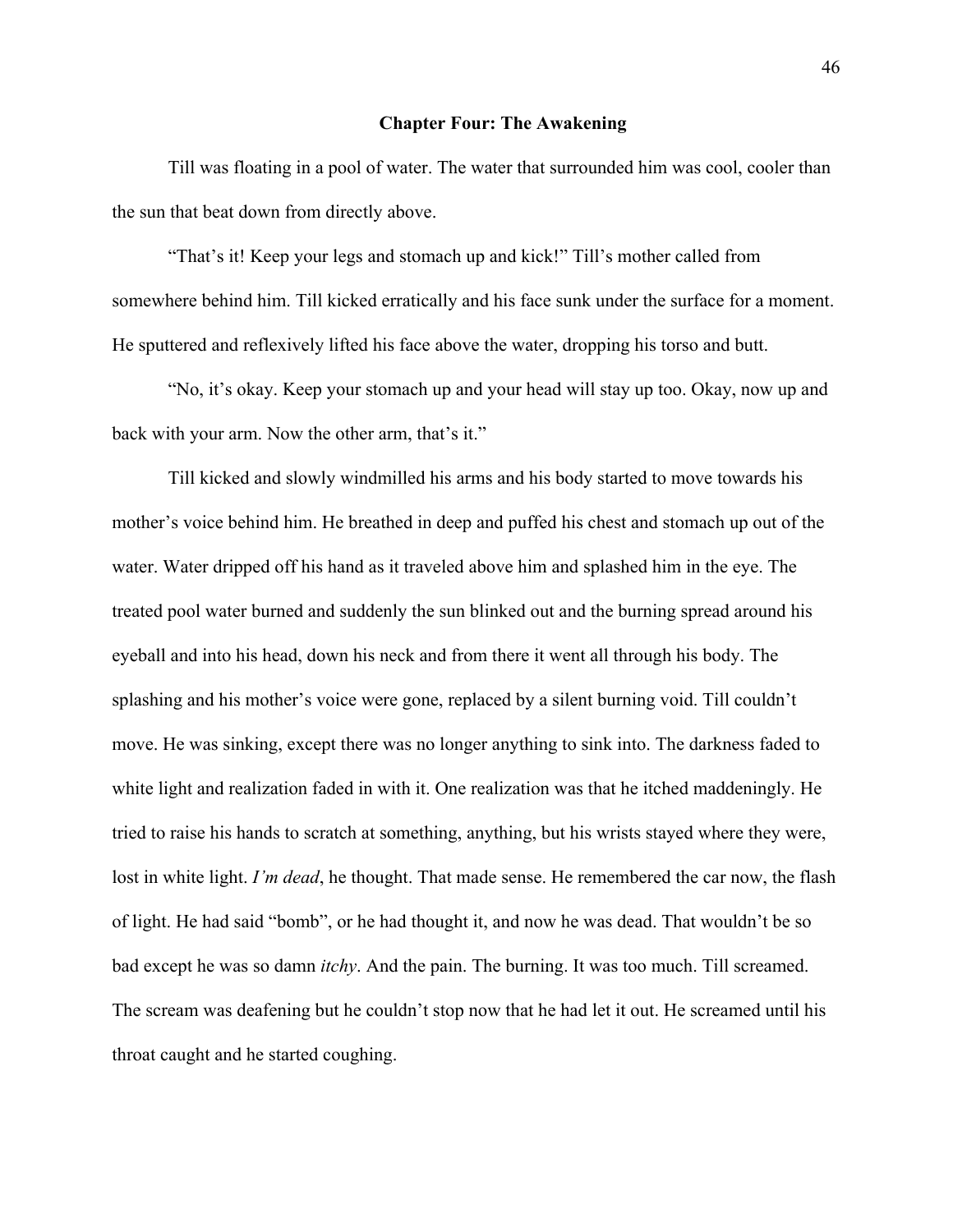Slowly, the blinding white light dimmed and Till started to be able to make out shapes in the light. There seemed to be a small window in front of him but he couldn't make out anything beyond it. He rolled his eyes around and saw walls inches away from him, lined with tubes, lights, and folded robotic arms with needles and other tools at the end of them. This concerned him. He looked down and saw his chest, covered in blood and bandages. This, too, concerned him. He looked at the window again. Shapes were starting to come into view beyond it. It was a window to… a warehouse? That didn't make sense.

Till blinked hard and his vision cleared a little. He blinked again and a woman's face appeared in the window. She looked scared and sweaty. Blonde and pink strands of hair clung to her face and Till was pretty sure he saw blood smears on her cheek. He looked down at his bloody torso. His blood?

"What's happening?" he rasped. "Where am I?"

She shook her head and Till saw her mouth move. She put her hand up to her ear and shook her head again. She couldn't hear him. He was in a sealed box with medical instruments in it. He remembered more now. He was at Bionova headquarters. The face belonged to Presley Fowler. Presley was head of safety and sanitation...no, that wasn't right. Safety and ethics for Bionova, she had access to…

Till's eyes widened and he shook against his restraints and screamed again.

"What did you do to me?" he screamed. "Get me out!"

Presley raised a finger and disappeared for a moment. When she reappeared, Till's box made a hiss and a pop and the wall in front of him started lifting away to the side.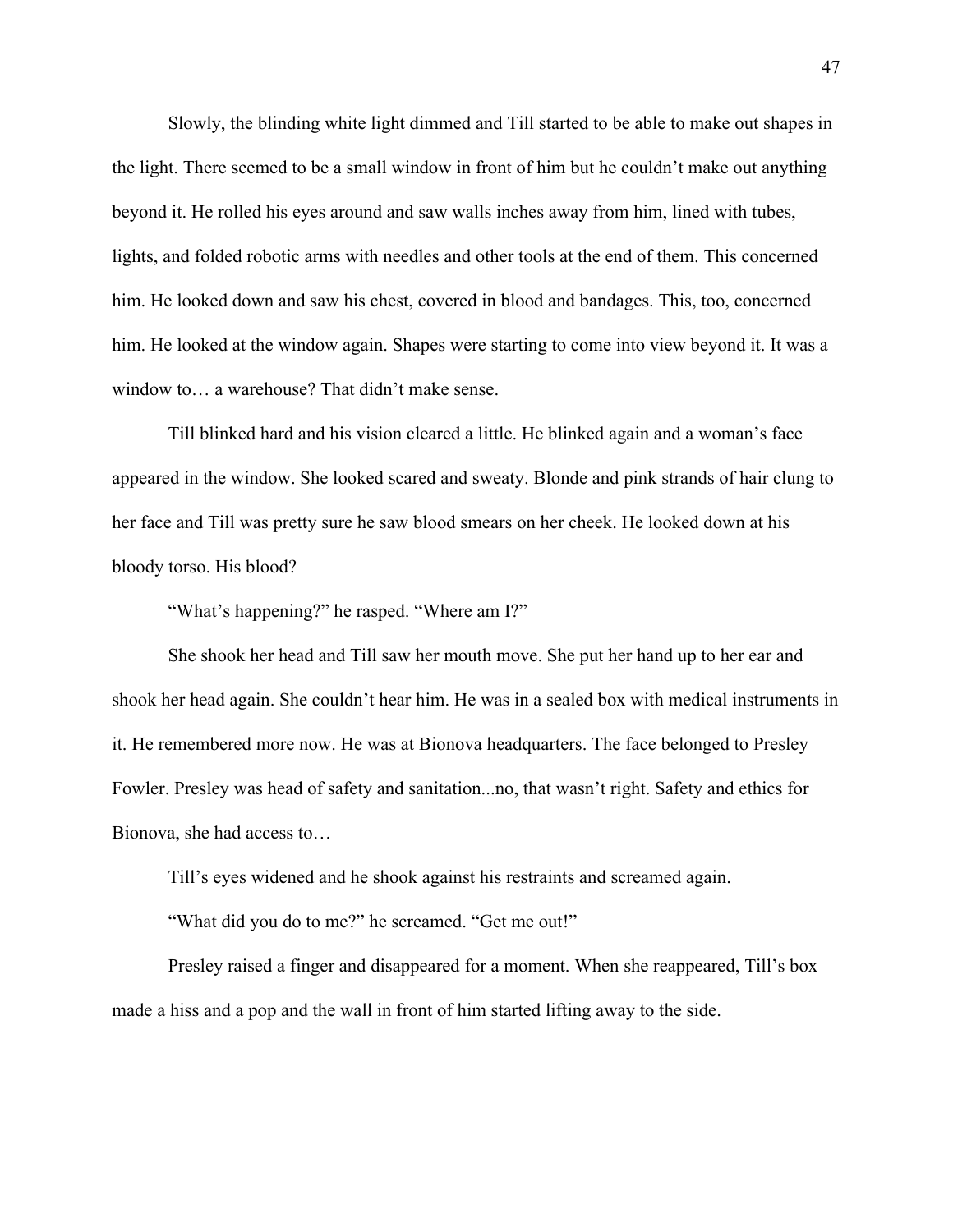"Till, stay still, you're injured," she said as Till immediately tried to free himself. "I'll let you loose if you stay still. What do you remember?"

"What did you do to me? Why am I in an Ark?" Till said with a calm he didn't feel. His body still burned but it was either less intense now or he was getting used to it.

"You were dying, I had to do something. All the entrances were blocked, there were three bombs, they wouldn't have gotten to you in time, except-" she blurted out then stopped short.

"So you put me through CRP? How did that not kill me?" Till asked, his false calm subsiding and his voice rising.

"No! I just needed the medical readouts, I never started the process, but, Till-" she stopped short again. Then she reached out and pulled away the bloody bandage wrapped around Till's shoulder and armpit.

"Look," Lee said. Till looked down. She gently tore away the blood soaked gauze and underneath was a pink puckered scar. In the middle of it a small trickle of blood flowed out. Presley dabbed at it with a clean end of gauze and new blood oozed as she dabbed once, twice, but by the third time the trickle of blood slowed. Dab, dab, the trickle was replaced by pink new skin. The wound was a completely healed scar.

"Till, this was a hole, almost all the way through you, five minutes ago. It should have killed you," she paused, "it...it may have killed you."

Till stared at her. "What's going on? What did you do?"

"I didn't do anything! I tried to stop the bleeding, I tried to bandage you up. I..." she was stumbling over her words, starting and stopping, and restarting sentences. "You woke up back by the car and ripped the shrapnel out of your chest. You were basically dead!" Presley was talking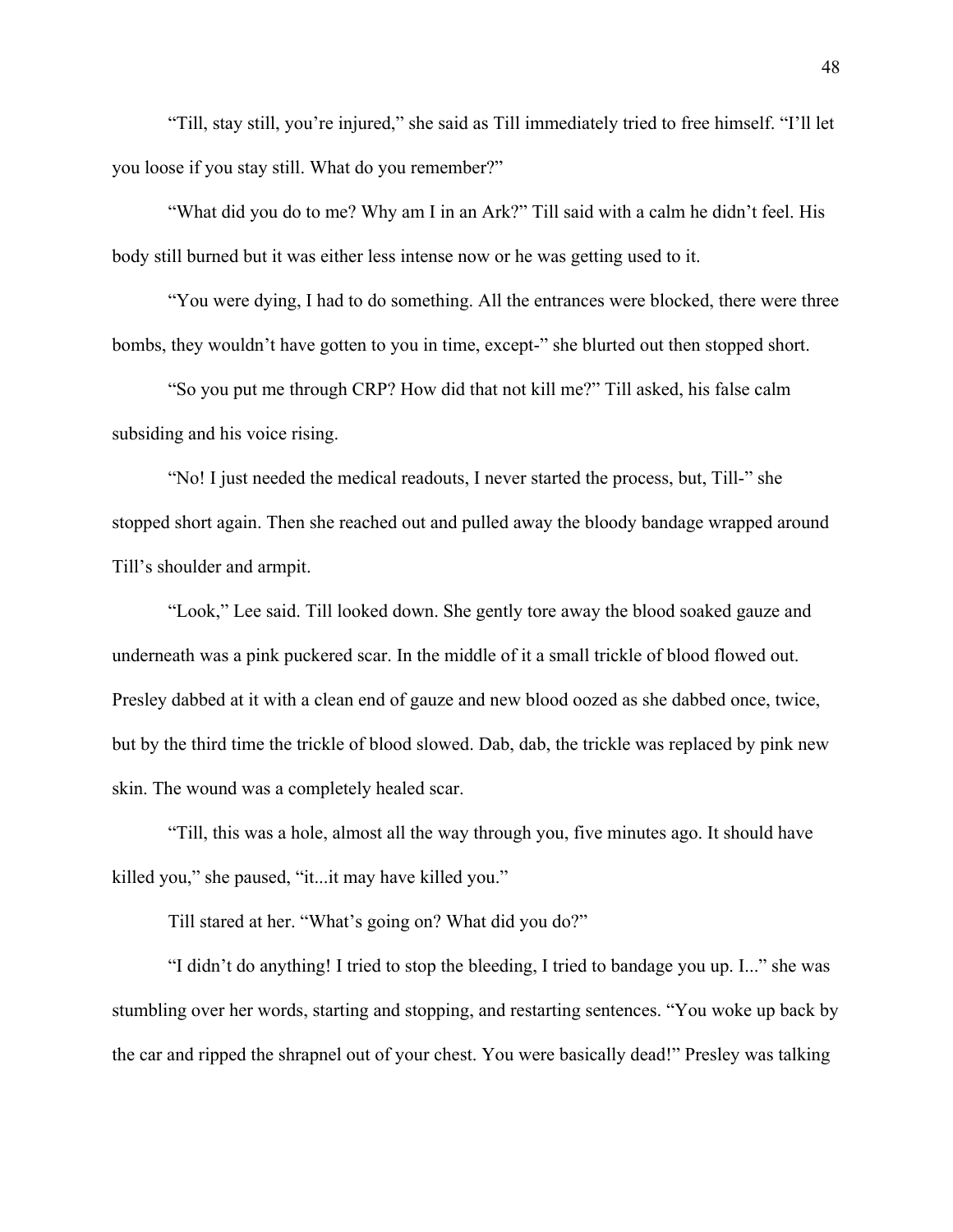fast now, her face flushed exertion and excitement. "I just put you in the Ark to see if I could get a heart rate, maybe use the defibrillator, but then…" she stopped short again. She looked up at him and chewed the inside of her lip. Till couldn't decipher the look on her face. Was she...afraid?

Finally, she spoke, softly, like a doctor delivering an unwelcome diagnosis. "You have the Lazarus Cell in you. The Ark detected it and didn't know what to do since it hadn't initiated the process."

Till shook his head. That wasn't possible. The Lazarus Cell couldn't survive without the chamber, and it was the chamber that introduced the cell into the body.

"What do you mean?"

"I don't know what I mean, I don't know what any of this means. I just know you have the Lazarus Cell in you and it healed you!" She pointed at his pink scar then gestured vaguely at his face and the rest of his body.

"Let me out," Till said, suddenly feeling claustrophobic and overwhelmed.

"Okay, just hold still. And take it easy. You were dead five minutes ago," she loosened the head clamp first and Till stretched his neck. She undid the other clamps and raised her arm up to him so he could grab it for balance. He ignored it and pushed against the sides of the chamber. He stepped down onto concrete floor that was smeared with drying blood. He looked around. He wasn't dizzy. Actually, he thought, he felt very good now that the burning and itching was fading away. He looked over at the shelves of equipment and the cart with pints of his blood ruining the back seat and floor. He squinted, was his vision sharper? He rolled his shoulders and swung his arms. He was a little stiff but he felt strong, fresh. He remembered his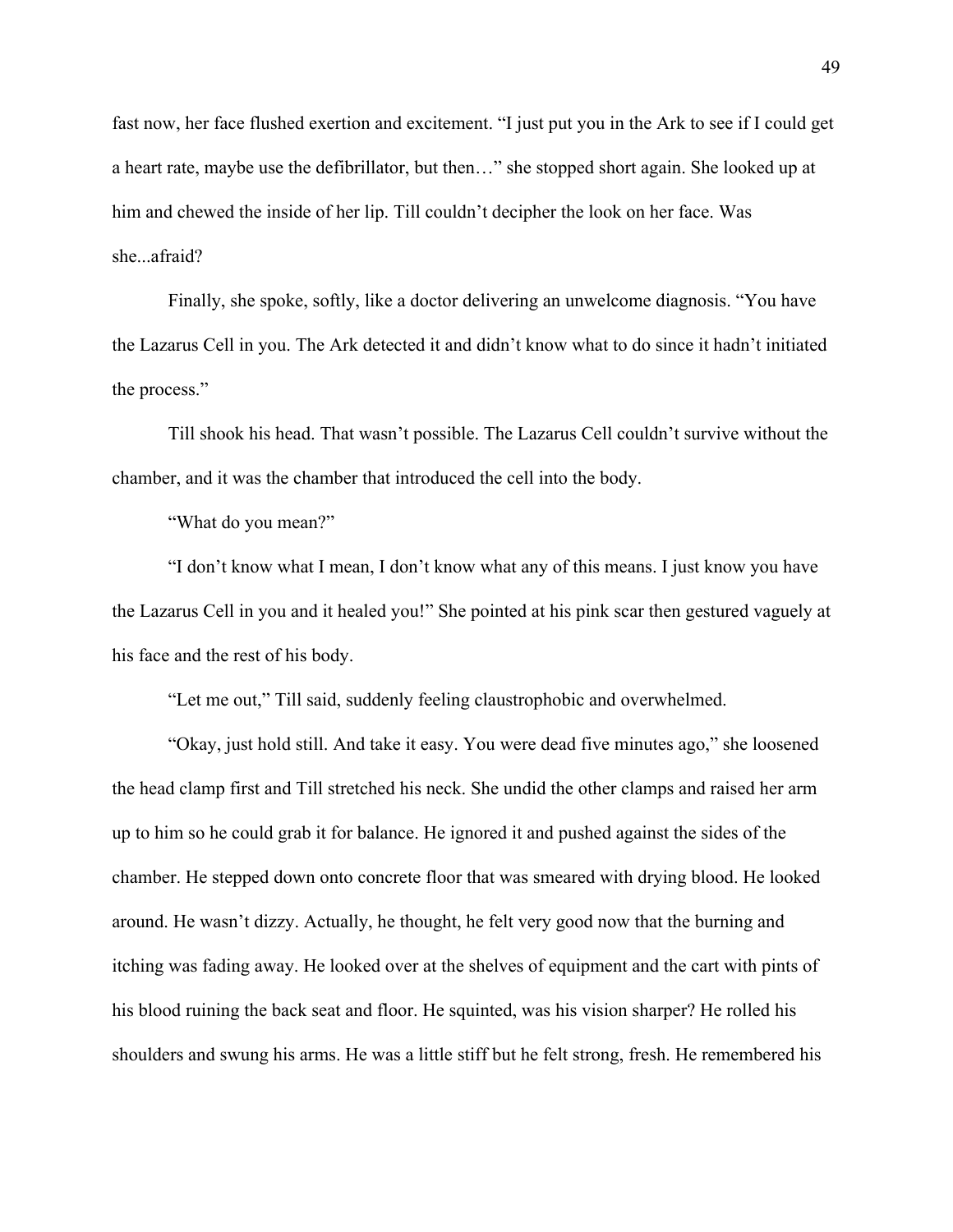uncle saying how good he felt after going through CRP. He tore at the bandages around his body and discovered, beneath the tattered remains of his shirt, countless tiny pink scars across his chest and stomach. As he watched a small pink line faded and disappeared into the normal flesh of his side. Even the scars were fading quickly.

"Got a shirt I can borrow?" Till smiled weakly.

"What?" Presley stared, then laughed shakily. "Yeah, I do," she paused, listening to the sirens in the distance. "Then we need to get out of here," she said, serious again.

Till frowned, confused, but nodded. The smell of blood in this place was unpleasant, the knowledge that it was all his blood was unsettling.

"Just...wait here. Are you okay?" Presley put a hand on his shoulder, then backed away towards a door. Till nodded again and she disappeared through the door. Till touched the scar at his armpit, then prodded it. It didn't hurt at all. He closed his eyes and let out a breath.

Lee came back a moment later with a black t-shirt, a sweatshirt, and sweatpants, all with the Bionova 'B' on them. She was also carrying a jacket for herself.

"Here, these are clean at least," she said, handing them over. "You can change in the hallway behind that door if you want."

"Is there a shower?" Till asked, looking down at the dried blood that still stained his body.

"No time, just change and let's go," now that she was sure Till was fine, physically at least, Presley seemed almost frantic.

"What's the matter? Are we being attacked?" Till asked as he picked off his rags and pulled the t-shirt on. "What's going on?"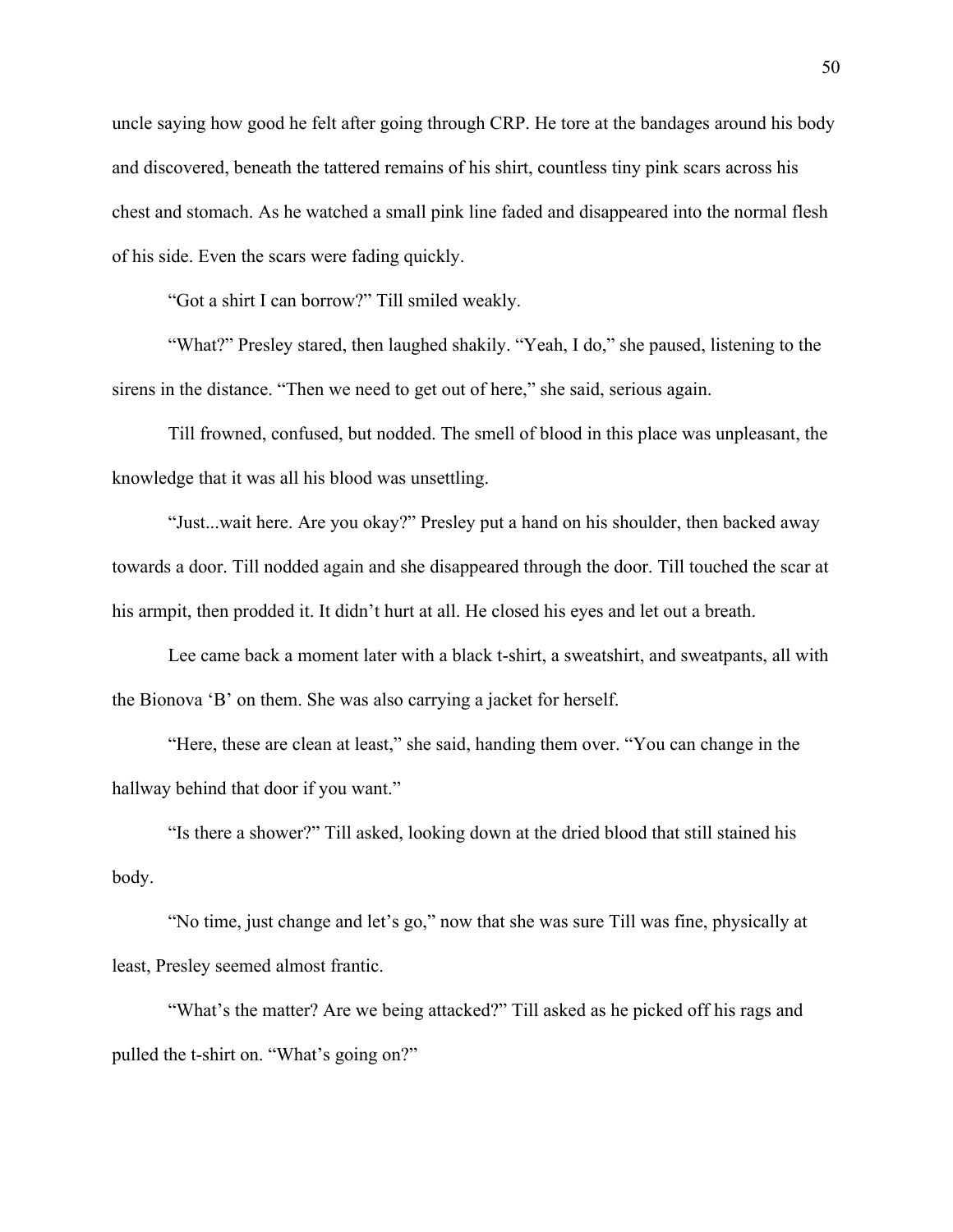Presley shoved the jacket on and looked at Till. "I don't know what's going on out there. But do you want Bionova to know that your body may contain the secret to Ark-less everlasting life?"

Till stopped, one arm caught in a sleeve in front of Presley for the second time tonight. Realization started to sink in. A miracle had just happened. In people's eyes, *he* would be a miracle. What would he be in Bionova's eyes? Money? The future? He pulled the shirt on. An experiment?

"So you don't trust them completely?"

"Of course not," Presley snapped, "And even if I did, do you? It's your body. And, no one has seen anything like this, who knows what anyone will do?" She flung her arms up. Her eyes were wide but she looked tired. "Go! Get dressed."

Till nodded and stepped into the hallway. The door closed behind him and he pulled off his jeans, which were stiff with blood. His shoes were stained but he didn't have any others so he put them back on after he pulled on the sweatpants. He picked up the sweatshirt and glanced at his watch. It was cracked and unresponsive but the release mechanism was stuck so he left it on his wrist. He donned the sweatshirt and looked around. The hallway went in both directions and the walls were dotted with several doors. Did he trust Presley? She seemed genuinely freaked out, but he had also just met her a few hours ago. However, he also didn't feel like he had much of a choice. Most of these doors were probably locked and he didn't know where they led. He would just have to rely on her to get him out of here, then he could make his own decisions once he was in the city. What those decisions would be, he had no idea. He stepped back through the door into the warehouse.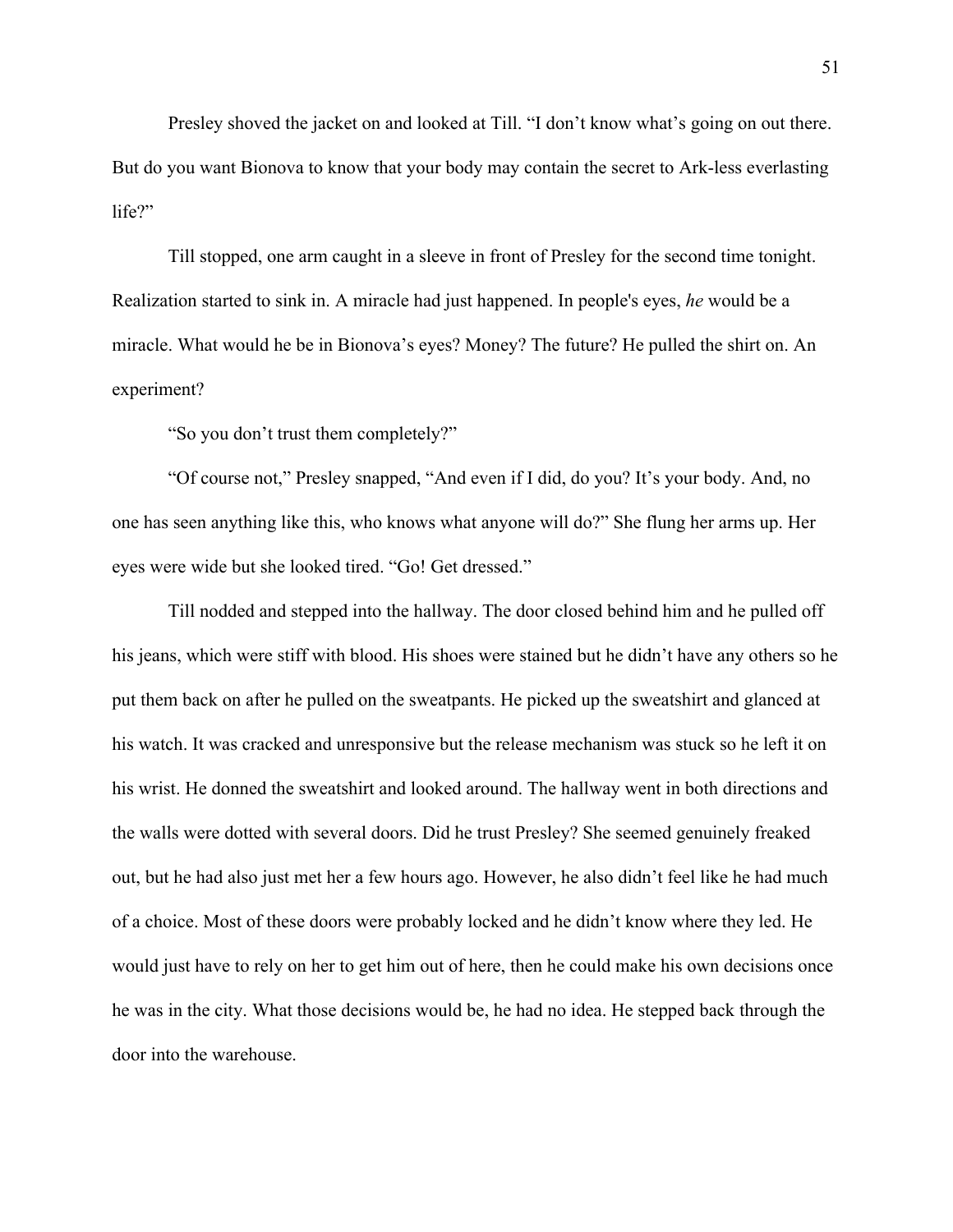Presley was standing impatiently by the door of the cart.

"Get in, what took you so long?"

"I was contemplating running away, but I decided I'd be lost without you," Till jogged to the passenger side and got in beside Presley. She looked over as she started the cart.

"You're taking this well."

"I'll have a meltdown later, when I have a second," he threw his bloody and tattered clothes into the backseat.

"Good call," she gunned the little electric engine and the big warehouse door swung open. As she pulled out into the street Till could see helos circling above the buildings off in the distance and sirens echoed all around them.

"Shit," Presley said through gritted teeth, and swung into a narrow alley as searchlights swung by them.

"Where are you going?" Till asked.

"I'm pretty sure all three main entrances were bombed and will be swarming with people. We'll have to get out using an unofficial entrance," Presley swerved around a dumpster and shot down another narrow street. They heard a helo getting closer and she pulled over to the side and killed the lights as it came into view around a tall building. The searchlight swung down the alley ahead of them and rested on another electric cart for a moment.

"Get down!" Till whispered, and they slumped in their seats, ducking their heads behind the low dashboard. They huddled there, staring at the blood in the backseat. Till hoped they couldn't see that from the helo. The searchlight flooded the cart with light and Presley cringed and tried to shrink down more. Luckily, they both mostly fit into the foot wells of the cart.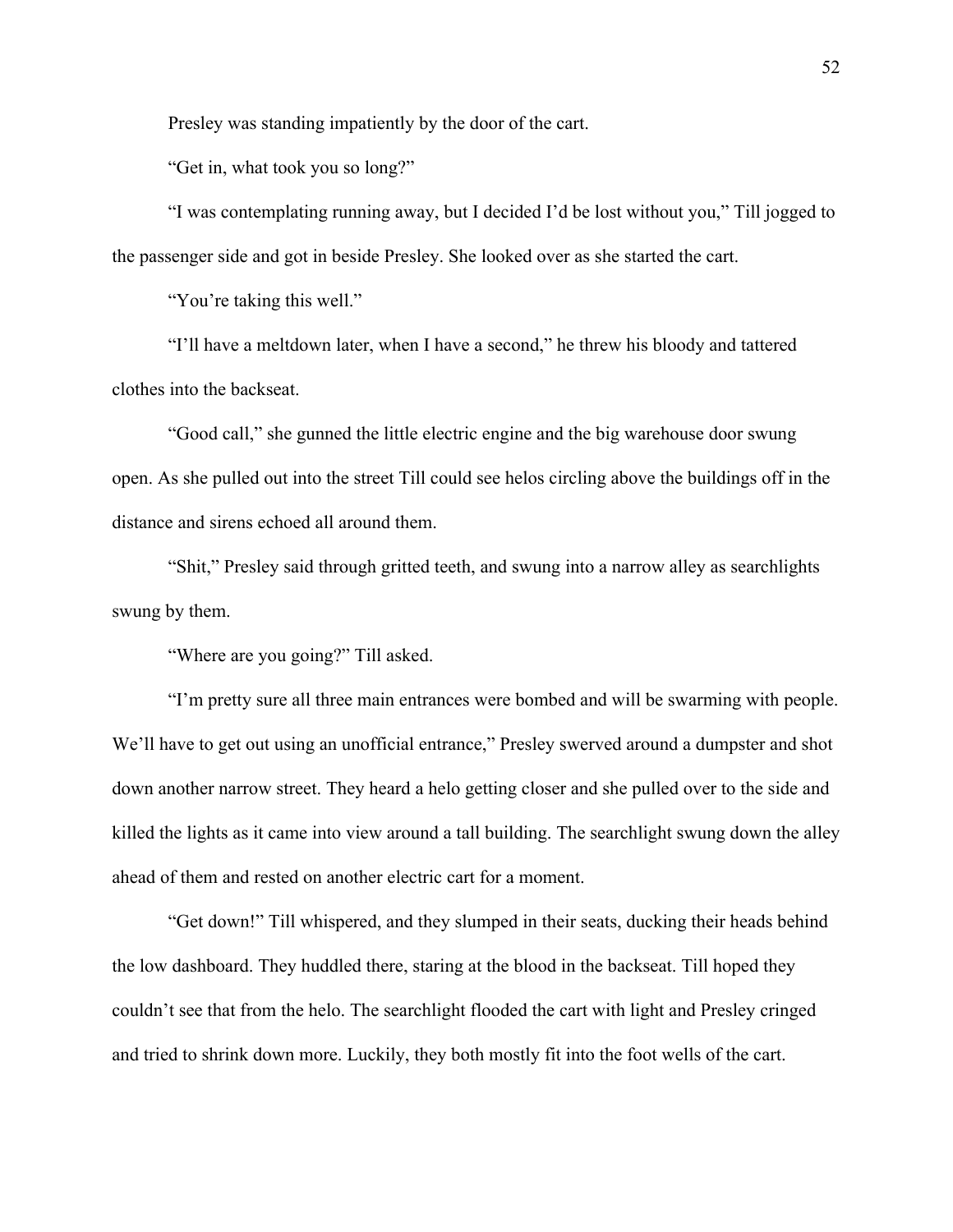"Till!" Presley hissed, "Your clothes!"

Till looked with dismay at the blood stained shirt, jacket, and jeans but before he could do anything Presley had stretched out of her spot, snagged the crumpled pile of clothes and pulled them onto the floor, then returned to her spot beneath the steering wheel. The searchlight shifted, lighting up the backseat for a moment, then swung away down the street. They sat for a few seconds, breathing loudly.

"Is it safe?" Presley whispered.

"You know, they probably can't hear us from their helos," Till whispered back.

Presley climbed back into her seat, hitting her back on the steering wheel.

"Ouch, shut up, lets go," she took off as Till continued to struggle to get back into his seat.

"So you know a secret entrance we can use?" Till asked when he finally got settled back into his seat.

"Not exactly," Presley said as she checked her mirrors for any signs of pursuit. "It's more just...not an entrance," she opened the middle console of the cart and pulled out a metallic rod with a claw on one end.

"Pneumatic wire clipper, I grabbed it from the warehouse," Presley said. She drove between two taller buildings and after a hundred feet or so a chain-link fence came into view in front of them. It was only about ten feet from the buildings here and there were pockets of shadow along the base of the fence. Presley parked the cart in the alley and looked up as she got out.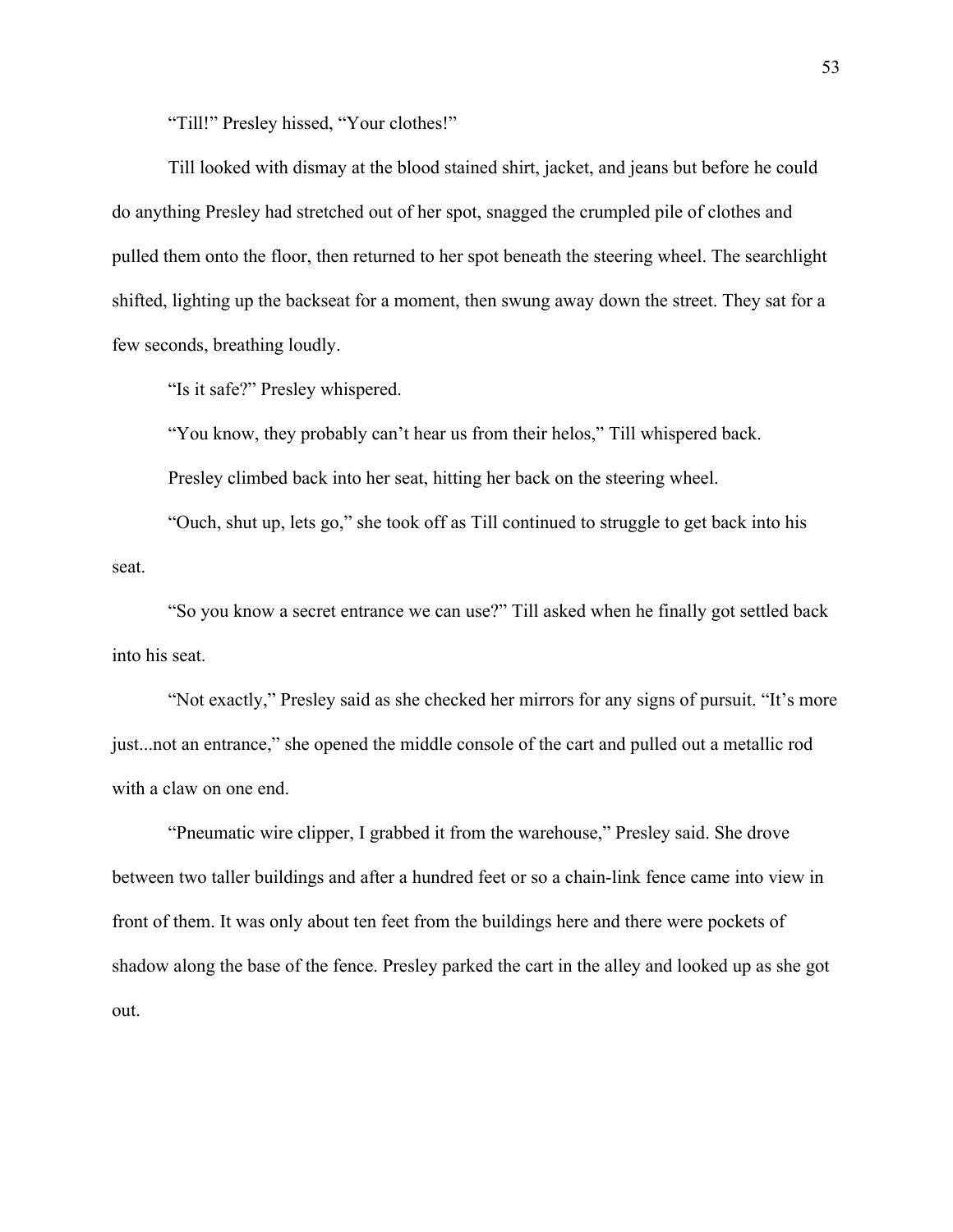"We're pretty far from any of the main entrances and I'm hoping that's where their attention is focused," Presley said. "Once we get on the other side of the fence we'll have to walk until we feel like we're far enough away to call a car. I hope there's some cover," she looked skeptically at the empty streets and long, flat warehouses and office buildings. She put the trimmers to a link in the fence in front of her and pulled the trigger. A muffled blast of air sank into the darkness around them. Presley repeated the motion until Till could pull back the fence enough for them to crawl through.

"Let's stick to the dark side of that warehouse," Presley nodded toward a nearby corrugated steel building. Instinctively they ducked and ran for the shadows. There was a painfully large and bare gravel yard that was well-lit by lamps high above them. They could hear the helo getting louder behind them but neither of them looked back, they just ran faster until they could crouch down in the shadows of the warehouse. Panting against the wall, Presley lifted her watch and selected an option that popped up with a wave of her finger.

"Okay, Till, I'm going to call a friend. Franz, I mentioned him. I trust him, okay? More importantly he likes to drive cars so he can get us out of here without us having to call a car."

"Franz? The one who killed the monkey?"

Instead of answering Presley turned back to her watch where the mustached face of a surprisingly old man appeared. It was hard to tell in the hologram but his mustache looked to be greying, although his hair was still dark. Presley spoke quietly to her watch.

"Franz, hey, you have a car still, right?"

"Jesus christ, Lee, what's going on? Are you okay? You're not at Bionova are you?" He squinted at her. "It's dark, I can't see you at all," Till thought he heard a slight European accent.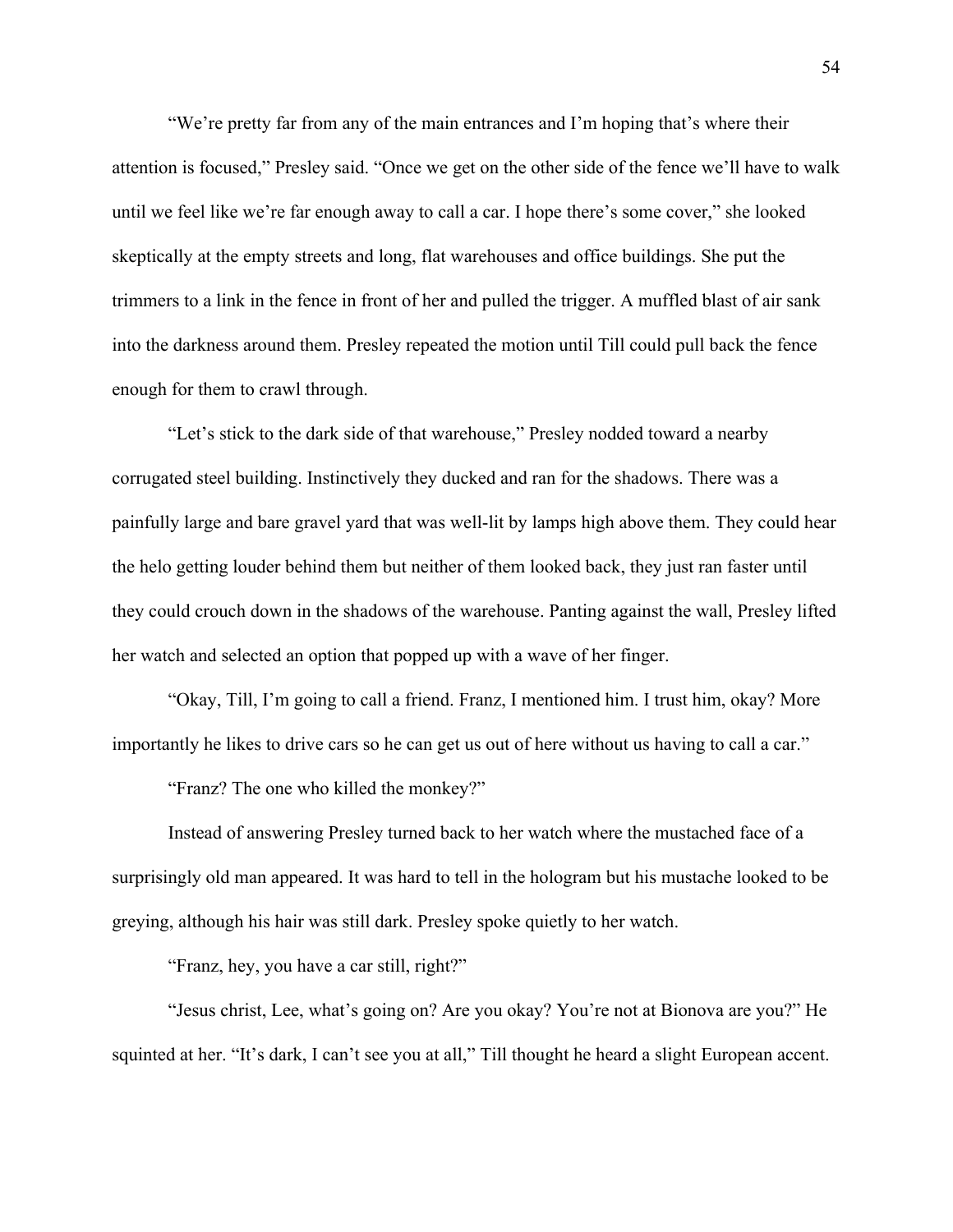"Yeah, yes, I'm fine, and I am here, or nearby. You still have that old car? Can you pick us up?"

"Of course! Who are you with?"

"I was giving a tour to a potential hire, he needs to get out of here."

"What happened down there? The news is showing three explosions, they think several people are dead. They're talking about Death Cult terrorists."

Presley shook her head, "I'll explain later. Right now, no more questions, just get down here."

"Okay, uh, it's not picking up your location."

"I turned it off, just come to…" she looked around for a street sign, "Franklin and Venter."

"Are you sure you're okay?"

"I'm fine for now, just don't talk to anybody yet. And you're not wearing a watch,

# right?"

"No…," he paused, "Fine, I'm on my way. I'll see you soon. Be safe."

"Actually, I have to go back to Bionova, you're going to pick up a guy in a black Bionova sweatshirt."

Franz's bushy eyebrows flung up as he started protesting.

"No questions yet," Presley cut him off, "Just trust me, this kid needs our help, okay?"

Franz's greying mustache couldn't hide the concern and confusion on his face but he nodded.

"Franklin and Venter, okay."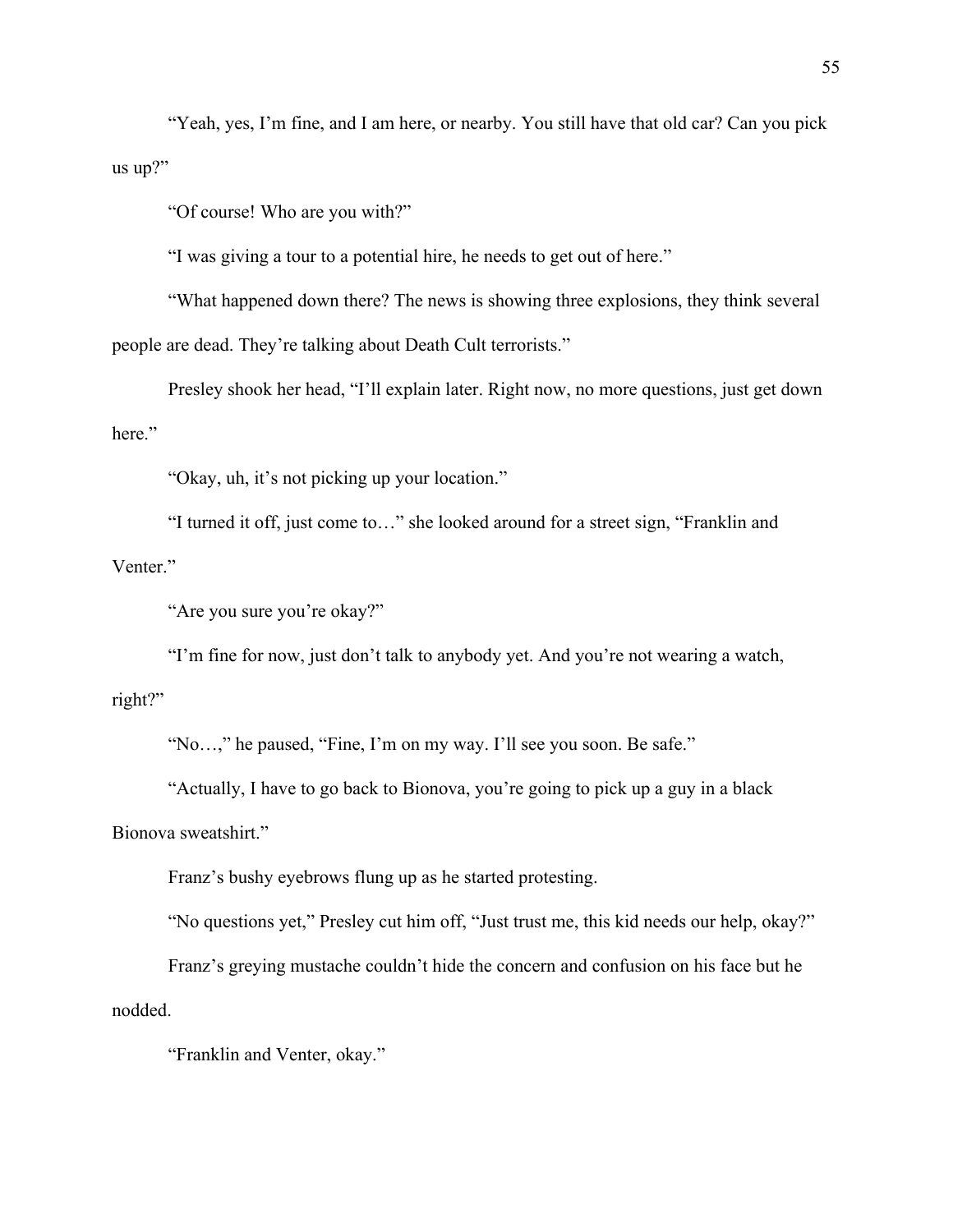"Thank you, I'll come to your house as soon as I can," Presley cancelled the call.

"You're going back in? Are you insane?" Till whispered loudly.

"I have to, they know I was there tonight. There's going to be a thorough investigation, it will be suspicious if I somehow disappear during all of this," she glanced back at the cart behind the fence. "Besides, I have some cleaning to do. Go up that way two blocks to Franklin street and Venter. Franz will be the one driving a car. You can trust him, you can tell him whatever he wants to know-"

"I don't know anything!" Till almost yelled. Presley shushed him and waved his anger away.

"He's going to have questions, but you don't have to answer them if you don't want to. He won't pressure you," her face softened and she wiped a strand of hair from her eyes. "I'm going to help you, Till. I know this has to be crazy for you but Franz will help, we'll figure this out."

"Let's go," Presley pulled her collar up and turned away. "Oh, I think it's broken but don't try to use your watch. Ditch it if you can. You have to stay out of sight for a while. Don't make any calls at Franz's either. Not yet anyway. We'll figure out a way to talk your family later."

Till nodded and watched as she turned and ran back to the fence. She wriggled through and disappeared into darkness on the other side. He blinked hard and pressed his palms against his brow. He couldn't think. This was entirely too much to process in one evening. Had he been arguing with his mother a few hours ago. Till had no idea what time it was now but it seemed like that had happened in another life. What was left of that life? He looked at the helos circling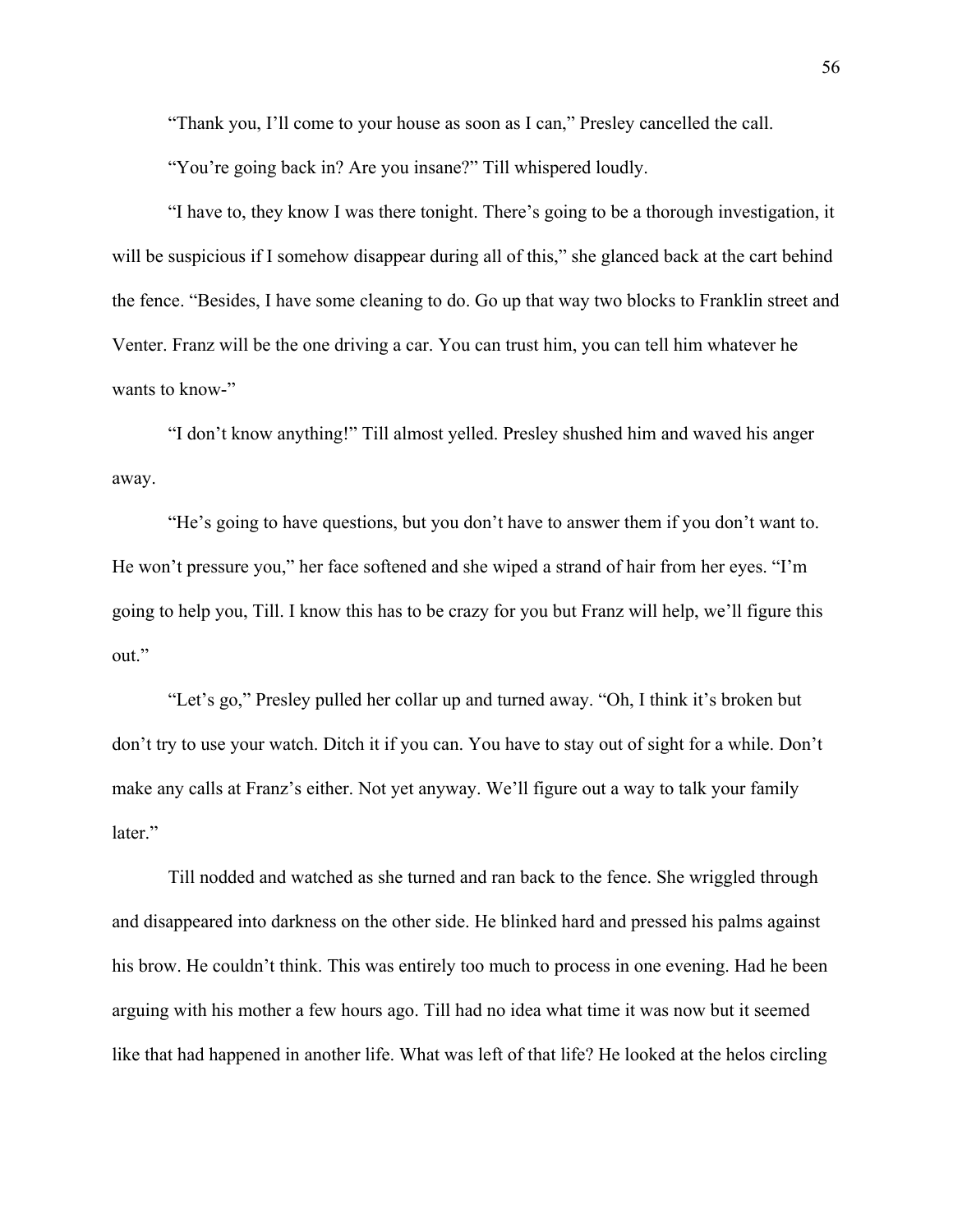over the Bionova compound. He didn't have time to think about that, he just needed to decide what to do now. He was free now, out in the open streets. He could go where he wanted. He would have to walk there though. Till wondered how long it would take for the helos to start circling wider than the compound. Three explosions, Franz had said terrorists were suspected. This was going to be a huge investigation. He needed to be far away, fast. Presley's way seemed like the best way. Besides, she seemed capable and competent but more importantly, real. The care in her face seemed genuine. All paths of his own were nothing more than imagination. In his gut he trusted her, he realized. He also remembered reading that humans were wired to trust good looking people more readily.

"Well, fuck it," he said under his breath, "maybe I'm not even human."

 He waited a block down from the intersection where he was supposed to meet Franz, watching carefully. Till wasn't sure what he was watching for but he felt better taking this extra precaution. He could at least get a look at Franz before he jumped in the stranger's car. There had been no traffic out here, which wasn't surprising since it was all warehouses and industrial buildings. He couldn't tell how much time had passed but he was almost ready to just start walking when a dark blue coup rolled silently to the intersection and stopped. It was an outdated style but looked well cared for. The man from the holocall stepped cautiously out of the car, looking around the dark street. One of his hands rested on the open door and the other was flat against the low roof of the car. Till walked forward with his hands in front of him. Franz looked as jumpy as Till felt and he didn't want to startle him.

"Franz?" Till called in a low voice as he stepped into a circle of light from a dim solar lamp above him.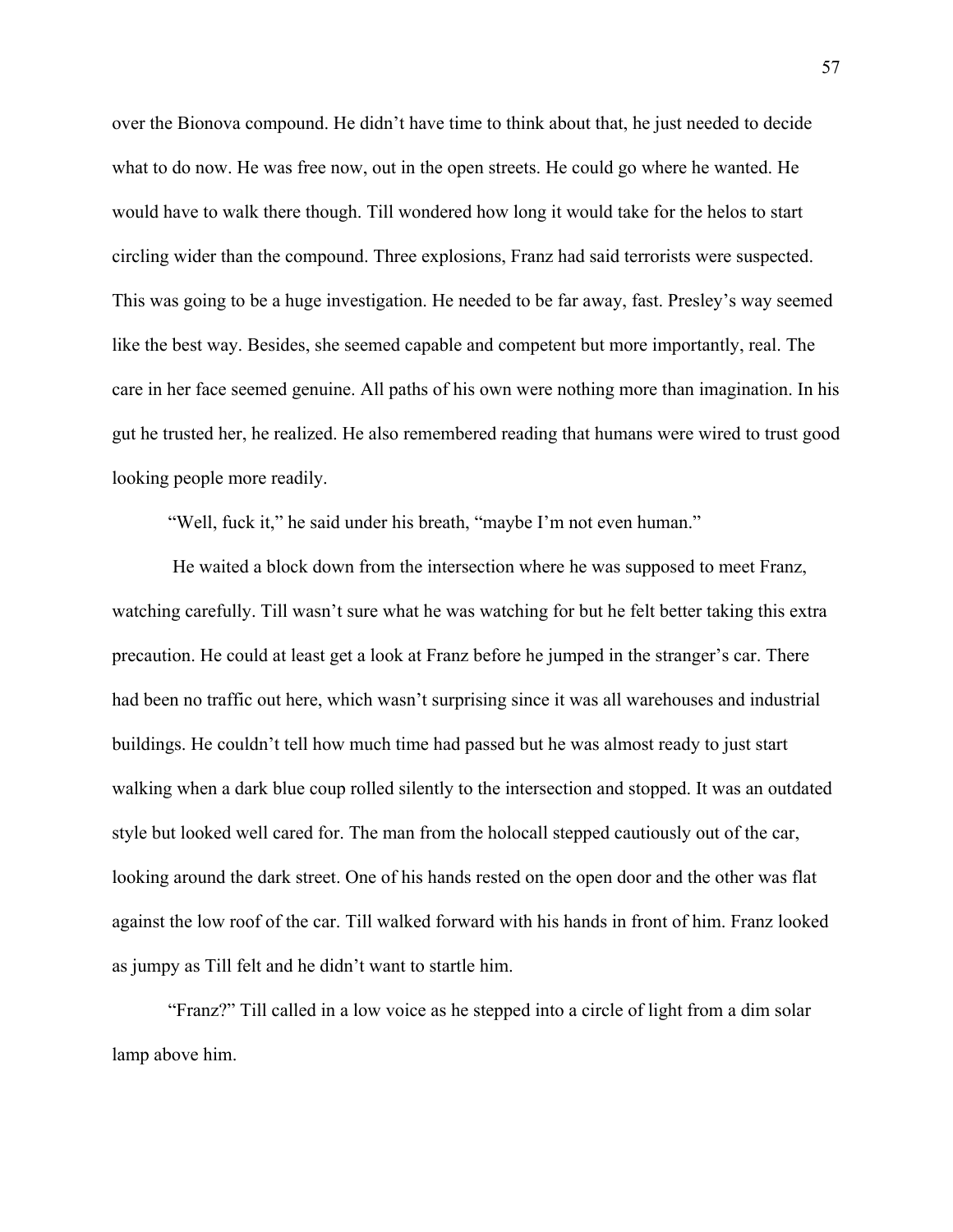Franz jumped a little but tried to hide it. He squinted at Till.

"Yeah, Franz Muller, who are you?"

Till hesitated. Presley could tell Franz who he was any time she wanted, he supposed he would just have to trust Franz. Before he could tell him his name, Franz stiffened and said, "Till Bardeux. Stop there," he commanded sharply. Till complied, confused. How could Franz possibly recognize him on sight? He had never met this man before. Till didn't think he was particularly famous. Maybe they had gone over his profile as a whole team before Presley had met with him tonight. But why his sudden change in demeanor?

A mix of emotions were flashing across Franz's mustached face. He furrowed his brows and looked at his car, then Till, then up at the solar lamps above. Finally, he squeezed his eyes shut and slapped his hand against the roof of his car.

"Damnit, Lee," he growled to himself. To Till he said, "Get in, we have to go."

Till walked quickly toward the car.

"How do you know me?"

"Shut up and get in the car," Franz glanced around and ducked into the drivers seat. The passenger door popped open and Till bent over and looked in. Franz was staring straight ahead. Till hesitated and Franz turned to him.

"Hurry, I'm not the only one who knows you, so let's go."

Till was filled with questions but he held them in for now. He sat down and the door closed behind him. Till was pushed against the seat as Franz accelerated more quickly than anything Till had experienced in an automated car.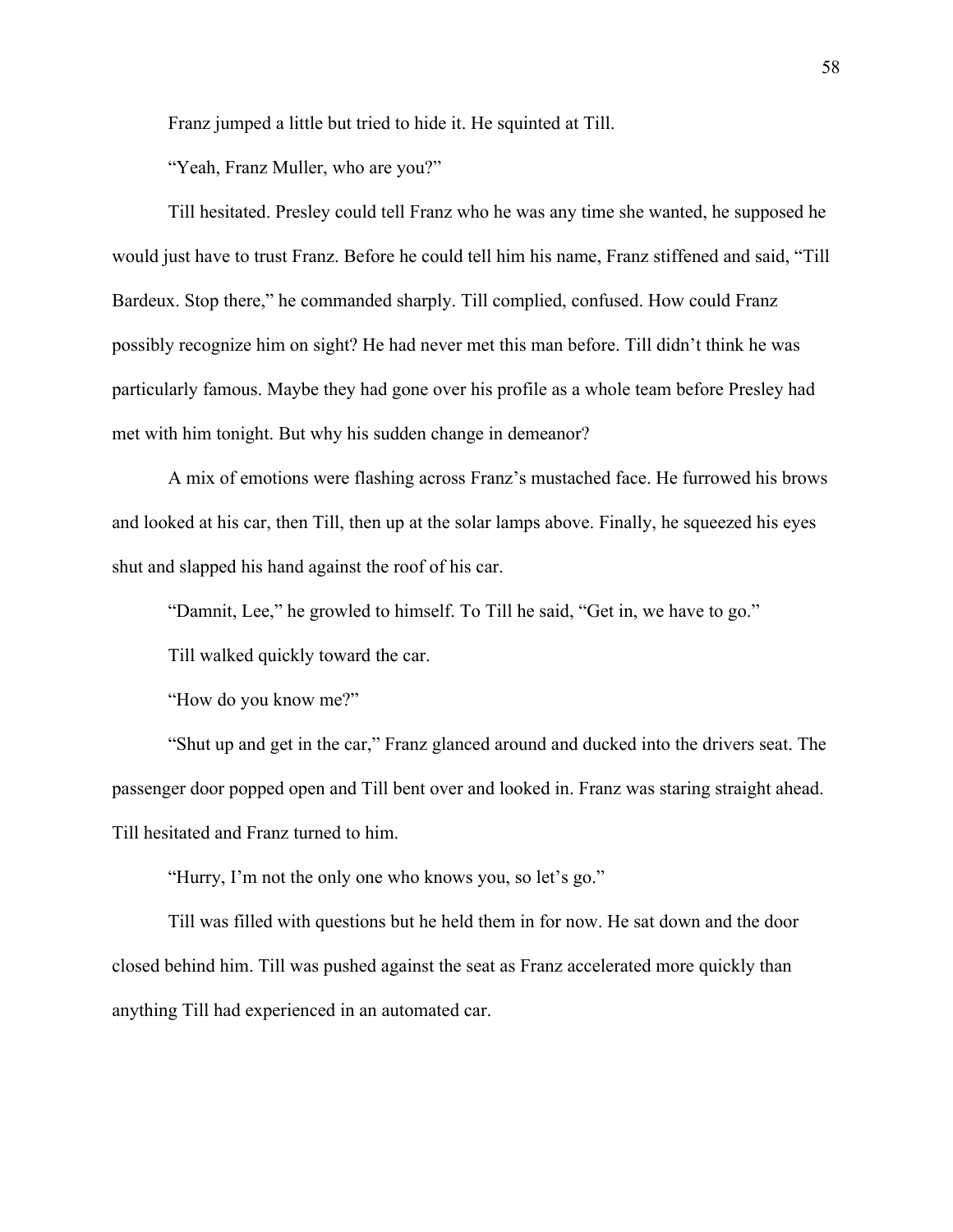"Why is Lee helping you?" His voice was low and gravelly. That and his mustache reminded Till of a stoic 20th century movie cowboy.

"Is she?" Till asked.

"She's putting everything on the line for you, including me, so yeah, I guess she is."

Till half expected him to end with, "you ungrateful punk" but he just looked back at the street and drove on.

"Look," Franz said, still staring at the dark road ahead, but he waved a hand toward the screen in between him and Till. The screen flashed to life and filled with scrolling text, and a video of a woman talking with flashing lights and smoke roiling behind her. What drew Till's attention, however, was a picture of his face near the top corner, with a caption reading "Man Sought for Questioning in Connection to Bionova Bombings."

"What is this?" Till looked at Franz, as if he could provide answers. "How do they even know I was there?"

Franz shrugged and gave Till a sideways glance. "Security footage, I suppose. I'm surprised they got it this quickly though. You'd think the place would be in chaos."

"You knew I was a suspect when you picked me up."

"I trust Lee to know what she's doing. At least I hope she does."

Till leaned back in his seat and closed his eyes. "I'm not the bomber, Presley just brought me there to recruit me to your team. She was showing me around, I was on my way out when a car came up to the gate and exploded."

Franz nodded. "They're not saying your are the bomber, they just want you for questioning. It makes sense since you were probably the only non-employee in the place," Franz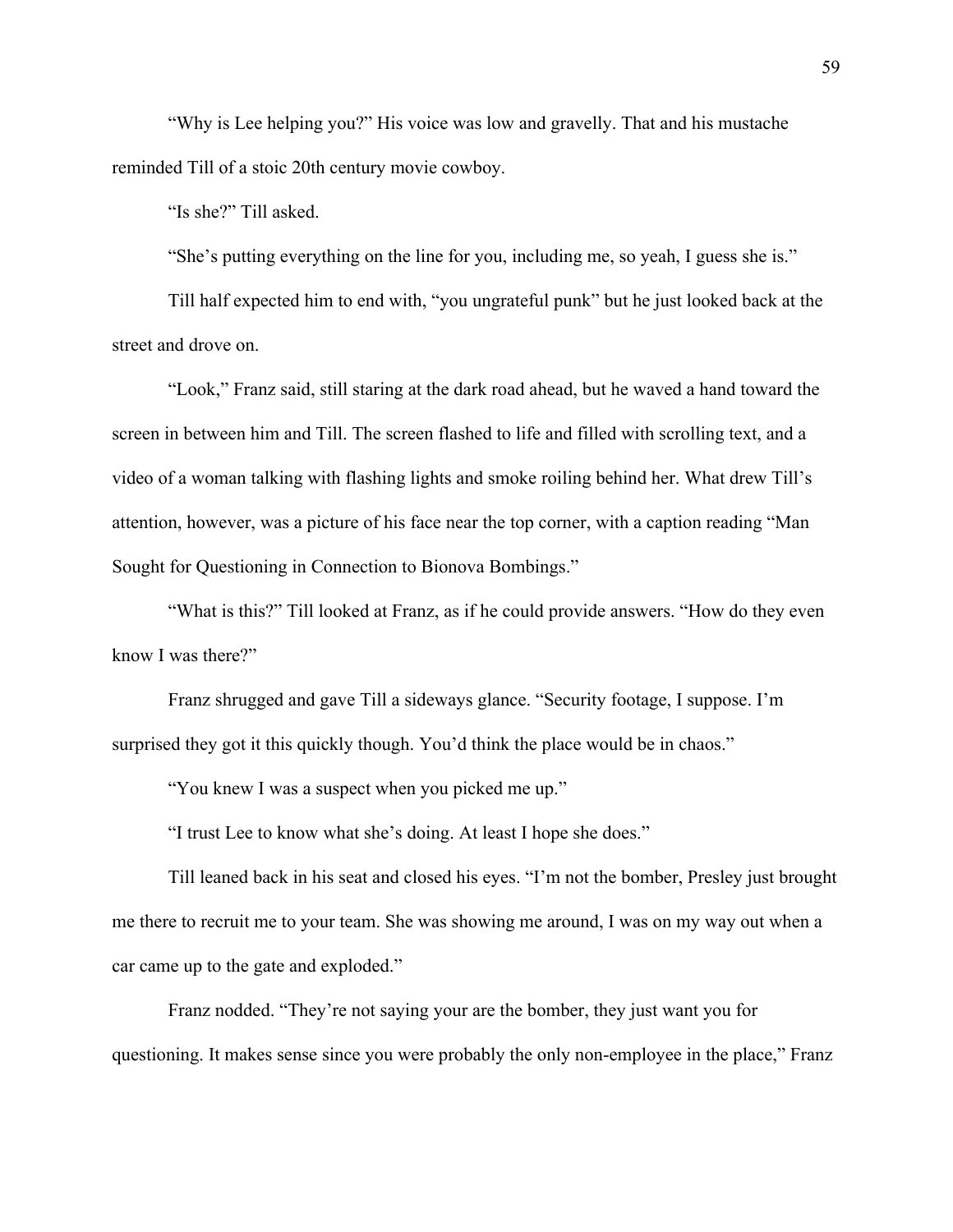accelerated onto a highway and gave Till another sideways glance. He eyed the dried blood on his face and neck. "Why not just talk to them? It looks like you were caught in the blast, it shouldn't be too hard to show you're innocent."

Till looked down at his hands. All signs of the cuts that had criss crossed the backs of them were faded to nothing now. "Presley didn't think it was a good idea. The circumstance…" he trailed off and looked over the city lights, "is complicated," he eventually finished, lamely.

Franz grunted, "Right, no questions."

Till wanted to explain everything to this man but he realized he wasn't even sure where to start. He didn't understand what had happened himself. He had been in an explosion and woken up screaming in an Ark with Presley telling him the Lazarus Cell was miraculously healing him. Then he had seen it with his own eyes. He remembered the burning and the hole in his armpit that had sealed up in front of his eyes like a timelapse video. Presley had said she didn't put him through CRP, besides CRP didn't work that fast and he had watched the cuts heal after he was out of the chamber. This all defied everything he knew about CRP and the Lazarus Cell.

Till looked down at his battered watch. Presley had told him to dump it. He worked at it until he could get the crumpled band to unlatch. He slid the window down and flung the band out into the cold wind slicing by the car. He slid the window back up and laid his head back against the seat. His wrist felt bare. He'd been wearing some sort of device since he was eight.

Till's eyes had closed in thought but they suddenly flung open again. This healing ability. Had he always had it or had something activated it? He tried to think back to injuries in his past. He had never had any really serious ones so he had never paid attention to them. He had gotten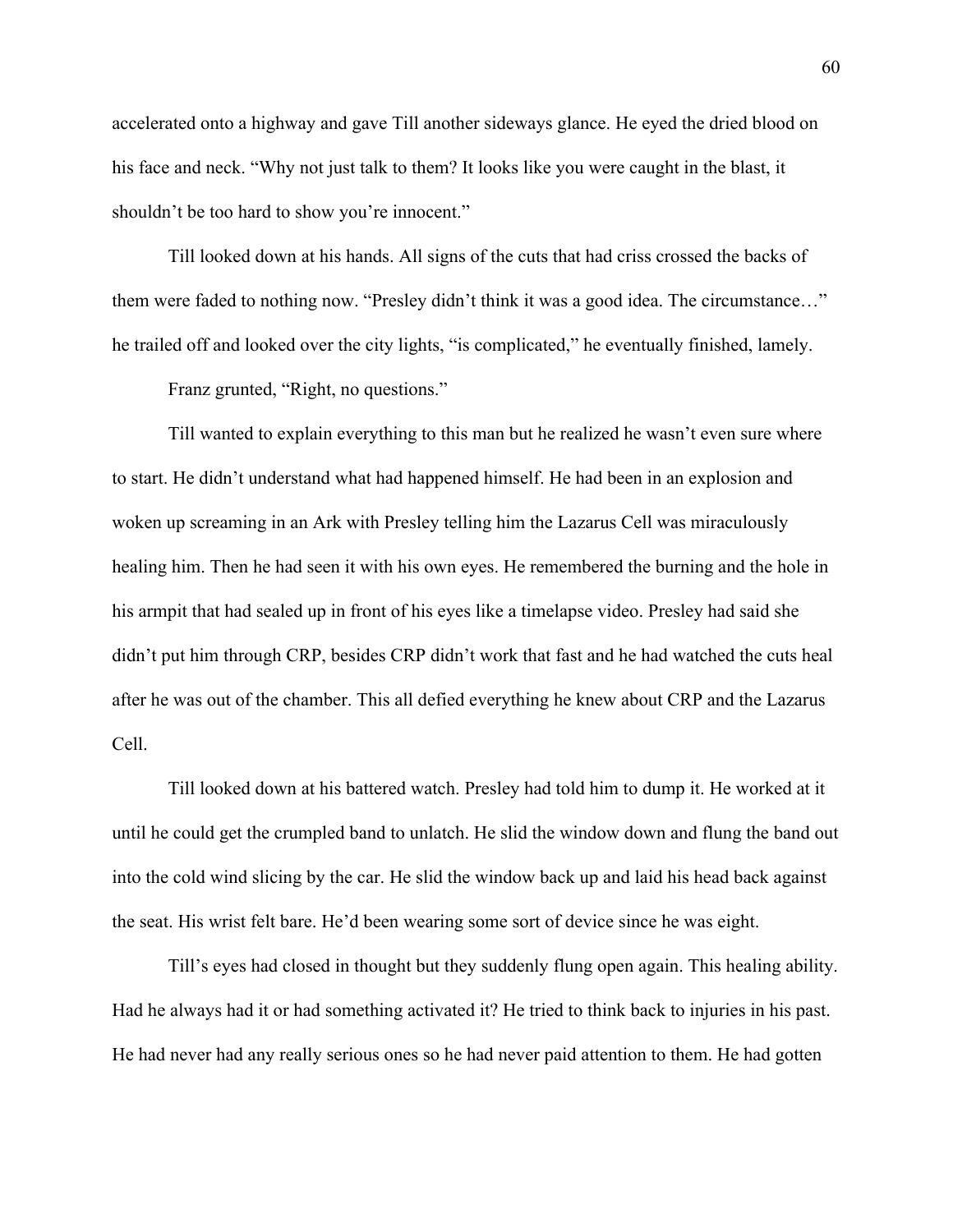scrapes and bruises as a kid but couldn't think if they had healed any faster than usual. He had never broken a bone. He wondered what would happen if he did. What if it healed before it could be reset? He had no idea what the limits of this...thing, were. What if his brain were damaged, what if he lost an appendage, drowned? The road thumped rhythmically beneath the car wheels as they left the city behind. The ribbon of highway stretched into the horizon behind and before them. Could he die? Was it even possible for him to die at all?

"Oh my god," Till groaned and put his palms to his eyes.

Franz looked forward and said nothing.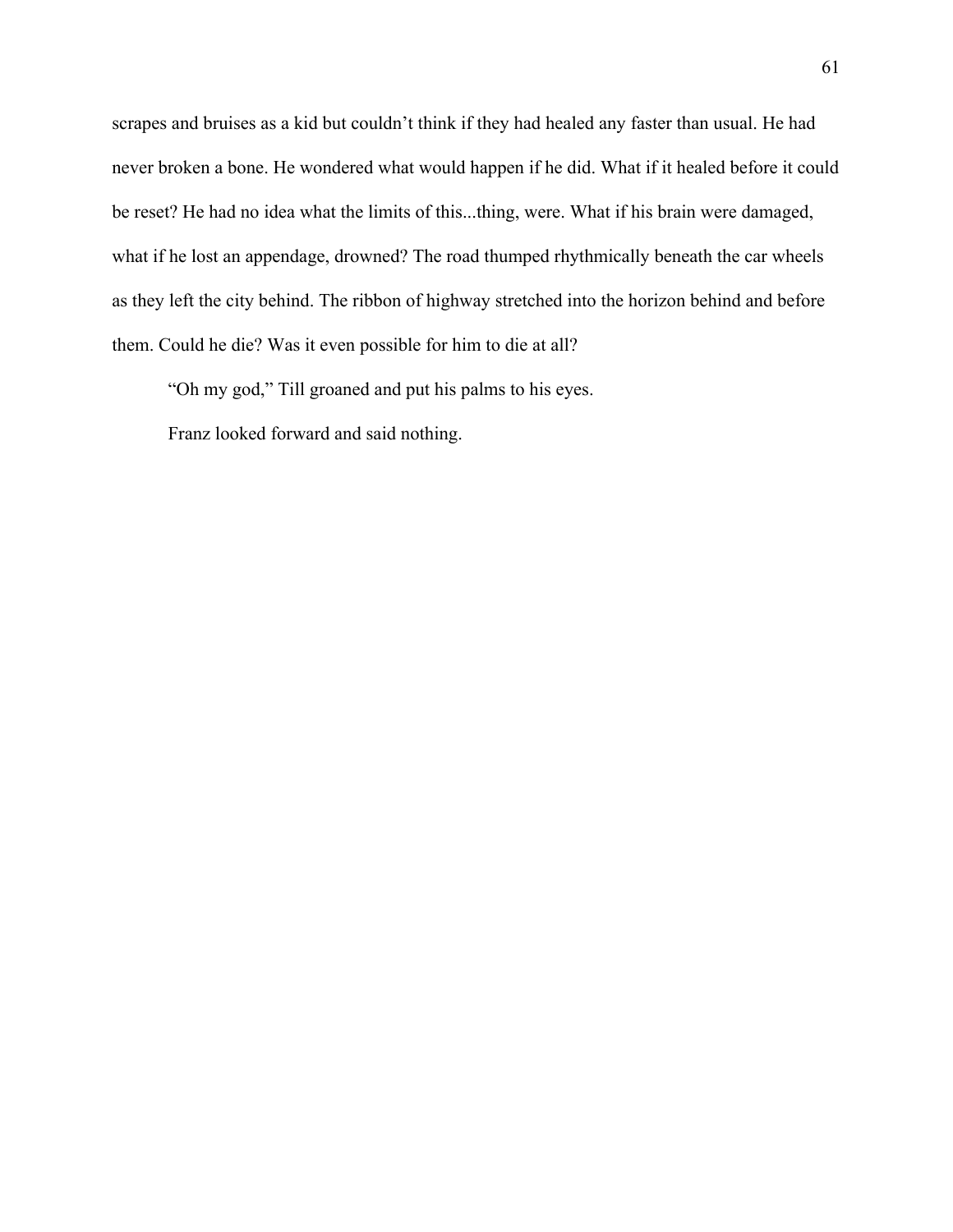### **Chapter Five: The Aftermath**

Franz owned a small home on a secluded lot outside of the city. It was back from the road and the headlights of his old car lit up uneven rows of trees all along the long driveway. He parked his car in the garage and closed the garage door behind them.

"Don't call anyone until we talk to Lee again," he opened the door to the house and walked in ahead of Till. "You can get cleaned up in the bathroom on the main floor and you can use the guest room to rest if you need to," to the eager grey dog that was nuzzling Till happily he said, "Down, Roland. Good boy."

"Thanks," Till let Roland sniff his hands and looked earnestly at Franz, "really, thank you."

Franz only rubbed his late night stubble that covered his chin. "We'll figure this all out when Lee gets back here, but that might be a while. I imagine she's going to have to answer some questions before she can get out of there."

Franz didn't know the half of it, Till thought. He hoped she was able to clean everything up in time. He didn't know what she was going to do about that cart covered in his blood.

Inside, Franz's house was surprisingly cozy and well furnished for what Till assumed was a bachelor pad. Franz pointed Till to the bathroom and started rummaging around the kitchen. Till turned the water on hot and threw his borrowed Bionova clothing on the floor. He stared at the logo and thought of the news caption with his smiling face above it. He looked up at his face in the mirror and scraped a flake of blood off his cheek. Raising his arm he gently prodded the place near his armpit where he thought the stab wound had been. It was smooth and white. The bizarreness of the evening struck him and he grinned into the mirror. He grinned at himself until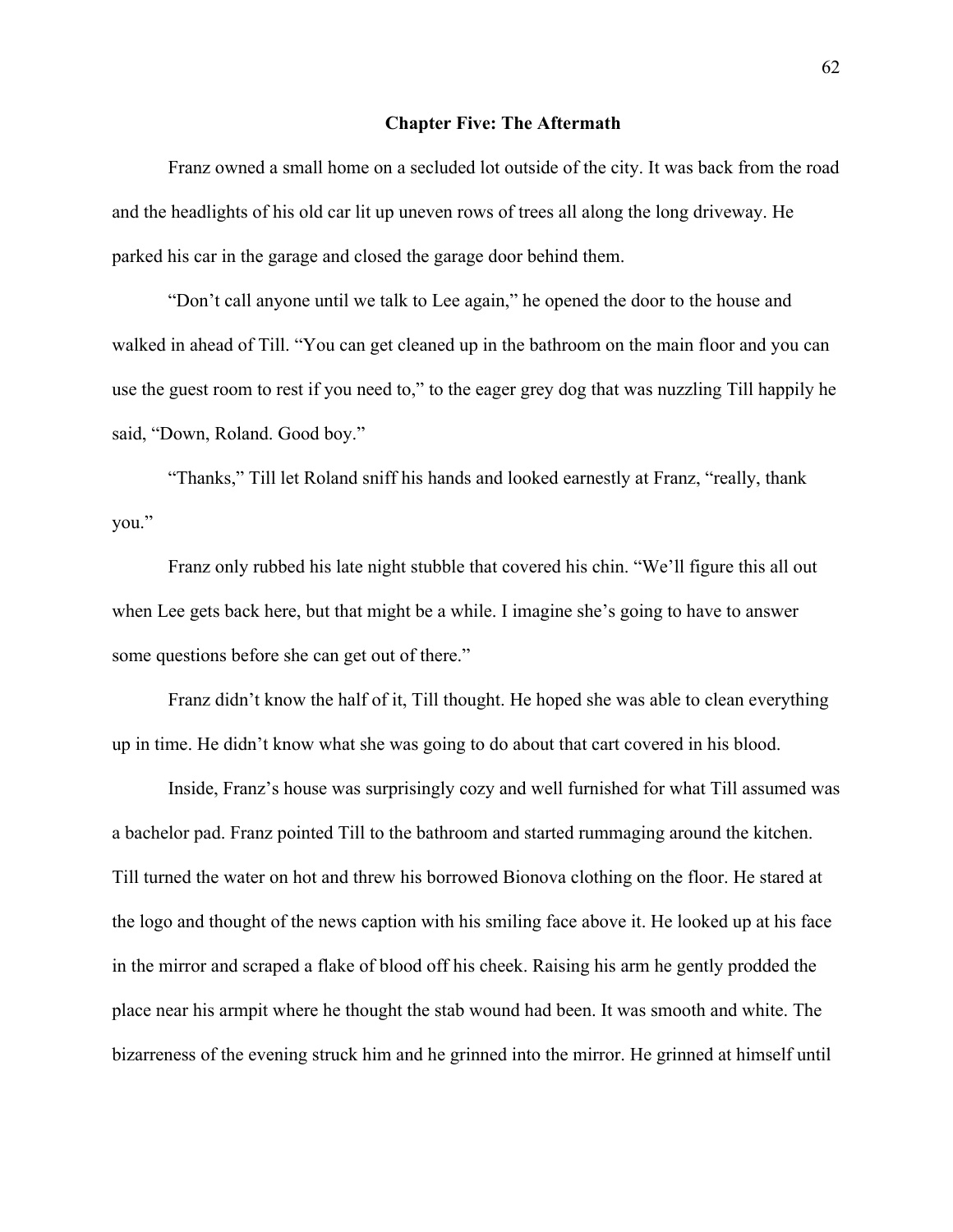he felt a little crazy, then took a deep breath and his grin melted into a slack jawed stare as his mind raced over everything again. Eventually he realized that he could no longer see his face through the steam on the mirror. He blinked hard and stepped into the shower. The water was scalding hot and for a moment he was distracted from his thoughts.

When Till had towelled off and discovered the clothes Franz had left him on the guest bed, sweatpants and a t-shirt, this time with no Bionova logo, he wandered out into the kitchen where he had left Franz and Roland. There was pre-made meal sitting on the counter, cooling. Franz was picking at his own food and watching the news. Roland sat on a chair on the other side of the table, watching Franz and his food. The wall screen showed a helo view of the Bionova facility in which three separate rings of emergency vehicles surrounded a smoldering wreck at each entrance to the area. At the moment Till's face wasn't up on the screen.

"Anything new?" Till asked as he brought the food to the table. Roland cocked his head to watch Till and his food instead.

"A death cult has taken responsibility for the bombings, apparently. They made some statement about the symbolic nature of blowing up the locked gates of Bionova."

"Death cult terrorists? I haven't heard anything about them since I was a teenager. I didn't think there were any around anymore."

"Me neither. We used to be warned about them in the early 60s but everyone seemed to have forgotten about them the last couple years. Bionova didn't seem concerned as far as I could tell."

"Maybe they managed to go underground successfully?" Till chewed thoughtfully on a piece of faux pork.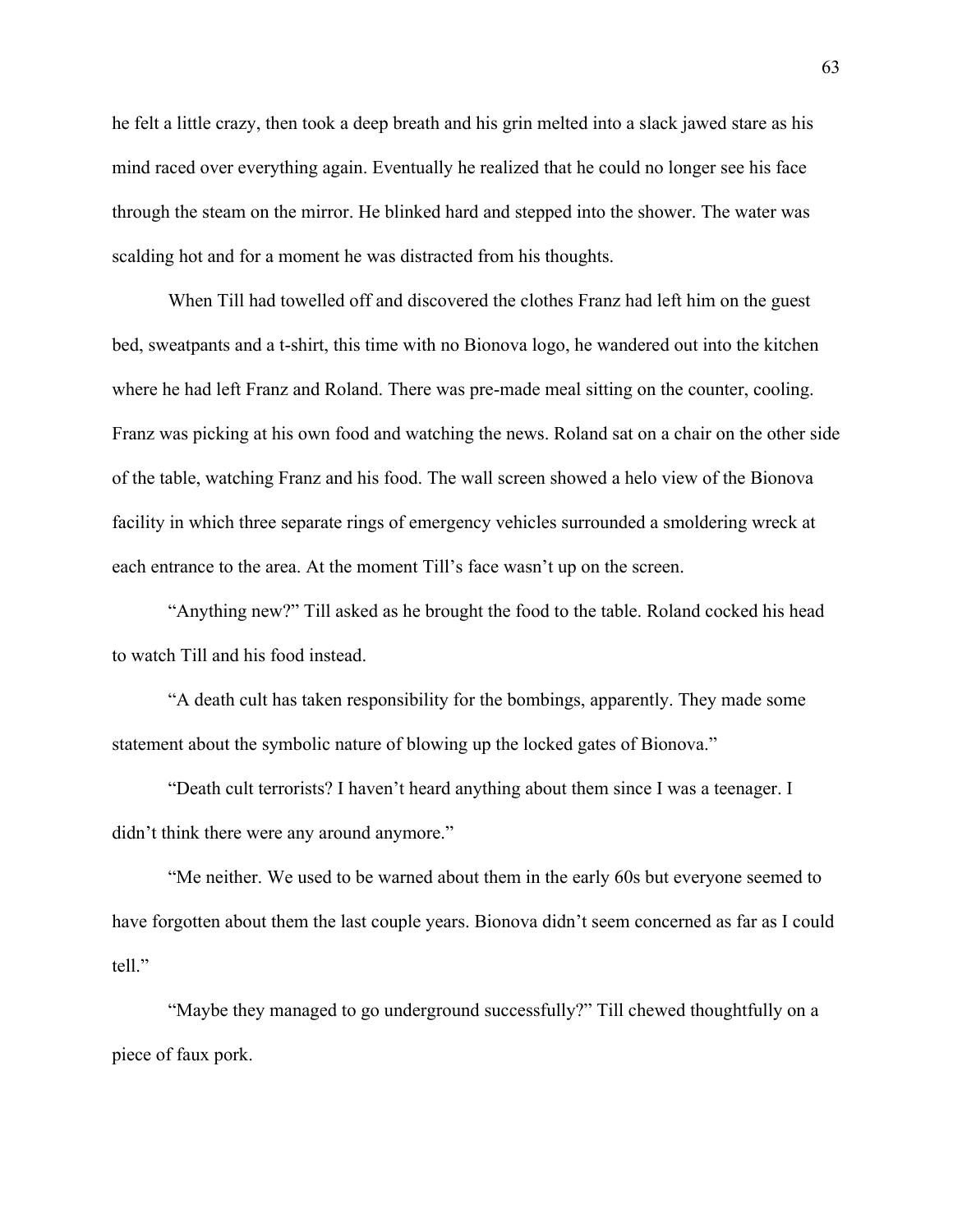Franz grunted noncommittally and put down his fork. "They're still saying you are a suspect," he looked over at Till and said carefully, "it seems to have gotten more serious than just 'wanted for questioning,' you're going to have to lay low for a while."

Till's heart raced. He had almost forgotten about being blamed as a terrorist in the midst of his panic and confusion over his miraculous healing. He felt like he had gone from wading through the knee deep water of his normal life to being blindfolded in a hurricane a hundred miles off shore. He had been pretty confident in his old life. He had a handle on his job, he was respected. If he was being perfectly honest, life had been pretty easy for him. Now he didn't have a clue what to do. Nothing in his life had prepared him for what to do when you are suddenly a wanted terrorist with a powerful corporation after you. Plus you have a secret super power.

"Christ," was all Till said.

"No kidding," Franz agreed, as Till's picture, this time a newer one from his AMP employee badge, appeared on the wall.

"Anyone with information about Till Alan Bardeux is asked to come forward," a young man in front of a backdrop of flashing lights was saying. "Bionova is offering compensation for information leading to Mr. Bardeux's arrest."

The screen split and another man sitting behind a desk said, "Thank you, Tom. Police believe this man was there tonight and somehow caused the explosion?"

"Well, the police have not said much officially, however, we have talked to a few people on the ground here and it is believed that the cars were hacked into by the death cult taking responsibility for these attacks and may have been guided remotely by this man, Till Bardeux, from inside the facility."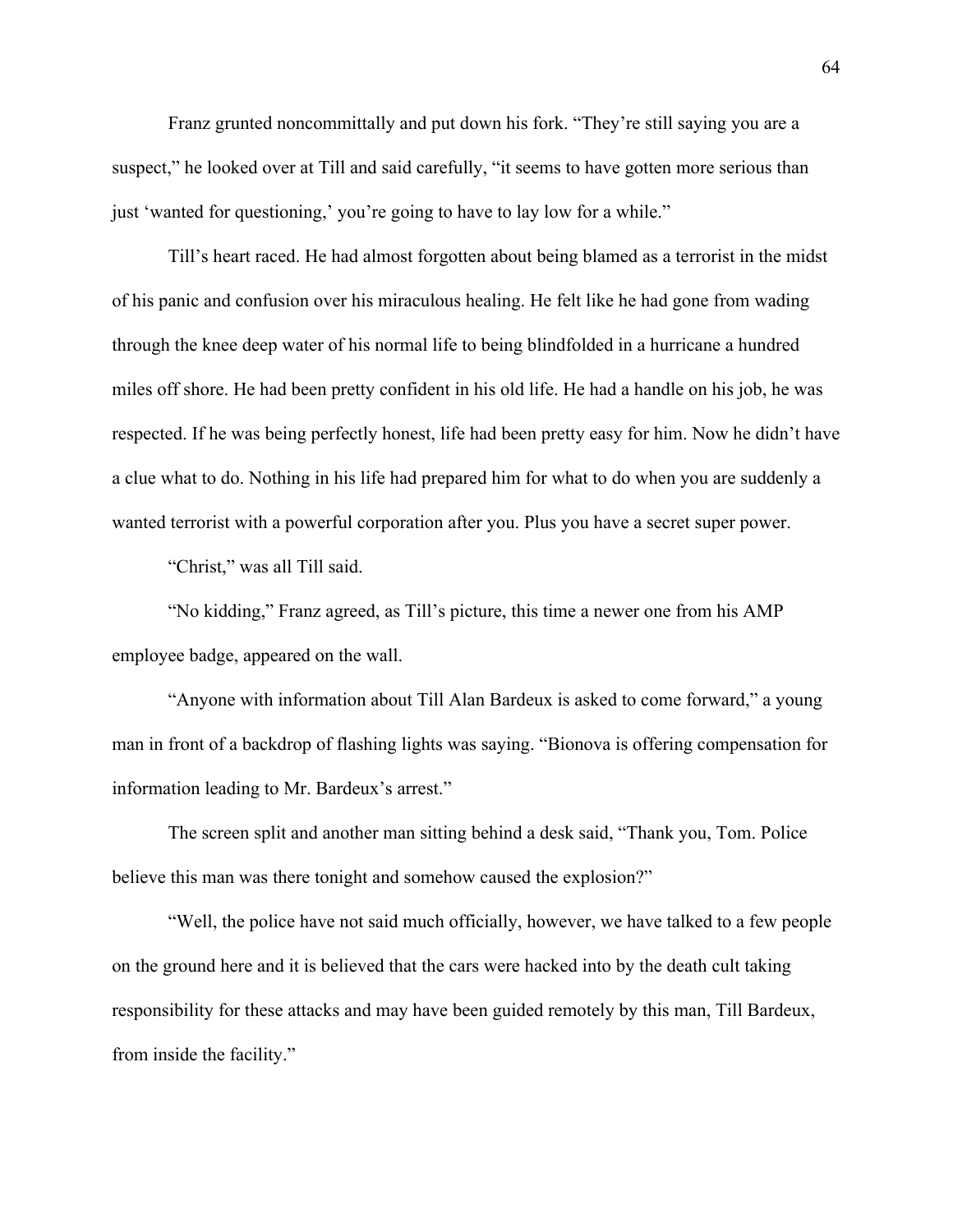"And do they know how he got inside of the facility? The compound is locked and guarded, correct?"

"I haven't heard any speculation of that nature yet-"

Franz made a motion and the volume dropped. "This is going to get worse before it gets better, especially if you can't talk to the police to provide an alibi."

Till shook his head. "This is crazy. I don't know what's going on or what's going to happen."

"How do you think I feel?" Franz snorted. "Lee better call soon."

Till looked at the screen and found the time. It was almost two in the morning now. Presley had surely been found and was being questioned. Till's stomach clenched thinking of her trying to come up with a good story for the police and Bionova. How much did they know? If they knew he was in the compound, did they know Presley brought him back to her lab after the explosion? Did security cams capture their flight out of there? He hoped Presley had thought of that at the time but she had seemed about as freaked out as him. He hated that all he could do was sit here and worry. He had no idea if Presley had sold him out or if they had caught her in a lie. Were the police on their way here now?

"You want some tea? It'll relax you. Maybe you can get some sleep before she checks in," Franz got up and headed for the kitchen. Roland, giving up on Till, hopped down and followed.

"Sure, thanks," Till said, appreciating Franz's ability to sense what his guest needed. Till was a guest, right? Not a prisoner? Till didn't feel like testing what Franz would do if he made a run for it. Besides, Franz was right, he was exhausted but wired. He needed sleep.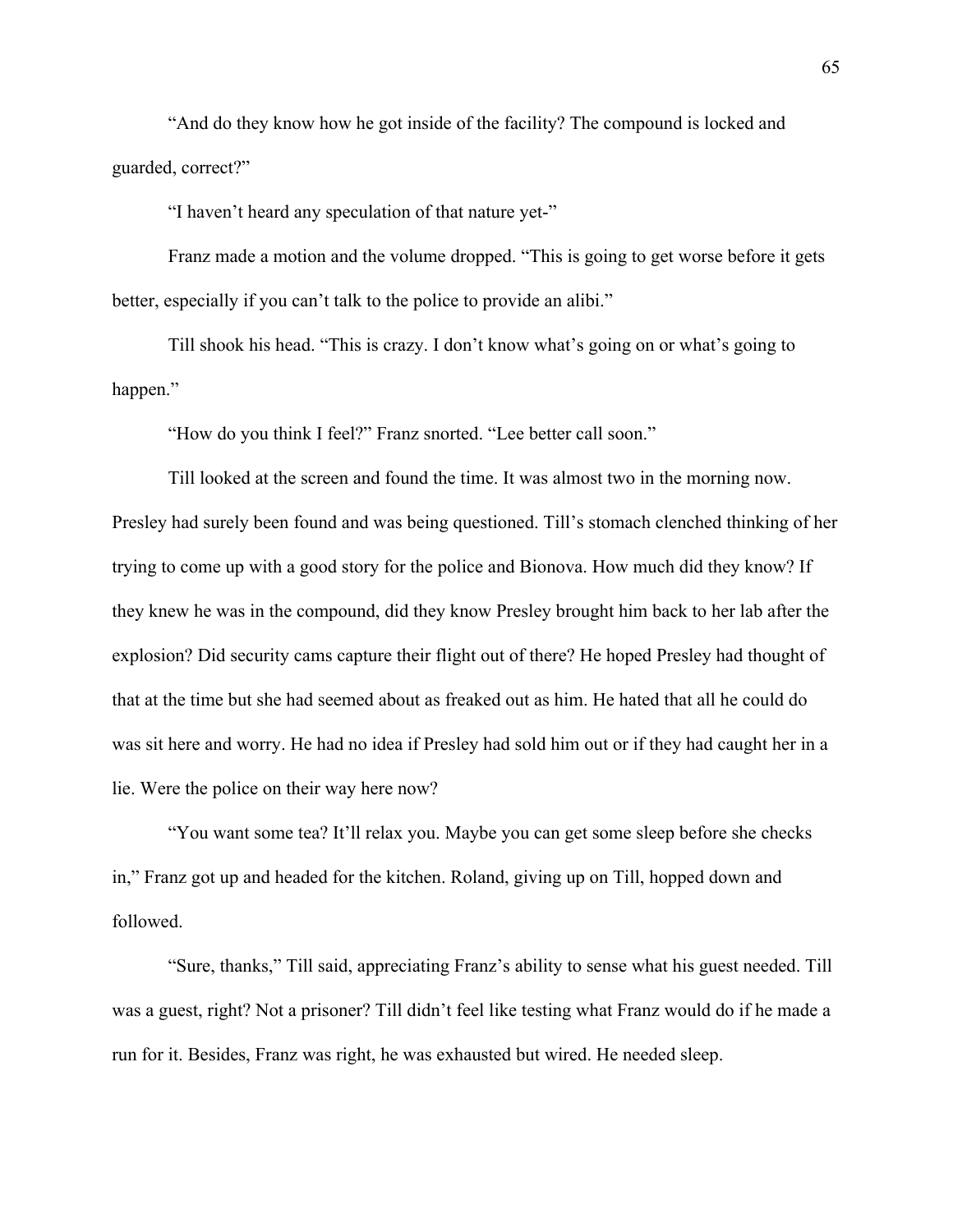Till watched the helos circle the Bionova compound and listened to the talking heads speculate on something they knew nothing about without hearing them. Franz came back from the kitchen with two steaming mugs and set one in front of Till.

"My wife used to drink a cup of this before bed. It works well," Franz sipped his tea and dabbed it off his mustache with the back of his thumb. Till smiled weakly and thanked him before taking a tentative sip. Till had never been a tea drinker but he figured he needed something to relax him. It was bitter but hot and smooth. He sipped it quickly. He wanted to ask about Franz's wife but it was obvious she wasn't around anymore. He wasn't sure how to tactfully ask about her. Franz beat Till to the question.

"You have family?" Franz grunted from under his wet mustache.

"Just my mom, and my uncle. He's actually a Bionova board member."

"That's good, maybe he can help you out of this mess," Franz gave Till a hard look, "Not yet, though, got it? You might want to call them and let them know you're okay, but we don't know if that's safe yet. They might already be taken in for questioning and have their watches set to locate. We can't risk it."

Till nodded but felt his stomach clench tighter. He hadn't thought about his mom being taken for questioning. Of course they would. They would want to ask the mother where her terrorist son was. Franz had a good point though, maybe eventually Kayden would be able to help them. Till hated to rely on him, but it was the first time Till had seen any light at the end of this extremely dark tunnel.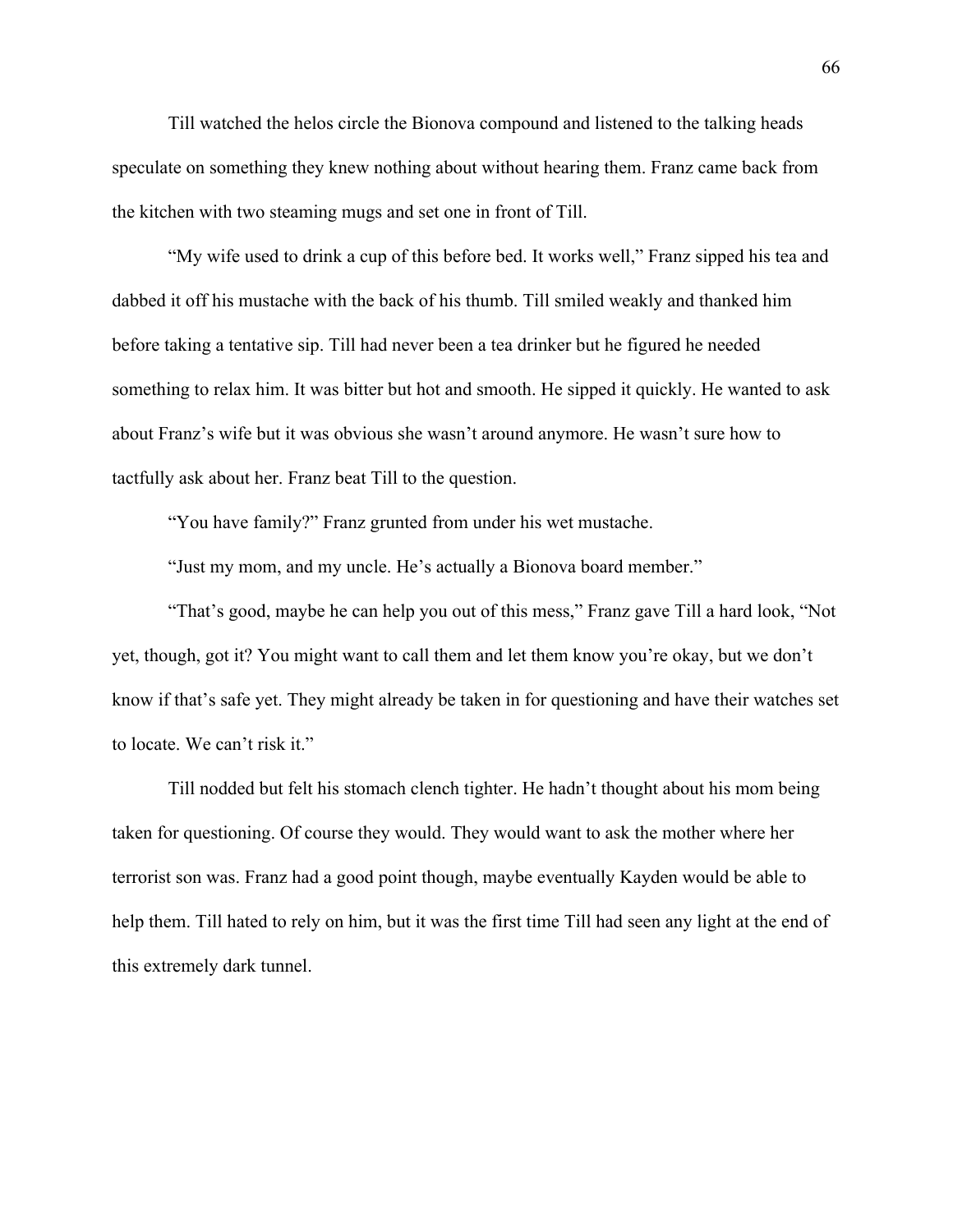When they finished the tea Franz rinsed out the cups and said, "I'm going to go lay down, if Lee calls I'll wake you." As he set the mugs in the dishwasher he asked, "You need anything else?"

Till shook his head and said goodnight. Franz made a noise from inside his mustache and Till walked into the guest bedroom. He didn't think he would be able to sleep but by the time he had taken off his shirt he already felt too tired to finish undressing. His head heavy and warm from the tea, he laid down on top of the covers and slept.

Till woke suddenly and looked around the unfamiliar room. He squinted in confusion and looked down to his watch. Which wasn't there. Why would he not be wearing his watch? Why was he in this room? There was a wall screen with the time floating around in it. 7:16 AM. Well, it was Saturday so he wasn't late for work. Had he gotten drunk last night? He had had a couple drinks at Kayden's wake and then…

"Oh. Oh shit," Till said to the crumpled pile of clothes on the floor. The Bionova logo blazed up at him. A swelling wave of panic was threatening to suffocate him. He didn't just have a drunken night, he was wanted by the police for a terrorist attack on the Bionova facility. Also, he was immortal. Or something.

"Oh shit," he said again, sitting up in the bed. He was fully awake now, more awake than he thought he had ever been. His breath was coming in quick ragged bursts and dots were starting to appear at the edges of his vision.

"Till, you okay? Can I come in?" Franz knocked gently on the door, but opened it and peered in before Till could answer.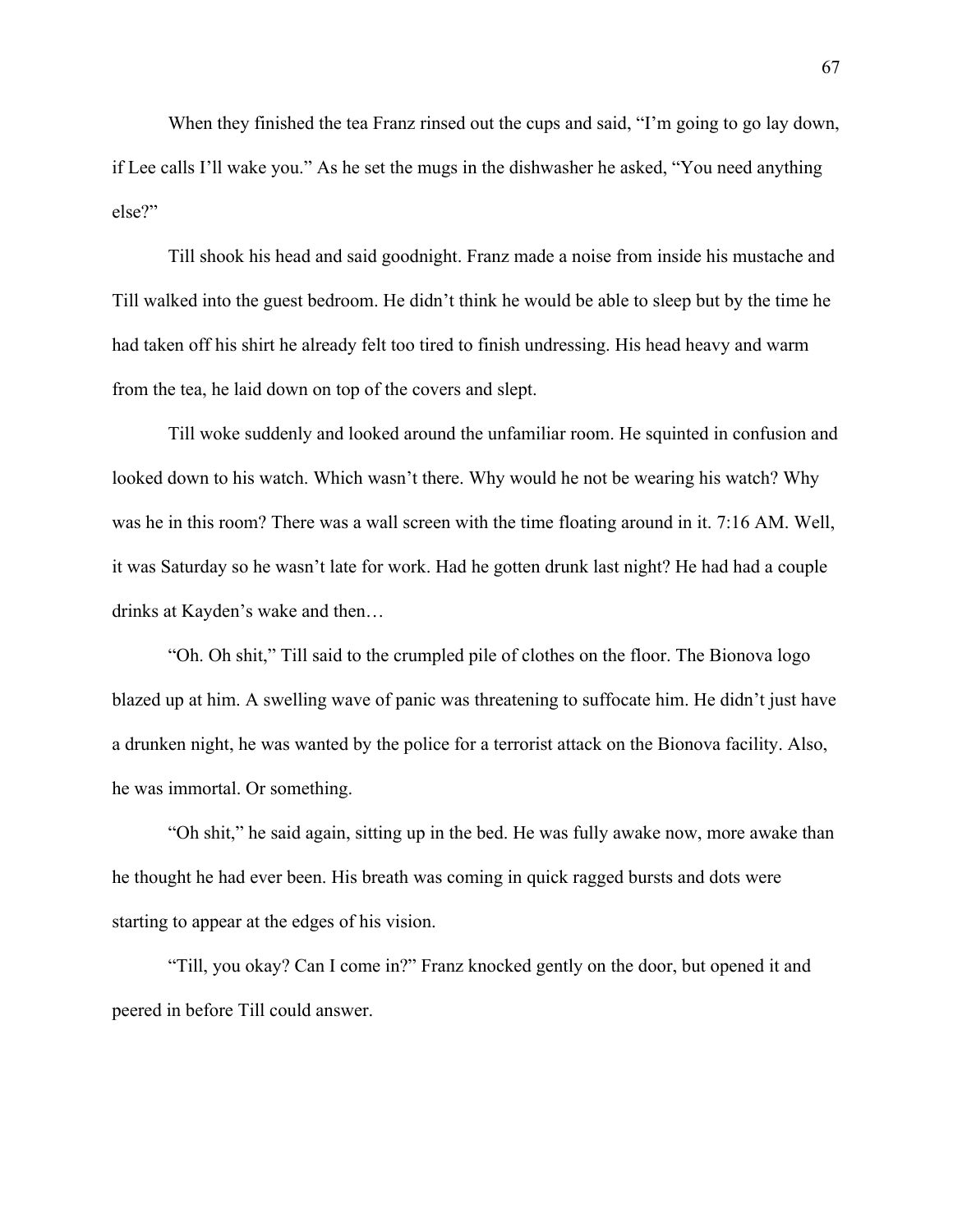"I'm freaking out," Till said matter of factly, but blinked away the spots and leaned his head against the wall.

"Try to relax. Everything is okay for now. Here," Franz tossed him the shirt Till had managed to remove before falling asleep. Till sat on the edge of the bed and pulled the shirt over his head. "Lee called, she's okay, she said-"

"She did? When? Is she coming here?"

"Uh, they let her go home around six. She called me on her way home-"

Till turned to face Franz, indignation on his face, "You said you'd wake me!"

Franz looked at the floor and mumbled into his mustache, "I didn't think the sedatives I gave you would have worn off yet." Franz looked at the time on the wall. "Should've been asleep until eight, at least."

Till narrowed his eyes, "That explains how I fell asleep so fast."

Franz sat on the other side of the bed, "Yeah, sorry. I figured you might have trouble sleeping, and I couldn't sleep with you awake in my house, so... sorry."

Till was too eager to hear about Presley's call to be upset at Franz for drugging him right now. "It's fine, what did Presley say?"

Franz shifted to face Till, "She wouldn't say much over the phone, she said she's okay, she got 'cleaned up' fine, and she told them she sent you off in the car and heard the explosions a little later, thought you had gotten out."

"And they bought it, didn't they wonder where I was, how I got out?"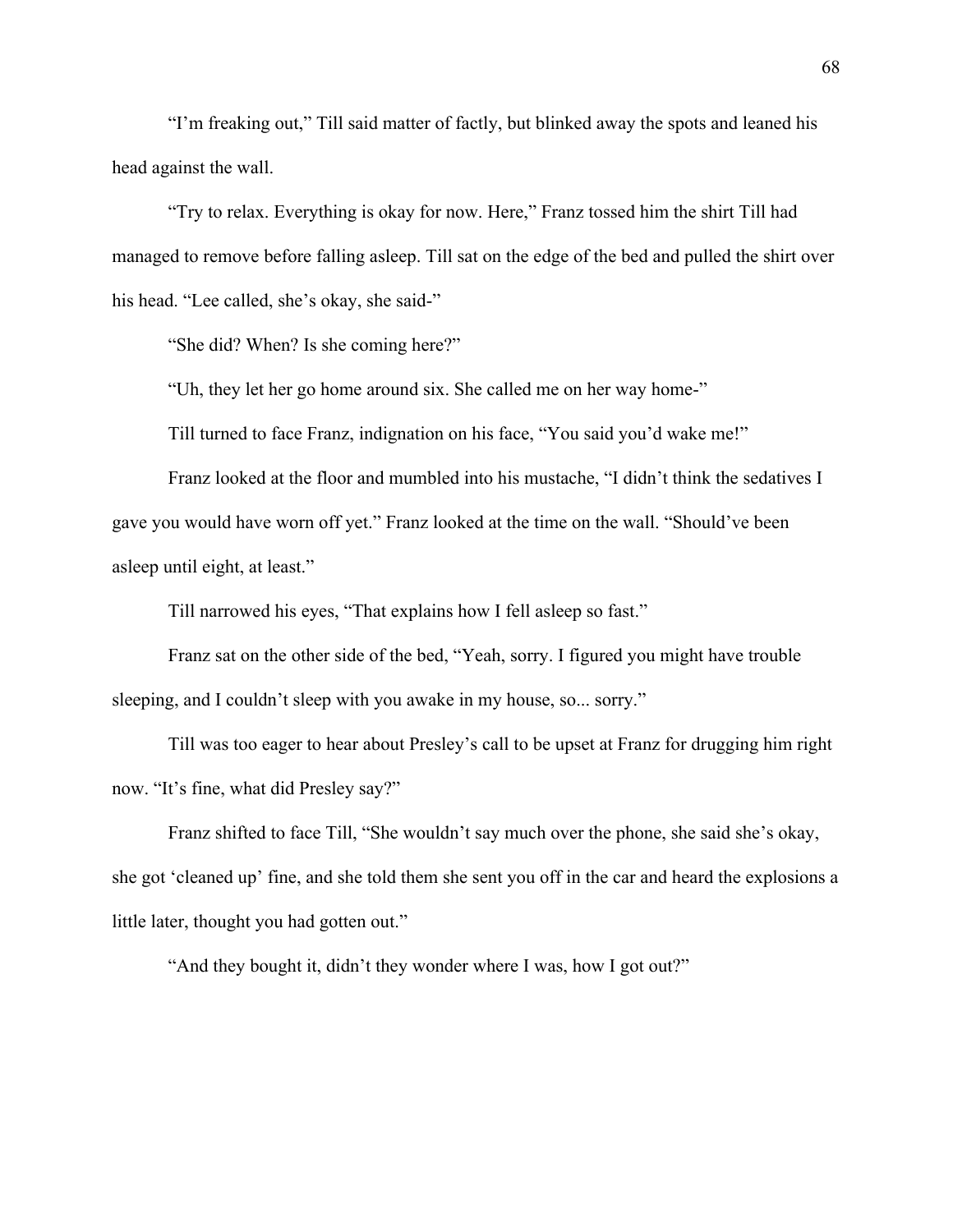Franz shrugged, "That's all she said about that. She said there's two dead, assuming you aren't dead, which is what they seem to be assuming. Two guards died in their posts, I guess one guard left to go check on something so he wasn't there when the bomb blew up his post."

"Are we going to meet up with her? What's next?" Till was too agitated to sit so he got up and started pacing.

"She's going home first and then she'll head over here. It shouldn't be too suspicious for her to visit a coworker after our place of employment is attacked."

"Would it be safer to meet somewhere else? Would they follow her?"

"I don't know, but I don't think we can risk bringing you out in public. Your face is everywhere right now."

Till tapped the wall screen and said, "News." The screen was immediately filled with video of the fires being put out and security footage of the car exploding. The security footage was dramatic but seemed useless. From the video, Till couldn't even tell that the exploding car had been empty. It was dark so the fire appeared as white spots on a black background. The video slid into the corner and the main part of the screen was filled with pictures of Till, including a render of what he would look like with a beard and sunglasses.

"Maybe not the time to try a beard for the winter," Franz's mustache moved in what Till guessed was a smile.

Till gave a half smile back, "They really overestimated my ability to grow facial hair," he watched as a terrorism expert came on and started breaking down Till's life. "Jesus Christ," he said, turning off the screen, "When will Presley be here?"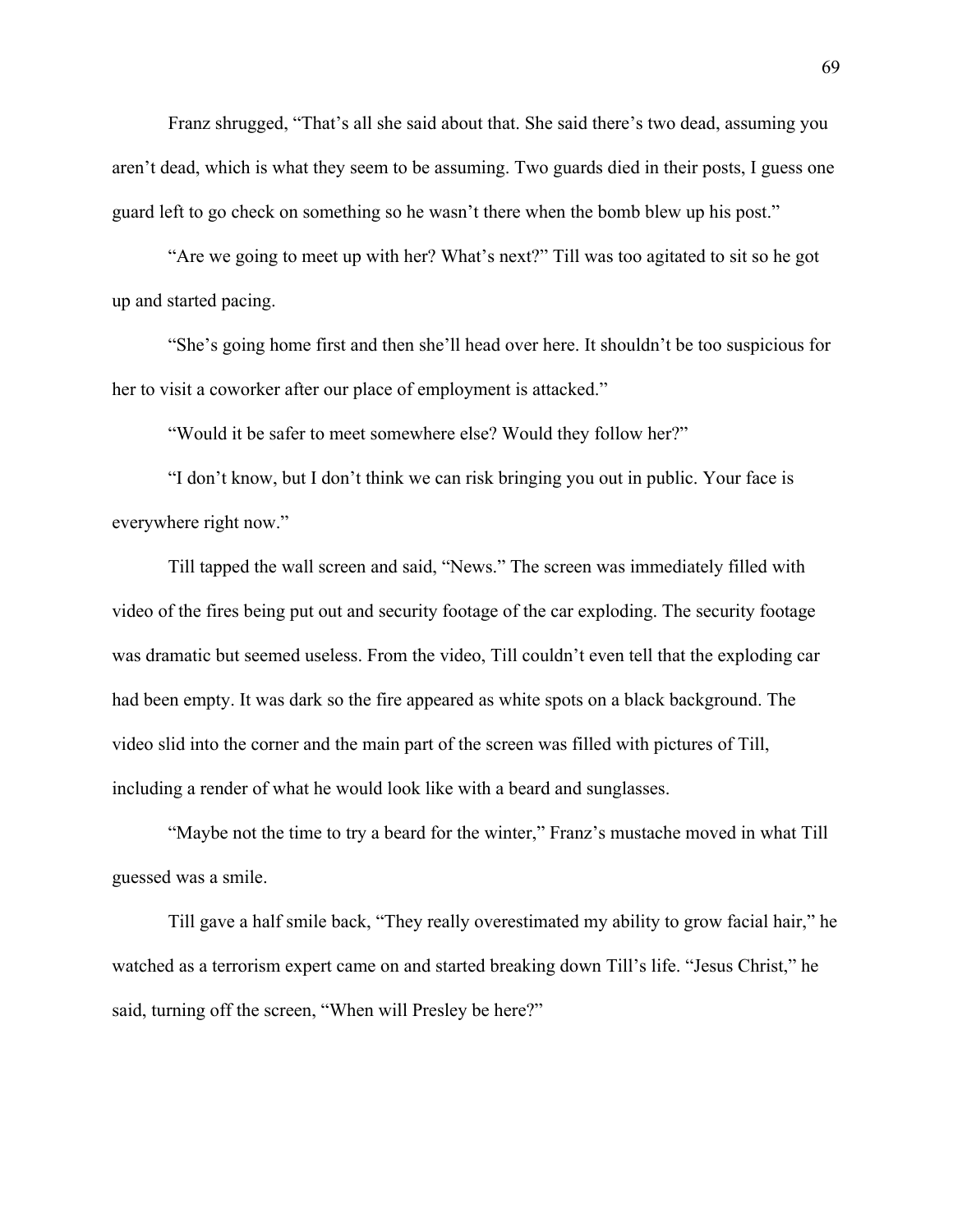"I told her you'd be sleeping until eight," Franz said nodding his head toward Till and the bed he had expected Till to be passed out in, "So I guess she'll be here soon. Maybe an hour."

Till nodded. Franz got up but stopped at the door. "What did she really mean about cleaning up?"

Till hesitated, "I was hurt in the blast. There was some blood in places it shouldn't be for her story to work."

Franz eyed Till's seemingly intact body but nodded slowly. He turned and walked into the living area.

"Want some breakfast, kid?"

Till's stomach didn't feel like it would unclench enough to accept any food, but he called out "Sure," to the empty doorway.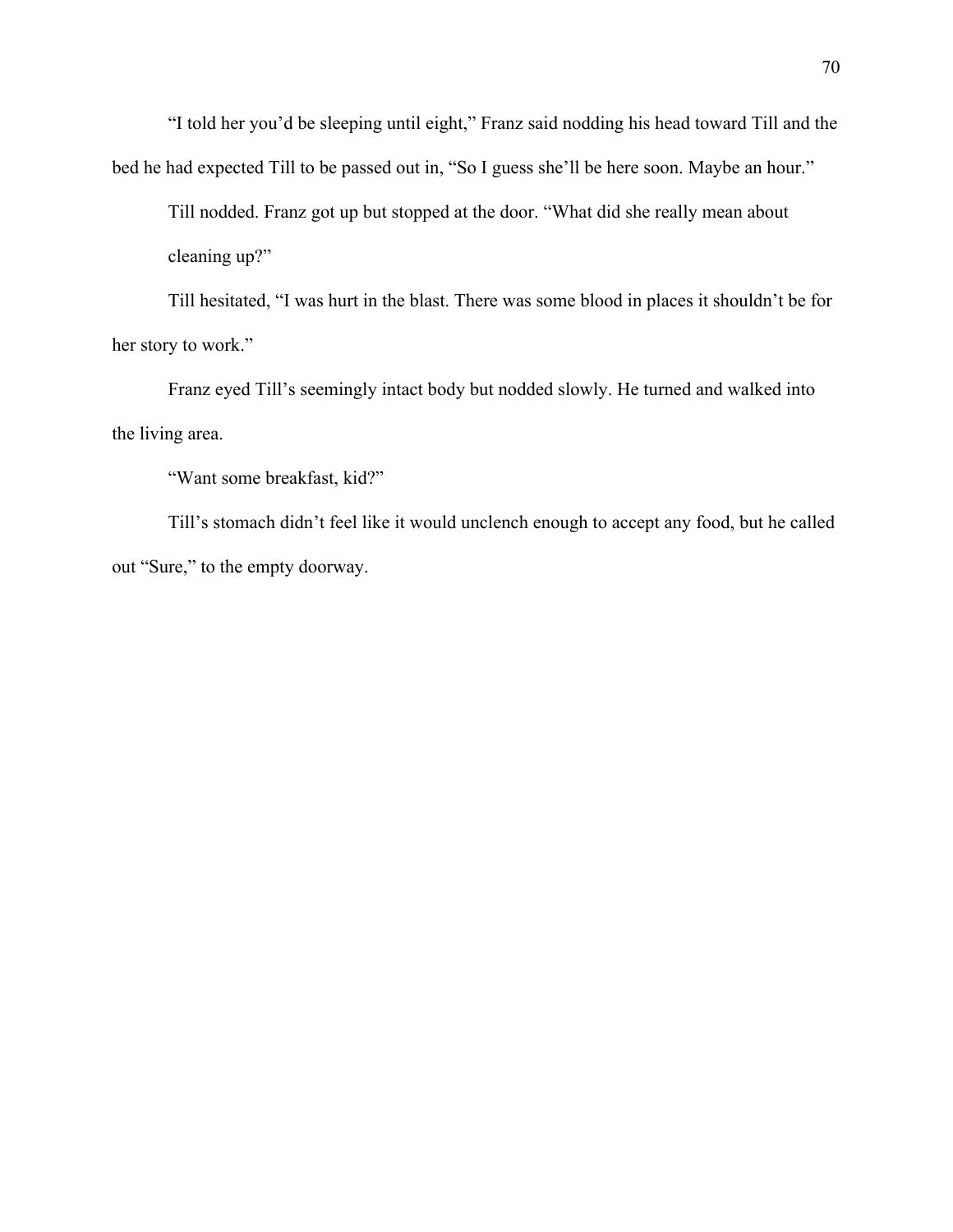# **Chapter Six: The Company**

Presley called out as she entered the front door.

"Hey, you guys okay?"

Roland rushed to greet her and she bent down to hug him and rub his face. Franz was rinsing the egg off his plate. Till was shoveling his fourth egg in between bites of toast. Once he had started eating he had realized how hungry he was and Franz's breakfast skills had clearly been honed by a life of bachelorhood. Till's mouth was full so Franz answered.

"We're okay, I think. What about you? You look exhausted."

Presley sat heavily on an open dining chair. "You have no idea. I was with police and some Bionova security guys all night. Got some eggs for me?" she asked, looking up at Franz. He grabbed a couple out of a basket on the counter and washed them off before cracking them open into the pan.

"Till, they had a lot of questions about you," Presley continued, "they seem to think you were injured in the blast but managed to get out in the confusion. I told them it doesn't really make sense that you would be involved in the bombing, since you had no idea you were even going to be there that night."

Franz checked the eggs and asked, "That's what I don't get, why can't the kid just speak for himself and explain what happened? It seems straightforward."

Presley looked at Till and the back at Franz. "Unfortunately, it's not. You haven't told him anything, Till?" When Till shook his head she continued. "We're going to need his help, I think Franz has to know."

Till shrugged. "Okay. Franz, I'm a miracle chimp."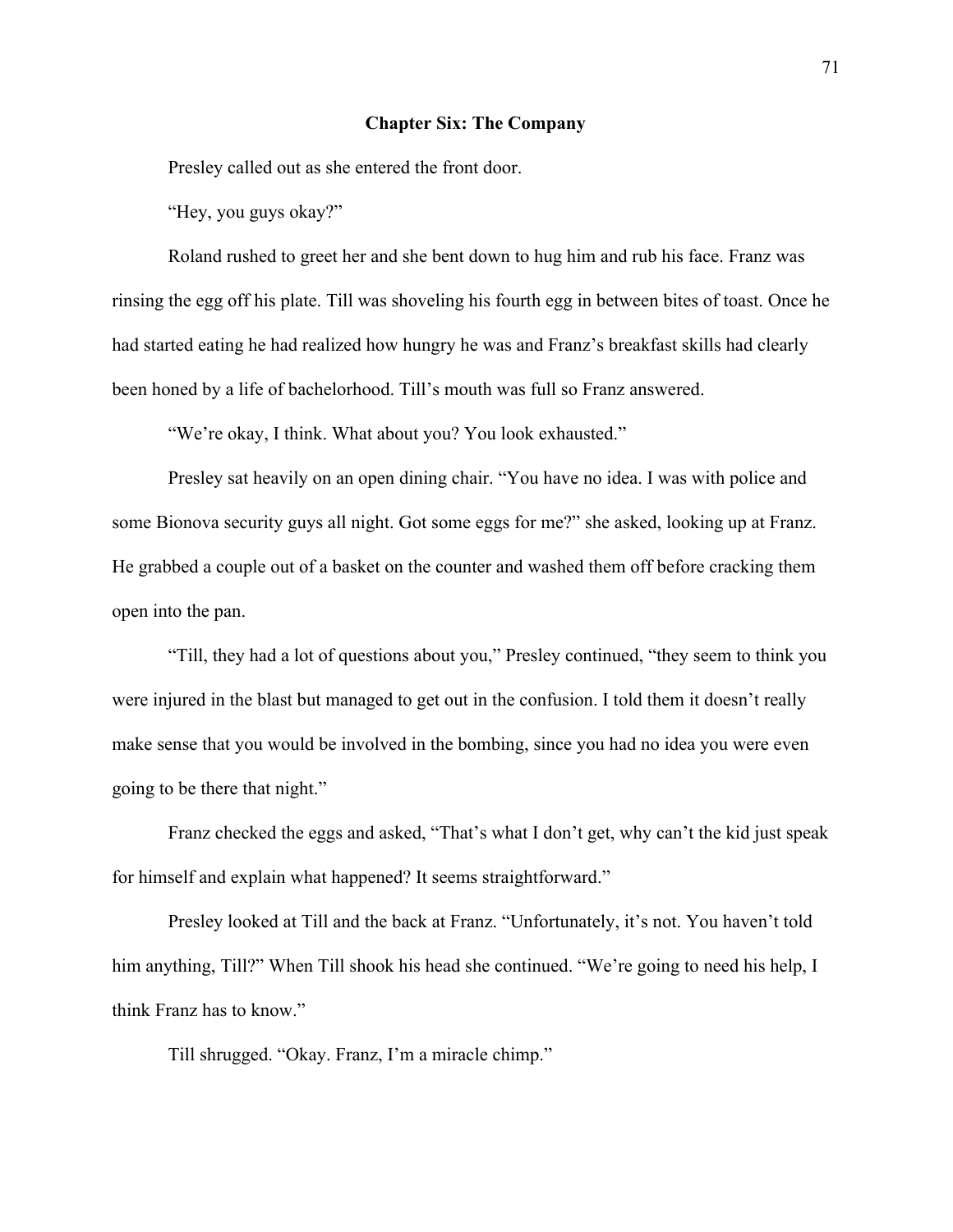Franz stared levelly but his mustache shifted slightly. His eyes slid towards Presley.

"He was pretty badly injured in the blast. When I showed up he was trapped in the burning car. Cuts all over his face and chest. Glass and shrapnel all over. I managed to get him out but he was bleeding to death so I took him back to the lab," Presley paused and took a deep breath. "I don't really know what's going on but when I put him in an Ark to check his vitals, he… he was dead at first. But his heart started up again and the machine detected the presence of the Lazarus Cell. It indicated he was going through CRP," Franz still stared at her, silent. "I watched his body regenerating itself. I watched fatal injuries heal up in front of my eyes, Franz."

Finally, Franz seemed to jerk to life. "What? Slow down. Which Ark? It healed him? How?" The eggs sizzled behind him, forgotten.

"No, that's the thing, it wasn't the Ark. It was only operating as a medscan, and CPR machine. It's Till. Somehow his body has harboured and fully integrated the Lazarus Cell."

Franz looked slowly back and forth between Till and Presley. He turned back to the eggs and pulled the pan off the burner. He stared at the eggs. "It healed him entirely? No abnormalities?"

"Not that I could tell. Even the scars were fading. It happened more rapidly than any Ark CRP too."

Till nodded. "There's no evidence of that wound by my armpit. It's completely smoothed out."

"Broken bones?"

"No, luckily. Who knows how his body would handle that."

Franz grunted and handed the plate of eggs to Presley. He sat down and eyed Till.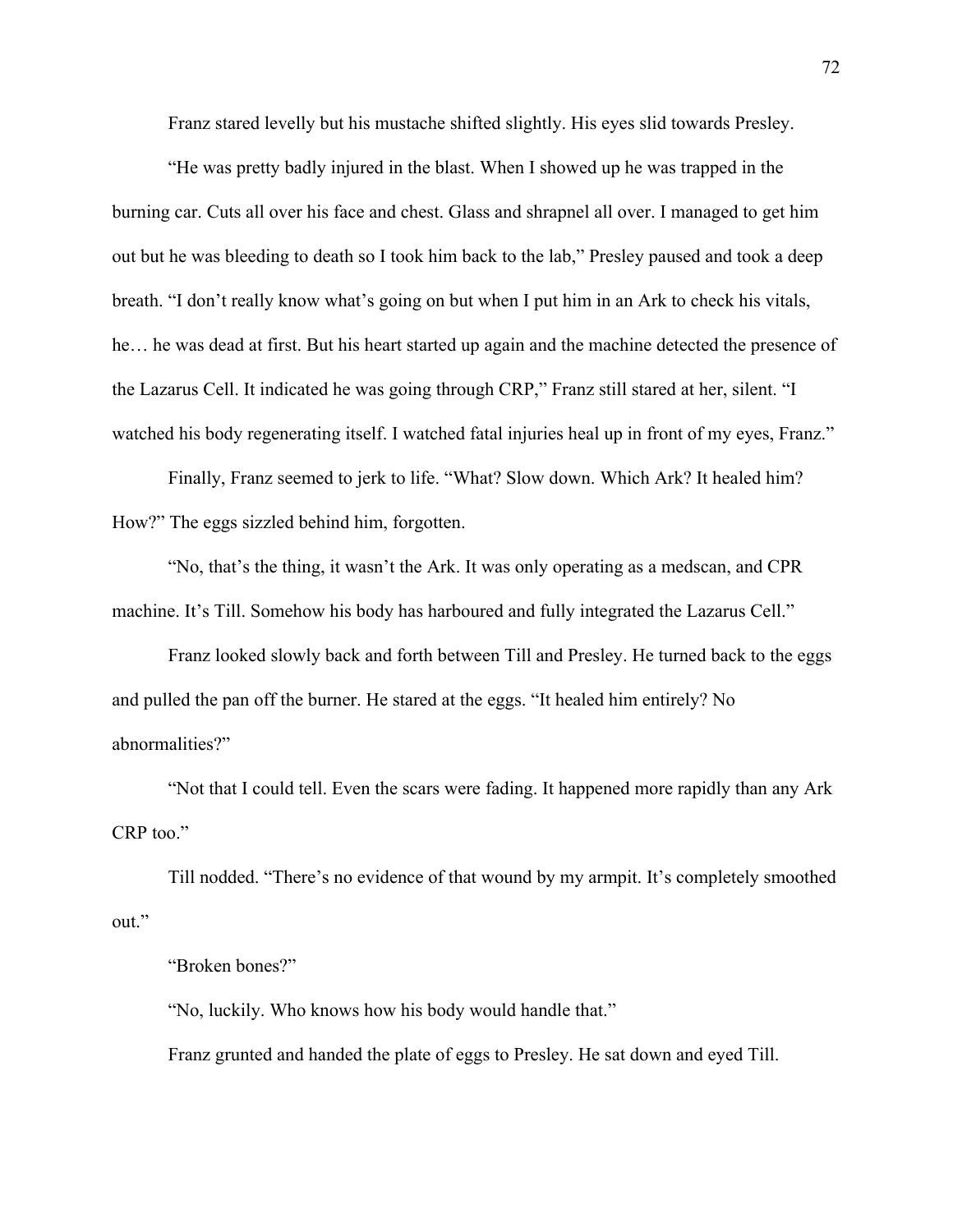"So you thought it best Bionova not know about this," his eyes were still on Till but somehow it was clear he was addressing Presley. Till wondered if it was the tilt of the mustache.

Presley swallowed a bite of eggs. "No, not yet, at least. And they would have run med tests on him, especially if he showed up completely unscathed. I wanted Till to have a chance to think about all of it before the world knows what..." she stopped to consider her word choice. "What he can do."

"Well, what do you think?" Franz asked Till.

Till shook his head. He sensed that they wanted answers from him. They hoped he could share some puzzle piece that would make the jumbled picture click into place but he felt like he knew less than they did. His knowledge of how CRP or the Lazarus Cell worked was maybe a hair above the average layman's but right now that felt like more of a disadvantage than an advantage.

"I don't know," he looked at his hands on the table in front of him and studied them. They were smooth and clean except for a bit of bacon grease on the fingers of his left hand. "Nothing like this has happened before, but I've also never been severely injured before. Until last night I thought I was just your average human, as susceptible to death and injury as anyone else. Now I'm…" Till was at a loss for words. He looked up from his hands. "A bit of an anomaly?"

Presley barked a laugh. "Yeah, that sums it up. You've never noticed this before? You haven't cut your finger and noticed there was no mark an hour later?" She sounded skeptical.

"No! I mean, yeah, I've had little superficial injuries but I never paid attention to how long they took to heal. I know I've had cuts for more than a few hours though. I remember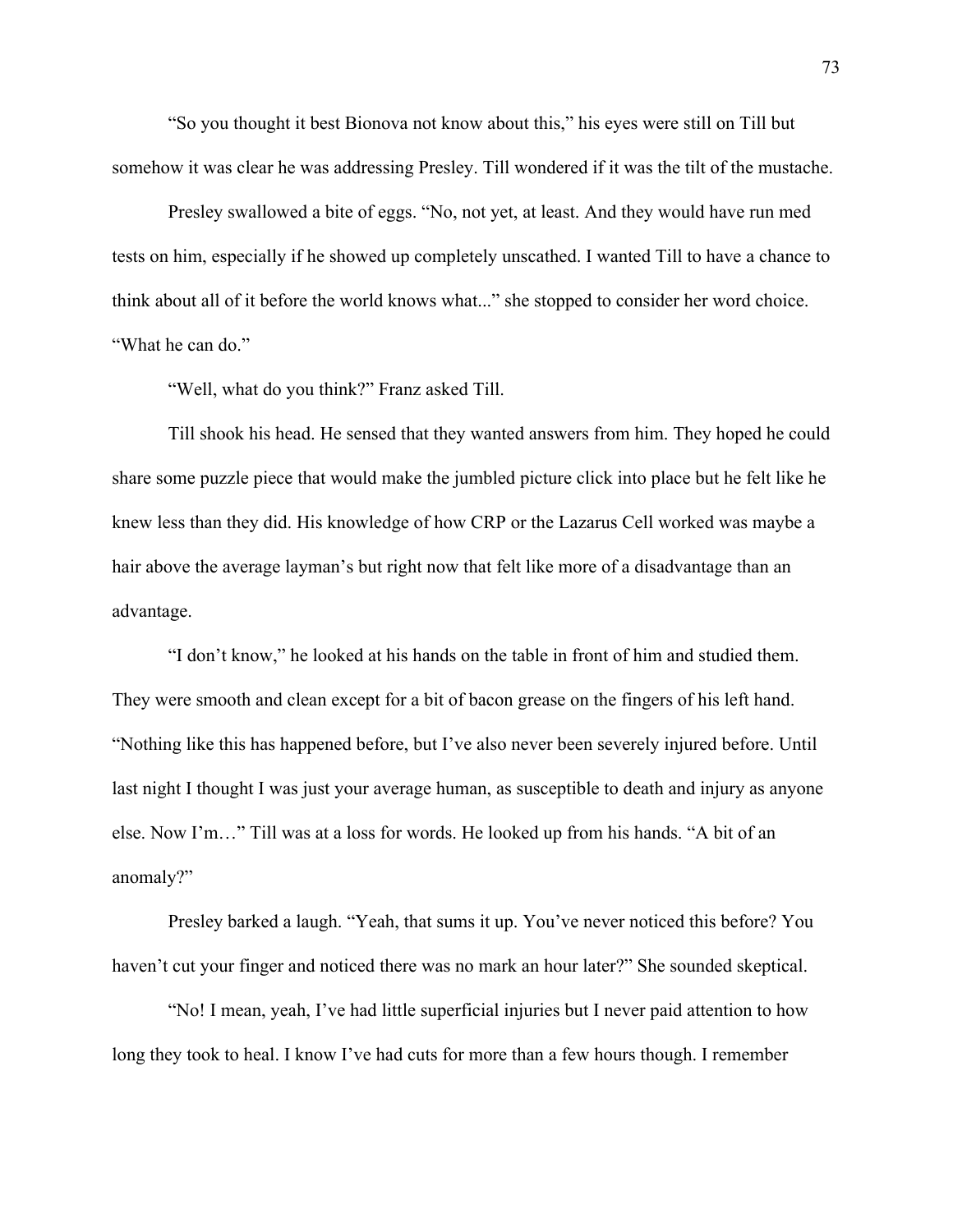having scabs a day or so later when I was a kid. My mom never seemed to notice anything weird."

Presley chewed her egg and thought. "It was just you and your mom growing up?"

"Yeah, my dad… well, my mom's husband died before I was born. They had been trying to have a child and my mom was determined for that to still happen. So she got CRP and went to a fertility clinic. I was in-vitro from a sperm donor."

Presley frowned in thought. "So do you know who your biological father is?"

"No," Till shook his head, "my mom liked to pretend Austin was my father. Never really talked about me being from a donor and I guess I never cared enough to try to look it up."

"I think we should look that up, this could be something genetic," Presley turned to Franz, "can we look that up discreetly somehow? We probably shouldn't demonstrate too much of an interest in Till right now, with a national manhunt going on."

Franz nodded thoughtfully and Till said nothing. Presley spun her plate awkwardly then said, "I think you'll be all right here, for a while at least. From what I could tell when they were interviewing me, they have nothing to track you here. Your watch was destroyed in the explosion and stopped transmitting your info and Franz's old car doesn't have a GPS tracker," she yawned and stretched. "It didn't sound like they caught you on any street cameras." She rubbed her eyes and took a deep breath. "I don't know. I need sleep, then maybe I can think in more than five second bursts."

Till wanted to hear more about her questioning but knew she had had a long, stressful night.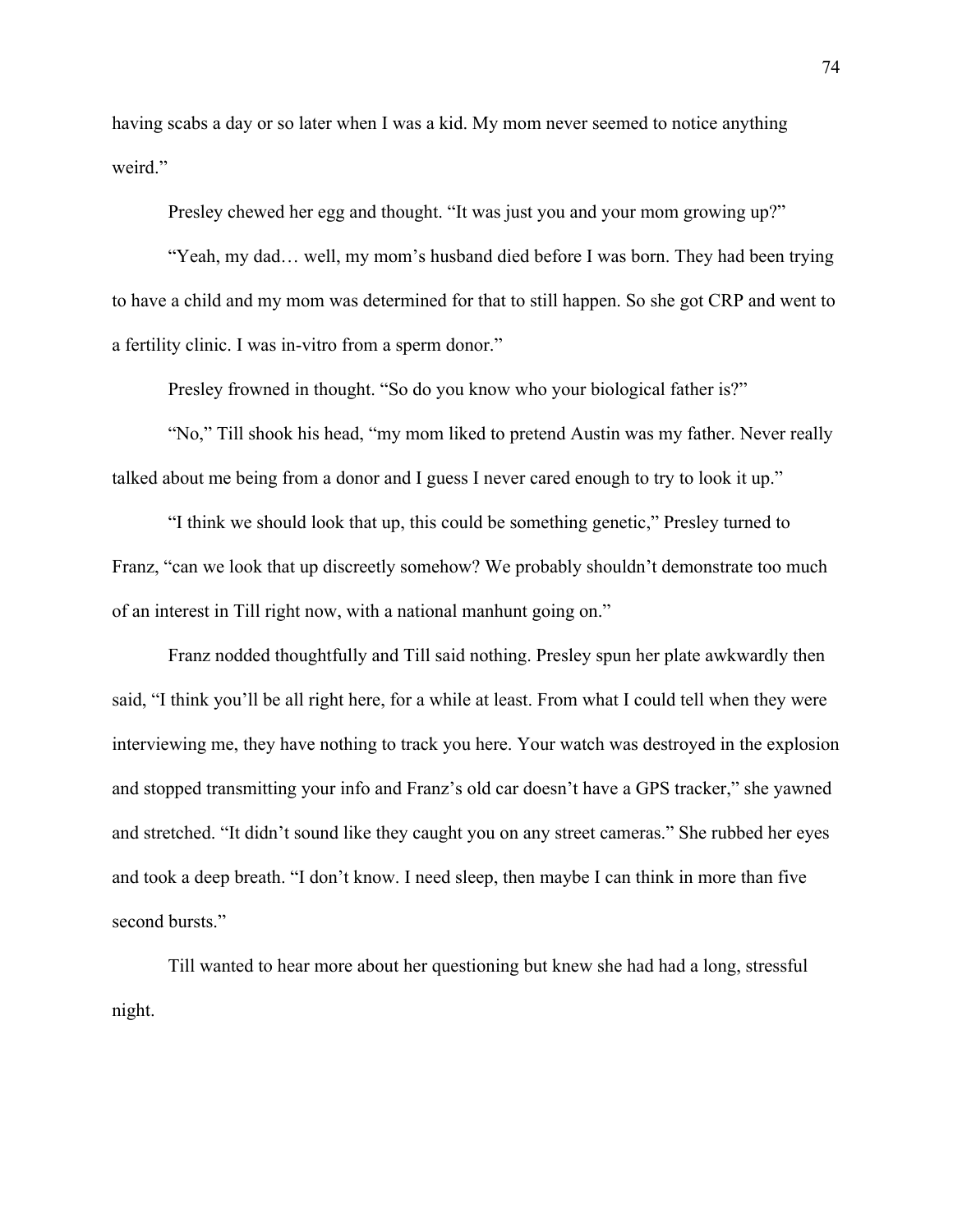"They didn't search the cart? Or the lab I was in?" All that blood would have been a give away that I didn't just crawl out the front gate."

"I don't think they did, but I'm sure they will eventually. I stripped the cart out and got everything cleaned up pretty well though. Well enough that they're not going to be crawling over everything for a DNA sample, I'm hoping."

Presley raised her hands in front of her and said, "I had to make up a story about a spill in the lab to explain why my hands reeked of cleaner but they didn't seem concerned about that."

She picked up her plate and brought it over to the kitchen. Till did the same, then asked, "So what now? Have you heard anything about my mom? Or Kayden?"

Presley shook her head. "Sorry, I didn't hear anything from the police or Bionova security and I didn't think it would be wise to ask too much about you," she dried her hands on a little towel near the sink and said, "I didn't hear any mention of them on the news either."

"They'll be questioned eventually," Franz spoke up. Till noticed that he mostly sat in silence. He had to have a multitude of questions but he pondered quietly instead. "Unfortunately, I think it would be best to let them be questioned before they know anything about you. That will be easier for them and you, but it means you won't be able to let your mom know you're okay for a little while yet."

Till thought about his mother. She would have seen the news by now, if the police hadn't called her in last night. He could imagine how distraught she would be. There hadn't been many periods of time in Till's life when his mother hadn't known exactly where he was. She had always kept him close when he was young, then he had gone to college in the city, and now he worked and lived within a fifteen minute autocab ride of her house. Till had no reason to believe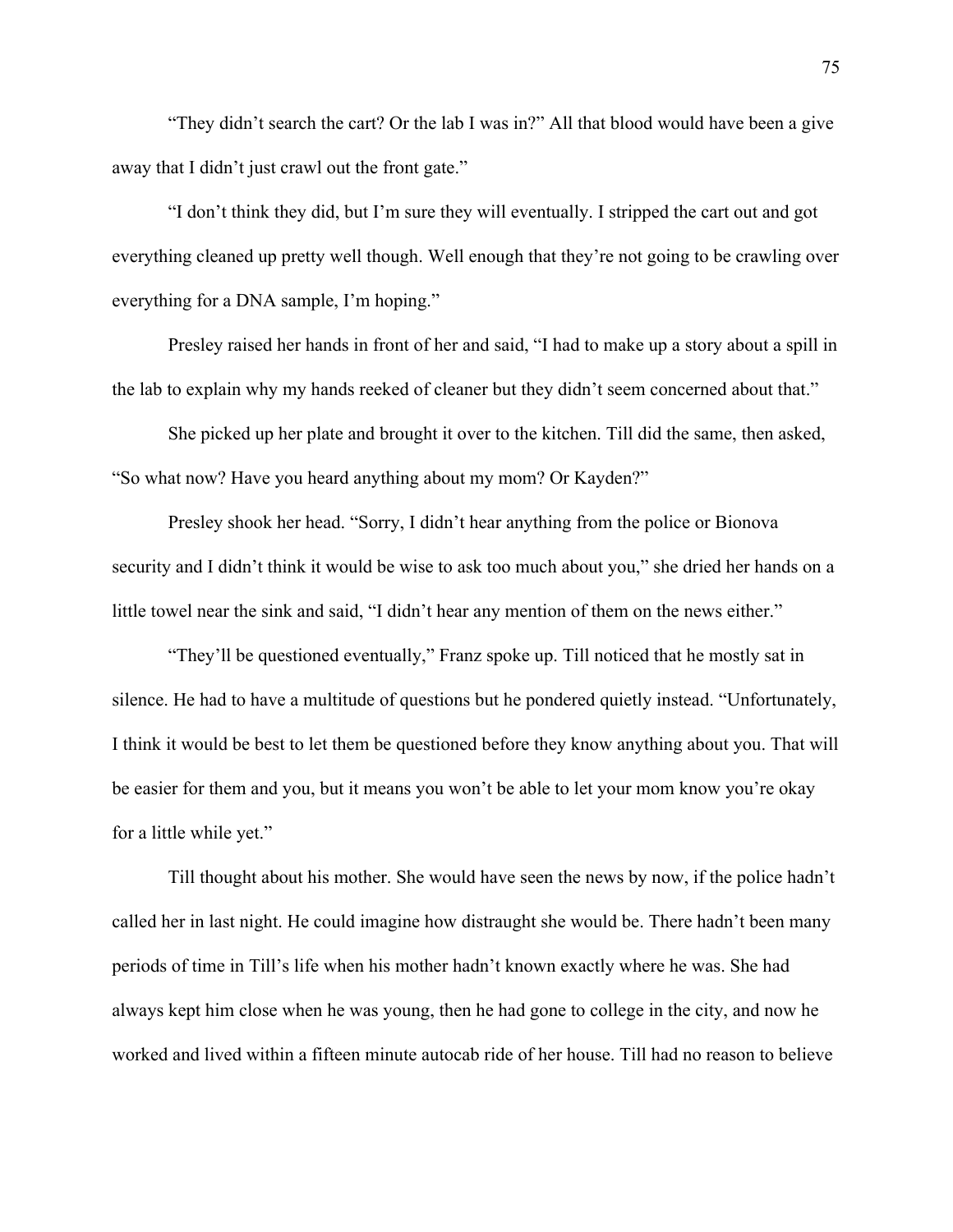she was taking this well. He wished he could reassure her but he also had no idea what he would say. He was alive, but he was far from okay. Was his mother locked in a room somewhere, being asked if she knew her son was a part of a terrorist cell? Or if she was involved? Till pressed his fingers against the pressure building in his brow and rubbed. She would angrily defend him to the end, Till knew. At least she wouldn't believe their accusations for a moment but she would be angry and worried, and Till didn't know when it would be safe to reach out to her.

"How long should I wait?" Till asked, "A couple days? Weeks?"

Franz stood up and gestured towards wall screen that was blank at the moment. "I think we'll have to play it by ear, see what changes in the news. Maybe a week, maybe more."

Till nodded. He'd expected the answer but was still disappointed.

Presley scooted her chair back and stood up. "I'm going to lay down, see if I can get some sleep," she turned and looked at Till, "We'll talk more this afternoon, ok?"

"Sure, yeah," Till lowered his eyes under her slightly bloodshot gaze. "Sorry the bed's a mess, I didn't clean up after myself."

"That's fine," Presley gave a tired smile, "I just need soft and quiet," she disappeared into the bedroom and shut the door.

Franz cleared his throat. "Well, you'll be stuck here for a while. Anything you need? I'm going to go out while Lee sleeps."

Till couldn't think of anything at all so he just shook his head.

"Alright, well, make yourself at home," Franz rubbed his neck. "Probably stay inside for now though, sorry. We're secluded here but better to be safe, yeah?"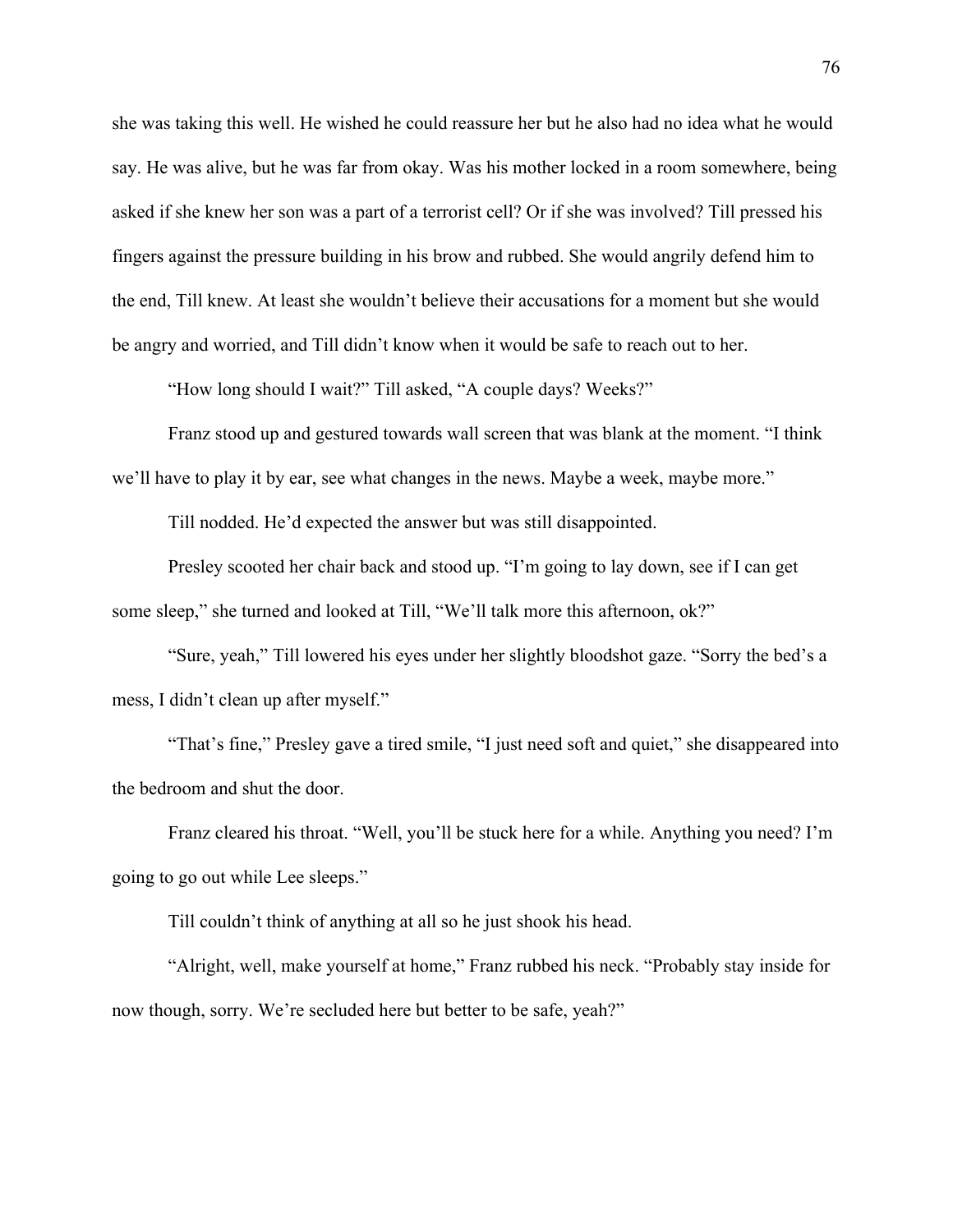Till agreed and Fanz walked out to his car. The car disappeared into the trees that lined the driveway and Till sat back down at the kitchen table. He motioned the wall screen on and lowered the volume so it wouldn't disturb Presley. Flipping through news channels. He saw that most of them were still covering the Bionova explosions in some way. Till searched the web and found a little more information on the attacks than the video news was offering, but still no significant differences. He found an interview with a Bionova representative talking about how they would increase security nationwide in the light of these attacks. They didn't know if more attacks were planned, or when and where they might happen, he said. Bionova had branches in almost every major city and many of them were less protected than the Boston one had been. He spoke vaguely of counter-terrorism measures to be implemented with approval from congress.

He looked solemnly into the camera and said, "We want to make sure our employees are safe, first of all, but also our investors want to know that their investments are safe, and Americans want to know that their futures are safe. Because, ultimately, that's what's at stake here. These terrorists hate what Bionova is all about; continued, improved life for Americans. Bionova is about preserving Americans' futures, these terrorists, for some reason, hate that! They want to cut Americans' futures short."

The interviewer nodded seriously and asked another question but Till's mind slipped away from the screen. *What absolutely shitty luck*, he thought. *What was I doing at Bionova, in the middle of the night, on the night of a random terrorist attack on that exact facility?* Even all of that, he realized, wouldn't have been complicated at all. If that was all that was wrong, he would simply be dead, having bled out as a Bionova ark dutifully collected his diminishing vital signs. But instead, he was here, in a strangers house, probably healthier than he had been twenty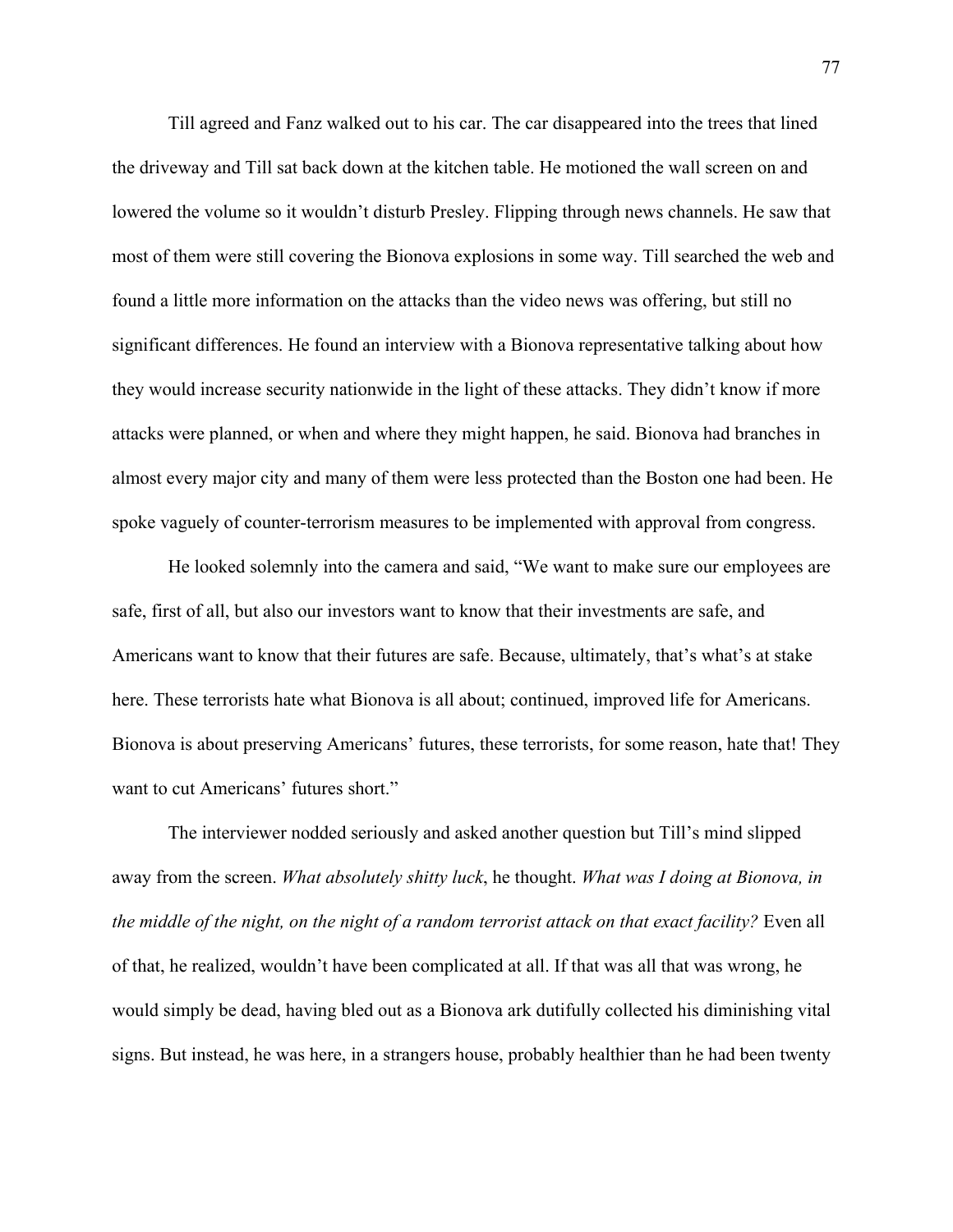four hours ago, with Bionova's flagship technology, the Lazarus Cell, apparently coursing through his body. For the millionth time he asked, *how?* And again, the same answer came back. *Dunno, quite the mystery ain't it?*

Till walked into the kitchen and stood in front of Franz's knife block. He pulled a medium sized straight edged knife out of its slot. It ground against the self-sharpeners as it exited the block and the edge shone with a metallic glint. Till stood over the sink and tried not to think about what he was doing. He put the knife against his palm, then the back of a finger, then the back of his forearm. In the end he decided to go with a finger prick. He put the knife point against the tip of his middle finger and gave a quick, jerky push. His shaking hand slipped and the knife point sliced through tissue easily, leaving a thin, bloody line across his finger tip. Till clenched his teeth and set the knife down on the counter. He grabbed a tissue and dabbed at the cut. He counted ten seconds, then dabbed the cut again. The bleeding was slowing when he lifted the tissue the fourth time. When he pulled it away the sixth time, no blood had soaked into the soft white surface. He stopped dabbing but continued counting seconds. He was thinking about two minutes had passed since he made the cut when he noticed that he couldn't find the cut anymore. He lifted the finger to his face and squinted. He could maybe just make out the ghost of a line but then his eyes started blurring. He blinked and refocused but he couldn't find the line again.

That was fast, Till thought. He lifted the knife again and ran it across his thumbnail. It bite into the nail and left behind a shallow crevice. He waited a few minutes but the crevice remained unchanged. He couldn't remember if fingernails were living tissue or not. Perhaps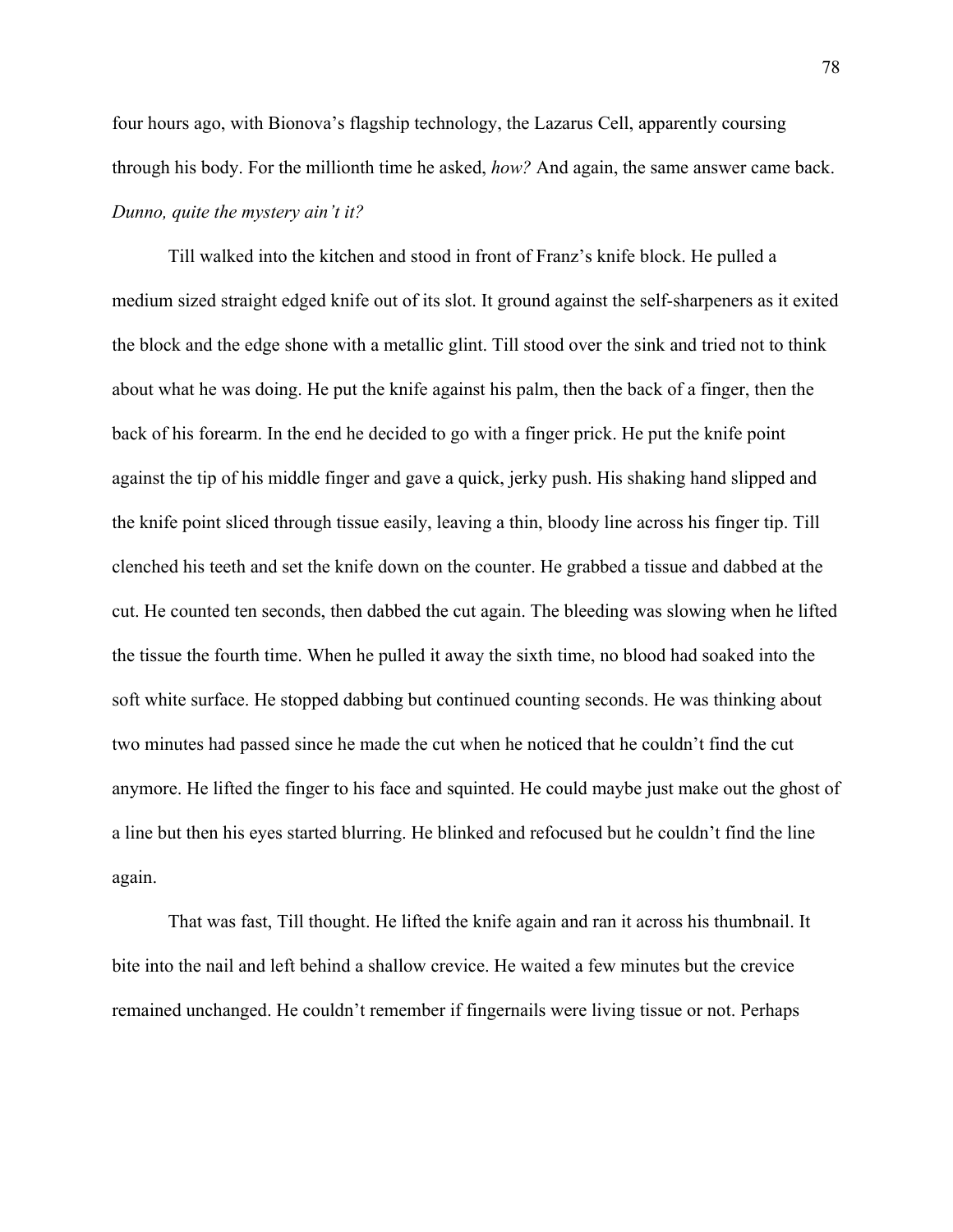damage to that tissue didn't activate the Lazarus Cell? Maybe if the whole nail was ripped off...but Till wasn't interested in testing that theory.

He thought about the unfortunate chimpanzee that Franz had tried to repair using his modified Ark. The problem there had been regrowing tissue that had been lost. The Lazarus Cell had not been able to tell the chimp's cells how to regrow an arm. Till didn't exactly know the extent of his injuries from the explosion but he thought the puncture wound to the chest had been the worst. He wasn't sure how much the Lazarus Cell had actually accomplished in his body that it had not in the chimp's. Could he regrow limbs? Till considered his fingers and decided that was another theory he was not interested in testing.

He dropped the knife into the dishwasher and walked back into the dining room. An explosives expert was on the screen now, analyzing the bomb blasts. Till watched him describe the explosion that he had witnessed first person last night. The explosives were hard to trace, the expert said, and common enough that they might not yield any clues about the attackers. A moment later another expert, this time on autocars, was on screen explaining how the auto-driving system had probably been hacked.

"Fifty years ago," the anchor was saying, "this kind of attack would have required a person, a suicide bomber, to drive the car to the location."

At least terrorism has gotten safer, Till thought.

Till shut down the dining room wall screen and wandered into the living room. There was a tall bookshelf filled with scuffed paper books against a wall. A middle shelf was emptied of books and a printed and framed picture sat there instead. Till picked it up. It was a wedding photo, presumably of Franz and his wife. Franz's face was smooth and tan, with no facial hair at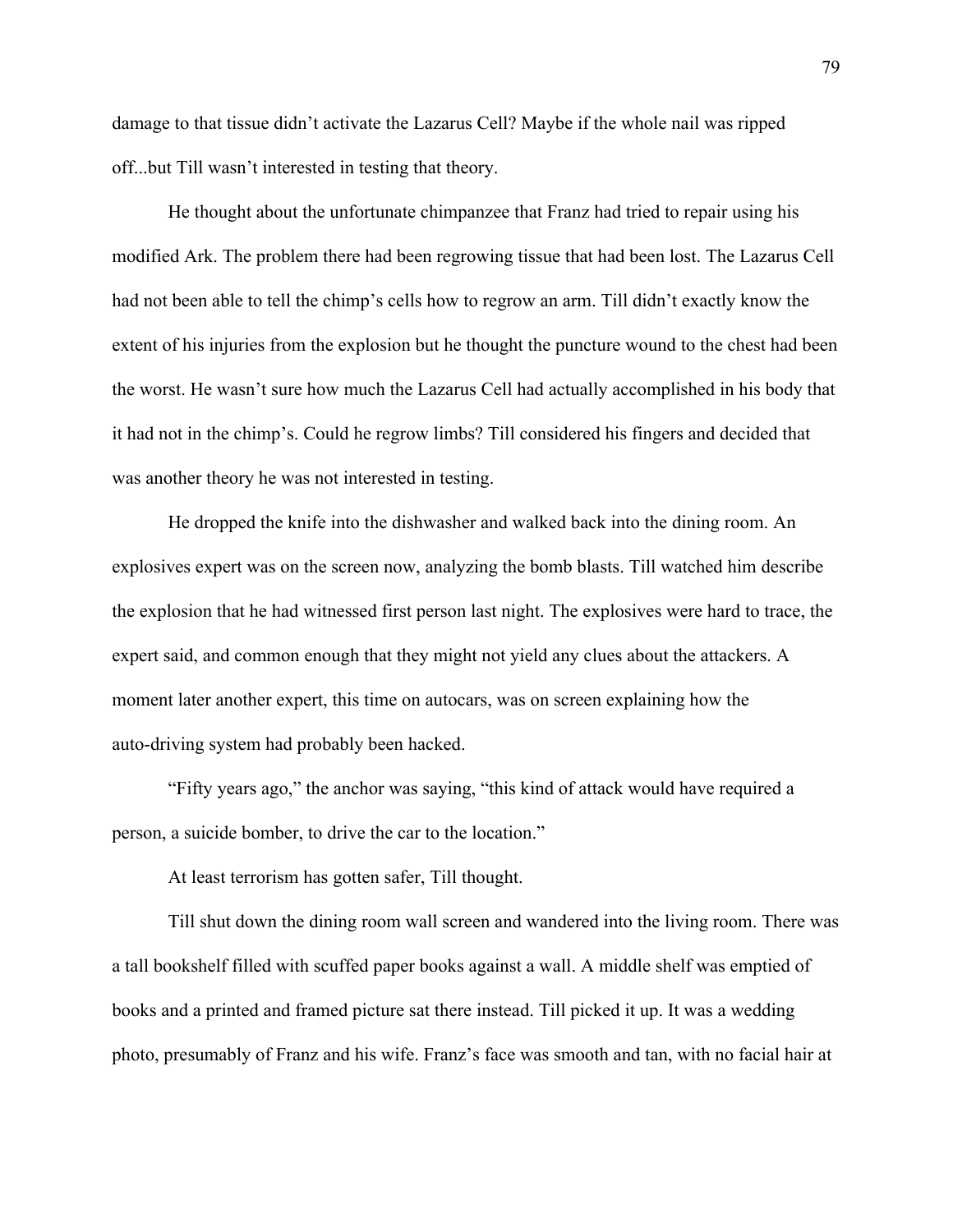all. Till thought he looked to be about the same age as Till was now, but the photo was faded and the styles of the dress and suit were foreign to Till. He guessed the picture might have been taken in the '20s, maybe even earlier. No wonder Franz looked so old. He might have even been born in the 20th century. Many people from the last century had not opted to use CRP and some had died before it became mandatory. Even after '63 some of the elderly qualified to opt out, and often did. Till didn't know many people that were as old as Franz, and even less who actually looked as old as he did. His uncle, Kayden, had gone through two CRPs and wasn't even seventy yet. Till guessed that Franz might have been in his sixties before he had his first CRP.

Till set the picture down and moved his attention to the shelves of books. Franz had an eclectic collection that didn't seem to follow any theme or pattern. Till slid one out that he thought he had read in high school. He flipped through it absentmindedly. It was about the second Iraq war, and he remembered enjoying it when he had read it for school but it didn't hold his interest now. One of the soldiers took shrapnel from an IED and Till's thoughts went back to the rigged car speeding towards him, the light bursting out of it and rushing towards him impossibly fast. The darkness and dream followed by the itching pain. Waking up in that Bionova coffin. He felt a throb in his left armpit and set the book down, but then the pain was gone as if it had never been there.

Till shook his head. Imagine if Bionova could make soldiers like him, he thought. Drones, exo-suits, and armor kept soldiers pretty safe, but if Bionova could harness whatever was in Till, soldiers might become invincible, and, if it could be administered through a simple shot or an hour in an Ark, much cheaper. Bionova would do it, too, Till thought. If they figured out how to weaponize him, they would be pumping out Lazarus soldiers by next year,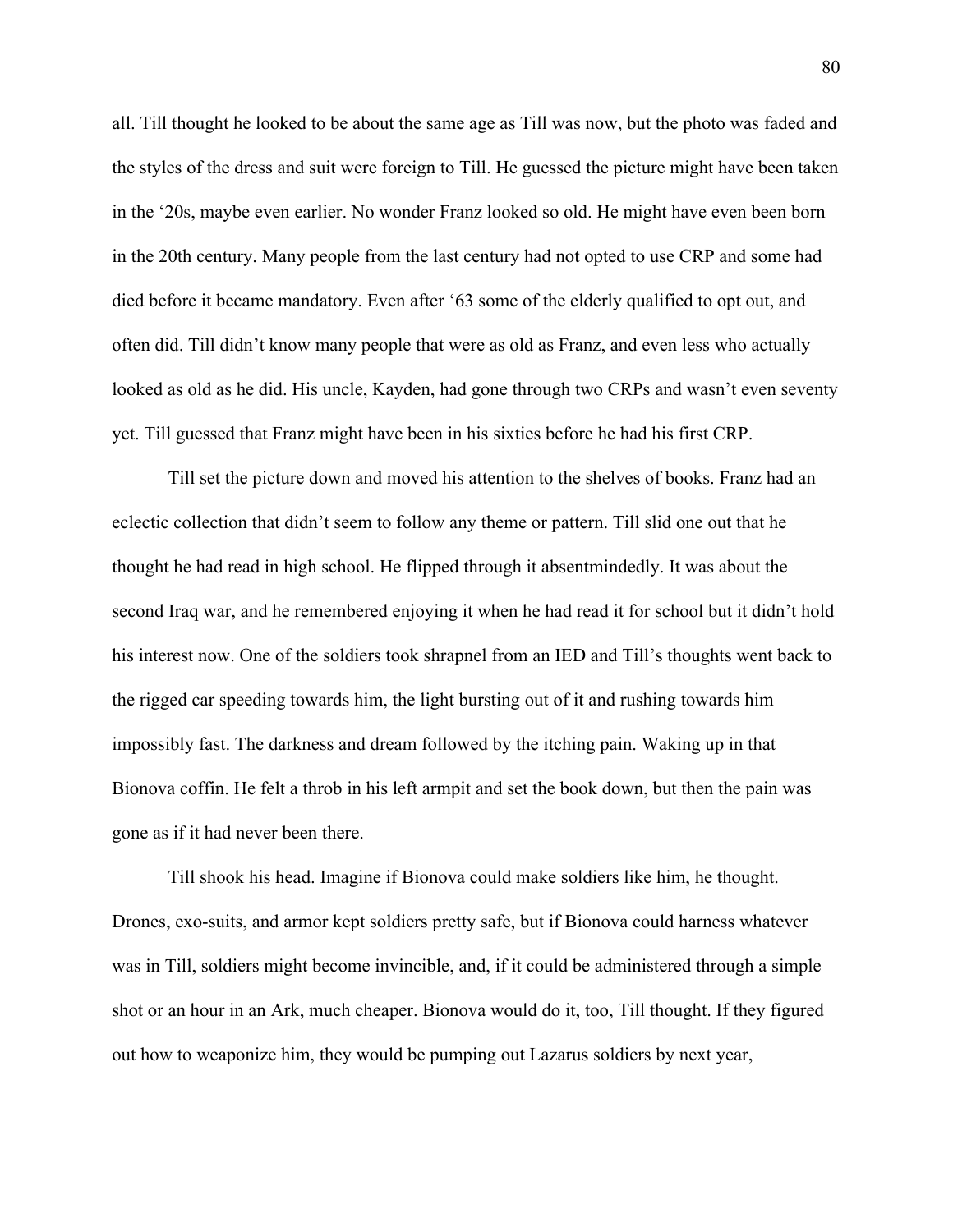consequences be damned. Who would argue against keeping soldiers safe? Traitors and terrorists, probably, according to the Bionova representatives that would undoubtedly fill the news screens.

Till looked around the cozy, low ceilinged room. It felt strange to be imagining these things in this simple, old-fashioned house. The chair and sofa were bulky and soft, the large front window filled the room with a warm glow. The sun shone strongly through the thinning trees and laid a happy rectangle of light on the carpet, where Roland lay sleeping, apparently oblivious to the possibility of super soldiers or danger. The dog exhaled loudly and stretched his belly in the sun to illustrate the point.

Till put the book away and began rubbing Roland's belly instead.

Presley woke up to a darkened room. When she got up and walked into the living room she saw that it was still light out but the afternoon sun was sinking behind the trees in Franz's front yard. She walked to the kitchen to get a glass of water and found Franz and Till sitting in silence, watching the screen by the table.

---

"Sorry I slept so long," she said, filling a glass with tap water and taking several gulps. The two were eager to hear what she had gone through the night before. She sat down at the table with them and summarized her hectic and long night. Till was amazed she had managed to clean up his blood so quickly.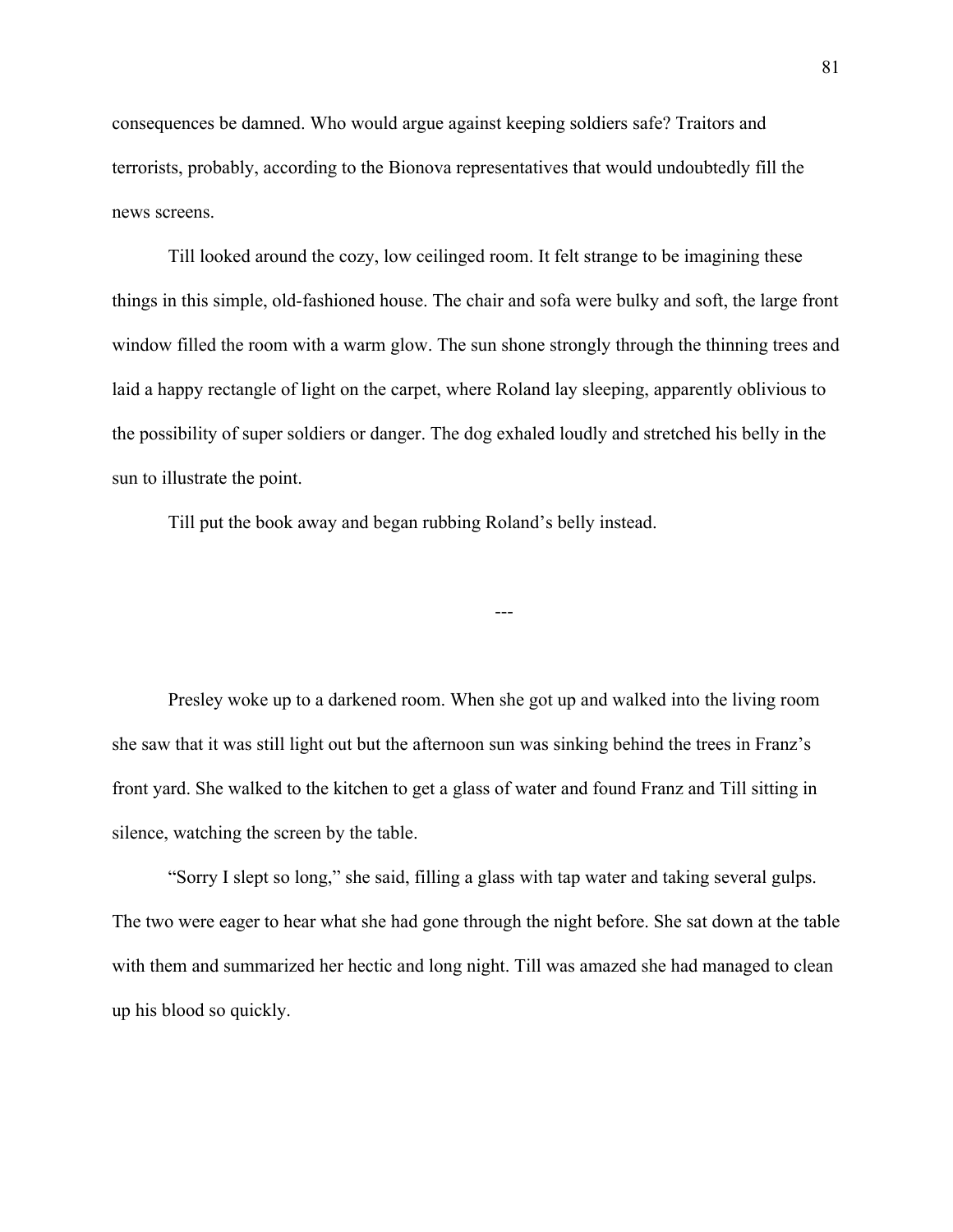"I'll have to go back and scour everything again at some point, but right now I don't think they have any reason to look through the warehouse," Lee explained. She had told the investigators about bringing Till into the offices and the Ark room so she thought they would focus their search there.

"Let's just hope you didn't leave any clues behind there," Lee said. "So, what'd you guys do all day?"

Till told them he had poked himself with a knife to see the process for himself. He had healed, fast. He showed them a cut on his thumbnail that had not.

Lee nodded and Franz said, "That's consistent with the way the Laz Cell works. Kind of like cutting your hair, it won't regrow it, although it might make it grow faster or thicker. Pay attention to how fast the cut moves down the nail. It might be sped up."

"Can I see?" Lee asked.

"See? Me cut myself?" Till guessed. "Sure, anything for science," he said with a dry laugh.

"That's the spirit, kid," Lee said, wacking him on the arm as she followed him into the kitchen. Till picked up a knife from the block.

"Should I worry about infections?" he asked them.

Franz cocked his head. "It's unlikely the Laz Cell would allow foreign cells to spread, at least if it operates like in an ark."

Till slid the knife along his palm, opening a bright red line across the soft tissue. He held his hand over the sink and it bled freely. The thick stream of blood quickly obscured the cut until he turned on the faucet and pushed his palm under the flowing water. As he held it there, the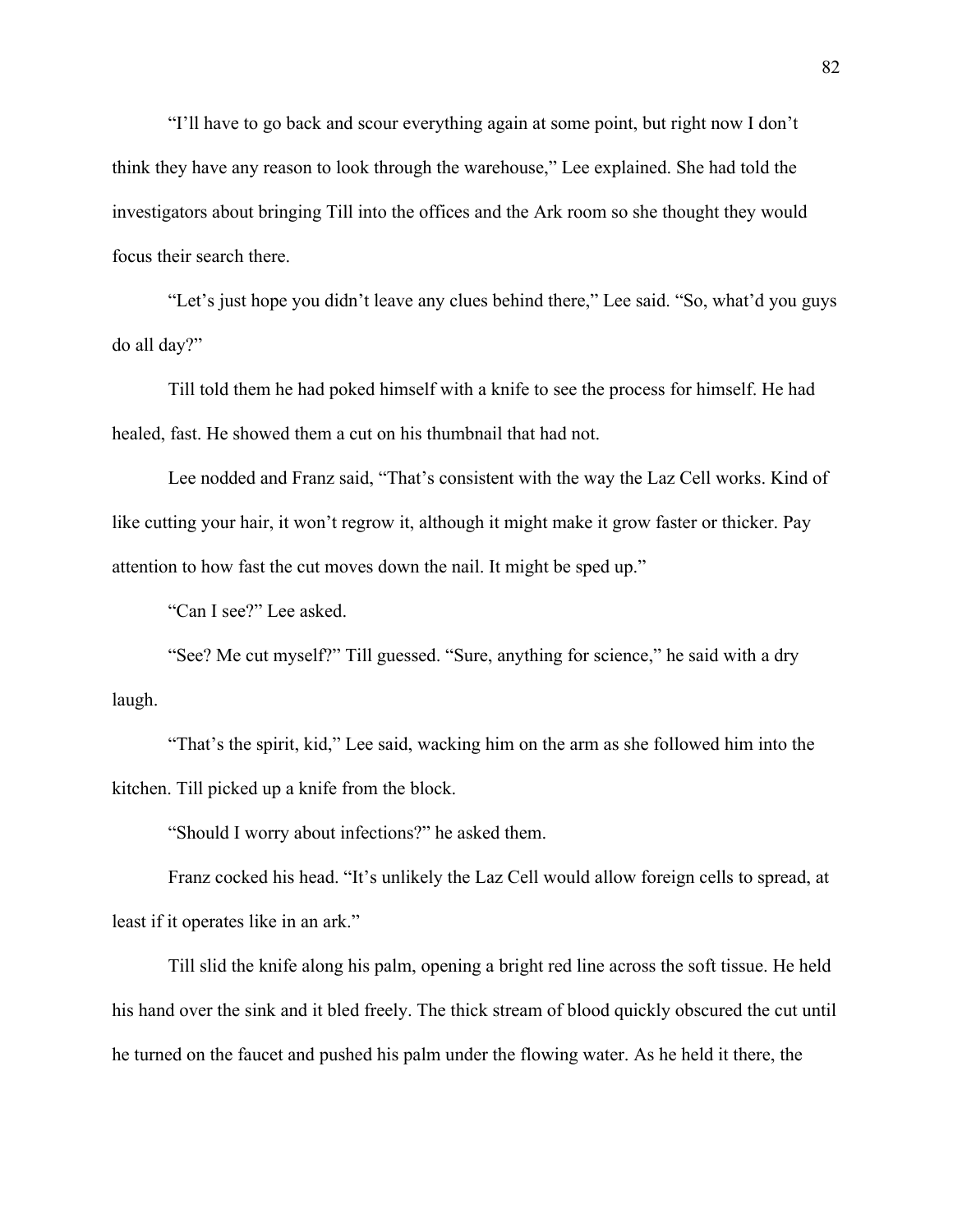water ran red, then pink, and after a few seconds, clear. Lee kept time and after a minute the deep cut had already started to fade. It happened so fast Lee thought she could almost see the flesh knitting itself back together. Till stopped the water, dried his hand, and showed them his palm. The wound was now a thin white line.

"Jesus, it's even faster than last night," Lee said, both a little excited and frightened. She turned to Franz. "Is it speeding up like in our simulations?"

"Could be," he pulled at his mustache. "If his body goes through CRP everytime he heals, it might be accelerating the process, like we have seen with multiple CRPs. Maybe faster, since his body seems to have integrated the Cell so completely."

"And who knows how many times he's actually done it, it might be happening in the background without him even noticing," Lee sank back into thought as Till washed off the knife. She wished they knew more about how the Lazarus Cell worked and why it sped up after multiple CRPs. The Cell didn't have any known purpose other than to cause other cells to regenerate themselves, according to the old knowledge, it couldn't exist outside of the carefully curated conditions of the ark, and it wasn't naturally occuring, it was created in a lab first, and now it was created by the arks. If it did come from Till's biological father, how did that man get it? Did he have the same ability as Till? If so how had he kept that hidden? Lee's thoughts swirled chaotically and unhelpfully.

Franz's thoughts apparently turned to food because he had opened the fridge and asked, "Anybody hungry?" Then he gestured to a six pack of beer on the bottom shelf. "Thirsty?"

They continued talking as they ate Franz's prepackaged meals and drank his beer. The six pack went fast so he got down a bottle of whiskey and three glasses from a cupboard. Franz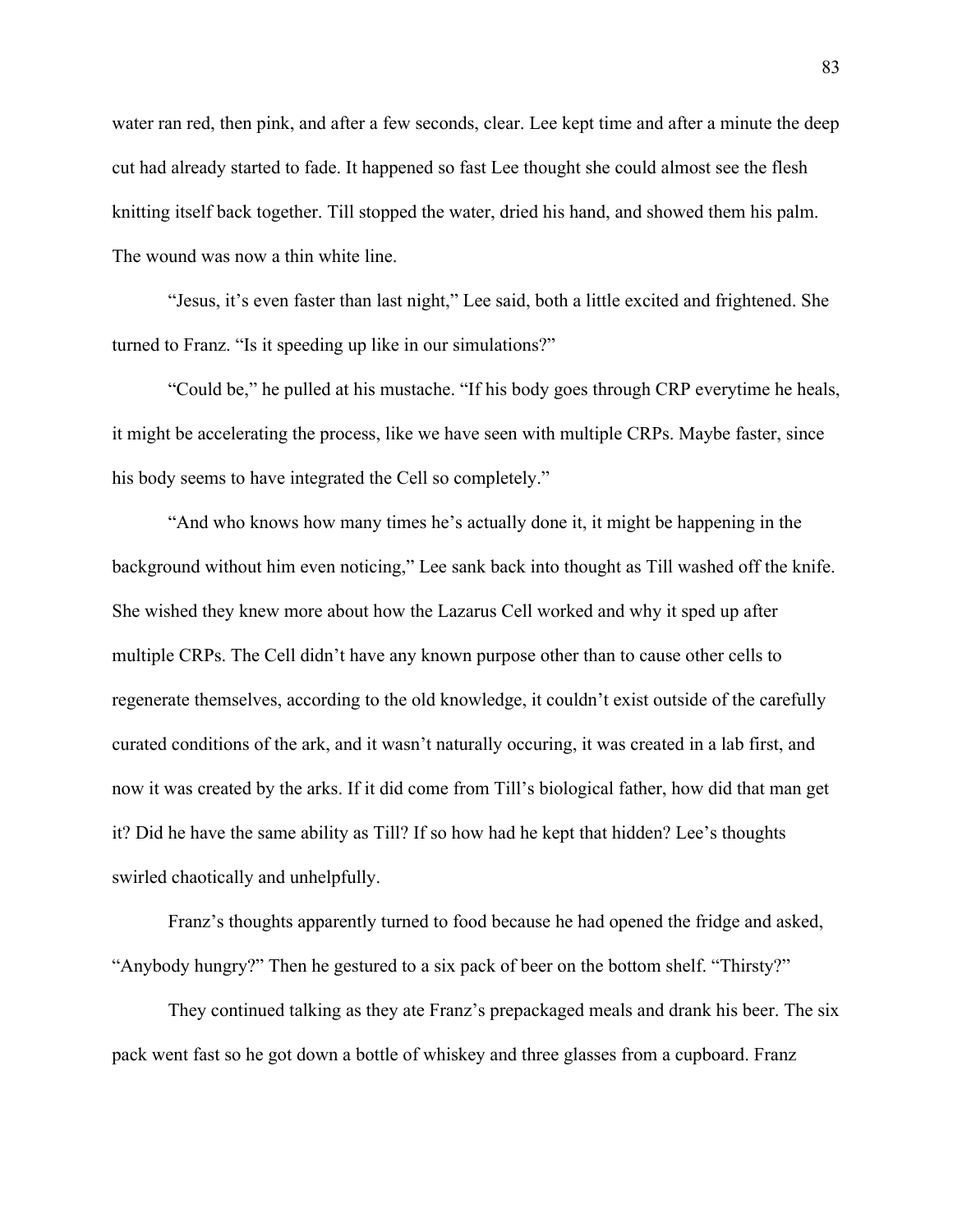didn't add anything except a couple ice cubes, which was how Lee preferred her whiskey, but Till grimaced and coughed as he sipped his.

"Go easy," Franz grinned, "It's not soda. Just enough to coat your tongue," he took a drink to demonstrate. Till sipped tentatively. He grimaced without coughing this time. By the bottom of the glass Till almost looked like he was enjoying the liquor.

By their third glass, they were all enjoying the liquor and they talked freely. Lee felt relief from the stress of the past twenty four hours. She felt safe in Franz's quaint little house, at least for the moment. She had only been here a couple of times before but it had a way of feeling like home. Like Franz, the house was unassuming and accommodating.

Their talk meandered from topic to topic until eventually Franz began to talk about his wife. His gaze jumped excitedly around his house as if finding her there engaged in her usual activities. Lee had heard him talk of her before. Franz and Vanessa had met and married when they were relatively older, both already established in successful medical technology careers. Their respective companies had merged in 2016 and they had been married the next year. They had finished their careers together and retired in 2039. Then, just as they were planning a retirement trip to Franz's birthplace in Germany, Vanessa was diagnosed with brain cancer. They put the trip on hold, dedicating everything to her treatment, but it hadn't made a difference. Two years later Franz was alone and purposeless. Whenever Franz talked about this part of his life his eyes fixed downward and his face set hard. Now, Lee watched him take a drink and forge ahead, seeming to force himself forward, out of a time period that had almost broken him.

"I had a lot of bad years," he said. He contemplated his glass of whiskey for a moment and said, "a lot of this stuff."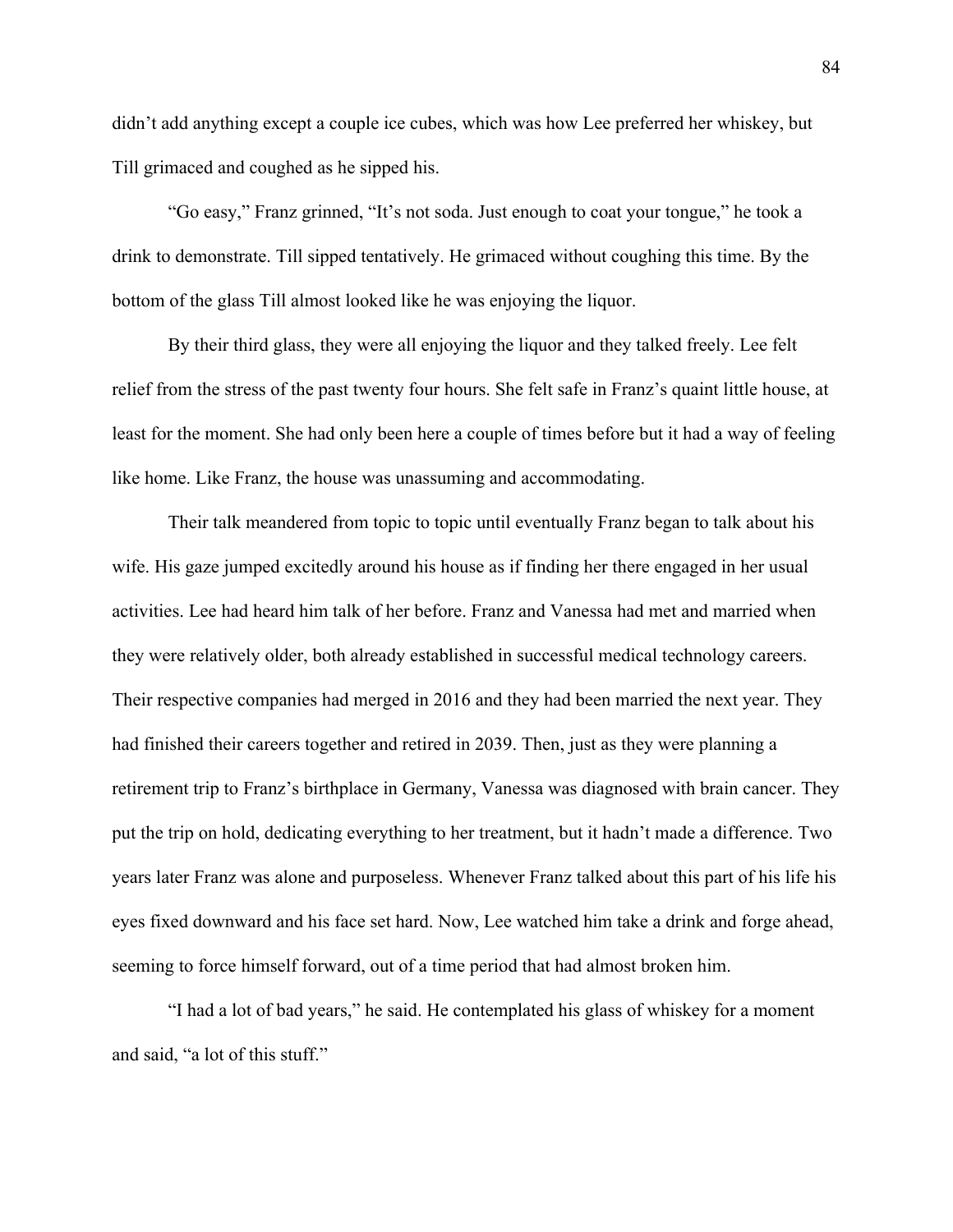He smiled sadly. "I had to do something or I would have died," he said, "and sometimes that sounded too tempting, but I knew I had to keep going. I knew Vanessa expected me to be strong," he lifted his eyes from the table again and stared at the early Autumn darkness that was outside the window now. "So I got back into med tech, started reading about this new cell research. At first it was just a hobby, learning as much as I could about CRP, but eventually I went and got it done myself and decided if I was going to be young again I might as well start working again," his sad smile brightened a little. "That was in two-thousand and fifty-seven. On my eightieth birthday I woke up in an Ark looking and feeling younger than I had twenty-five, thirty years before, and I was working at Bionova by the end of the year."

Lee could see the surprise at Franz's age on Till's face and suddenly remembered something. She checked her watch.

"In exactly twelve minutes," she announced to Till, "it will be one day from your 'death.'"

Till rocked back in his chair, taking in the information.

"Well, I think it was actually 10:34 to 10:37, so I guess you can decide if you want to celebrate the death or the born again part."

"Well, here's to keeping that down to only once!" Till laughed and raised his glass, "or twice, I guess. Eventually, you know," he lowered his glass and his laugh faded. "*Will* I die? Eventually?"

Lee started to laugh and was about to throw out a flippant, "who knows?" until she saw the vulnerability on Till's face. Just a moment ago his eyes had been soft and unfocused from too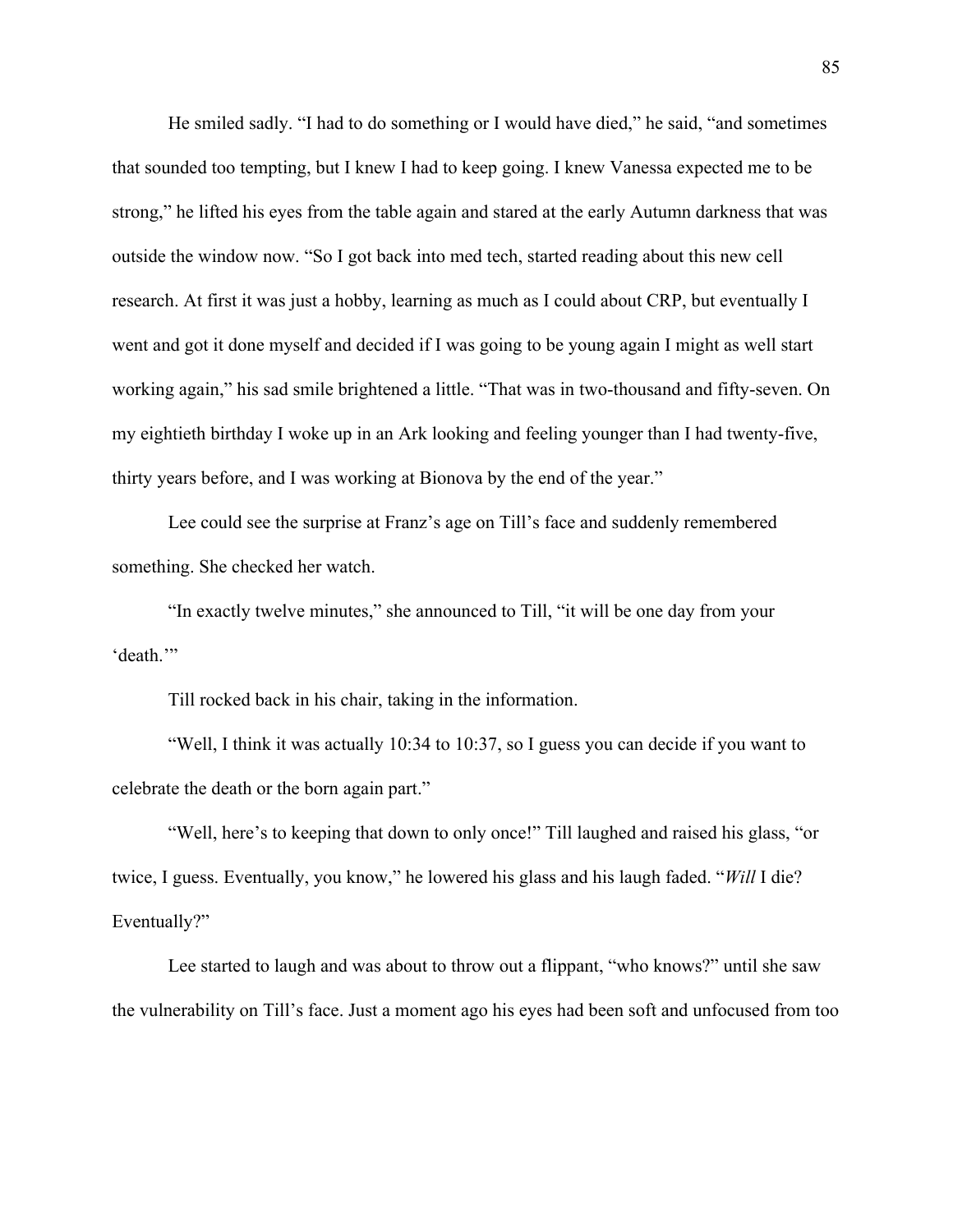"I don't know, Till. But we'll figure it out."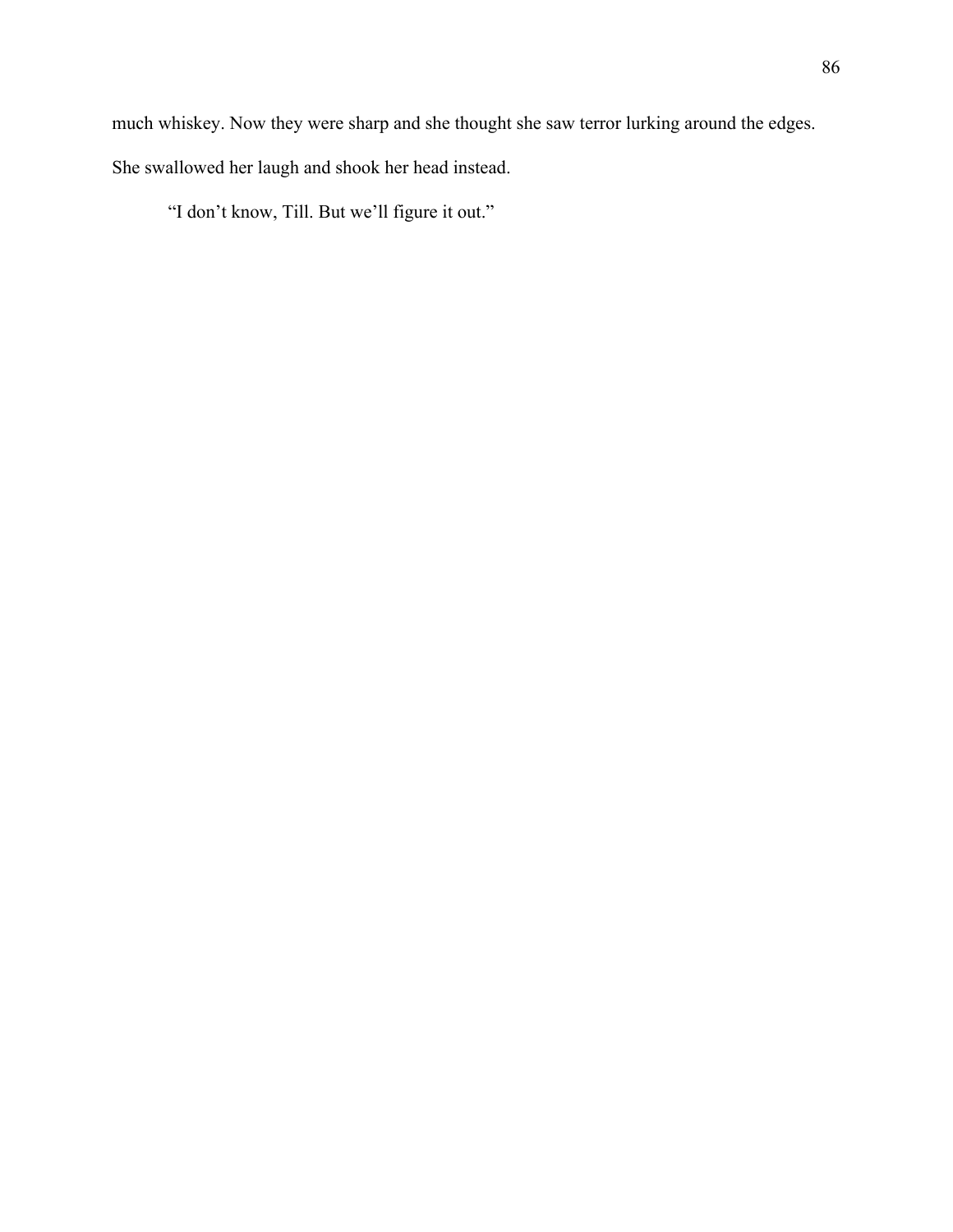## **Chapter Seven: The Move**

A week passed. Presley and Franz had gone back to work that Tuesday, the same day the new terrorist protocol was introduced. Bionova security was boosted and given some necessary law enforcement and military privileges, the news stations reported. By Friday, Presley and Franz decided it was no longer safe to keep Till at the house.

"They're watching us too closely," Franz explained. "I don't think there's any guarantee they won't show up at my doorstep for an impromptu 'safety check.'"

"They won't need to," Presley cut in, looking up from the holodoc she was reading on her watch. She wiggled her wrist and the holodoc wavered above her wrist. "Starting Monday, Bionova will have access to the mics in our watches any time they deem it necessary. Part of the new 'employee safety' protocol."

Franz looked at the band encircling his wrist with distaste.

"I suppose that's why they've gotten so strict about us wearing them now. I've always hated these things."

Till's watch had been broken and gone for a week now and he barely missed it anymore. It had been with him almost constantly since before he could remember. He didn't know you could live without it until his was gone.

"They only have access to employee watches?"

"Supposedly, yes, for now. But with Bionova working so closely with police now it wouldn't be too much of a stretch to expand the 'protection' to all citizens," Presely said.

Till was skeptical. "People wouldn't take that well."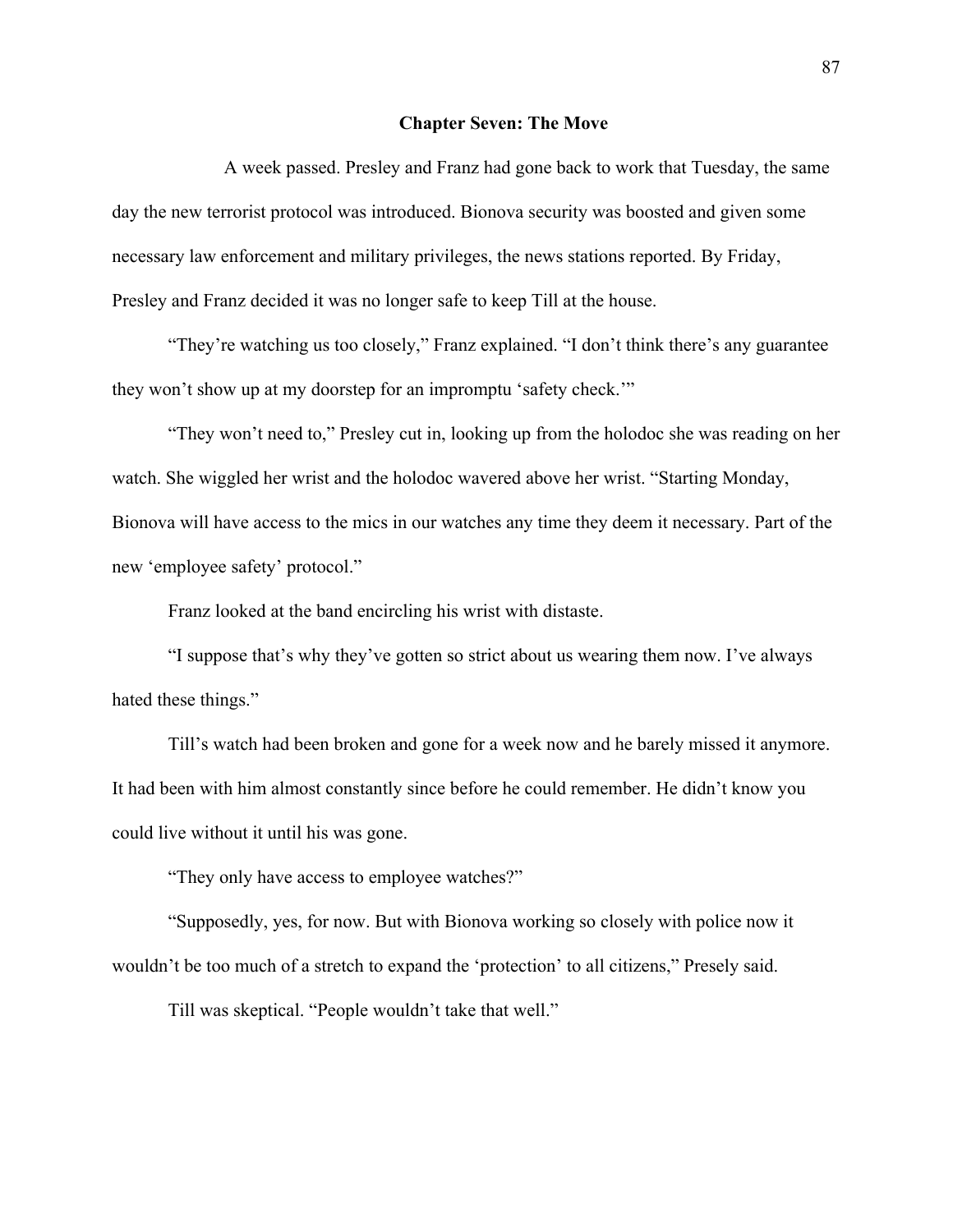Franz shook his head and muttered into his mustache. "People can get used to anything. I remember a time before watches, before cell phones even. People might get upset at first, but soon it will feel like Bionova always had access to your watch."

Till shivered. "Well, where do I go now?"

Franz rubbed his neck. "I've been around a while now. I think I know someone who knows people who might help."

Concern took over Presley's face. "Be careful contacting people. Anyone on a watchlist is probably being, you know, watched."

"I know, I think this guy is safe to contact. We don't have much choice anyway, Till has to get out of here before they tap into our watches."

"So no talking to my mom yet, I suppose," Till said.

They both shook their heads. Presley laid a hand on Till's arm. "I'm sorry, Till. It's just way too dangerous. There is no way they are not watching her. They would use her has a trap for you."

Till knew that, but it was still frustrating. He didn't see any way out of this mess. Every avenue seemed thoroughly blocked by Bionova and police. Normal life was like a dream that faded into incoherence upon waking.

"What's this guy going to do for me?" Till asked Franz.

"I hope that he can get you to some people who won't mind harboring a fugitive wanted for crimes against a Bionova facility."

"Cultists?" Till said skeptically. Franz shot him a look.

"Wanted terrorists don't get to be choosy about their friends, Till."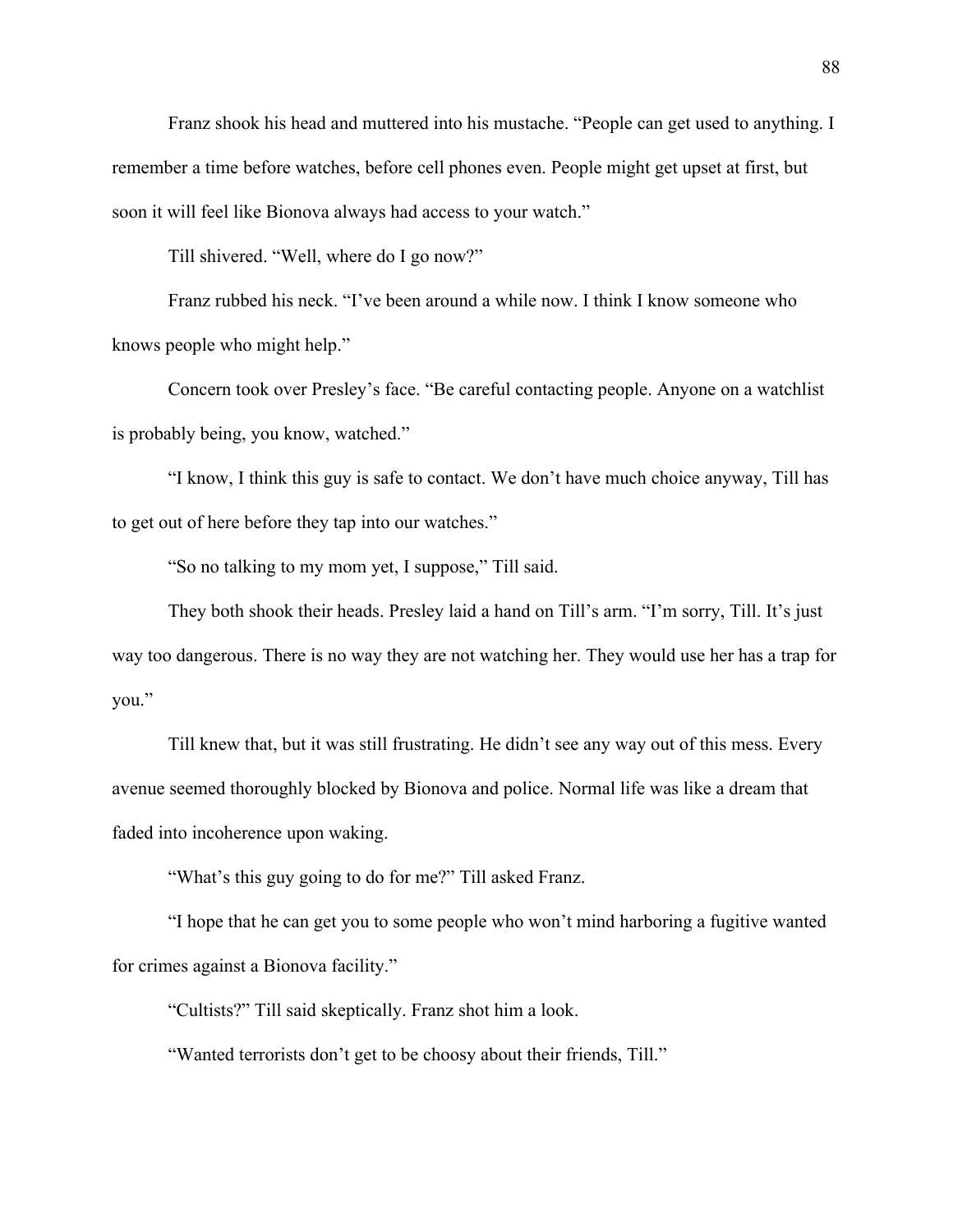Till's hopeless feeling was not getting any better. He looked at Presley.

"What about you guys? I won't be able to contact you once I'm gone…" Till was starting to feel the extent of his isolation. While he hadn't been able to contact anyone all week, he had talked to Franz every day, and Franz had updated him on Presley and the outside world. After that first night, Franz had already felt like an old friend. Being exiled wasn't so bad if he could stay with Franz but now he would be with complete strangers again, and have no way to talk to Franz or Presley. All three of them stared silently at Franz's dining table. Roland whined.

---

The next day Till was sitting in Franz's passenger seat with a small pack on his lap. The pack had a few clothes and other daily living items Franz had bought for him. He looked out the window at the park where Franz's contact had set up a meeting with the people who wouldn't mind harboring a terrorist. It was a sunny and warm late October day and families were having picnics while children ran through leaves and clambored around on an old fashioned farm themed playground. Till pulled his hat low over his face and Franz drove deeper into the park, where trees started to outnumber people. There were still some trees with brilliant orange, red, and yellow leaves clinging to their branches but Till stared at his lap and thought about the knot in his stomach. Camping sites were laid out along the single lane road and Franz drove until he reached the site labeled fifty-three. There was already a large RV parked there. It was old, but seemed well taken car for. All the blinds were drawn and no one was in sight except one woman sitting on the picnic bench by the fire pit. She was reading a book but looking out over it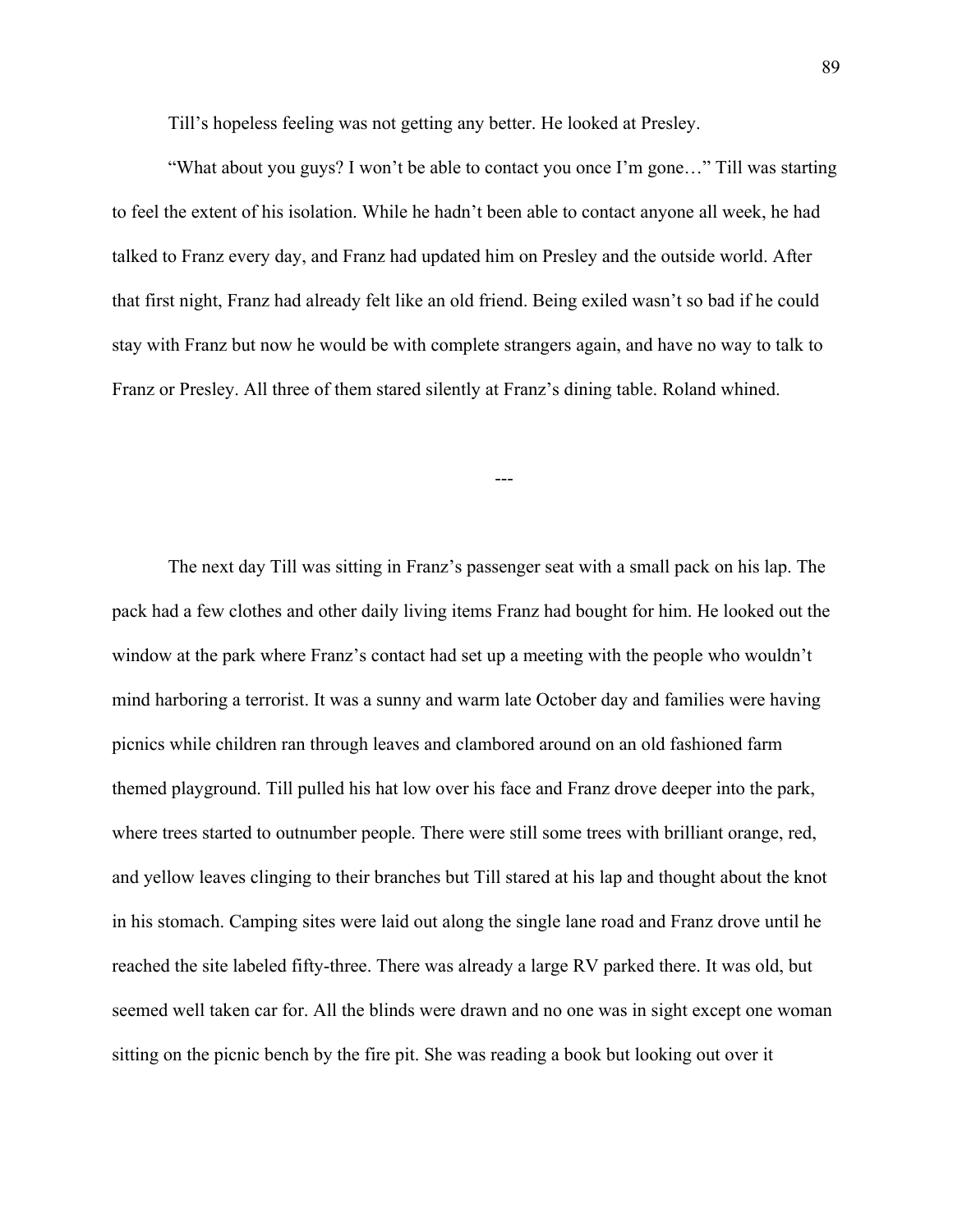regularly. Franz pulled into the space behind the RV and stepped out of the car. He said a few words to the woman on the bench and motioned Till to join them.

The woman introduced herself as Thea. She looked like she could be in her forties and had undyed greying brown hair. Before Franz or Till could say much more, she suggested they move inside the RV. They followed her up the fold out stairs and into a cramped space. There were two slide out panels but they were both retracted, leaving hardly any room to walk. In the driver's seat a man sat tapping at a tablet. He briefly acknowledged them and resumed his tapping. Thea directed them to sit at the flimsy booth style dining table. Thea sat across from Fanz and Till and started talking quickly.

"First off, we're not a death cult and we're not terrorists," she said, "we're just skeptical of Bionova and their agenda."

She shifted her gaze from Franz to Till. "We're not interested in harboring terrorists either, but I understand Bionova has their information wrong and you had nothing to do with the bombings. We're inclined to believe that because we know who did the bombings."

"Oh?" Till rocked back in surprise. "Seriously? How? Who?"

Thea explained that their anti-Bionova group had split about seven months ago. "Some new people came in with a lot of aggressive ideas. These ideas were attractive to some of our group who felt we were only talking and not accomplishing anything," she looked like she was about to say something but adjusted the bookmark in her book instead. "Anyway, the rest of us saw the danger of going down that path and cut our ties, but this only allowed that group to grow more radical."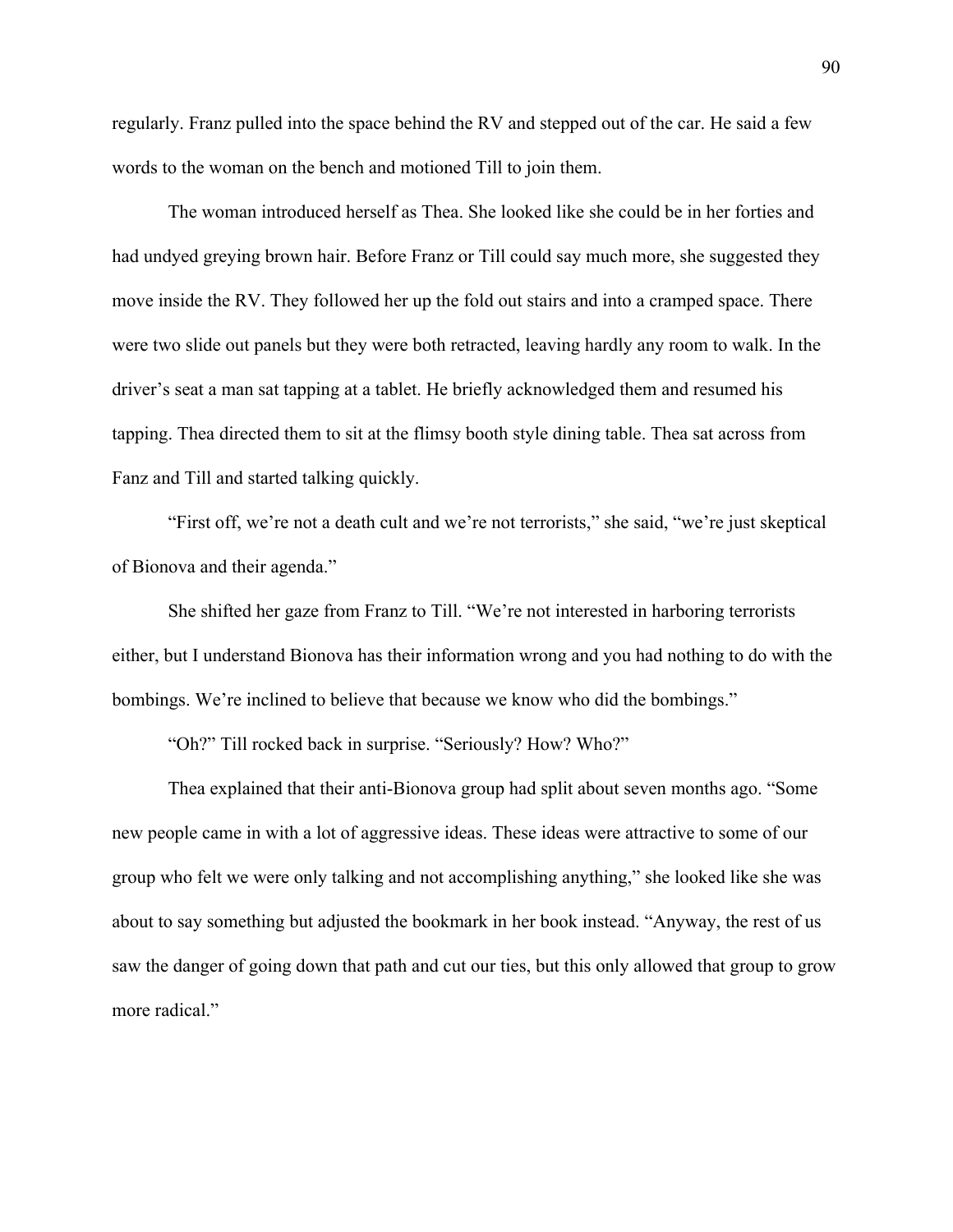"And that's the group that claimed responsibility for the attacks last Friday," Franz concluded.

"Yes, and from the limited contact a few of our members have with them, that is probably true. Even before we split, violence and terrorism seemed to be the inevitable outcome of the new rhetoric. Now it's no longer theoretical. People are dead, and it sounds like you were almost one of them," she gestured to Till.

"Yeah," Till said, and stopped. Franz and Presley had both agreed that it would be better if the people taking him in just thought he was a wanted fugitive. Trying to explain Till's strange ability would only cause complications.

Thea continued, "We may already be in Bionova's crosshairs because of our past connections to the group but we want to keep you safe from Bionova. We believe they are using you to spread fear. Giving the public a face to connect to the attacks."

She had taken on a clipped, business-like tone now. She sounded like she preferred action over talking as well.

"We have been keeping underground for years now, since the crackdown on the death cults in the sixties made it a necessity. We have a network and safe houses that should be able to keep you out of sight for a long time. A year, maybe even more, depending on if Bionova can keep attention on the attacks for that long."

A year. Till felt a rush in his head and a cold stone sinking from his chest to the pit of his stomach. Thea's no nonsense way of speaking made this all seem real in a way that it hadn't in Franz's living room. Till realized he had been holding out hope that this would all blow over, that Bionova might decide it was all a big misunderstanding and Till would go back to his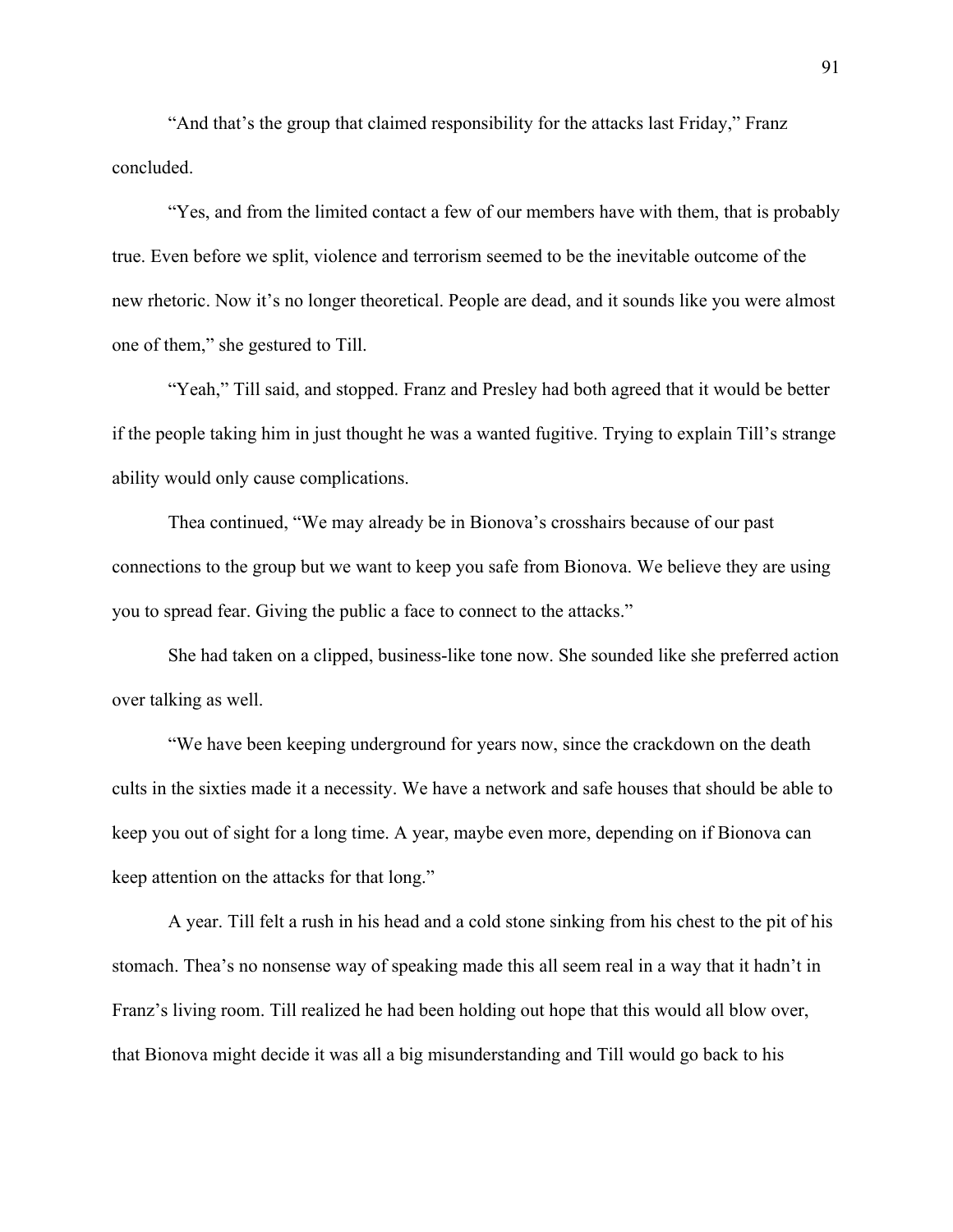normal life. Of course, there would still be the Lazarus Cell lurking in his body but he would just have ignored that as much as possible. Thea didn't seem to think normal was a possibility, and she seemed to know what she was talking about.

Franz shifted his gaze to Till next to him on the bench seat. "I think this is the best option for you. I can't keep you hidden for any longer, and they have more resources than Lee or I do."

"We'll keep you safe, Till," Thea said. She looked at him and after a second or two she took a breath. "We have tried contacting your family already. We have been unsuccessful."

Till looked up, surprised. "What do you mean? What does that mean?" He said. He had been able to somewhat keep thoughts of his mother hidden behind everything else this past week but this news brought all the concern and fear back to the front.

"Our guess is it means they are in custody right now, police or Bionova security force. Probably Bionova. They have been successfully privatizing as much of this investigation as they can. We will keep trying to find out more about them but, unfortunately, I don't have any good news for you right now."

Thea stood up quickly. "We should get going in case you were followed here," she turned to the man in the driver's seat. "Ritter, get ready to move."

Ritter nodded curtly and set his tablet in its dock on the dashboard. Franz stepped toward the door and then turned back to Till. He shook Till's hand a moment, then clapped him lightly on his shoulder.

"Keep your head up, yeah?" He said. Till's throat caught so he just nodded. He had only known the man a week but now that he was walking out the door Till felt a sense of safety leaving with him. Franz stepped down and walked to his car.